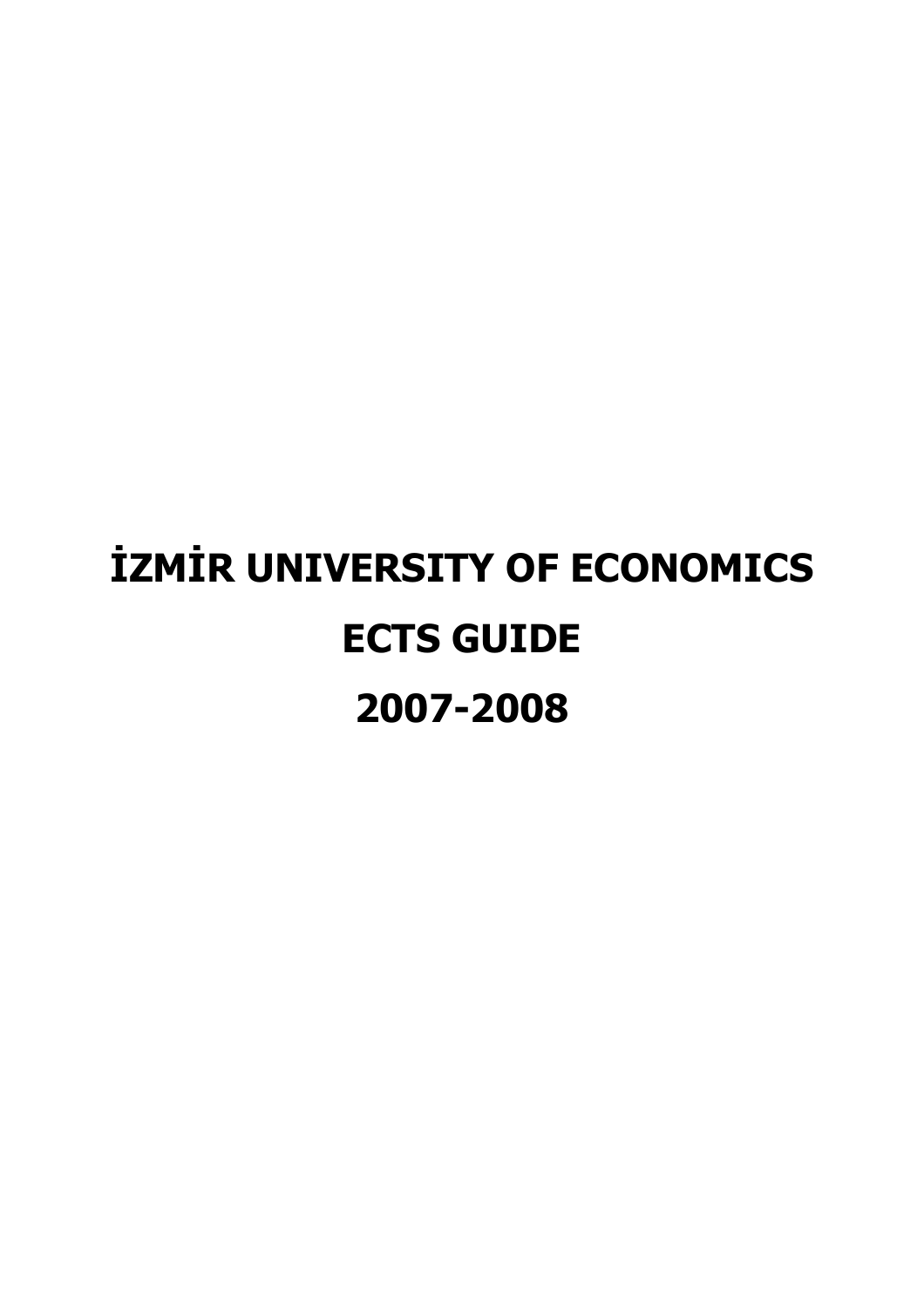# FOREWORD

# Dear Student,

Welcome to Izmir University of Economics. This guide contains basic information about Turkey, the city of İzmir and our university.

Izmir University of Economics was established with the initiative of the Izmir Chamber of Commerce in 2001. IUE is a young and progressive university, aiming to educate creative individuals. IUE is the first foundation university in the Aegean Region and Izmir, which is Turkey's second most important port and one of the country's busiest commercial and industrial centers.

The mission of İzmir University of Economics is to provide our students with high quality and integrative education at national and international levels, accompanied by on-thejob training and counseling services in order to meet the requirements of the information age and information society.

Within the framework of our mission, students of our university are expected to gain knowledge as well as analytical skills and creativity. Classes are held in small size at İzmir University of Economics, and courses are taught by academically qualified Turkish and foreign faculty members, using the latest developments in technology.

Our University aims at creating synergy from partnerships with international institutions. With the understanding that students should get part of their education abroad for preparing to be the leaders of future who will impact the global economy and science, İzmir University of Economics cooperates with universities abroad. We have established close relations and bilateral agreements with several foreign universities to provide our students the opportunity of studying abroad. IUE also welcomes incoming exchange students via the Erasmus program and other bilateral agreements.

We will enjoy hosting you in our country, and we are confident that your stay at IUE will be both delightful and educationally satisfactory.

Please go through this catalogue before your arrival.

# OFFICE OF INTERNATIONAL AFFAIRS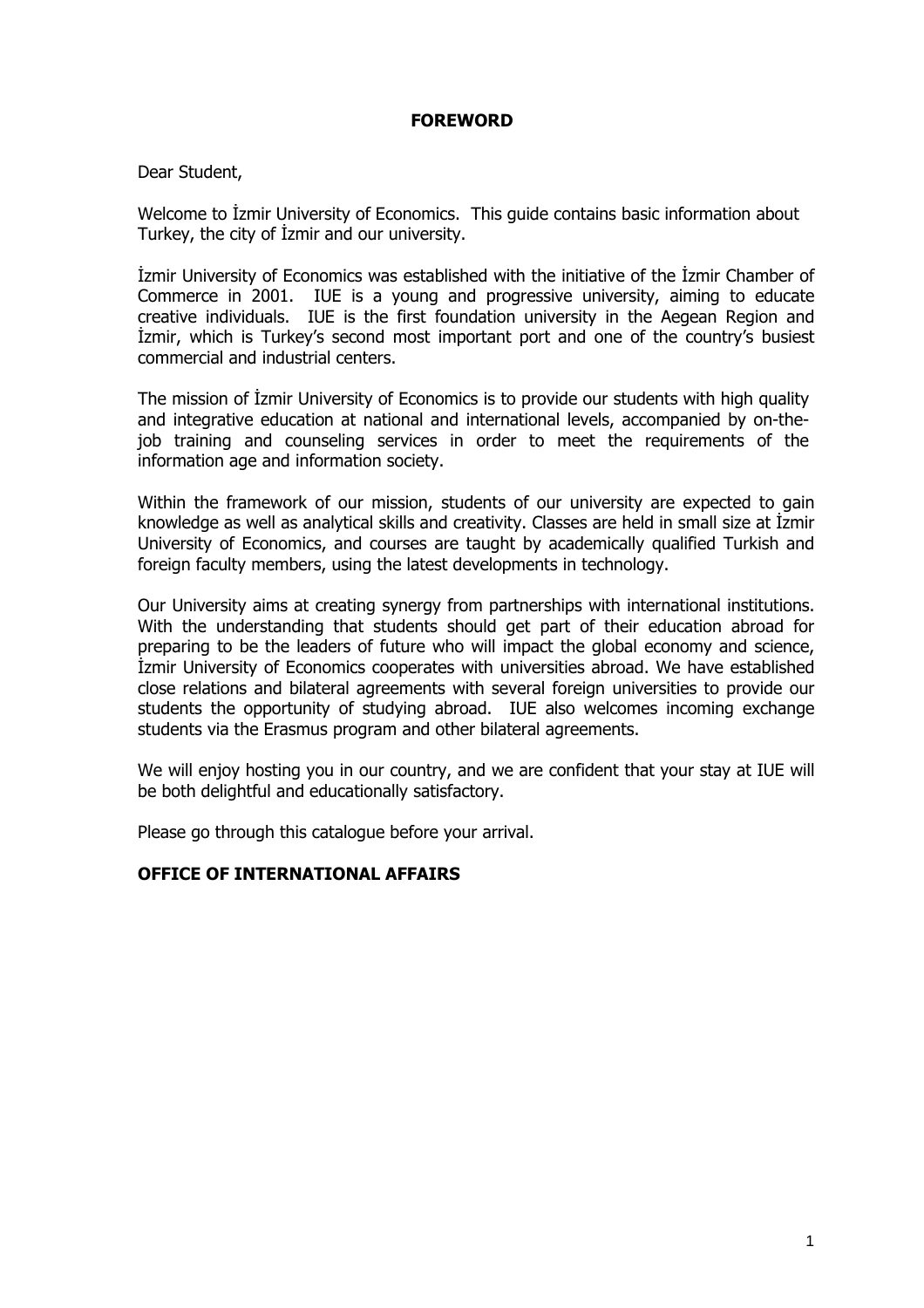# TABLE OF CONTENTS

# 1. Turkey and İzmir

- 1.1 Turkey
- 1.2 The City of İzmir and Surroundings
- 1.3 Practical Information: Currency, Climate, Language

# 2. *Izmir University of Economics (IUE)*

- 2.1 IUE in Brief
- 2.2 Academic Structure
- 2.3 Academic Calendar
- 2.4 Arriving at IUE & Transportation

# 3. Studying at IUE

- 3.1 Office of International Affairs (OIA)
- 3.2 Application Procedures
- 3.3 Accommodation
- 3.4 Visas and Residence Permit
- 3.5 Insurance
- 3.6 European Credit Transfer System (ECTS)
- 3.7 Local Grading System at IUE
- 3.8 Academic & Social Orientation
- 3.9 Turkish Language Courses

# 4. Facilities and Services at IUE

- 4.1 The Building & Classrooms
- 4.2 Library
- 4.3 Computer Facilities
- 4.4 Cafeteria & Snack Bars
- 4.5 Health Facilities
- 4.6 Banking Services
- 4.7 Sports
- 4.8 Student Union & Clubs

# 5. Further Useful Facts

- 5.1 Living Costs
- 5.2 Shopping, Recreation Facilities & Social Life in İzmir
- 5.3 Communication Services

# 6. Things to Remember

7. Useful Addresses, Contacts & Links

# 8. Courses Offered in 2007-2008

8.1 Undergraduate Programs

Faculty of Computer Sciences Department of Computer Engineering Department of Industrial Systems Engineering Department of Software Engineering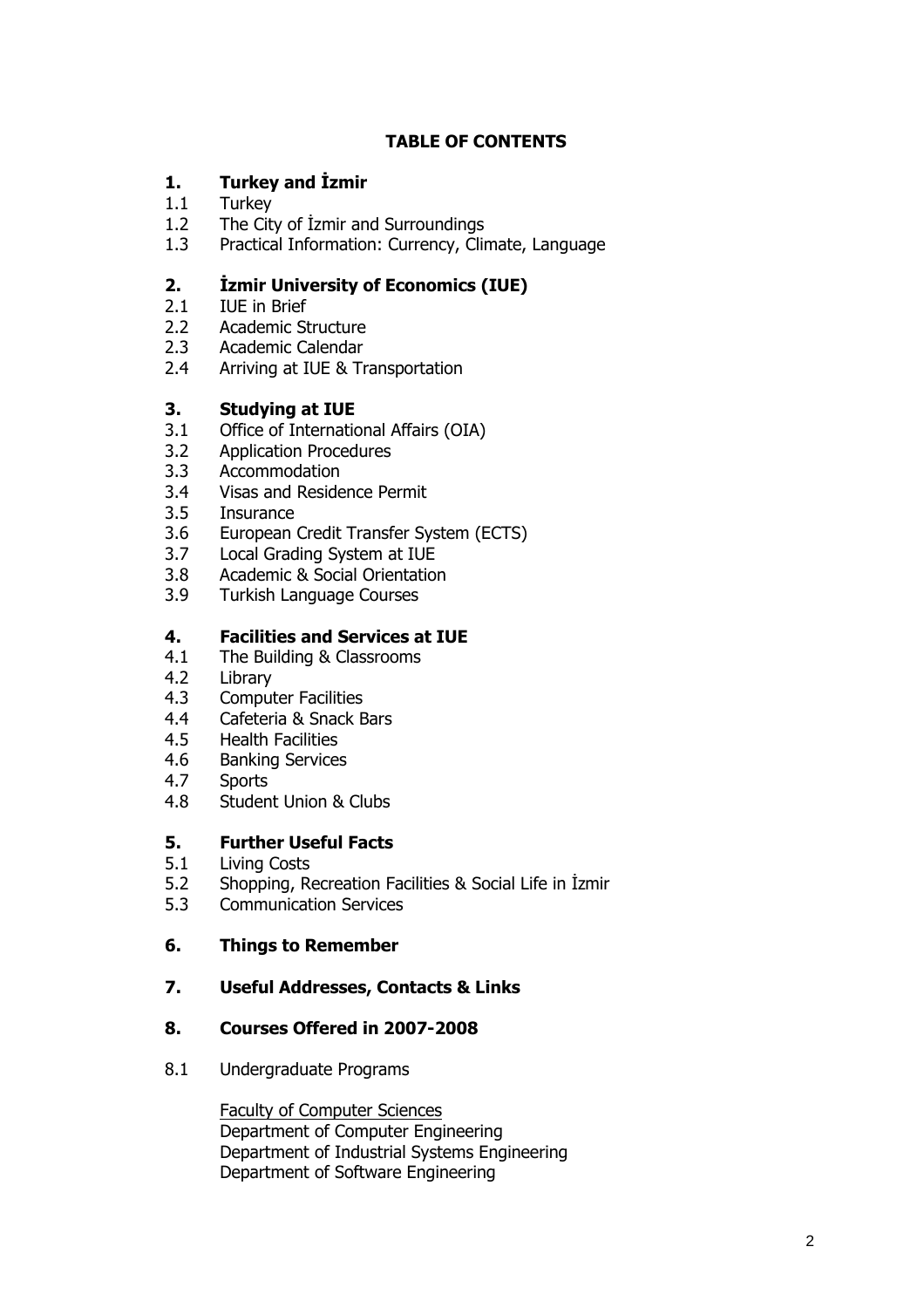Faculty of Economics and Administrative Sciences Department of Business Administration SUNY-IUE Business Administration Dual Diploma Program <sup>1</sup> Department of Economics SUNY-IUE Economics Dual Diploma Program <sup>2</sup> Department of International Relations and EU Department of International Trade and Finance Department of Logistics Management

Faculty of Science and Literature Department of Mathematics Department of Psychology Department of Translation and Interpretation (English-Turkish)

Faculty of Fine Arts and Design Department of Fashion Design Department of Communications Design Department of Industrial Design Department of Interior Architecture and Environmental Design Department of Architecture

Faculty of Communication Department of Public Relations and Advertising Department of Mass Media and Communication

8.2 Graduate School of Social Sciences

**Business Administration (master)** Financial Economics (master) European Studies (master) Logistics Management (master) Design Studies (master) Business Administration (doctorate)

8.3 Graduate School of Natural and Applied Sciences

Financial Mathematics (master) Applied Statistics (master) Information Technologies (master)

 $\overline{a}$ 

 $1$  Courses given under this program are not included in this catalogue due to the fact that this is a specific program which does not accept exchange students.

 $2^2$  Courses given under this program are not included in this catalogue due to the fact that this is a specific program which does not accept exchange students.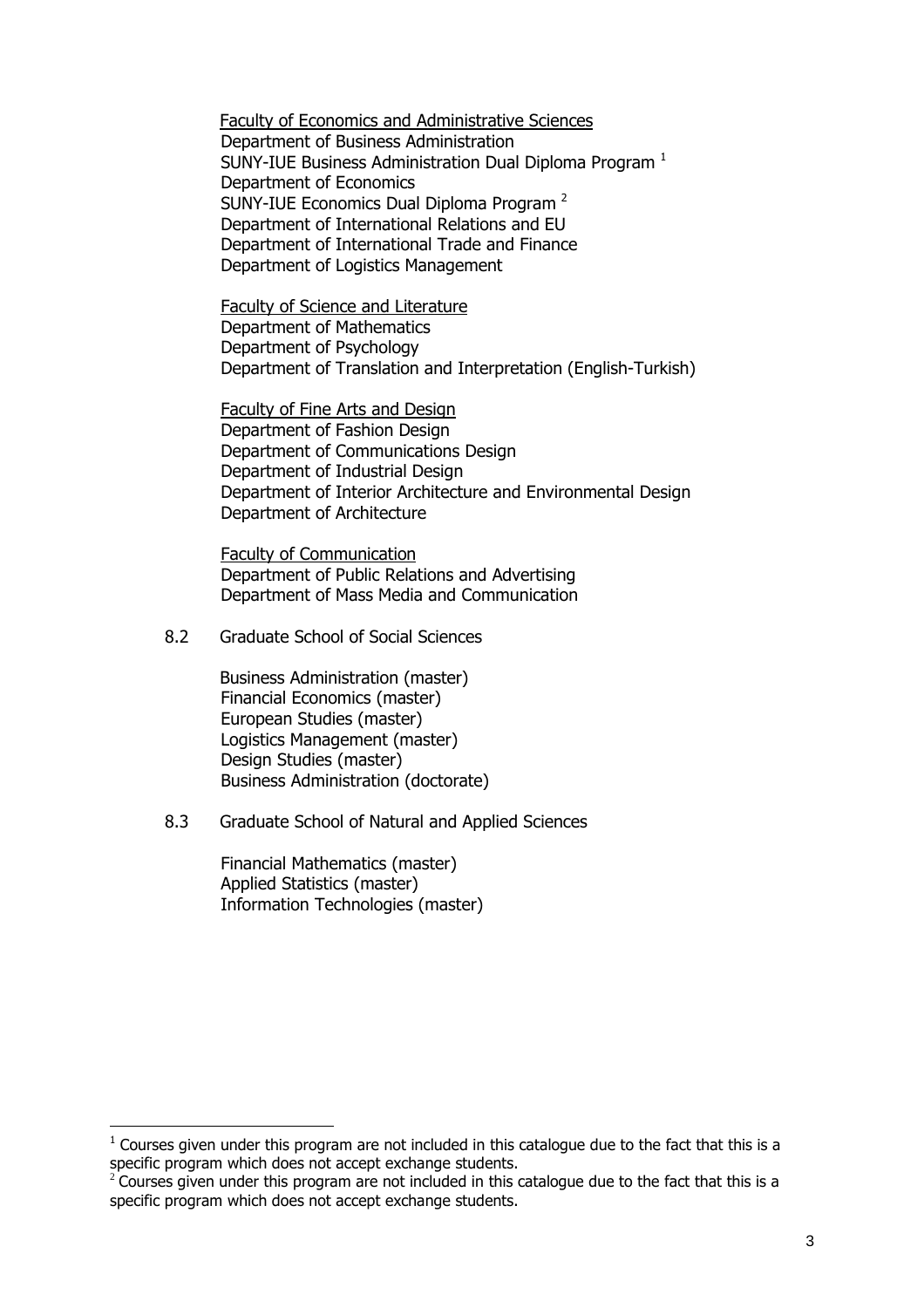# 1. Turkey and İzmir

# 1.1 Turkey

# **Location**

The lands of Turkey are located at a point where the three continents make up the old world. Asia, Africa and Europe are closest to each other, and straddle the point where Europe and Asia meet. Because of its geographical location, the mainland of Anatolia has always found favor throughout history, and is the birthplace of many great civilizations. It has also been prominent as a center of commerce because of its land connections to three continents and the sea surrounding it on three sides. The actual area of Turkey inclusive of its lakes is 814,578 square kilometers, of which 790,200 are in Asia and 24,378 are located in Europe.

Turkey is divided into seven regions: the Black Sea region, the Marmara region, the Aegean, the Mediterranean, Central Anatolia, the East and Southeast Anatolia regions. The uneven North Anatolian terrain running along the Black Sea resembles a narrow but long belt. The land of this region is approximately 1/6 of Turkey's total land area.

The Marmara region covers the area encircling the Sea of Marmara, includes the entire European part of Turkey, as well as the northwest of the Anatolian plain. Whilst the region is the smallest of the regions of Turkey after the Southeast Anatolia region, it has the highest population density of all the regions.

Turkey is surrounded by sea on three sides, by the Black Sea in the north, the Mediterranean in the south and the Aegean Sea in the west. In the northwest there is also an important internal sea, the Sea of Marmara, between the straits of the Dardanelles and the Bosporus, important waterways that connect the Black Sea with the rest of the world.

# **History**

The Republic of Turkey, founded in 1923, has its roots in two historical sources deep in the depths of the past. One of these resources inherited by modern Turkey is the successful and shining history of the Turks over a time frame of more than 4,000 years. The other is the fact that Turks have been settled in Anatolia since the 11th century. Since then, Anatolia has been the cradle of various civilizations, tribes and states including the Huns, the Gokturks and the Uygurs. The Karahans, succeeded by the Ghaznavids, and the Seljuks, established the first Muslim state in Anatolia. The collapse of the Seljuk state led to the emergence of various principalities in Anatolia in the 14th century, among which the Ottoman principality grew stronger. The Ottoman principality grew into a great empire that continued to acquire territory until the middle of the 17th century. The Ottomans were defeated in World War I and its territories had been divided and occupied. The War of Independence led by the great leader Atatürk laid the foundations of the modern, independent and secular Turkish Republic.

# 1.2 The City of İzmir and Surroundings

Izmir is the third biggest city in Turkey with a population of around 3.5 million inhabitants, the second biggest port after Istanbul, and a good transport hub. Once the ancient city of Smyrna, it is now a modern, developed, and busy commercial center, set around a huge bay and surrounded by mountains. The broad boulevards, glass-fronted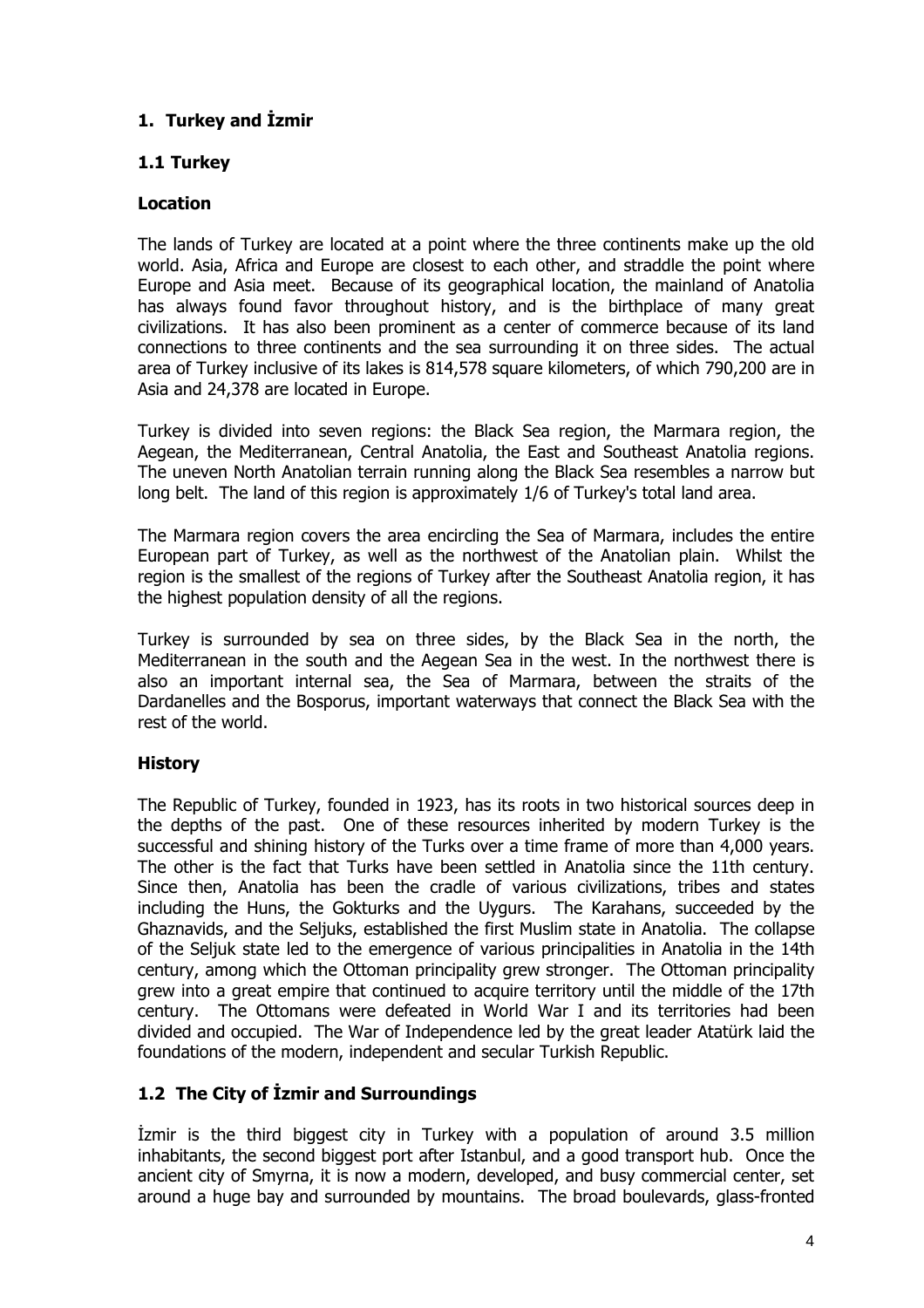buildings and modern shopping centers are dotted with traditional red-tiled roofs, the 18th century market, and old mosques and churches, although the city has an atmosphere more of Mediterranean Europe than traditional Turkey.

If one were to claim that the most scenic vistas in Anatolia can be found on the coasts of the Aegean, he could not be accused of exaggerating. In the words of Herodotus, the Aegean coasts "have the most beautiful sky and the best climate in the world." The bays and peninsulas, coves and golden beaches stretch the length of these beautiful shores. In this region where the countless events of mythology took place, at almost every turn, you will encounter the theaters, temples and agoras of ancient cities such as Bodrum, Fethiye, Marmaris, Selçuk, Bergama, Foça, Çeşme and Pamukkale.

The climate in Izmir is comfortable, with a relatively mild summer due to the refreshing breeze from the Aegean. The long attractive palm-fringed promenade, Birinci Kordon, which stretches the entire length of the city up to the Alsancak Ferry Terminal, is a popular spot for evening walks, and there are many cafes along the waterfront. Izmir has a good selection of culture and entertainment, from the Archaeological and Ethnographic Museums, to the Izmir State Opera and Ballet and Izmir State Symphony Orchestra, to the many bars and clubs. The cosmopolitan and lively city gets even busier during the International Izmir Festival (mid-June to mid-July) with music and dance, with performances also in nearby Çeşme and Ephesus.

# Districts of *Izmir*:

Balçova (where IUE is located), Çiğli, Gaziemir, Karşıyaka, Konak, Aliağa, Bayındır, Bergama, Beydağ, Bornova, Buca, Çeşme, Dikili, Foça, Karaburun, Kemalpaşa, Kınık, Kiraz, Menderes, Menemen, Narlıbahçe, Ödemiş, Seferihisar, Selçuk, Tire, Torbalı and Urla.

For instructions on how to get to these districts, please visit: http://goturkey.com

# 1.3 Practical Information

## **Currency**

Turkish national currency is Yeni Türk Lirasi (YTL). One Euro corresponds to approximately 1.8 YTL, and one USD corresponds to approximately 1.3 YTL. The currency is in the form of the following banknotes and coins:

| Coins     |
|-----------|
| 1.00 YTL. |
| 0,50 YTL. |
| 0,25 YTL. |
| 0,10 YTL. |
| 0,05 YTL. |
| 0,01 YTL. |
|           |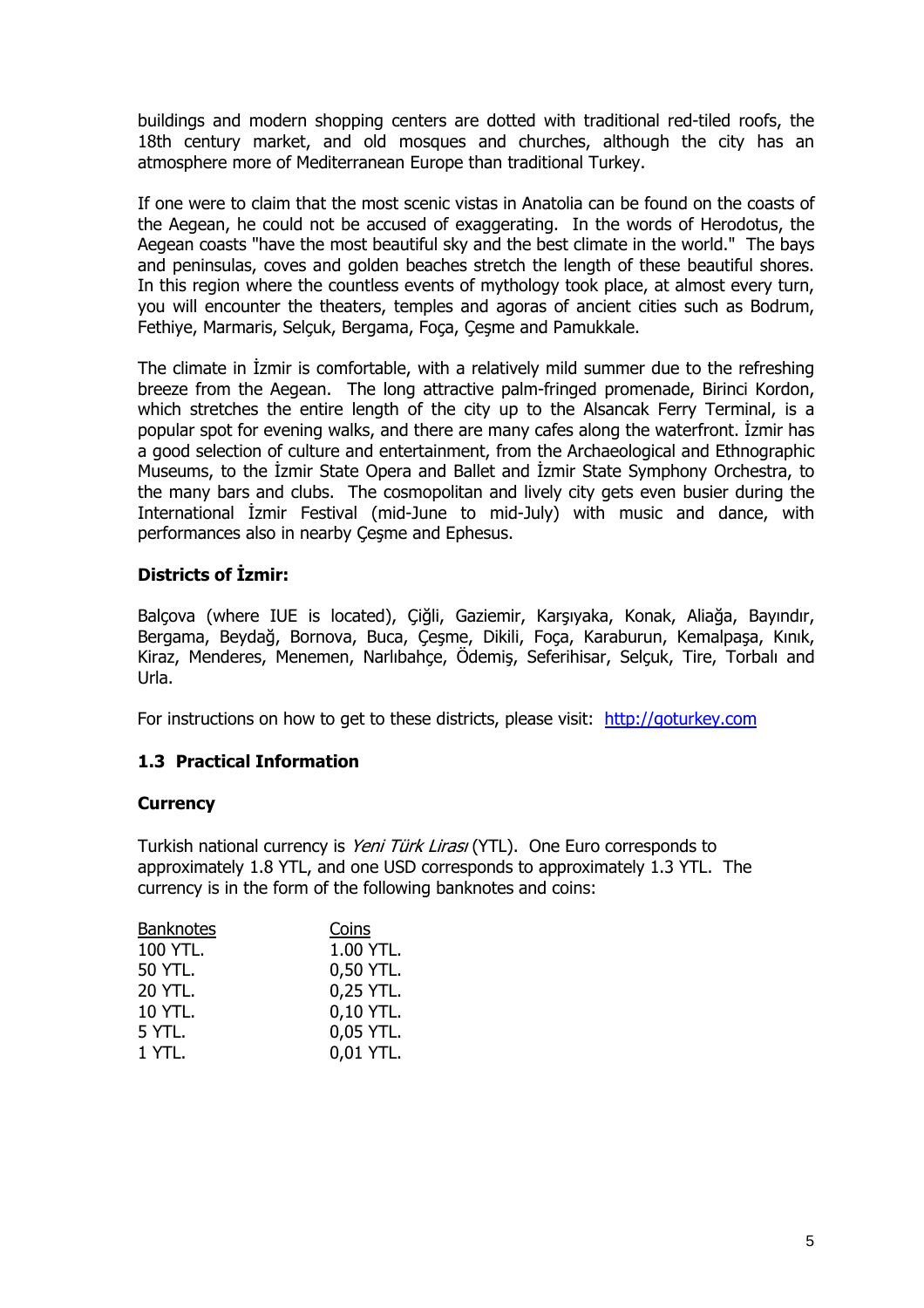# Climate

Although Turkey is situated in large Mediterranean geographical location where climatic conditions are quite temperate, diverse nature of the landscape, and the existence in particular of the mountains that run parallel to the coasts, result in significant differences in climatic conditions from one region to the other. While the coastal areas enjoy milder climates, the inland Anatolian plateau experiences hot summers and cold winters with limited rainfall. The Aegean and Mediterranean coasts have cool, rainy winters and hot, moderately dry summers.

During the summer period in Izmir, the temperature is about 30-35 degrees celsius. Winter temperature is between 5-10 degrees Celsius. It rarely snows, and the temperature is rarely under zero degrees.

## **Language**

In Turkey, the official language is Turkish. The Turkish language belongs to the Ural-Altaic group and has an affinity with the Finno-Hungarian languages. Turkish is written in the Latin alphabet and is spoken by about 150 million people around the world.

Below, you will find some useful "survival Turkish" phrases commonly used in daily life:

Yes - Evet No - Hayır Hello - Merhaba Good morning - Günaydın Good evening - İyi akşamlar Good night - İyi geceler Goodbye - Hoşçakal Please - Lütfen Thank you - Teşekkürler How are you? - Nasılsınız?  $I'm$  fine - İvivim I understand - Anladım I don't understand - Anlamadım How much? - Ne kadar? Money - Para Again - Tekrar Expensive - Pahalı Cheap - Ucuz Bill - Hesap Slowly - Yavaş Quickly – Çabuk

The language is very phonetic and is read exactly the way it is written. Once the phonetic value of all letters is known, then it is rather easy to pronounce any word one sees or to spell any word one hears. The following letters require explanation:

 $Aa = "a"$  as in "card" or "dark", never as "a" in" cat" or "back" (kan = blood)  $Cc = "J"$  as in "judge" (can = life, soul, pronounced like "John")

 $\zeta \zeta =$  "ch" as in "church" ( $\zeta a y = \zeta a$ , pronounced "chay", rhymes with "buy")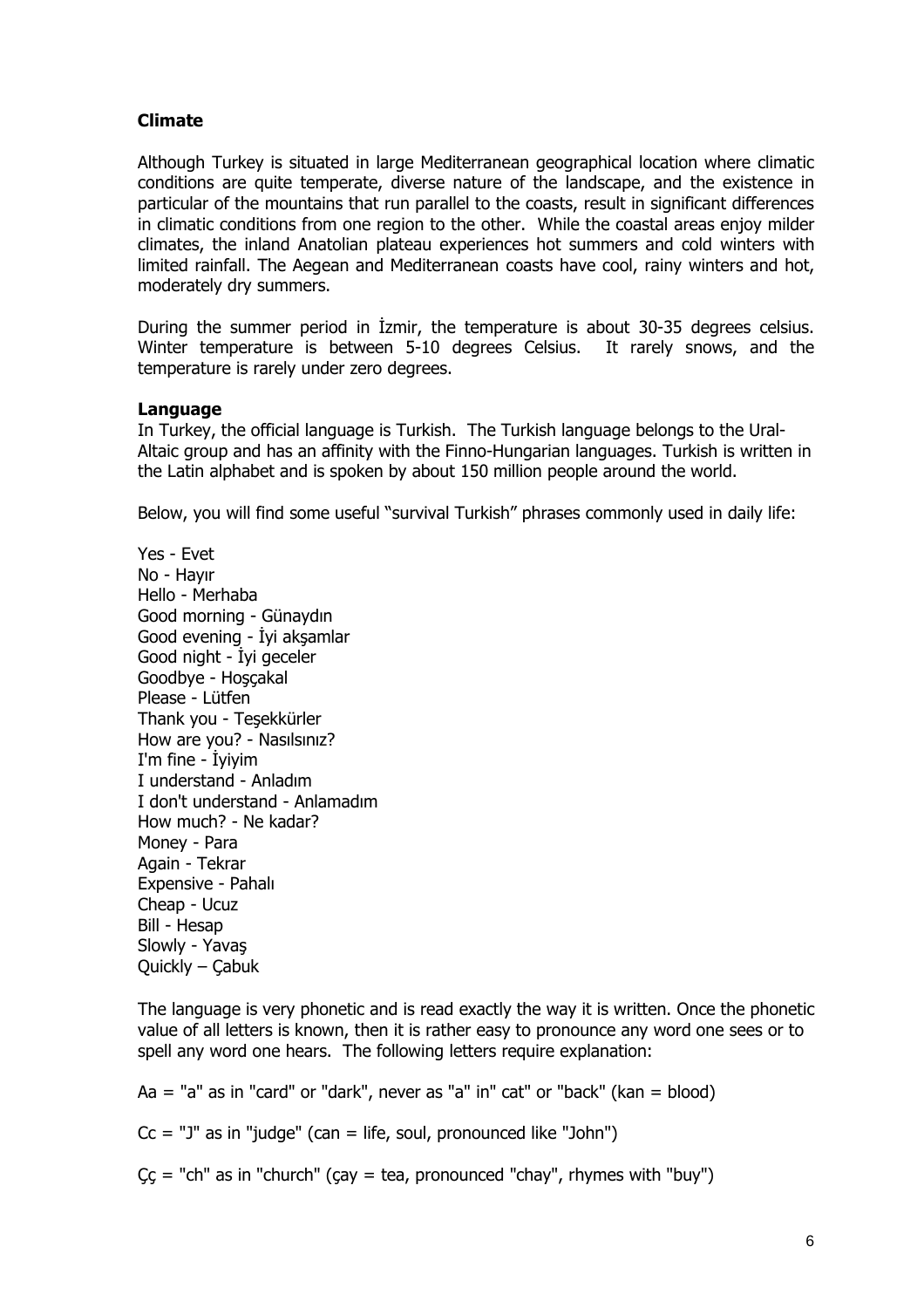$E = "e"$  as in "bed" (ekmek = bread)

 $Gq = "q"$  as in "get" (gelin = bride)

 $\ddot{q}$  = (yumusak ge [soft g] Never appears as the first letter in a word; essentially silent; sometimes lengthens preceding vowel; sometimes pronounced like "y" in "yet" (dağ =mountain, pronounced daa , rhymes with the "baa" of "baa baa black sheep"; diğer =other, pronounced diyer)

 $I_{\parallel}$  = (undotted "i") "u" as in "radium" or "i" as in "cousin" ( $I$ sık = light, ırmak = river)

 $\dot{\text{I}}$  = (dotted "i") = "i" as in "sit" (bir = one, pronounced like "beer")

 $Jj = "j"$  as in "azure" (garaj = garage, pronounced as in French & English)

 $Oo = "o"$  as in "fold"(okul =school)

 $\ddot{\text{O}}\ddot{\text{o}}$  = German "ö" as in "König" or French "eu" as in "peur"(göl = lake, rhymes with furl)

 $Ss="s"$  as in "sing", never pronounced like a "z" as the "s" in "his" (ses = voice)

 $Ss$ ="sh"as in "ship" (sey = thing, pronounced "shey", rhymes with "hay")

Uu = " $oo$ " as in "boot" (buz = ice, pronounced like "booze")

 $Üü = German "ü" as in "für" or French "u" as in "tu" (gül = rose)$ 

 $Zz = "z"$  as in "zoo" (beyaz = white)

Except for specific courses such as "Principles of Atatürk & History of Revolution", all classes at IUE are taught in English, which is a big advantage for incoming students.

## 2.1 IUE in Brief

The vision of the Izmir University of Economics is to be a higher education institution providing world-class education, offering training and research facilities for the students to be able to deliver high quality services to national and international communities and to display life-long leadership qualities.

IUE offers an extensive variety of academic units and departments, following the latest trends in business, politics, social sciences, fine arts, technology and quantitative studies. The first academic year of the university has started in 2001. At present, about 5400 students are enrolled in our programs. IUE keeps growing with new departments being added each year, in order to meet the high demands of prospective students.

The medium of instruction at IUE is English. Freshmen students of all departments receive notebook computers at registration and social clubs are being formed as part of the extracurricular activities. Many other support services are provided for the students and the faculty such as career planning, research centers and project opportunities.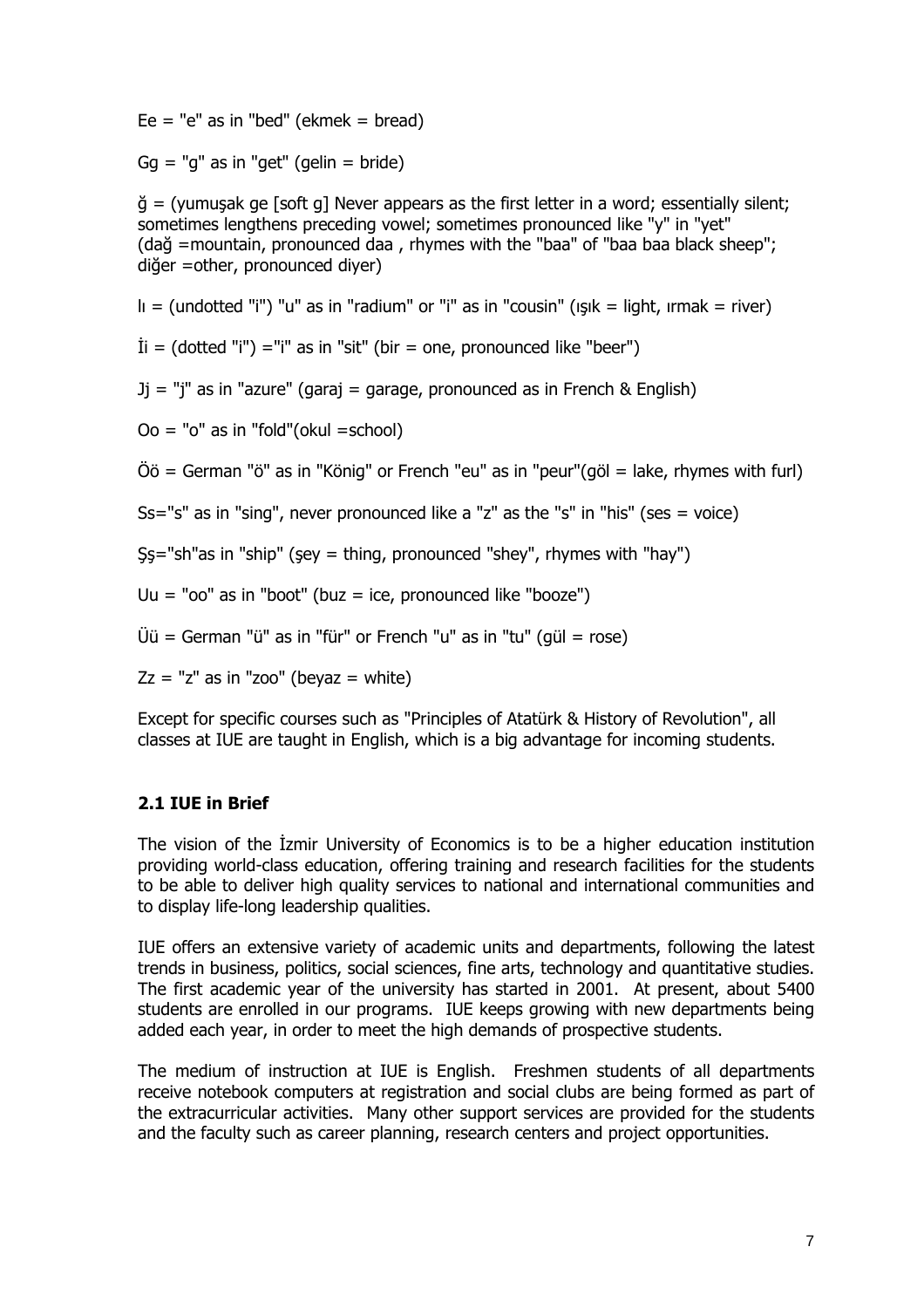# 2.2 Academic Structure

IUE offers programs at the undergraduate and graduate level.

# Undergraduate Programs:

Faculties offer a four year Bachelor's Degree study. The bachelor's degree is awarded to students who successfully complete an eight-term course of study, gaining approximately 240 ECTS.

Undergraduate students must have a Cumulative Grade Points Average (CGPA) of not less than 2.00 and completed all the courses with a letter grade of at least DD or S in the program in order to graduate. The following subjects are offered as undergraduate programs:

## Faculty of Computer Sciences

Department of Computer Engineering Department of Industrial Systems Engineering Department of Software Engineering

#### Faculty of Economics and Administrative Sciences

Department of Business Administration SUNY-IUE Business Administration Dual Diploma Program Department of Economics SUNY-IUE Economics Dual Diploma Program Department of International Relations and EU Department of International Trade and Finance Department of Logistics Management

## Faculty of Science and Literature

Department of Mathematics Department of Psychology Department of Translation and Interpretation (English-Turkish)

## Faculty of Fine Arts and Design

Department of Fashion Design Department of Communications Design Department of Industrial Design Department of Interior Architecture and Environmental Design Department of Architecture

## Faculty of Communication

Department of Public Relations and Advertising Department of Mass Media and Communication

## Schools:

#### **School of Foreign Languages**

The School of Foreign Languages runs various programs in foreign languages:

- English Preparatory Program
- English Programs for undergraduate and vocational school students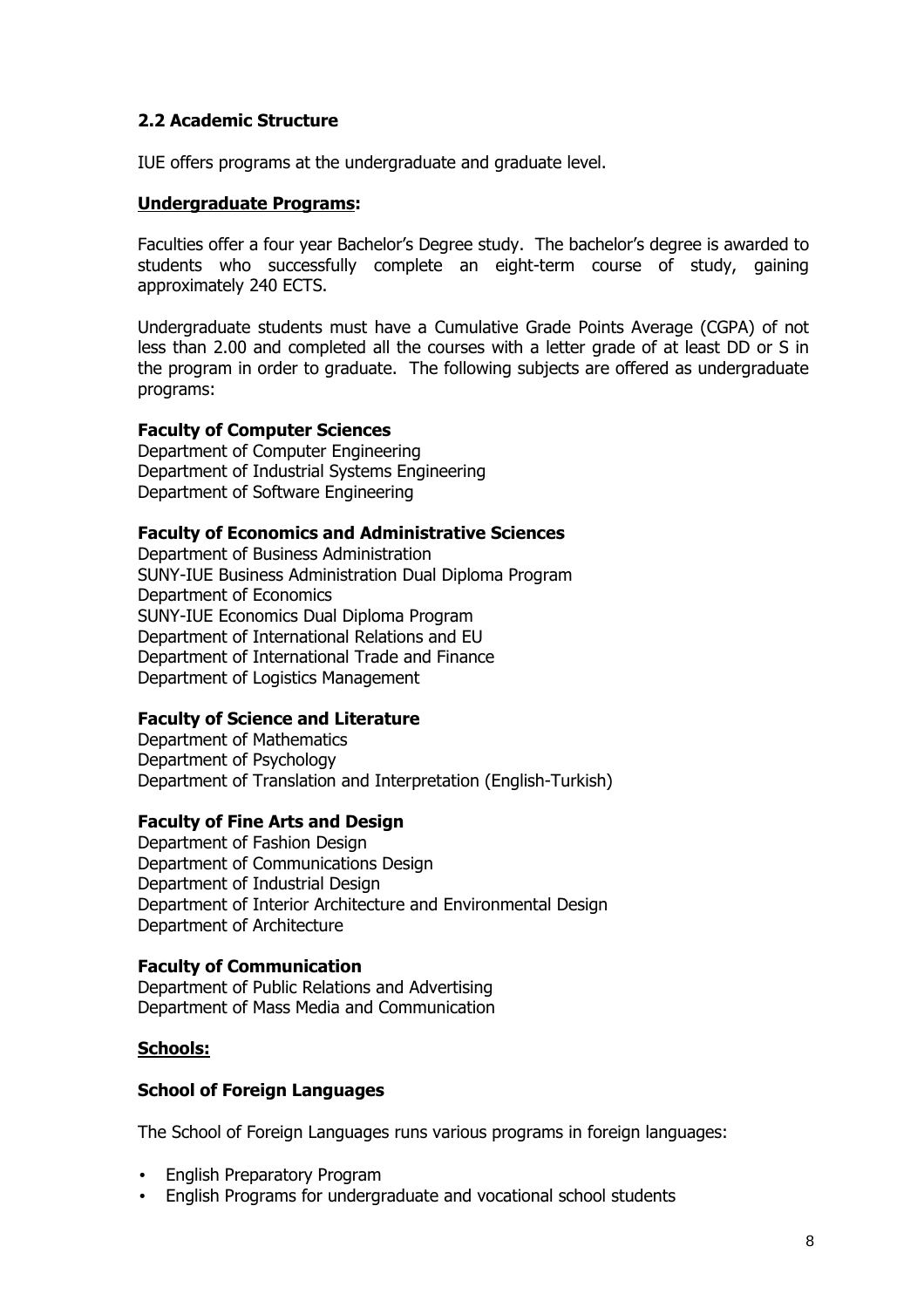• Programs in other languages (French, German, Italian, Russian, Japanese, Spanish, Greek, and Portuguese)

# Graduate Programs:

The graduate school offers master and doctorate programs. A master's degree can normally be obtained upon completion of 2 academic years. A PhD program can normally be obtained upon completion of 4 academic years.

Students in the graduate programs must have a Cumulative Grade Points Average (CGPA) of not less than 3.00. Master students must have completed all the courses with a letter grade of at least CC or S, and PhD students must have completed all the courses with a letter grade of at least CB or S in order to graduate.

The following graduate programs offered are as follows:

## Graduate School of Social Sciences

Business Administration (master) Financial Economics (master) European Studies (master) Logistics Management (master) Design Studies (master) Business Administration (doctorate)

## Graduate School of Natural and Applied Sciences

Financial Mathematics (master) Applied Statistics (master) Information Technologies (master)

## 2.3 Academic Calendar

 Each academic year consists of two terms, Fall and Spring, which include the final examination period. The fall term starts at the last week of September or beginning of October, and ends in the last week of January. The spring term starts in the second week of February and ends in June. Please refer to our website for the updated version of the Academic Calendar: http://www.iue.edu.tr/atakvim.php

## 2.4 Arriving at IUE & Transportation

Izmir University of Economics is located in the Balcova-Teleferik district. Because the campus is near the city center, easy access to university is provided by municipal buses from any district of the city.

## How to get to IUE

## By Air:

The closest airport to Izmir is Adnan Menderes Airport. You may take the HAVAS Bus to Alsancak to get to the city center directly. To get to the campus from the city center, you may either take a taxi or local bus (no. s 169 & 269). Please remember to bring YTL. with you, or use the exchange office at the airport.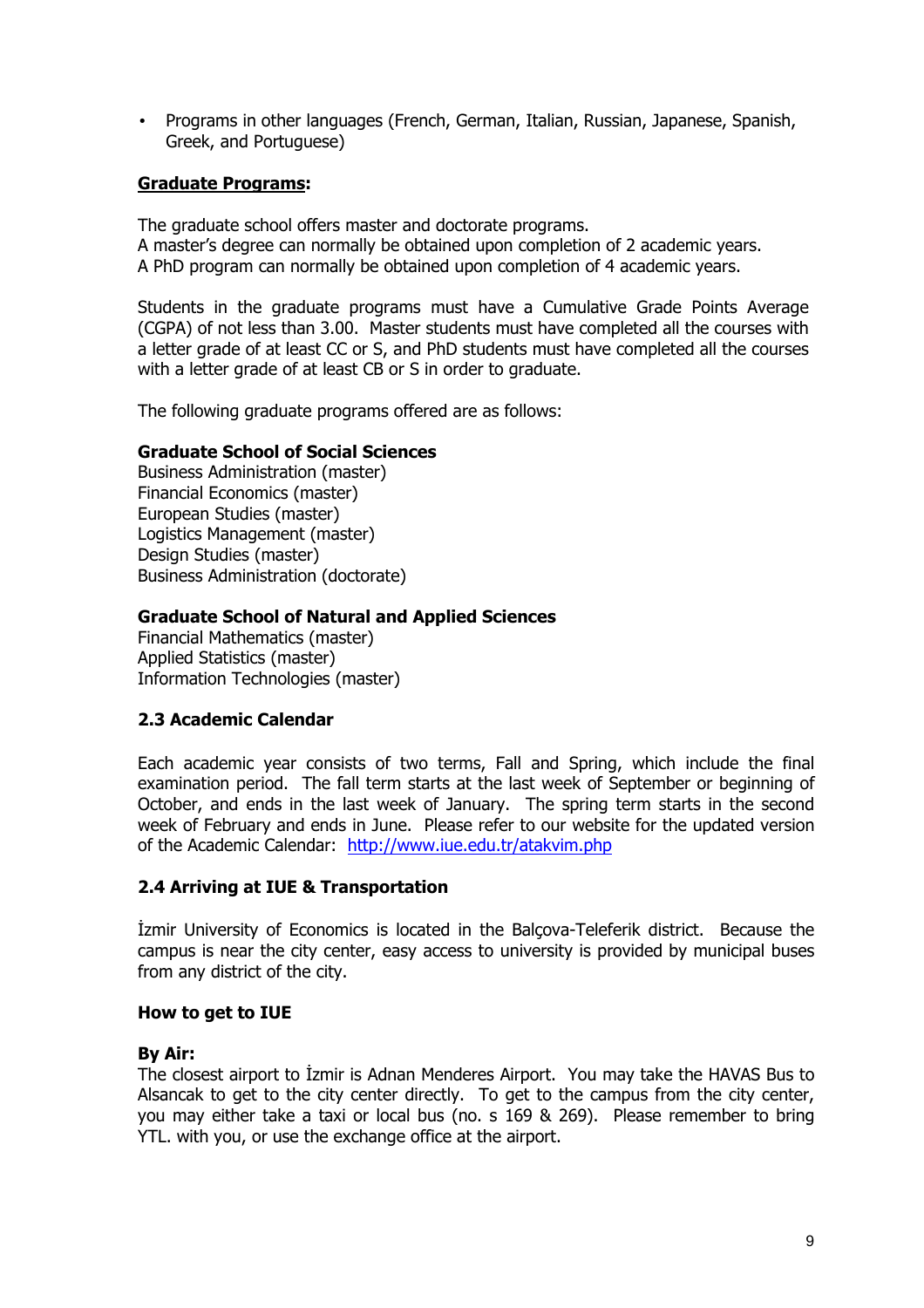# By Taxi:

You may take the private taxis from the airport. The journey takes approximately 40 minutes and the fare is around  $\in$  30. Please be aware that the driver should turn on the taximeter before take off.

# By Bus:

The following buses operate between the campus and the different districts of the city. Tickets for buses can be purchased on board or from local kiosks.

| <b>Bus No:</b> | District:                           |
|----------------|-------------------------------------|
| 169 / 269:     | Halkapınar Metro-Alsancak – Balçova |
| 270:           | Balçova - Tinaztepe                 |
| 86:            | Metro-Ücyol-Balçova                 |
| 586:           | Üçyol - Balçova                     |
| 519:           | Balçova - Gaziemir                  |
| 605:           | Balçova - Ayakkabıcılar             |

# By Dolmuş:

Dolmuş is a transportation vehicle that resembles a mini-bus. The name comes from the term meaning "full" in Turkish since it starts its journey as soon as the vehicle is fully occupied. They operate between Üçkuyular and Balçova, Hatay and Balçova, and in most other districts.

# By Boat:

Those students coming from Karşıyaka can take the ferry going from Bostanlı to İnciraltı, which takes about 30 minutes. Then, by taking the bus numbered 480 or by *Dolmus*, you can reach the campus.

Also, there are boats operating between Karşıyaka-Konak, Karşıyaka-Alsancak, and Karşıyaka-Güzelyalı.

# By Metro:

There is a metro line in İzmir, which operates on the line Üçyol-Konak-Çankaya-Bornova

# Map of Izmir:

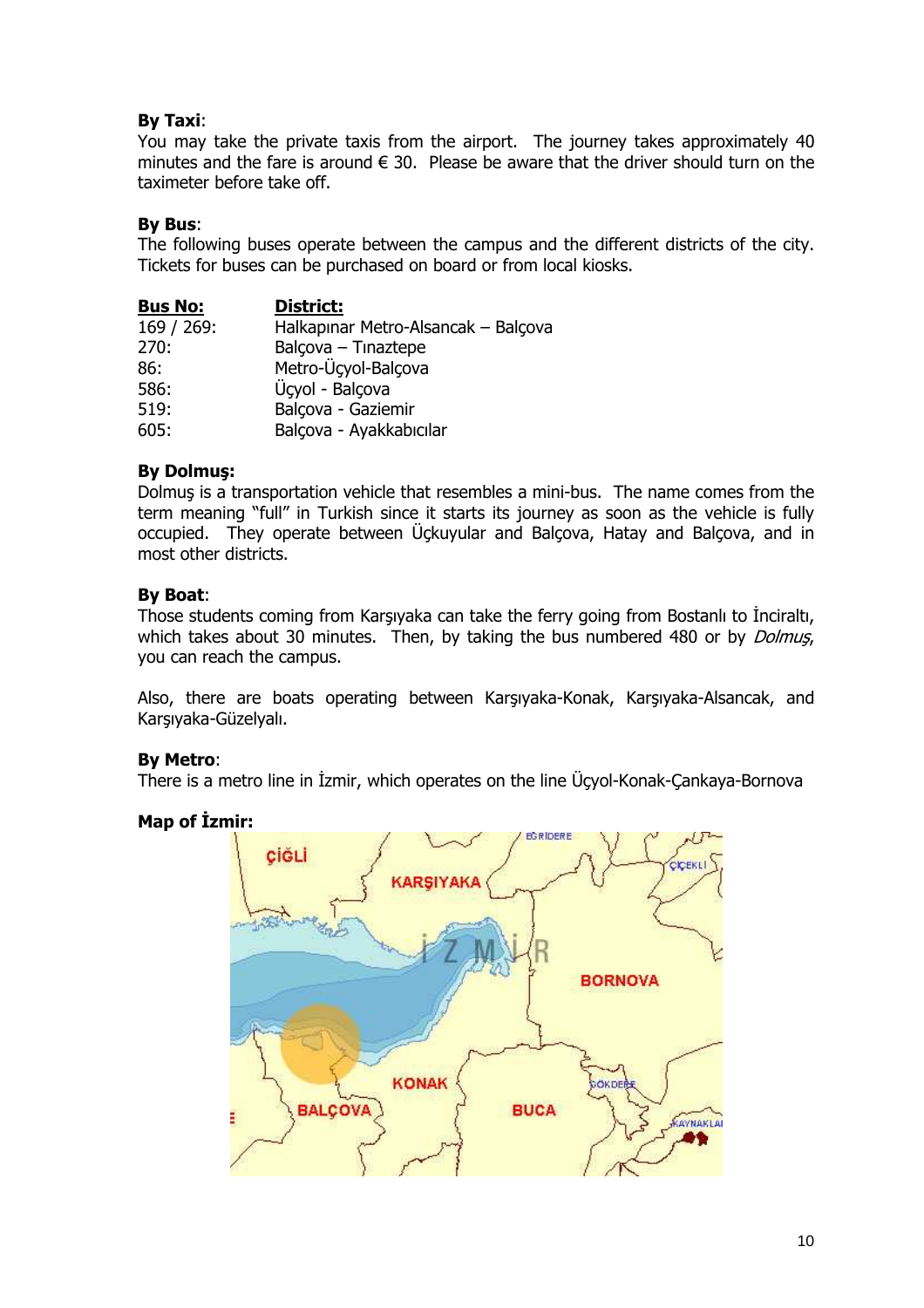

# 3. Studying at IUE

# 3.1 Office of International Affairs

Office of International Affairs was established in response to the rapid internationalization of İzmir University of Economics. It is designed to coordinate university efforts to meet the long-term goals of the University's Strategic Plan:

- to expand the international delivery of IUE courses and programs,
- to increase the number of IUE students abroad and of international students at IUE,
- to coordinate services regarding the international application processes of incoming and outgoing students,
- to facilitate international scholarly and professional activities,
- to promote cross-cultural awareness,

In line with these objectives, İzmir University of Economics places great emphasis on international cooperation and has established relations with distinguished universities abroad in terms of student and faculty exchange, joint research and scientific studies. IUE aims to provide its students with the opportunity or study at partner universities for at least one academic term.

Office of International Affairs is the primary source of information for international students. Please do not hesitate to contact the office whenever you have any questions or problems. The contact information for the office is as follows: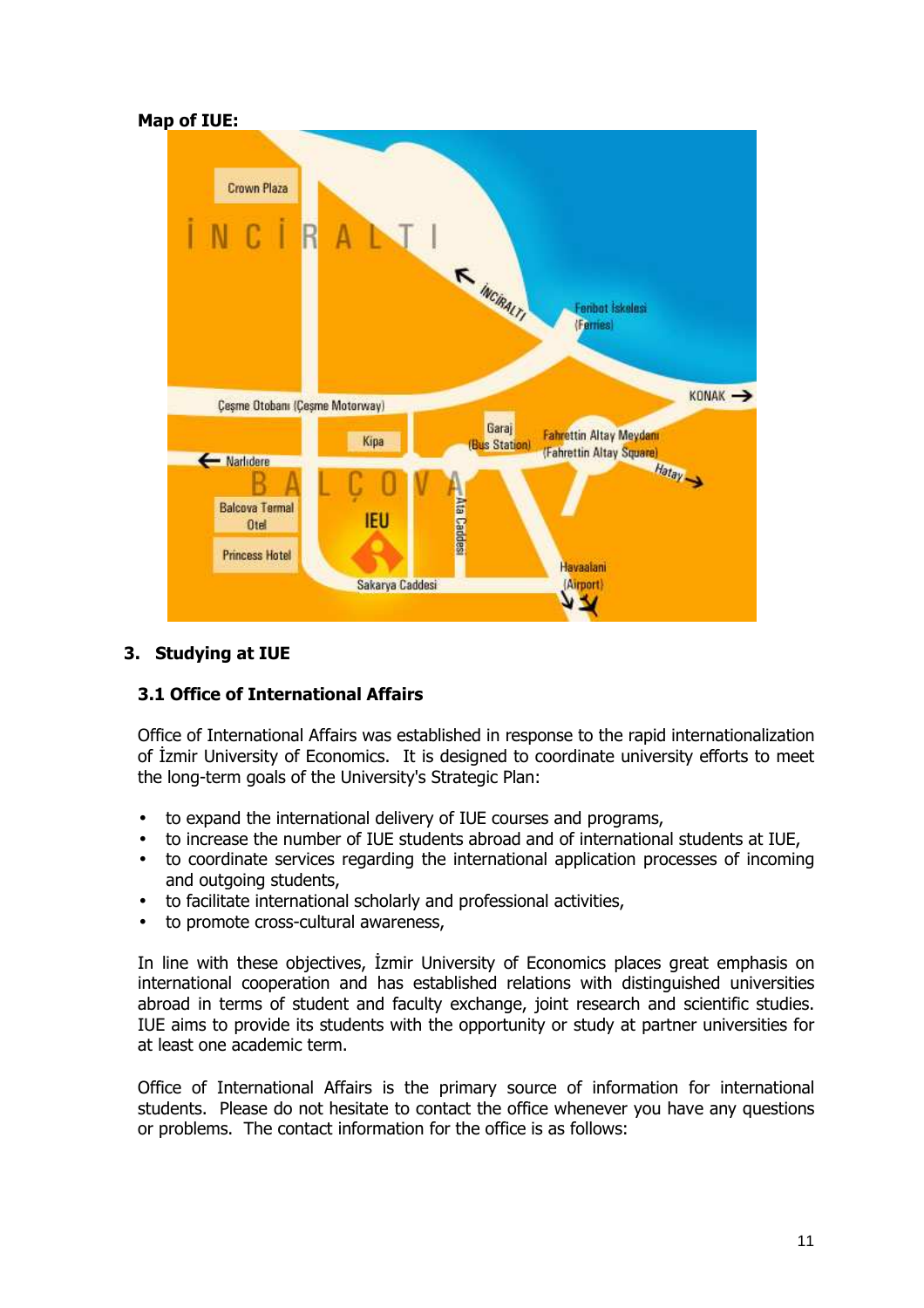Asst. Prof. Dr. Tanju Oktay YAŞAR **Director** 

Günes BECERIK, MA Vice Director

| e-mail:  | oia@ieu.edu.tr        |
|----------|-----------------------|
| Tel:     | +90232 488 83 50      |
| Fax:     | +90232 488 82 71      |
| Website: | http://oia.ieu.edu.tr |

Address: İzmir University of Economics Office of International Affairs Sakarya Caddesi No: 156 35330 Balçova - İzmir TURKEY

# 3.2 Application Procedures

**Izmir University of Economics (IUE) welcomes applications from students worldwide.** All foreign nationals with certified high school education may apply to IUE for admission to undergraduate (four-year) programs.

Furthermore, all foreign undergraduate students studying at universities abroad can be admitted to undergraduate programs at IUE as visiting students for one or two terms. Erasmus students are welcome to spend a term or a year at IUE as part of the bilateral agreements with partner universities.

In order to apply to exchange programs at IUE, please contact Office of International Affairs and fill in the relevant application forms on the web. The supplementary documents you must possess are your official transcript, any exam results you have achieved, and your English proficiency. OIA will refer your application to the relevant department and guide you through the application process.

Application forms for exchange students can be obtained from: http://oia.ieu.edu.tr/forms-eng.php

## 3.3 Accommodation

The Dormitory of IUE accommodates 480 students, the first 4 floors of the building are allocated for female students and the other 4 floors are allocated for male students.

• All the doors operate by a personal card system. Common areas are under constant surveillance.

• One handicapped room and 240 rooms, all of which are for two, there is a bathroom, bed, a wardrobe, a dresser, a desk, a bookcase, a refrigerator, a telephone and Internet connection.

• Our university provides pillow, sheet, blanket and duvet cover, and the rooms are cleaned everyday.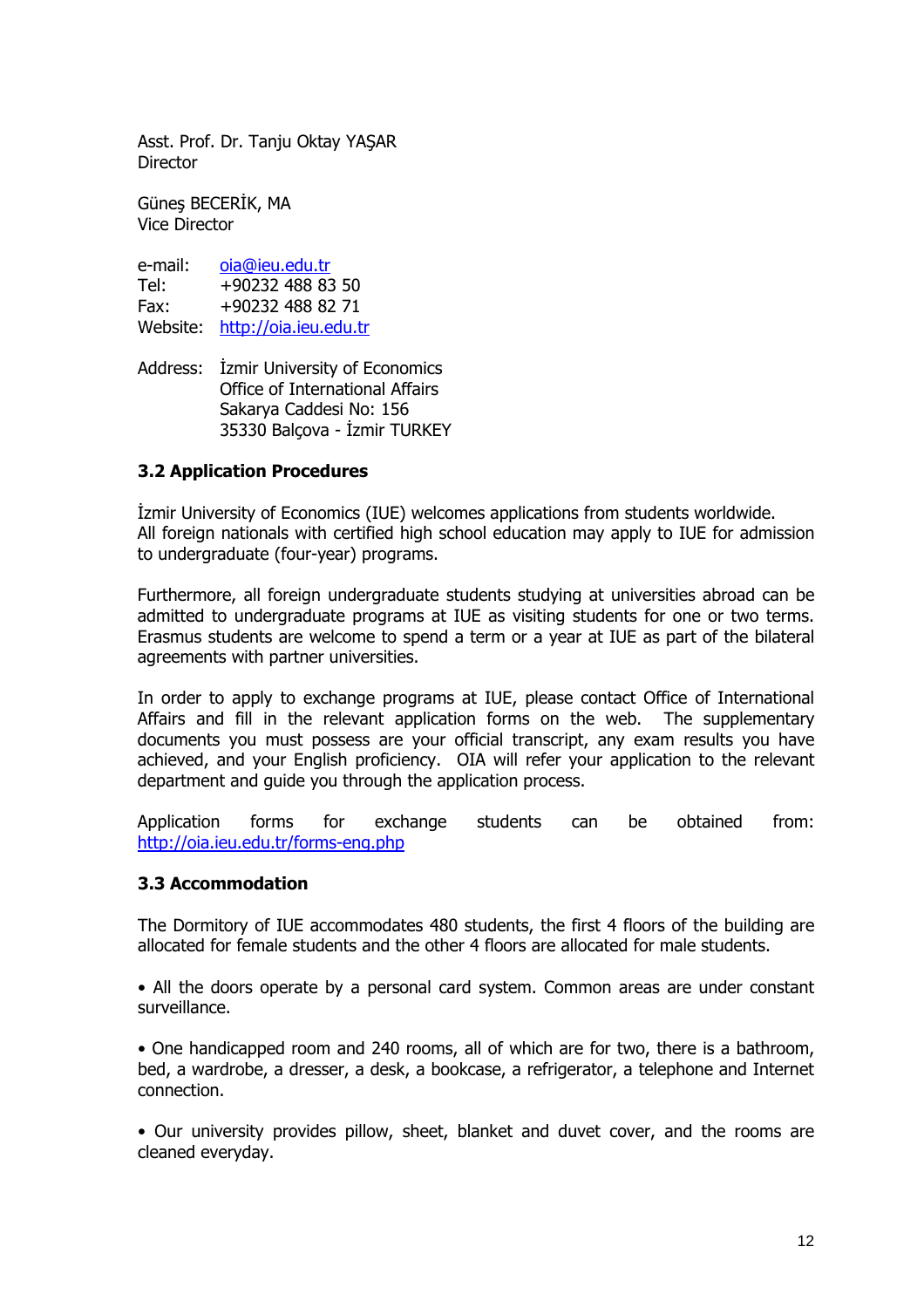• The dormitory building has a geothermal heating system and 24 hours hot water. In addition, the dormitories are air-conditioned.

• The students may have their clothes washed and ironed with a reasonable price.

• There are administrators, receptionists, and security staff in the dormitory for 24 hours.

• In the Dormitory Building there are common study rooms, TV saloon, cafeteria, restaurant and beauty parlor.

• Breakfasts and meals are provided as table d'hote or a la carte from the restaurant in the main building and dormitory building.

• The students staying in the dormitory can benefit from the Medical Office of the University in the daytime, and the general hospital or other policlinics nearby at night. In addition, there is 9 Eylül University Hospital in 3 minutes distance.

• Around the campus, there is 3M Migros, Özdilek, Kipa hypermarkets, and Agora, Palmiye shopping and cinema centers.

• For sports, there is a basketball field and a synthetic pitch at the campus and there are swimming pools, fitness centers and tennis courts of the hotels that are very close to the university.

• The "Dormitory Bylaws" in our web site must be read: http://www.iue.edu.tr/yonerge\_yurt.php

• 2007 – 2008 dormitory fees: Per capita in double room: 4.000 US Dollars (VAT included-Annual) One person in a double room: 7.500 US Dollars (VAT included-Annual)

Please send your dormitory application along with your application package as early as possible; dorms are allocated on a first come first serve basis.

Alternatively, Office of International Affairs may assist you in providing contact information for real-estate agencies to find rental apartments.

# 3.4 Visas and Residence Permit

## Visa Requirements

You must obtain a Student Visa from the nearest Turkish Consulate in your area before you enter Turkey. You cannot obtain a Student Visa after you arrive and tourist visa is not acceptable as a substitute. Incoming students are recommended to apply for visa at least two months before the term begins.

Exceptions are those who are legal dependents of someone in Turkey on a diplomatic visa or with a work visa. Students who come to Turkey without student visa will not be able to register as a student nor will get residence permits.

Below are the documents you need to apply for the student visa:

- Passport (should be valid at least for a year)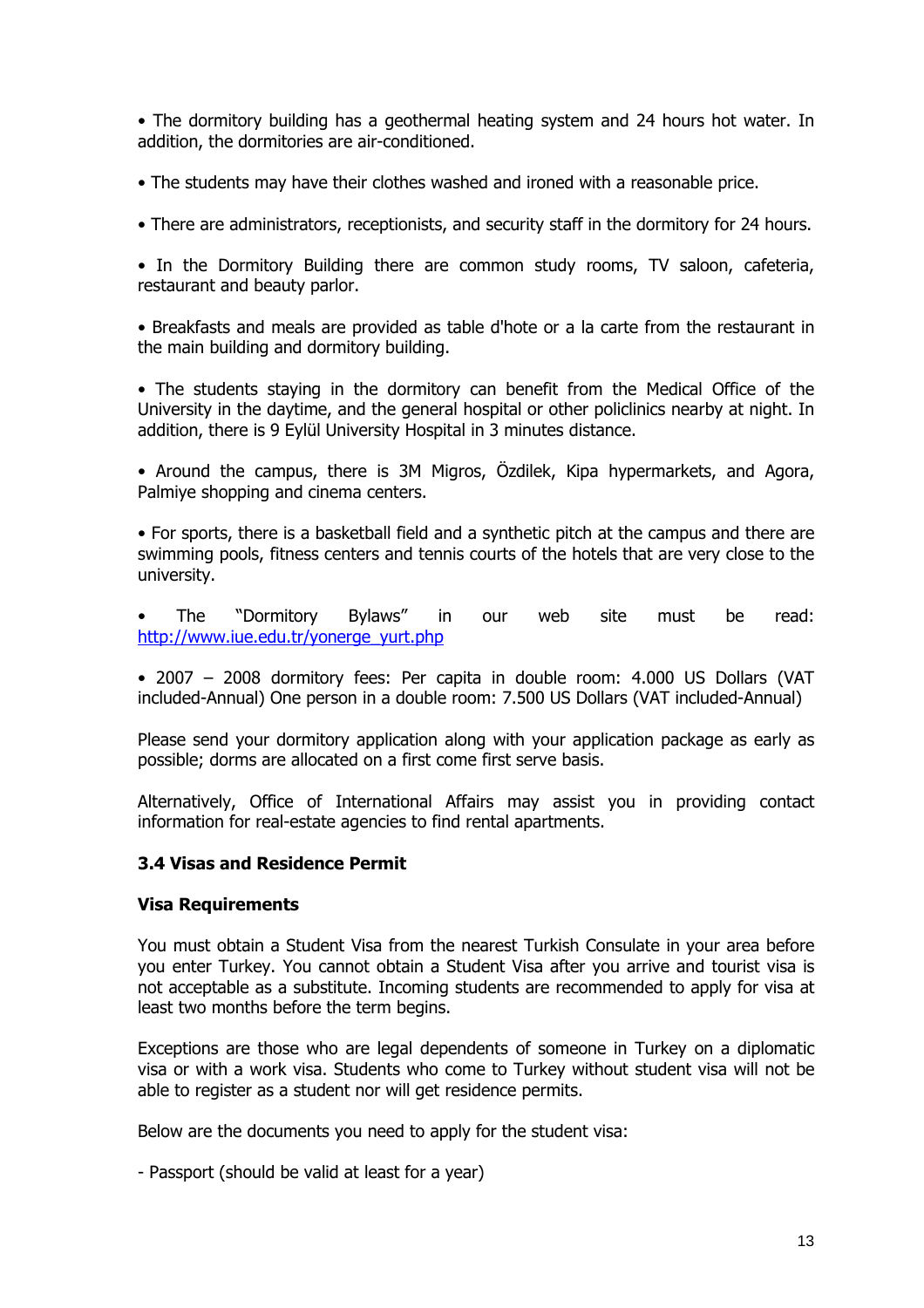- Completed visa application form taken from the Turkish Embassy or Consulate
- Recent passport size photographs
- Proof of their student status in their home university
- Acceptance letter from IUE
- Non-refundable processing fee

When you receive your visa, please check to see that it is a "student visa".

As visa regulations may change quite frequently, please contact the nearest Turkish Embassy or Consulate in your country to obtain the most up-to-date and detailed information. You may also find the following links useful:

## Residence Permit

The maximum period you can reside in Turkey with your visa is three months. After 3 months, it is necessary for you to get a residence permit

All international students in Turkey, regardless of status, must register with the Foreign Nationals departments of the Police Headquarters in Izmir within a month of entering Turkey.

You will be provided with a residence permit (Ikamet Belgesi) valid for the period of time you will be studying at IUE as indicated on your Student Visa. You should keep this document with you at all times.

Documentary requirements include student certificate, five photographs, a copy of the passport with valid student visa, and residence permit fee. Application forms can be obtained from the Police Headquarters, Foreign Nationals department in Konak: http://www.izmirpolis.gov.tr/

Please note that foreign students do not have a legal right to work in Turkey.

## 3.5 Insurance

Health insurance is not an official requirement for your arrival, but it is strongly recommended. You can either buy health insurance with international coverage at your home country, or you can buy insurance after you arrive.

## 3.6 European Credit Transfer System (ECTS)

ECTS is a common framework developed to facilitate academic exchange between partner universities participating in the Erasmus program mutually recognize the ECTS credits their students take at the partner institution.

ECTS is a student-centered system based on the student workload required to achieve the objectives of a program, objectives preferably specified in terms of learning outcomes and competences to be acquired. The ECTS credit assigned to a course includes the amount of time and effort a student spends to study for a course, besides the lecture hours spent in the classroom.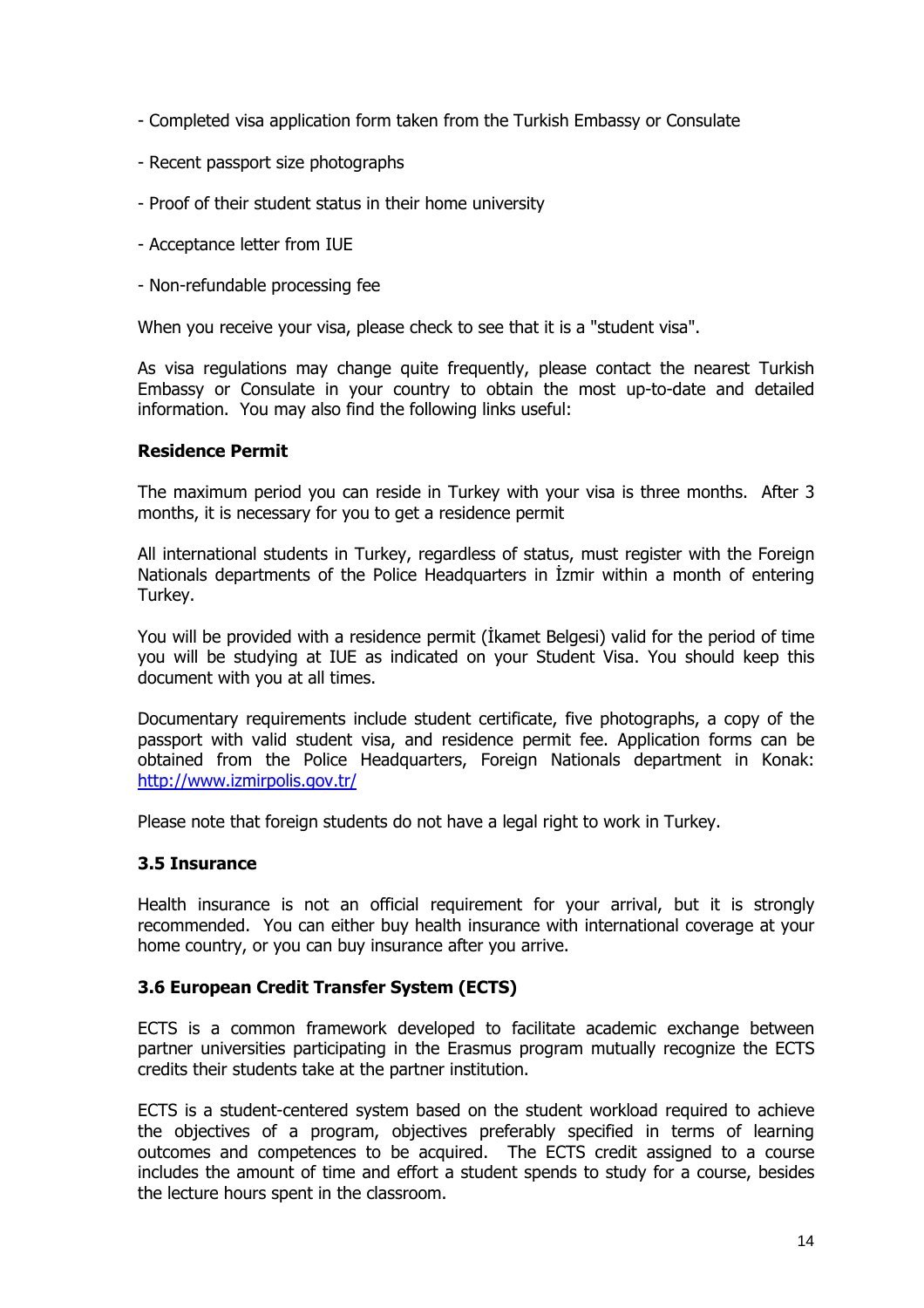Please refer to Section 8 of this catalogue for the list of courses and their ECTS credits.

# 3.7 Local Grading System at IUE

For each course taken at IUE, the student is given one of the following grades by the course teacher. The letter grades, grade points and percentage equivalents are given below:

| <b>PERCENTAGE</b> | <b>COURSE GRADE</b> | <b>GRADE POINTS</b> |
|-------------------|---------------------|---------------------|
| 90-100            | AA                  | 4.00                |
| 85-89             | <b>BA</b>           | 3.50                |
| 80-84             | <b>BB</b>           | 3.00                |
| 75-79             | <b>CB</b>           | 2.50                |
| $70 - 74$         | CC                  | 2.00                |
| 65-69             | DC                  | 1.50                |
| 60-64             | <b>DD</b>           | 1.00                |
| 50-59             | <b>FD</b>           | 0.50                |
| 49 and below      | FF.                 | 0.00                |

Other Grades: I: Incomplete, S: Satisfactory Completion, P: Satisfactory Progress, U: Unsatisfactory, EX: Exempt, NI: Not Included, W: Withdrawn, NA: Not Attended

A grade of (I) is given to a student who provides supporting evidence through genuine and valid documentation of illness or other reason which has prevented her/him from completing the necessary course work. In such a case, within 15 days from the day of submitting the grades to the Registrar's Office, the student required complete the missing work and obtain a grade. Otherwise, the (I) grade will automatically become an (FF).

The grade (S) is given for courses which are not included in the Grade Point Averages, and (U) is given to those who are unsuccessful in such courses.

The grade (P) is given to students who are successful in taking non-credit courses.

The grade (EX) is given to students who have been exempted on a non-credit basis from courses determined by the Institute Senate as a result of the Proficiency Examination administered by the department concerned. The grade (EX) is not included in the GPA, but is indicated on students' transcripts.

The grade (NI) is given if courses within the program or programs in which a student is registered are taken on the "condition that they are not included in the Cumulative Grade Point Average (CGPA)".

The grade (NA) is given if a student does not fulfill the attendance and/or application requirements of the course. The grade (NA) is included in the CGPA as (FF).

The grade (W) is given if a student withdraws from a course after the add/drop period within the first 10 weeks after the term starts, with the recommendation of her/his advisor and the permission of the instructor concerned.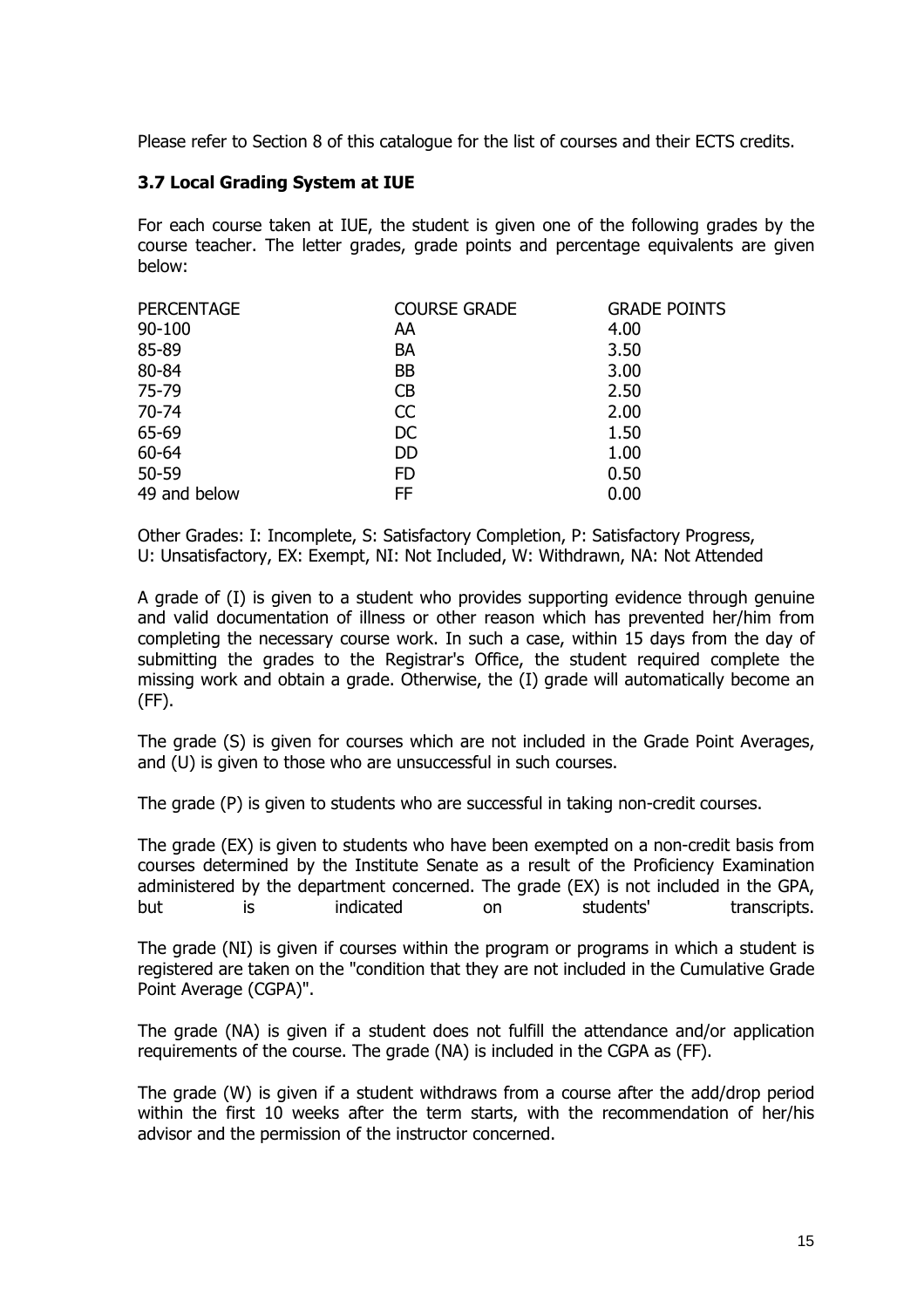# Grade Point Averages

The student's standing is calculated in the form of a GPA and CGPA, and announced at the end of each term by the Registrar's Office. The total credit points for a course are obtained by multiplying the grade point of the final grade by the credit hours. In order to obtain the GPA for any given term, the total credit points earned in that term are divided by the total credit hours. The CGPA is calculated by taking into account all the courses taken by a student from the beginning of entrance to the University, which are recognized as valid by the Department in which she/he is registered.

# 3.8 Academic & Social Orientation

Office of International Affairs will organize an orientation for you during your first week of arrival. The orientation includes a brief campus tour, information about academic rules, regulations and exams. Please feel free to ask any questions that may come to your mind.

# 3.9 Turkish Language Courses

The School of Foreign Languages at IUE organizes Turkish language courses for foreign faculty staff and students upon request. You are welcome to participate in these courses to learn basic Turkish, which will facilitate your daily encounters.

# 4. Facilities and Services at IUE

# 4.1 The Building & Classrooms

The campus of IUE is located in the Balçova-Teleferik district, near the city center.

All classrooms are equipped with the latest visual and technological equipments. There is a wireless internet connection in the campus. There are computer and graphic design laboratories, drawing and sewing workshop areas in the main building. In the campus site, football, basketball and volleyball fields and tennis courts are available for the students and personnel.

Other areas in the existing buildings can be listed as the Conference Hall with 550 seats, library, offices of academic staff, offices of administrative staff, cafeteria, canteens and dormitories. All buildings are constructed considering the handicapped students and personnel.

# 4.2 Library

IUE owns a computer based library and a documentation center. The library consists of printed books and periodicals and electronic information resources such as search tools, electronic magazines, online databases and online library catalogue. The library has been designed to serve the students and academic staff as well as researchers outside IUE. The documentation center is designed to provide access to the IUE virtual library from anywhere in the world through Internet connection.

## 4.3 Computer Facilities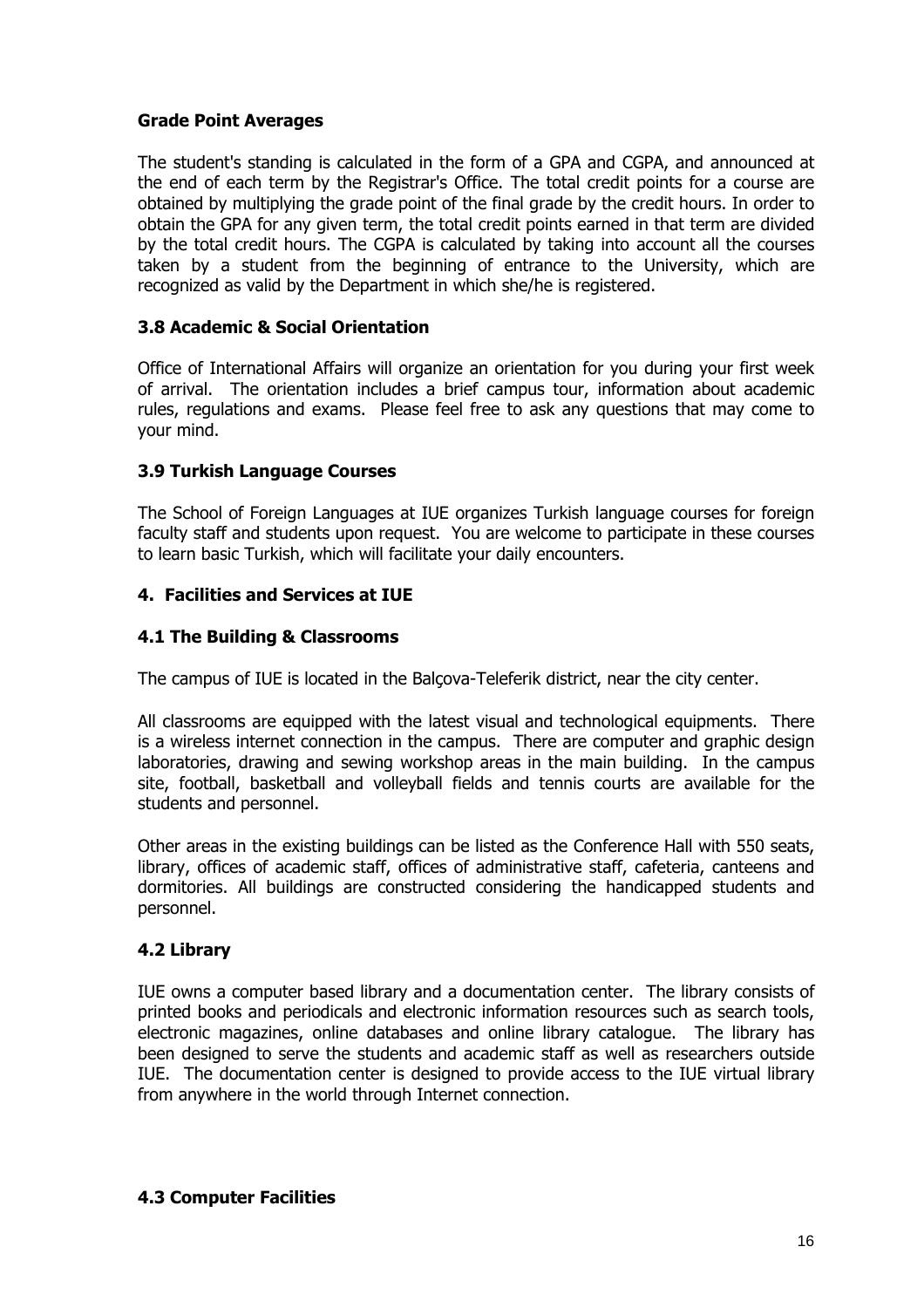The information systems of the university have the capacity to follow the latest developments. The university building was designed to allow wireless Internet access from all parts of the building including the library, classrooms, cafeteria, restaurant and dormitories. All the computers used in IUE have Internet access. The computer & graphic laboratories and free computer areas are open to general use. If you have a laptop computer, remember to bring it with you, to enjoy the wireless network in our campus.

# 4.4 Cafeteria & Snack Bars

IUE has a main cafeteria serving a large variety of choices, ranging from traditional Turkish dishes to fast food meals. There are also two food courts serving fast foods, snacks and drinks. You can purchase meals, snacks or drinks with the special tickets sold at the university.

# 4.5 Health Services

IUE has a doctor and a nurse constantly at the service of students. Furthermore, counseling and psychological help is offered to provide mental, psychological and social development of our students. The second largest hospital of İzmir, Dokuz Eylül University Hospital is five minutes driving distance from the university.

Main health service centers in Izmir and their telephone numbers are as follows:

| Alsancak State Hospital:                          | +90232 463 64 65 |
|---------------------------------------------------|------------------|
| Atakalp Hospital:                                 | +90232 483 14 14 |
| Diabetic Center:                                  | +90232 449 13 19 |
| Dokuz Eylül University Hospital: +90232 259 59 59 |                  |
| Ege University Hospital:                          | +90232 444 13 43 |
| Hand & Microsurgery Hospital:                     | +90232 441 01 21 |
| Karşıyaka State Hospital:                         | +90232 366 88 88 |

## 4.6 Banking Services

There are two ATM machines located at the lobby of the main building. Also, branch offices of many major banks such as Türkiye İş Bankası, Dışbank, Akbank are within easy reach.

## 4.7 Sports

Football, basketball and volleyball fields and tennis courts are available on campus for IUE students. Student clubs organize activities in various sports such as sailing, table tennis, step and motor sports.

# 4.8 Student Union & Clubs

IUE is very much aware of the importance of enriching its academic programs with social and extracurricular activities. For this reason, IUE has a Student Union and has established the following student clubs to promote social life:

Aviation and Space Club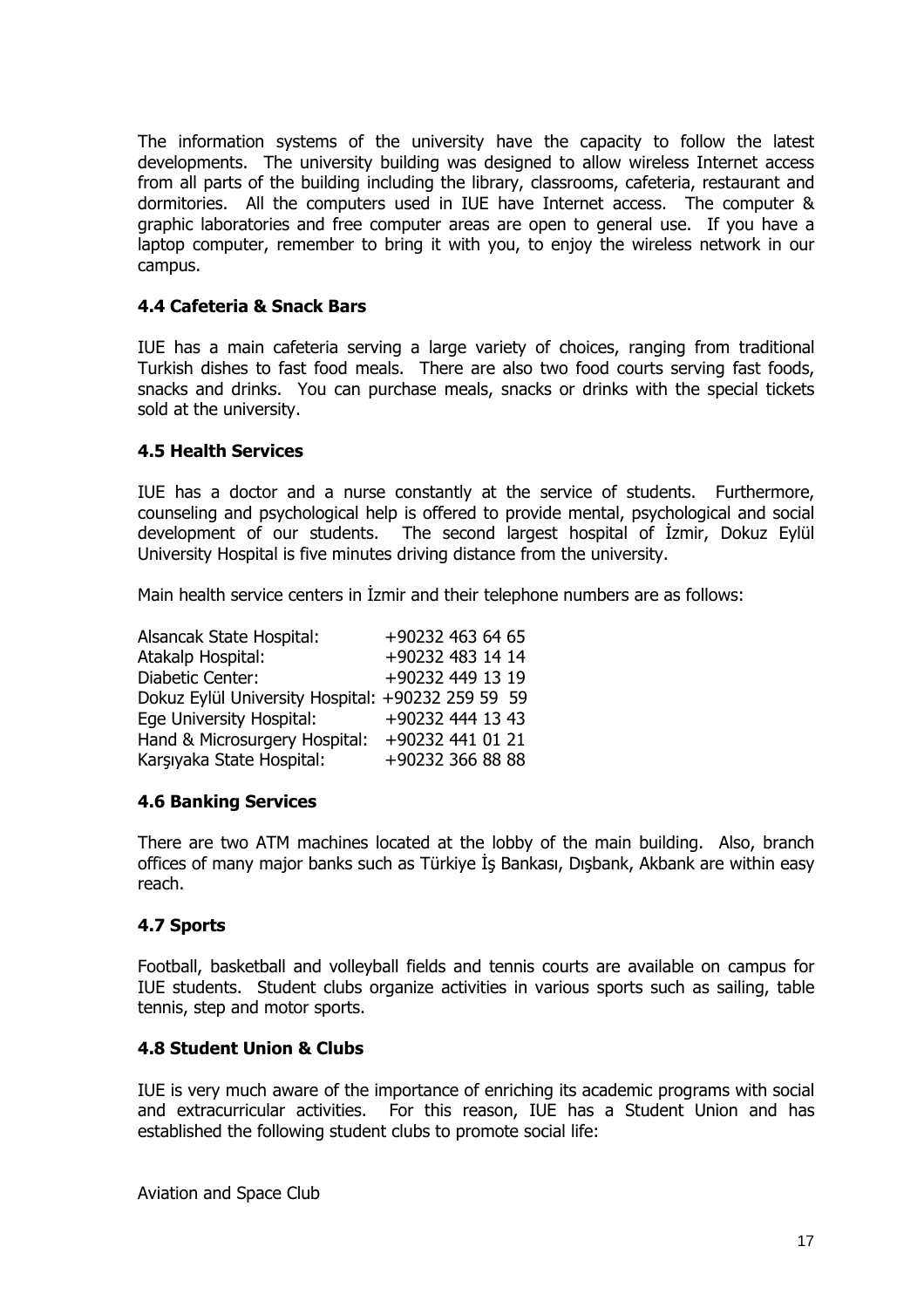Basketball Club Chess Club Cinema Club Computer Club Communication Club Conversation Club Creative Thinking – Drama and Authorship Club Debate Club Diving Club Economics Club Entrepreneurship Club European Union Club Fantasy – Science Fiction Club Finance Club Fitness Club Folk Dancing Club Football Club Graphic Design Club International Relations Club Kick-Boxing Club Management Club Mathematics Club Modern Dance Club Motor Sports Club Mountaineering and Trekking Club Music Club Painting Club Photography Club Radio Club Rap Music Club Rock Music Club Sailing Club Snow Boarding and Vision Development Club Step and Aerobics Club Table Tennis Club Tennis Club Volleyball Club Wrestling Club Yoga and Tai-Chi Club

# 5. Further Useful Facts

## 5.1 Living Costs

The estimated monthly expenses for students are approximately as follows:

# Accommodation (dormitory):

Per capita in double room: 4.000 \$ (2.940 €) per year One person in a double room: 7.500  $$$  (5.515  $$$ ) per year Furnished house rent:  $\in$  450 per month Household expenses:  $\in$  100 per month **Books:**  $\in$  20-40 per book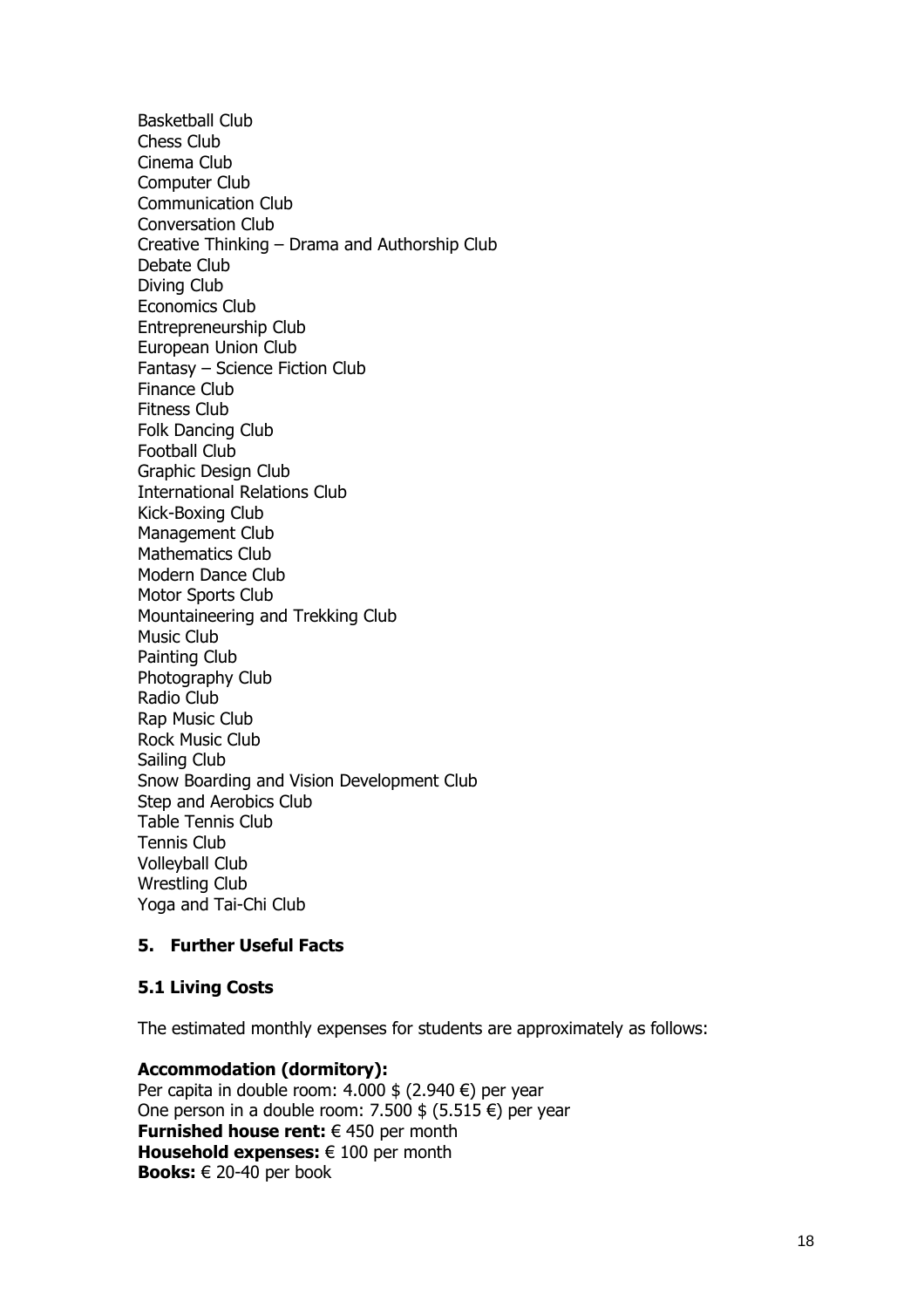# 5.2 Shopping, Recreation Facilities & Social Life in İzmir

The IUE campus is located near shopping centers and malls such as Agora, Palmiye, Kipa, Özdilek and Migros. The Inciralti Youth Center with its movie theaters, sports facilities, restaurants and cafes is within easy reach.

Izmir is a wonderful city to live in, with a very mild climate, friendly people and many places to visit. Alsancak and Karşıyaka are especially very lively spots, with movie theaters, various shopping malls, dining facilities including pubs and night clubs. Çeşme, which is a lovely summer district at an hour's distance from the city center, has marvelous beach clubs and summer houses.

We can guarantee that you will enjoy being a student in Izmir!

## 5.3 Communication Services

Pay phones are located at various points on the campus and internet access is available at all times.

## 6. Things to Remember

Please fill in the application form available on the web page of our office and send the requested application documents.

Make sure you take the approval of your advisor or instructor at your home university when selecting the courses that you will take at IUE.

# 7. Useful Addresses, Contacts & Links

## Embassies in Turkey

(Only the representations of the countries of partner universities have been listed)

## Austria

http://www.bmaa.gv.at Atatürk Bulvarı 189 Kavaklıdere - Ankara Tel: +90312 419 52 23/24

## Denmark

http://www.ambankara.um.dk/en/ Mahatma Gandhi Caddesi 74 06700 Gaziosmanpaşa - Ankara Tel: +90312 446 6141

## France

http://www.ambafrance-tr.org/ Paris Caddesi No: 70 Kavaklıdere - Ankara Tel: +90312 455 45 45

## Finland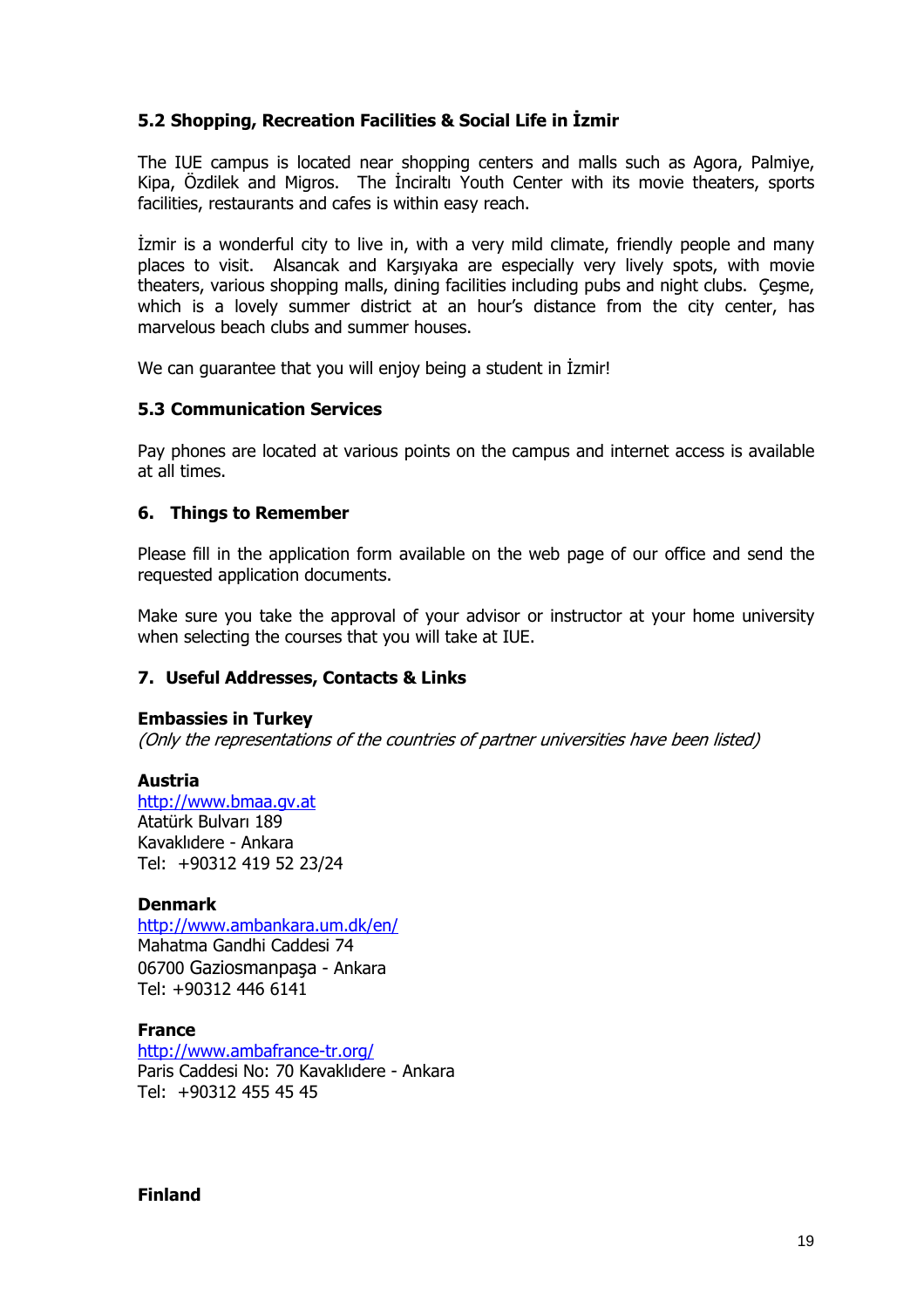# http://www.finland.org.tr/en/

Kader Sokak No. 44 06700 Gaziosmanpaşa – Ankara Tel: +90312 426 19 30

#### Germany

http://www.ankara.diplo.de/

Atatürk Bulvarı 114 Kavaklıdere 06690 Ankara Tel: +90312 455 51 00

# **Greece**

Zia Ür-Rahman Caddesi, No: 9-11 Gaziosmanpaşa - Ankara Tel: +90312 448 06 47, +90312 448 03 87

#### Hungary

www.mfa.gov.hu/emb/ankara Sancak Mahallesi, Layos Koşut Caddesi No.2. 6 / Kahire Caddesi, No. 30, 06 650 Yıldız, Çankaya - Ankara Tel: +90312 442 22 73

## **Italy**

http://www.ambankara.esteri.it Atatürk Bulvarı, 118 06680 Kavaklıdere - Ankara Tel +90 312 457 42 00

#### Kyrgyzstan

11 Boyabat Sokak, Gaziosmanpaşa - Ankara Tel: +90312 446 84 08

#### **Netherlands**

http://www.nl.org.tr/tr/indextr.htm Hollanda Caddesi 3, Yıldız, 06550 - Ankara Tel: +90312 409 18 00

#### **Portugal**

http://www.portugalembassy.org.tr/

Kuleli Sokak No: 26 06700 Gaziosmanpaşa - Ankara Tel: +90312 405 60 28

#### Serbia-Montenegro

Paris Caddesi No: 47, 06540 Kavaklıdere - Ankara Tel: + 90312 426 02 36, +90312 426 24 32

#### United Kingdom

http://www.britishembassy.org.tr Şehit Ersan Caddesi 46/A 06680 Çankaya - Ankara Tel: +90312 455 33 44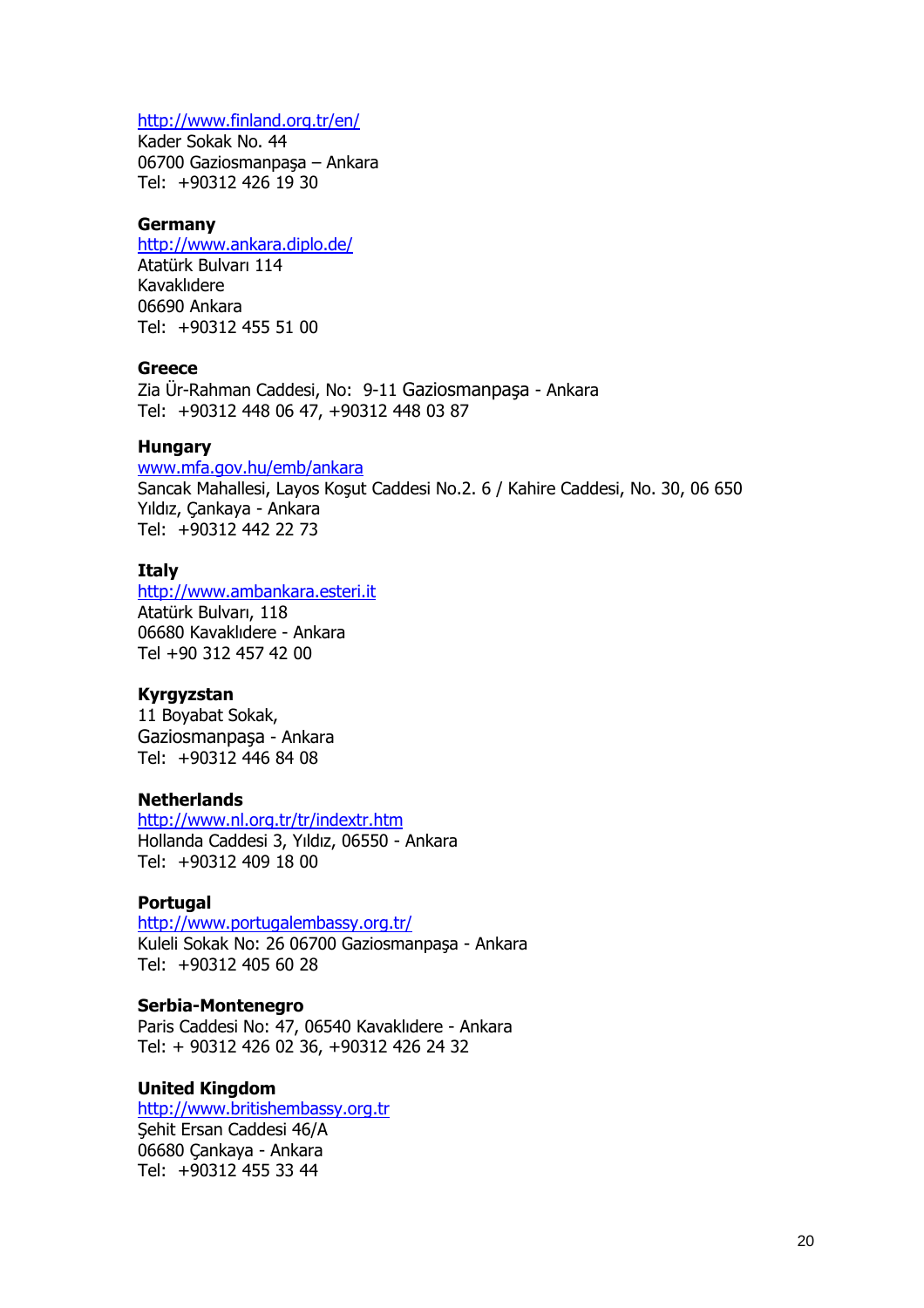# USA

http://turkey.usembassy.gov/

110 Atatürk Bulvarı, Kavaklıdere, 06100 - Ankara Tel: +90312 455 55 55

# Transportation In and Out of Turkey

# Airlines:

| <b>Turkish Airlines:</b> | +90232 444 08 49 |
|--------------------------|------------------|
| Atlasjet:                | +90216 444 33 87 |
| Onur Air:                | +90212 663 23 19 |
| Pegasus:                 | +90232 444 07 37 |
| Izair:                   | +90232 444 44 99 |
| Air France:              | +90232 425 90 04 |
| Alitalia:                | +90232 421 72 03 |
| <b>British Airways:</b>  | +90232 441 38 29 |
| Delta Airlines:          | +90232 421 42 62 |
| Lufthansa:               | +90232 422 36 22 |
|                          |                  |

# Major Bus Companies

| Boss:   | +90232 464 61 30 |
|---------|------------------|
| Ulusoy: | +90232 465 12 56 |
| Varan:  | +90232 444 89 99 |

# Emergency Telephone Numbers

- 110 Fire Brigade
- 112 Ambulance
- 11811 Directory Assistance
- 135 Alarm Call
- 154 Traffic
- 155 Police
- 156 Gendarme
- 158 Coast Guard

## Useful Websites

Republic of Turkey, Ministry of Tourism and Culture: http://www.goturkey.com/

About İzmir: http://izmirturizm.gov.tr

Higher Education Council of Turkey: http://www.yok.gov.tr

Republic of Turkey, Ministry of Foreign Affairs: http://www.mfa.gov.tr

Turkish Representations Abroad: http://www.mfa.gov.tr/MFA/Ministry/TurkishRepresentations/searchRepresentatives.htm

# 8. Courses Offered in 2007-2008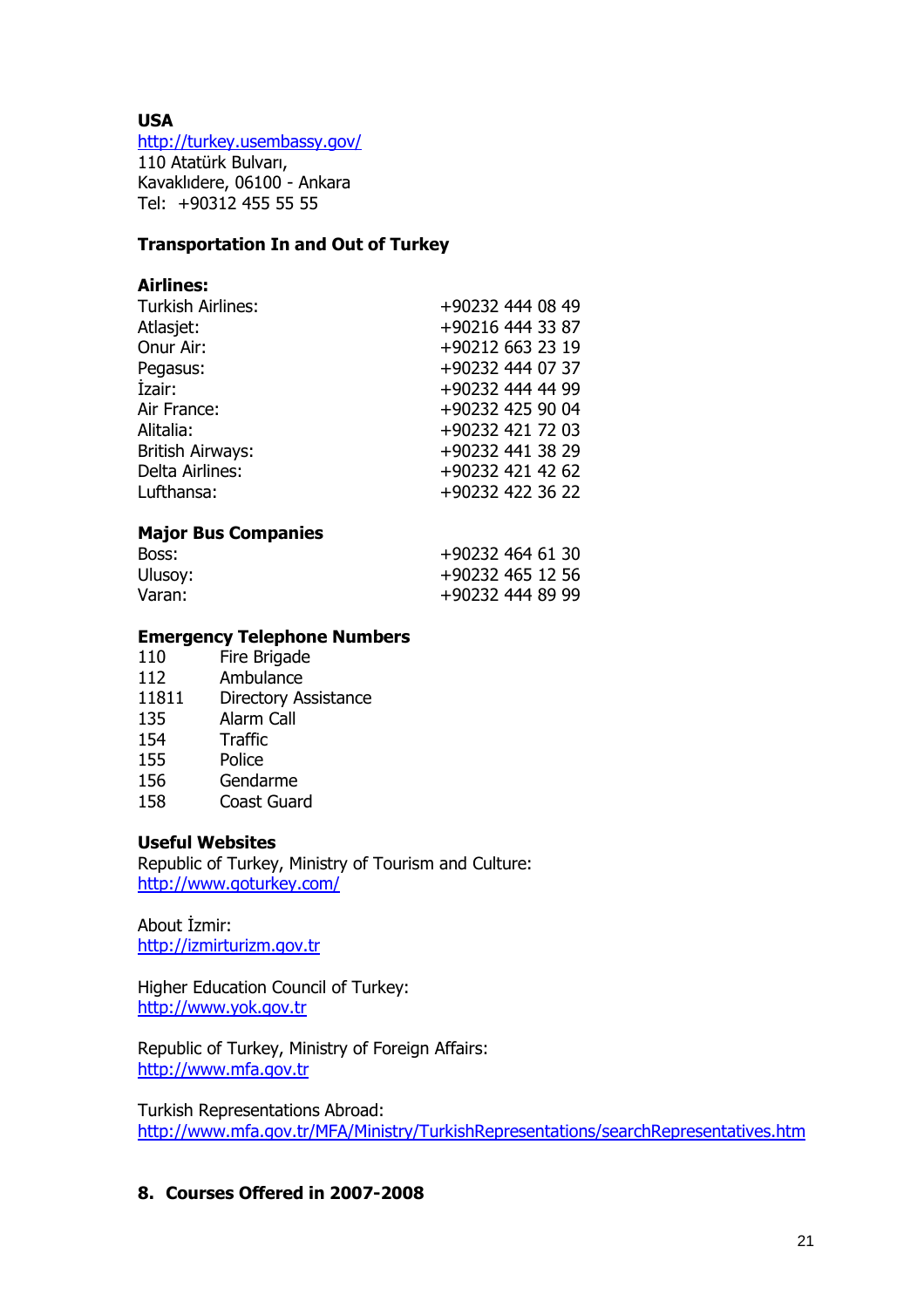The following section contains the list of courses that will be available in the Academic Year 2007-2008. Please have your course plan approved before your arrival, and keep in mind that the course plans are subject to change by IUE.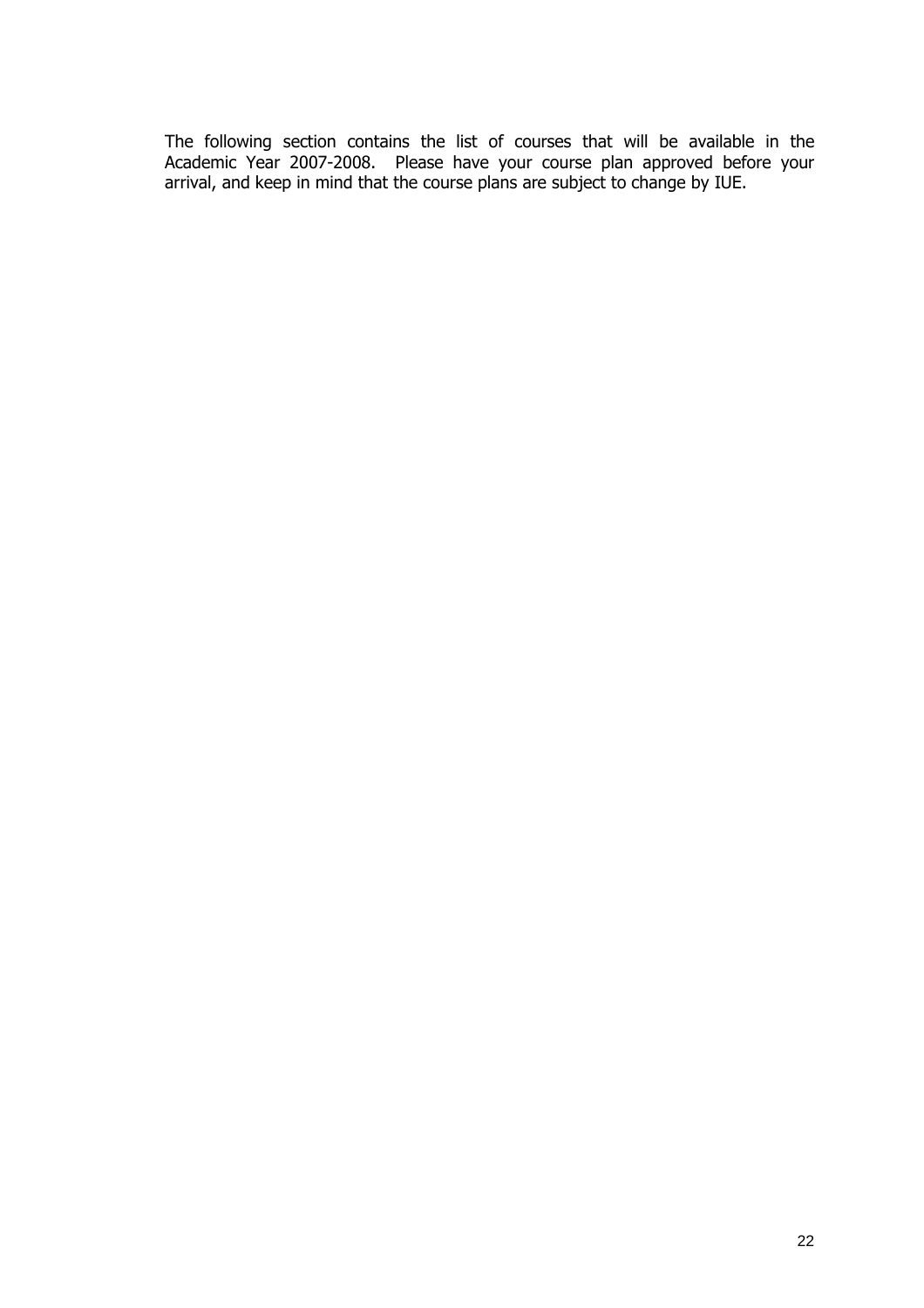# 8.1 Undergraduate Programs

# FACULTY OF COMPUTER SCIENCES

# DEPARTMENT OF COMPUTER ENGINEERING

#### FRESHMAN

FALL

| Code            | <b>Course Name</b>                       | <b>ECTS</b> |               | <b>Lec Lab Credit</b> |   |
|-----------------|------------------------------------------|-------------|---------------|-----------------------|---|
| <b>IUE100</b>   | Academic and Social Orientation          |             |               | $\mathcal{P}$         |   |
| CS 101          | <b>Introduction to Computer Sciences</b> |             | 2             | 2                     | 3 |
| <b>CS 115</b>   | Introduction to Programming              |             | 2             | $\overline{2}$        | 3 |
| <b>PHYS 101</b> | Physics I- Mechanics and Dynamics        |             | 2             | $\mathcal{P}$         | 3 |
| <b>MATH 113</b> | Calculus I                               |             | 3             |                       | 3 |
| <b>CHEM 100</b> | General Chemistry                        | 4           |               | 2                     |   |
| <b>ENG 101</b>  | Academic Reading & Writing Skills I      |             | $\mathcal{P}$ | $\mathfrak z$         | 3 |
| SFL 101/103     | Second Foreign Languages I               |             | 2             | 2                     | 3 |
|                 |                                          | 30          |               |                       |   |

# SPRING

| <b>Prerequisite</b> | Code                  | <b>Course Name</b><br><b>ECTS</b>          |    |   | <b>Lec Lab Credit</b> |   |
|---------------------|-----------------------|--------------------------------------------|----|---|-----------------------|---|
|                     | <b>CE 102</b>         | Introduction to Computer Engineering       | 4  |   |                       |   |
|                     | CS 116                | <b>Advanced Programming</b>                | 6  |   |                       | 3 |
|                     | <b>PHYS 102</b>       | Physics II- Electromagnetism and<br>Optics | 4  |   |                       | 3 |
| <b>MATH 113</b>     | <b>MATH 114</b>       | Calculus II                                | 4  | 3 |                       | 3 |
|                     | <b>MATH 100</b>       | <b>Discrete Mathematics</b>                |    |   |                       | 3 |
|                     | <b>ENG 102</b>        | Academic Reading & Writing Skills II       | 4  |   |                       | 3 |
|                     | <b>SFL</b><br>102/104 | Second Foreign Languages II                | 4  |   |                       | 3 |
|                     |                       |                                            | 30 |   |                       |   |

# SOPHOMORE **FAL**

| Code            | <b>Course Name</b>                                 | <b>ECTS</b>    |                          | <b>Lec Lab Credit</b> |               |
|-----------------|----------------------------------------------------|----------------|--------------------------|-----------------------|---------------|
| <b>ISE 201</b>  | (Engineering) Systems Design &<br>Analysis         | 5              | 3                        |                       | 3             |
| <b>CE 205</b>   | <b>Fundamentals of Electrical Circuits</b>         | 5              | $\overline{2}$           | $\mathcal{P}$         | 3             |
| <b>CS 201</b>   | Data Structures & Algorithms                       | 5              | $\overline{\phantom{a}}$ | $\overline{2}$        | 3             |
| ECON 100        | Principles to Economics                            | 4              | 3                        |                       | 3             |
| <b>HUM 103</b>  | Principles of Social Sciences I                    | 3              | 3                        |                       | 3             |
| <b>TURK 201</b> | Turkish I                                          | $\overline{2}$ | $\overline{2}$           |                       | 2             |
| <b>HIST 201</b> | Principles of Atatürk & History of<br>Revolution I | $\overline{2}$ | $\overline{\phantom{a}}$ |                       | $\mathcal{P}$ |
| <b>SFL 201</b>  | Second Foreign Languages III                       | 4              | $\overline{2}$           | $\overline{2}$        | 3             |
|                 |                                                    | 30             |                          |                       |               |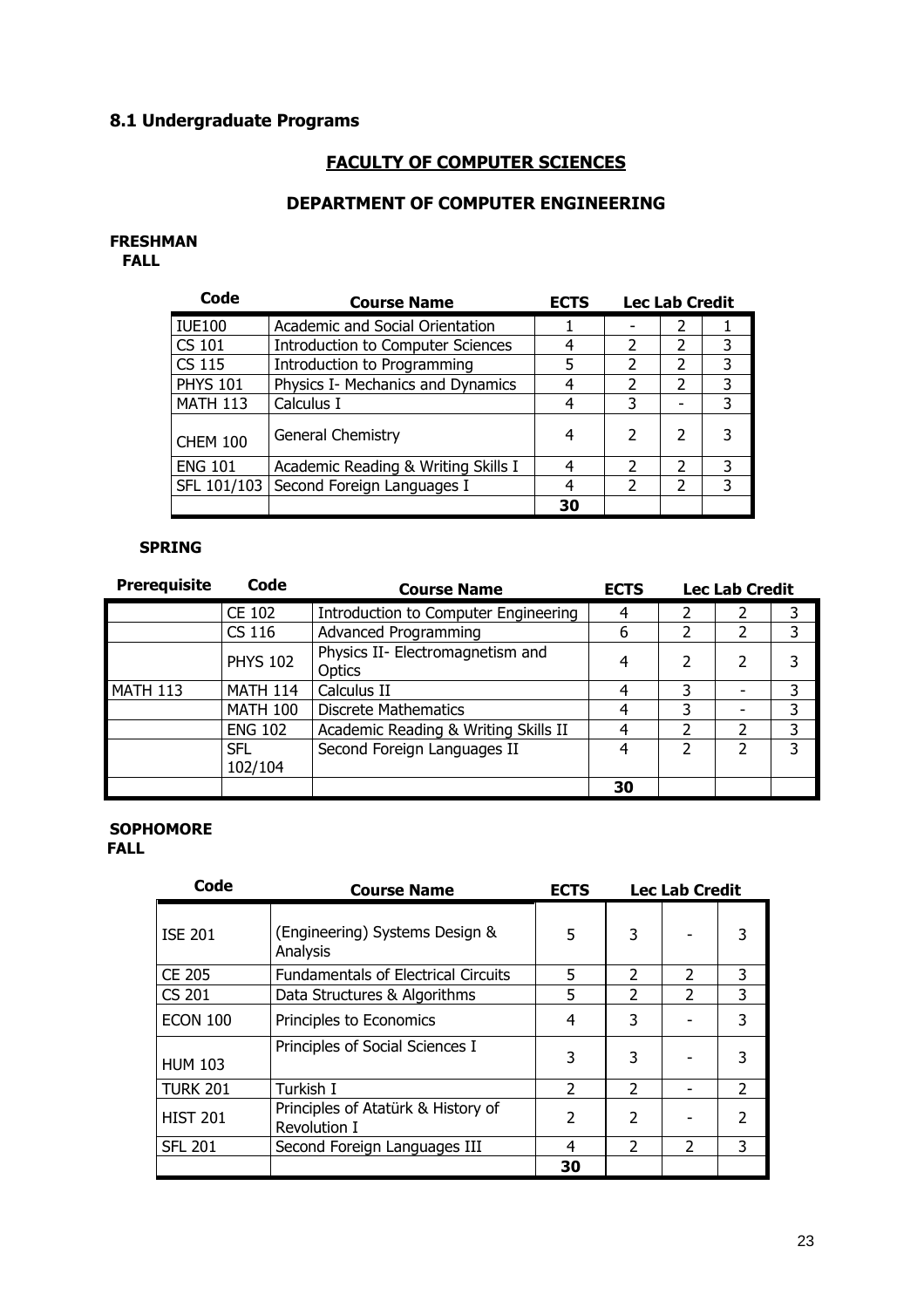# SPRING

| <b>Prerequisite</b>             | Code            | <b>Course Name</b>                                         | <b>ECTS</b>              |                          | <b>Lec Lab Credit</b>    |                |
|---------------------------------|-----------------|------------------------------------------------------------|--------------------------|--------------------------|--------------------------|----------------|
|                                 | <b>CE 206</b>   | <b>Introduction to Electronics</b>                         | 5                        | 2                        |                          | 3              |
| <b>CS115</b> or<br><b>CS116</b> | <b>CS 208</b>   | <b>Computing Theory</b>                                    | 4                        | 3                        |                          | 3              |
|                                 | IS 202          | Database Systems                                           | 5                        | $\overline{\phantom{a}}$ | $\overline{\phantom{a}}$ | 3              |
| <b>MATH 114</b>                 | <b>MATH 218</b> | Probability & Random Processes                             | 5                        | 3                        |                          | 3              |
|                                 | <b>HUM 104</b>  | Principles Social Sciences II                              | 3                        | 3                        |                          | 3              |
|                                 | <b>TURK 202</b> | Turkish II                                                 | $\overline{2}$           | $\overline{2}$           |                          | $\overline{2}$ |
|                                 | <b>HIST 202</b> | Principles of Atatürk & History of<br><b>Revolution II</b> | $\overline{\phantom{a}}$ | $\overline{\phantom{a}}$ |                          | $\overline{2}$ |
|                                 | <b>SFL 202</b>  | Second Foreign Languages IV                                | 4                        | $\overline{\phantom{a}}$ | 2                        | 3              |
|                                 |                 |                                                            | 30                       |                          |                          |                |

#### JUNIOR FALL

| Code           | <b>Course Name</b>                   | <b>ECTS</b> | <b>Lec Lab Credit</b> |  |
|----------------|--------------------------------------|-------------|-----------------------|--|
| <b>CE 301</b>  | Logic Design                         |             |                       |  |
| CS 305         | Concepts of Programming<br>Languages |             |                       |  |
| SE 303         | Principles of Software Engineering   |             |                       |  |
|                | Elective I                           |             |                       |  |
| CS303          | <b>Operating Systems</b>             |             |                       |  |
| <b>SFL 301</b> | Second Foreign Languages V           |             |                       |  |
|                |                                      | 30          |                       |  |

#### SPRING

| <b>Prerequisite</b>      | Code            | <b>Course Name</b>                        | <b>ECTS</b> |   | <b>Lec Lab Credit</b> |   |
|--------------------------|-----------------|-------------------------------------------|-------------|---|-----------------------|---|
| CS115 or<br><b>CS116</b> | CA 302          | Computer Graphics & Visual<br>Programming | 6           |   | 2                     |   |
|                          | <b>ISE 318</b>  | Quality Assurance and Reliability         | 6           |   |                       |   |
| CS115 or<br><b>CS116</b> | IS 302          | Computer Networks &<br>Communication      | 6           | っ | 2                     |   |
|                          |                 | Elective II                               |             |   |                       |   |
|                          | <b>ECON 320</b> | <b>Engineering Economics</b>              | 4           | 3 |                       | 3 |
|                          | <b>SFL 302</b>  | Second Foreign Languages VI               | 4           |   | 2                     | 3 |
|                          |                 |                                           | 30          |   |                       |   |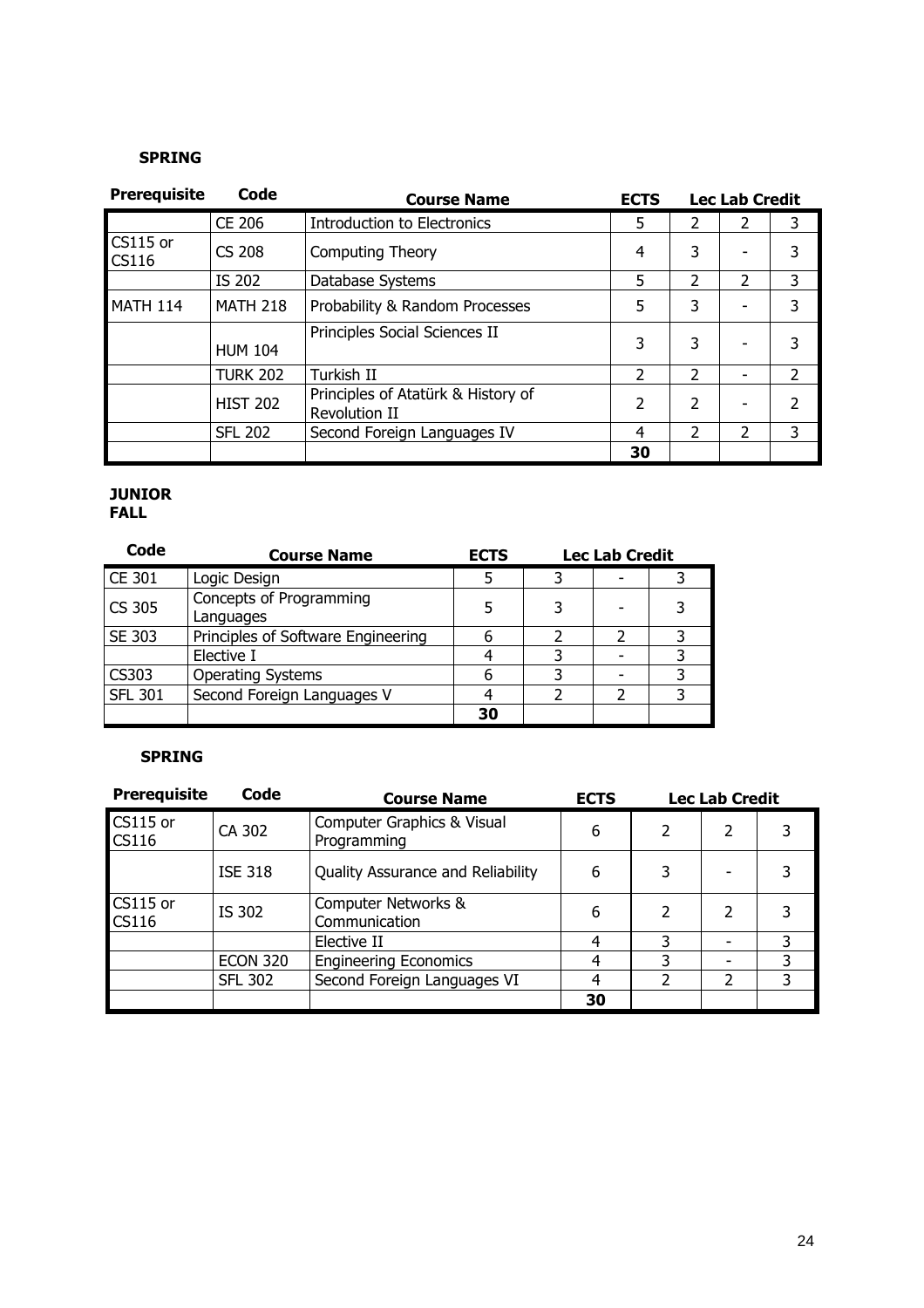#### SENIOR FALL

| Code           | <b>Course Name</b>                                    | <b>ECTS</b>   |                | <b>Lec Lab Credit</b> |   |
|----------------|-------------------------------------------------------|---------------|----------------|-----------------------|---|
| CE 497         | Senior Project I (Computer<br>Engineering)            | 12            |                | 4                     |   |
| <b>ISE 403</b> | Ethics in Engineering and<br><b>Computer Sciences</b> | $\mathcal{P}$ | 2              |                       |   |
|                | Elective III                                          | 5             | 3              |                       |   |
|                | Elective IV                                           | 5             | 3              |                       |   |
| CS 451         | Applied Workshop in Computer<br>Sciences I            | C             |                | $\mathcal{P}$         |   |
| <b>SFL 401</b> | Second Foreign Languages VII                          |               | $\mathfrak{p}$ | $\mathcal{P}$         | 3 |
|                |                                                       | 30            |                |                       |   |

#### SPRING

| Code           | <b>Course Name</b>                          | <b>ECTS</b> | <b>Lec Lab Credit</b> |  |  |
|----------------|---------------------------------------------|-------------|-----------------------|--|--|
| <b>CE 498</b>  | Senior Project II (Computer<br>Engineering  | 12          |                       |  |  |
|                | Elective V                                  |             |                       |  |  |
|                | Elective VI                                 |             |                       |  |  |
| <b>CS 452</b>  | Applied Workshop in Computer<br>Sciences II |             |                       |  |  |
| <b>SFL 402</b> | Second Foreign Languages VIII               |             |                       |  |  |
|                |                                             | 30          |                       |  |  |

## TECHNICAL ELECTIVES

| Code           | <b>Course Name</b>                        | <b>ECTS</b> | Lec. | Lab | <b>Credit</b> |
|----------------|-------------------------------------------|-------------|------|-----|---------------|
| <b>ISE 320</b> | Modeling and Analysis of Supply Chains    | 4           | 3    |     | 3             |
| <b>ISE 360</b> | Production and Service Systems Management | 4           | 3    |     | 3             |
| <b>ISE 380</b> | Project Management                        | 4           | 3    |     | 3             |
| <b>ISE 411</b> | Process Engineering                       | 5           | 3    |     | 3             |
| <b>ISE 420</b> | Algorithmic Operations Research           | 5           | 3    |     | 3             |
| <b>ISE 430</b> | Decision Theory                           | 5           | 3    |     | 3             |
| <b>ISE 440</b> | Human Factors Engineering                 | 4           | 3    |     | 3             |
| <b>ISE 450</b> | Simulation                                | 5           | 3    |     | 3             |
| <b>ISE 460</b> | <b>Investment Decisions</b>               | 5           | 3    |     | 3             |
| <b>ISE 470</b> | Facility Layout and Materials Handling    | 5           | 3    |     | 3             |
| <b>ISE 490</b> | <b>Financial Engineering</b>              | 5           | 3    |     | 3             |
| <b>BA 360</b>  | Human Resources Management                | 4           | 3    |     | 3             |
|                |                                           |             |      |     |               |
| CA 320         | Introduction to Computer Games            | 4           | 3    |     | 3             |
| CA 330         | <b>Mathematics for Games</b>              | 4           | 3    |     | 3             |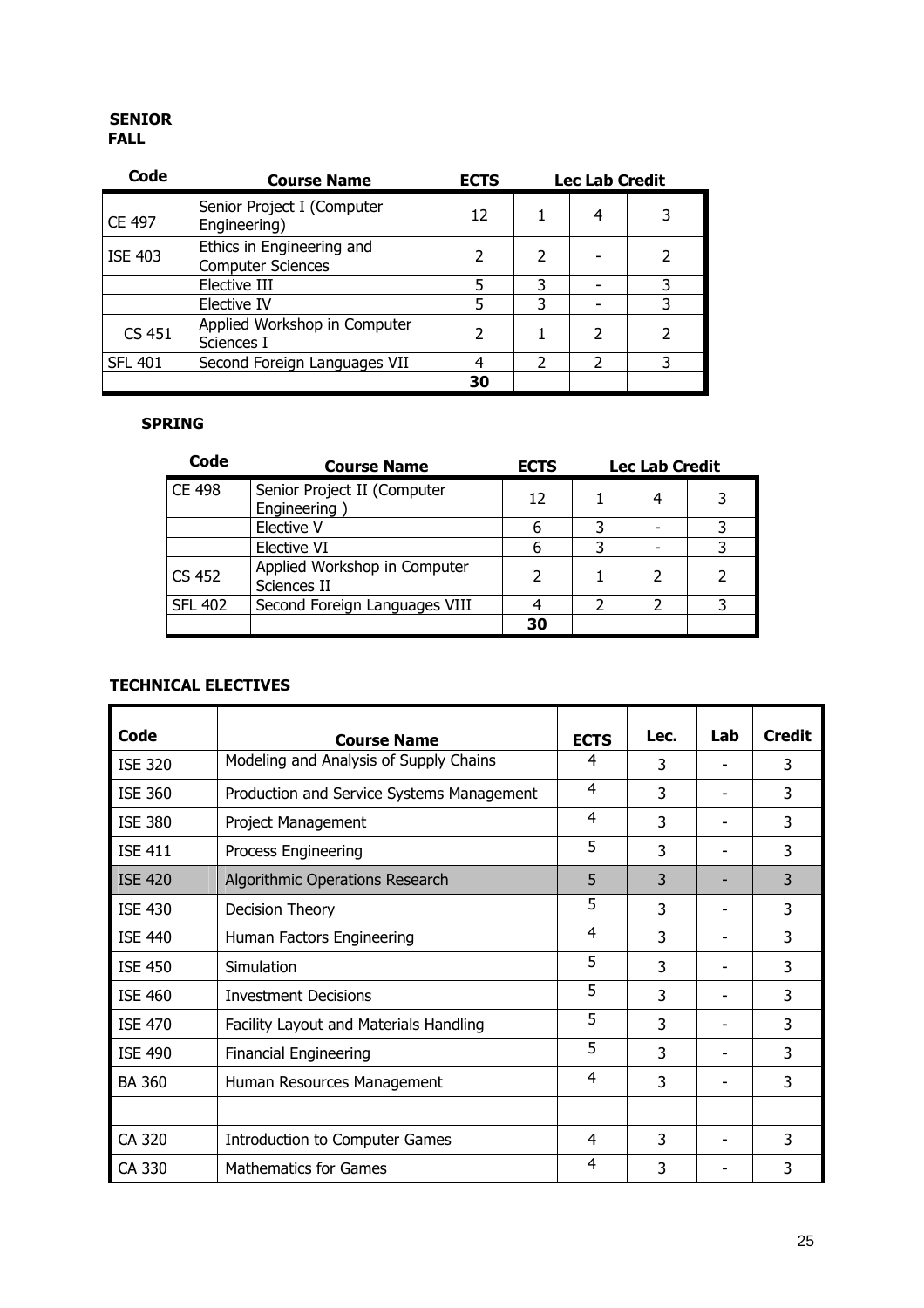| CA 340              | <b>Programming Games</b>                                               | $\overline{4}$ | 3              |                          | 3              |
|---------------------|------------------------------------------------------------------------|----------------|----------------|--------------------------|----------------|
| CA 431              | Computer Game Design                                                   | 5              | 3              |                          | 3              |
| CA 432              | Advances in Computer Games                                             | 6              | 3              |                          | 3              |
|                     |                                                                        |                |                |                          |                |
| CE 330              | Microprocessors and Embedded Systems                                   | 4              | $\overline{2}$ | 2                        | 3              |
| CE 340              | Cryptography & Network Security                                        | 5              | 3              |                          | 3              |
| <b>CE 400</b>       | <b>Signals and Systems</b>                                             | 5              | 3              |                          | 3              |
| <b>CE 410</b>       | Nonlinear Systems and Control                                          | 6              | 3              |                          | 3              |
| <b>CE 420</b>       | <b>Digital Control</b>                                                 | 6              | 3              |                          | 3              |
| <b>CE 430</b>       | Advanced Digital Signal Processing                                     | 6              | 3              |                          | 3              |
| <b>CE 440</b>       | Dynamic Systems and Control                                            | 5              | 3              |                          | 3              |
| <b>CE 450</b>       | <b>Distributed Computing</b>                                           | 5              | 3              |                          | 3              |
| <b>CE 460</b>       | Introduction to Communication, Control and<br><b>Signal Processing</b> | 6              | 3              |                          | 3              |
| <b>CE 470</b>       | <b>Introduction to Neural Networks</b>                                 | 6              | 3              |                          | 3              |
| <b>CE 480</b>       | <b>Error Control Coding</b><br>(Prerequisite: MATH 218)                | 6              | 3              |                          | 3              |
| <b>CE 490</b>       | Introduction to Digital Image Processing                               | 6              | 3              |                          | $\overline{3}$ |
|                     |                                                                        |                |                |                          |                |
| $\overline{CS}$ 301 | Automata Theory & Formal Languages                                     | 5              | 3              | $\overline{\phantom{a}}$ | 3              |
| CS 340              | Advances in Software Development                                       | 5              | 3              |                          | 3              |
| <b>CS 350</b>       | <b>UNIX Scripts and Utilities</b><br>(Prerequisite: CS303)             | 5              | 3              |                          | 3              |
| <b>CS 420</b>       | Stochastic Modeling in Computer Sciences<br>(Prerequisite: MATH 218)   | 6              | 3              |                          | 3              |
| CS 450              | Markup Languages & Web Based Programming                               | 6              | 3              | -                        | 3              |
| <b>CS 460</b>       | <b>Complexity Theory</b>                                               | 5              | 3              |                          | 3              |
|                     |                                                                        |                |                |                          |                |
| IS 320              | Geographic Information Systems                                         | $\overline{4}$ | 3              |                          | 3              |
| IS 310              | MIS & Decision Support Systems                                         | $\overline{4}$ | 3              |                          | 3              |
| IS 460              | <b>Information Systems Security</b>                                    | 5              | 3              |                          | 3              |
|                     |                                                                        |                |                |                          |                |
| <b>SE 440</b>       | Introduction to Simulation & Parallel<br>Computing                     | 6              | 3              |                          | 3              |
| <b>SE 420</b>       | Artificial Intelligence & Expert Systems                               | 5              | 3              |                          | 3              |
| SE 430              | <b>Neural Networks</b>                                                 | 5              | 3              |                          | 3              |
| <b>SE 450</b>       | Distributed Information Systems & Enterprise<br>Resource Planning      | 6              | 3              |                          | 3              |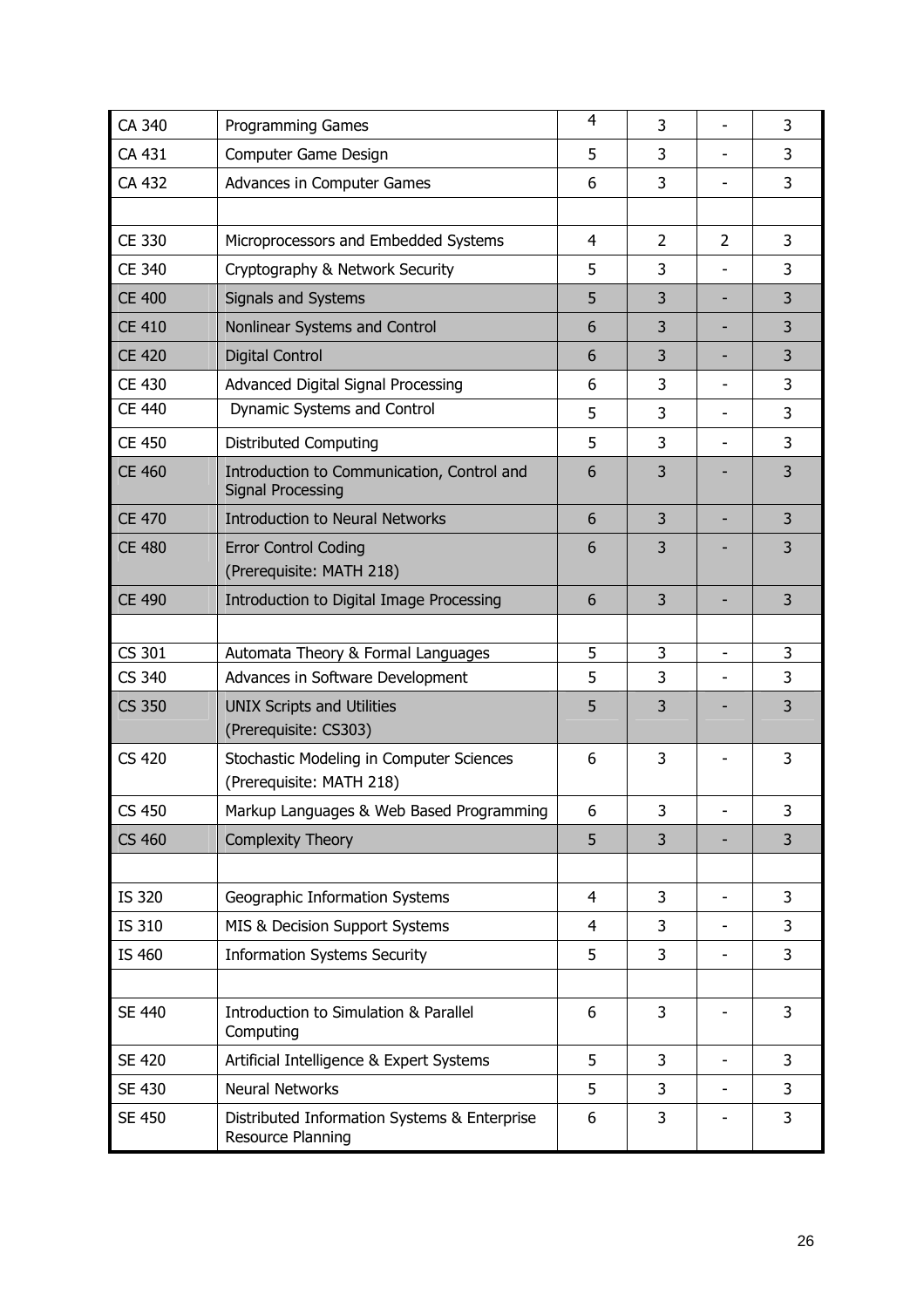# DEPARTMENT OF INDUSTRIAL SYSTEMS ENGINEERING

#### FRESHMAN

# FALL

| Code                  | <b>Course Name</b>                       | <b>ECTS</b> | Lec                      | Lab                      | <b>Credit</b> |
|-----------------------|------------------------------------------|-------------|--------------------------|--------------------------|---------------|
| <b>IUE100</b>         | Academic & Social Orientation            |             |                          | 2                        |               |
| <b>CS 101</b>         | <b>Introduction to Computer Sciences</b> | 4           | $\overline{\mathcal{L}}$ | $\mathcal{P}$            | 3             |
| <b>CS 115</b>         | Introduction to Programming              | 5           | C                        | $\mathcal{P}$            | 3             |
| <b>PHYS 103</b>       | <b>General Physics</b>                   | 4           | $\mathcal{P}$            | $\mathcal{P}$            | 3             |
| <b>MATH 113</b>       | Calculus I                               | 4           | 3                        |                          | 3             |
| <b>CHEM 100</b>       | General Chemistry                        | 4           | $\overline{\phantom{a}}$ | $\overline{\phantom{a}}$ | 3             |
| <b>ENG 101</b>        | Academic Reading & Writing Skills I      | 4           | $\mathcal{P}$            | $\mathcal{P}$            | 3             |
| <b>SFL</b><br>101/103 | Second Foreign Languages I               | 4           | $\overline{\phantom{a}}$ | $\mathfrak z$            | 3             |
|                       |                                          | 30          |                          |                          |               |

# SPRING

| <b>Prerequisite</b> | Code                  | <b>Course Name</b>                   | <b>ECTS</b> | <b>Lec</b> | Lab | <b>Credit</b> |
|---------------------|-----------------------|--------------------------------------|-------------|------------|-----|---------------|
|                     | <b>ISE 102</b>        | Introduction to Systems Engineering  | 4           | 2          | 2   | 3             |
|                     | CS 116                | Advanced Programming                 | 6           |            |     | 3             |
|                     | <b>ECON 100</b>       | Principles to Economics              | 4           | 3          |     | 3             |
| <b>MATH 113</b>     | <b>MATH 114</b>       | Calculus II                          | 4           | 3          |     | 3             |
| <b>CHEM 100</b>     | <b>ISE 104</b>        | Introduction to Materials Science    | 4           | 3          |     | 3             |
|                     | <b>ENG 102</b>        | Academic Reading & Writing Skills II | 4           |            | 2   | 3             |
|                     | <b>SFL</b><br>102/104 | Second Foreign Languages II          | 4           | 2          | 2   |               |
|                     |                       |                                      | 30          |            |     |               |

# **SOPHOMORE**

FALL

| <b>Prerequisite</b> | Code            | <b>Course Name</b>                                 | <b>ECTS</b>    | <b>Lec</b>               |   | Lab Credit    |
|---------------------|-----------------|----------------------------------------------------|----------------|--------------------------|---|---------------|
|                     | <b>ISE 201</b>  | Engineering) Systems Design &<br>Analysis          | 5              | 3                        |   | 3             |
| <b>MATH 113</b>     | <b>MATH 215</b> | <b>Engineering Statistics I</b>                    | 6              | 3                        |   | 3             |
|                     | <b>ISE 203</b>  | Operational Research I -<br>Deterministic Models   | 6              | 3                        |   |               |
|                     | <b>HUM103</b>   | Principles of Social Sciences I                    | 3              | 3                        |   |               |
|                     | <b>TURK 201</b> | Turkish I                                          | 2              | $\overline{\phantom{a}}$ |   | $\mathcal{P}$ |
|                     | <b>HIST 201</b> | Principles of Atatürk & History of<br>Revolution I | $\overline{2}$ | $\overline{\phantom{a}}$ |   | 2             |
|                     | <b>SFL 201</b>  | Second Foreign Languages III                       | 4              | $\mathfrak{p}$           | 2 | 3             |
|                     |                 |                                                    | 28             |                          |   |               |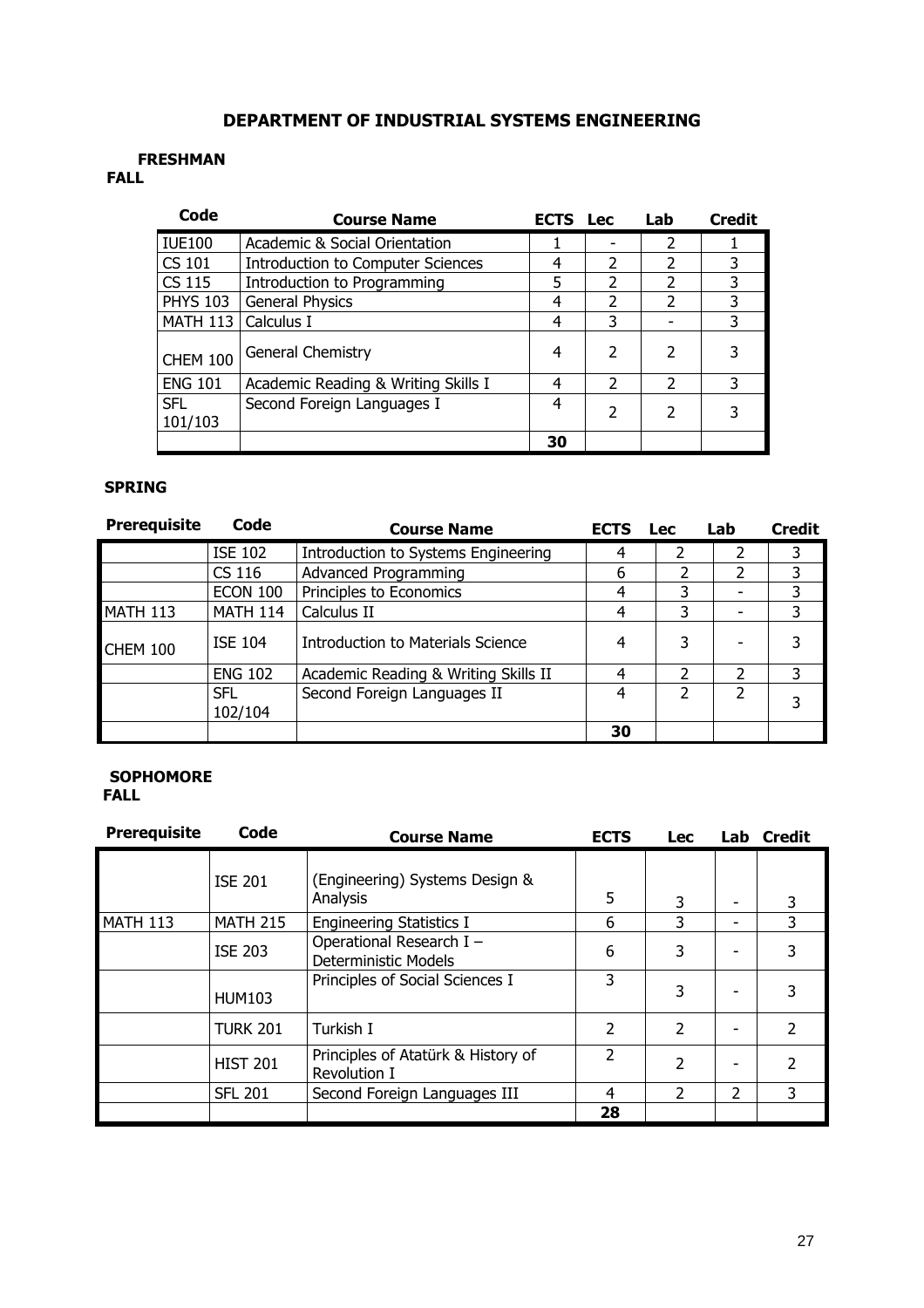#### SPRING

 $\mathbf{r}$ 

| <b>Prerequisite</b> | Code            | <b>Course Name</b>                                      | <b>ECTS</b>              | <b>Lec</b>    | Lab | <b>Credit</b> |
|---------------------|-----------------|---------------------------------------------------------|--------------------------|---------------|-----|---------------|
|                     | <b>ISE 202</b>  | <b>Production Systems Design</b>                        | 5                        | 3             |     | 3             |
|                     | IS 202          | Database Systems                                        | 5                        | 2             |     | 3             |
|                     | <b>ISE 204</b>  | Operational Research II- Probabilistic<br><b>Models</b> | 6                        | 3             |     | 3             |
| <b>MATH 223</b>     | <b>MATH 224</b> | <b>Engineering Statistics II</b>                        | 6                        | 3             |     | 3             |
|                     | <b>TURK 202</b> | Turkish II                                              | $\mathcal{P}$            | $\mathcal{P}$ |     |               |
|                     | <b>HIST 202</b> | Principles of Atatürk & History of<br>Revolution I      | $\overline{\phantom{a}}$ | $\mathcal{P}$ |     |               |
|                     | <b>SFL 202</b>  | Second Foreign Languages IV                             | 4                        | 2             |     | 3             |
|                     |                 |                                                         | 30                       |               |     |               |

# **JUNIOR**

**FALL** 

| Code            | <b>Course Name</b>                                    | <b>ECTS</b> | <b>Lec</b> | Lab | <b>Credit</b> |
|-----------------|-------------------------------------------------------|-------------|------------|-----|---------------|
| <b>ISE 311</b>  | Information Engineering: Data Mining                  | 6           |            |     |               |
| <b>ISE 313</b>  | Computer Integrated Manufacturing and<br>Automation I | 6           |            |     |               |
| SE 303          | Principles of Software Engineering                    | 6           |            |     | 3             |
|                 | Elective I                                            |             |            |     | 3             |
| <b>ECON 320</b> | <b>Engineering Economics</b>                          |             |            |     | 3             |
| <b>SFL 301</b>  | Second Foreign Languages V                            |             |            |     |               |
|                 |                                                       | 30          |            |     |               |

# SPRING

| <b>Prerequisite</b>      | Code           | <b>Course Name</b>                                     | <b>ECTS</b> | <b>Lec</b> | Lab | <b>Credit</b> |
|--------------------------|----------------|--------------------------------------------------------|-------------|------------|-----|---------------|
|                          | <b>ISE 312</b> | <b>Industrial Information Systems</b>                  | 6           | 3          |     | 3             |
| <b>ISE 313</b>           | <b>ISE 314</b> | Computer Integrated Manufacturing and<br>Automation II | 6           |            |     | 3             |
| <b>ISE 202</b>           | <b>ISE 316</b> | Production Planning and Control                        |             |            |     |               |
|                          |                | Elective II                                            | 4           | 3          |     | 3             |
| CS115 or<br><b>CS116</b> | IS 302         | <b>Computer Networks &amp; Communication</b>           | 6           | 2          |     | 3             |
|                          | <b>SFL 302</b> | Second Foreign Languages VI                            | 4           |            |     |               |
|                          |                |                                                        | 30          |            |     |               |

# SENIOR

FALL

| Code           | <b>Course Name</b>                                      | <b>ECTS</b>              | Lec | Lab | <b>Credit</b> |
|----------------|---------------------------------------------------------|--------------------------|-----|-----|---------------|
| <b>ISE 497</b> | Senior Project I (ISE)                                  | 12                       |     | 4   |               |
| <b>ISE 403</b> | Ethics in Engineering and Computer<br><b>Sciences</b>   | $\overline{\phantom{a}}$ | 2   |     |               |
|                | Elective III                                            | 5                        | 3   |     |               |
|                | Elective IV                                             | 5                        | 3   |     |               |
| <b>ISE 451</b> | Applied Workshop in Industrial Systems<br>Engineering I | $\mathcal{P}$            |     | 2   |               |
| <b>SFL 401</b> | Second Foreign Languages VII                            |                          |     | 2   |               |
|                |                                                         | 30                       |     |     |               |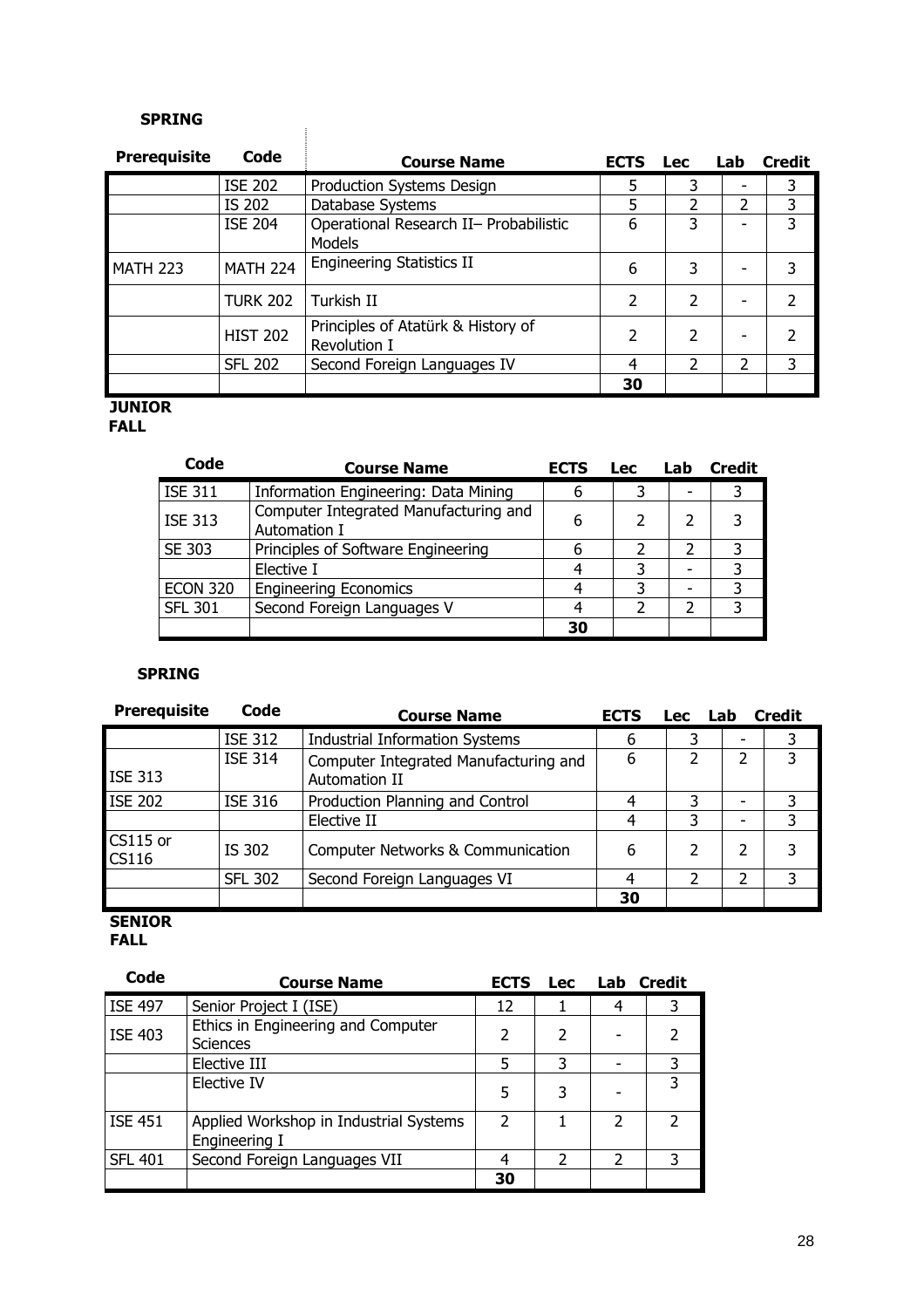# SPRING

| <b>Prerequisite</b> | Code           | <b>Course Name</b>                                       | <b>ECTS</b> | <b>Lec</b> | Lab | <b>Credit</b> |
|---------------------|----------------|----------------------------------------------------------|-------------|------------|-----|---------------|
| <b>ISE 497</b>      | <b>ISE 498</b> | Senior Project II (ISE)                                  | 12          |            | 4   |               |
| <b>MATH 215</b>     | <b>ISE 318</b> | Quality Assurance and Reliability                        | 6           | ς          |     |               |
|                     |                | Elective V                                               | 4           |            |     | 3             |
|                     |                | Elective VI                                              | 4           | ٦          |     | 3             |
|                     | <b>ISE 452</b> | Applied Workshop in Industrial Systems<br>Engineering II | 7           |            |     |               |
|                     | <b>SFL 402</b> | Second Foreign Languages VIII                            | 4           |            |     |               |
|                     |                |                                                          | 32          |            |     |               |

# TECHNICAL ELECTIVES

| Code           |                                           |                | Lec.           | Lab               | <b>Credit</b> |
|----------------|-------------------------------------------|----------------|----------------|-------------------|---------------|
|                | <b>Course Name</b>                        | <b>ECTS</b>    |                |                   |               |
| <b>ISE 320</b> | Modeling and Analysis of Supply Chains    | 4              | 3              |                   | 3             |
| <b>ISE 360</b> | Production and Service Systems Management | $\overline{4}$ | 3              | ÷,                | 3             |
| <b>ISE 380</b> | Project Management                        | $\overline{4}$ | 3              | ۰                 | 3             |
| <b>ISE 411</b> | Process Engineering                       | 5              | 3              | L,                | 3             |
| <b>ISE 420</b> | Algorithmic Operations Research           | 5              | 3              |                   | 3             |
| <b>ISE 430</b> | Decision Theory                           | 5              | 3              |                   | 3             |
| <b>ISE 440</b> | Human Factors Engineering                 | $\overline{4}$ | 3              | $\overline{a}$    | 3             |
| <b>ISE 450</b> | Simulation                                | 5              | 3              | ۰                 | 3             |
| <b>ISE 460</b> | <b>Investment Decisions</b>               | 5              | 3              | ۰                 | 3             |
| <b>ISE 470</b> | Facility Layout and Materials Handling    | 5              | 3              |                   | 3             |
| <b>ISE 490</b> | <b>Financial Engineering</b>              | 5              | 3              |                   | 3             |
| <b>BA 360</b>  | Human Resources Management                | 4              | 3              |                   | 3             |
|                |                                           |                |                |                   |               |
| CA 320         | <b>Introduction to Computer Games</b>     | $\overline{4}$ | 3              | $\qquad \qquad -$ | 3             |
| CA 330         | <b>Mathematics for Games</b>              | 4              | 3              |                   | 3             |
| CA 340         | <b>Programming Games</b>                  | 4              | 3              | $\blacksquare$    | 3             |
| CA 431         | Computer Game Design                      | 5              | 3              |                   | 3             |
| CA 432         | Advances in Computer Games                | 6              | 3              |                   | 3             |
|                |                                           |                |                |                   |               |
| CE 330         | Microprocessors and Embedded Systems      | $\overline{4}$ | $\overline{2}$ | $\overline{2}$    | 3             |
| <b>CE 340</b>  | Cryptography & Network Security           | 5              | 3              | L,                | 3             |
| <b>CE 400</b>  | <b>Signals and Systems</b>                | 5              | 3              |                   | 3             |
| <b>CE 410</b>  | Nonlinear Systems and Control             | 6              | 3              | -                 | 3             |
| <b>CE 420</b>  | <b>Digital Control</b>                    | 6              | 3              |                   | 3             |
| <b>CE 430</b>  | Advanced Digital Signal Processing        | 6              | 3              | L,                | 3             |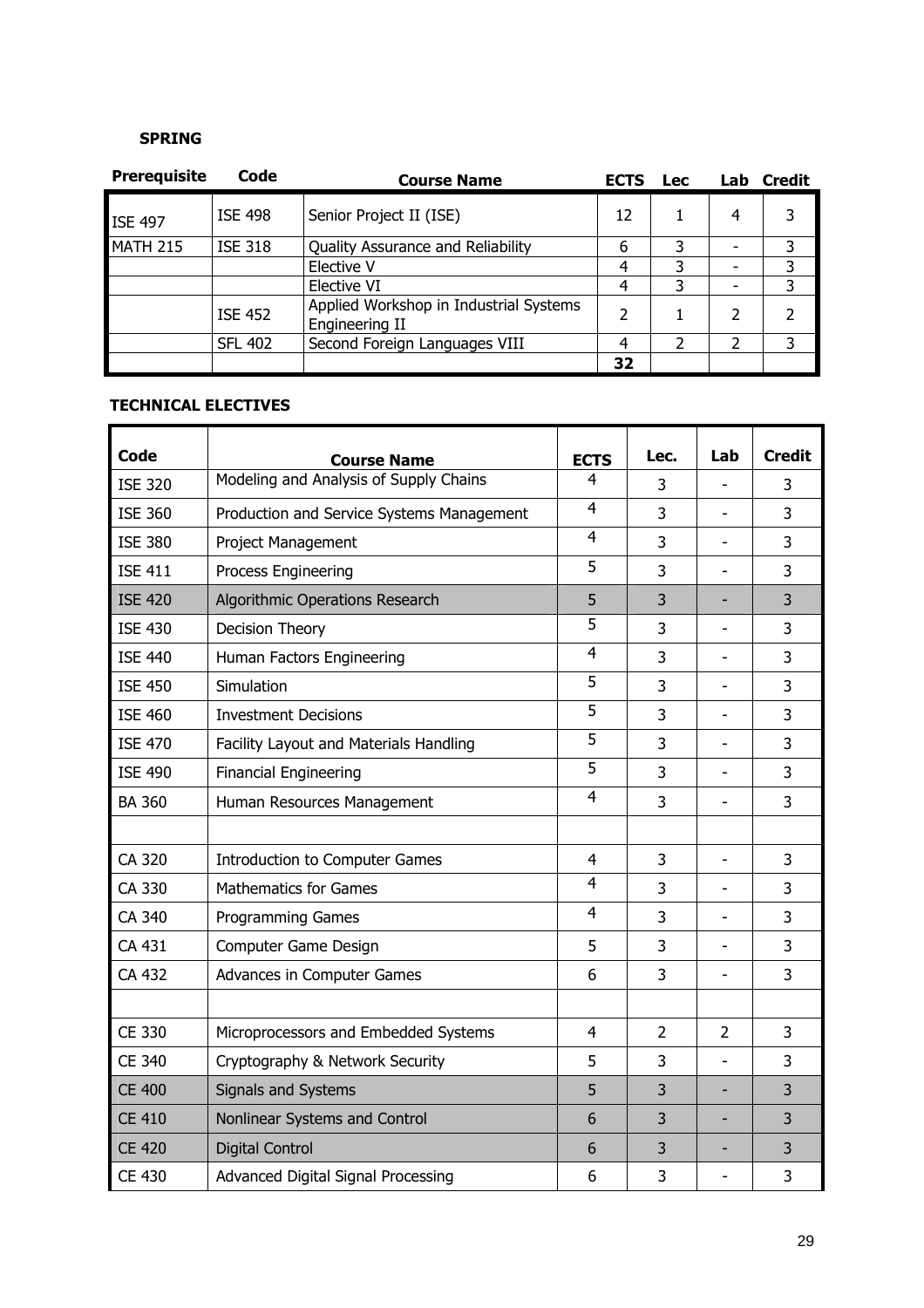| <b>CE 440</b>                                          | Dynamic Systems and Control                                              | 5              | 3 |                | 3              |
|--------------------------------------------------------|--------------------------------------------------------------------------|----------------|---|----------------|----------------|
| <b>CE 450</b>                                          | <b>Distributed Computing</b>                                             | 5              | 3 |                | 3              |
| <b>CE 460</b>                                          | Introduction to Communication, Control and<br>Signal Processing          | 6              | 3 |                | 3              |
| <b>CE 470</b>                                          | <b>Introduction to Neural Networks</b>                                   | 6              | 3 |                | 3              |
| <b>CE 480</b>                                          | <b>Error Control Coding</b><br>(Prerequisite: MATH 218)                  | 6              | 3 |                | 3              |
| <b>CE 490</b>                                          | Introduction to Digital Image Processing                                 | 6              | 3 | ٠              | 3              |
|                                                        |                                                                          |                |   |                |                |
| CS 301                                                 | Automata Theory & Formal Languages                                       | 5              | 3 |                | $\overline{3}$ |
| <b>CS 340</b>                                          | Advances in Software Development                                         | 5              | 3 |                | 3              |
| <b>CS 350</b>                                          | <b>UNIX Scripts and Utilities</b><br>(Prerequisite: CS 303)              | 5              | 3 |                | 3              |
| <b>CS420</b><br>(pre-<br>requisite<br><b>MATH 218)</b> | Stochastic Modeling in Computer Sciences                                 | 6              | 3 |                | 3              |
| <b>CS 450</b>                                          | Markup Languages & Web Based Programming                                 | 6              | 3 | $\blacksquare$ | 3              |
|                                                        |                                                                          |                |   |                |                |
| <b>IS 320</b>                                          | Geographic Information Systems                                           | $\overline{4}$ | 3 | L,             | 3              |
| IS 310                                                 | MIS & Decision Support Systems                                           | $\overline{4}$ | 3 |                | 3              |
| IS 460                                                 | <b>Information Systems Security</b>                                      | 5              | 3 |                | 3              |
|                                                        |                                                                          |                |   |                |                |
| <b>SE 440</b>                                          | Introduction to Simulation & Parallel Computing                          | 6              | 3 |                | 3              |
| <b>SE 420</b>                                          | Artificial Intelligence & Expert Systems                                 | 5              | 3 |                | 3              |
| <b>SE 430</b>                                          | <b>Neural Networks</b>                                                   | 5              | 3 | $\overline{a}$ | 3              |
| <b>SE 450</b>                                          | Distributed Information Systems & Enterprise<br><b>Resource Planning</b> | 6              | 3 |                | 3              |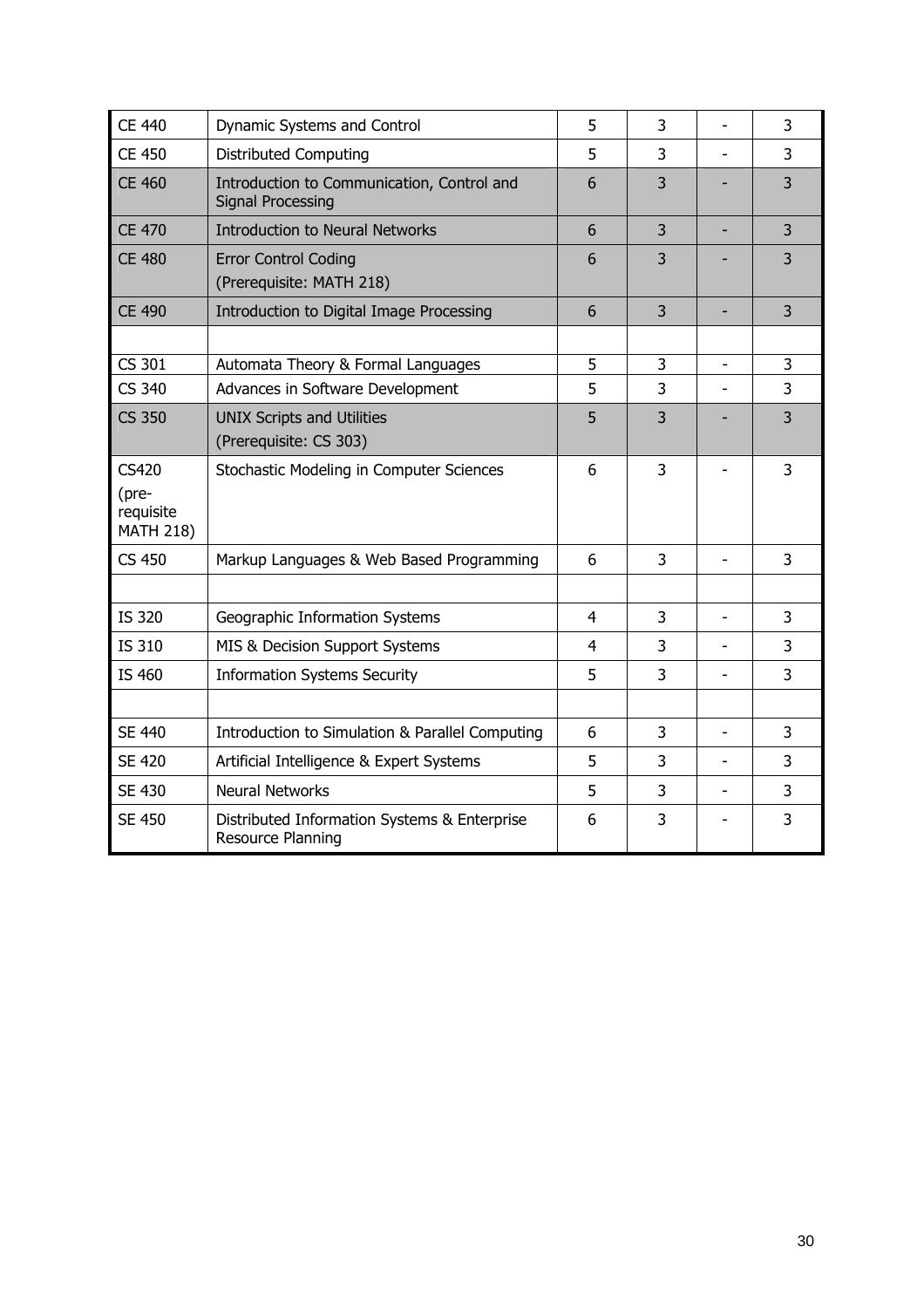# DEPARTMENT OF SOFTWARE ENGINEERING

# FRESHMAN

# FALL

| <b>Prerequisite</b> | Code            | <b>Course Name</b>                       | <b>ECTS</b> | <b>Lec</b> | Lab | <b>Credit</b> |
|---------------------|-----------------|------------------------------------------|-------------|------------|-----|---------------|
|                     | <b>IUE100</b>   | Academic and Social Orientation          |             |            |     |               |
|                     | CS 101          | <b>Introduction to Computer Sciences</b> | 4           |            |     |               |
|                     | <b>CS 115</b>   | Introduction to Programming              |             |            |     | 3             |
|                     | <b>PHYS 101</b> | Physics I- Mechanics and Dynamics        | 4           |            | C   | 3             |
|                     | <b>MATH 113</b> | Calculus I                               | 4           |            |     | 3             |
|                     | <b>MATH 100</b> | <b>Discrete Mathematics</b>              | 4           | 3          |     | 3             |
|                     | <b>ENG 101</b>  | Academic Reading & Writing Skills I      | 4           |            |     | 3             |
|                     | SFL 101/103     | Second Foreign Languages I               | 4           |            |     |               |
|                     |                 |                                          | 30          |            |     |               |

## **SPRING**

| <b>Prerequisite</b> | Code            | <b>Course Name</b>                         | <b>ECTS</b> | <b>Lec</b>    | Lab.                     | <b>Credit</b> |
|---------------------|-----------------|--------------------------------------------|-------------|---------------|--------------------------|---------------|
|                     | SE 102          | Introduction to Software<br>Engineering    | 4           | $\mathcal{P}$ | $\overline{\mathcal{L}}$ |               |
|                     | CS 116          | <b>Advanced Programming</b>                | 6           | 2             | 2                        | 3             |
|                     | <b>PHYS 102</b> | Physics II- Electromagnetism and<br>Optics | 4           | $\mathcal{P}$ | $\overline{\mathcal{L}}$ |               |
| <b>MATH 113</b>     | <b>MATH 114</b> | Calculus II                                | 4           | 3             |                          | 3             |
|                     | <b>CHEM 100</b> | General Chemistry                          | 4           | 2             | 2                        | 3             |
|                     | <b>ENG 102</b>  | Academic Reading & Writing Skills II       | 4           | 2             | 2                        | 3             |
|                     | SFL 102/104     | Second Foreign Languages II                | 4           | $\mathcal{P}$ | $\overline{\mathcal{L}}$ |               |
|                     |                 |                                            | 30          |               |                          |               |

# **SOPHOMORE**

FALL

| <b>Prerequisite</b> | Code            | <b>Course Name</b>                                 | <b>ECTS</b>    | <b>Lec</b>               | Lab                      | <b>Credit</b> |
|---------------------|-----------------|----------------------------------------------------|----------------|--------------------------|--------------------------|---------------|
| <b>CS116</b>        | SE 201          | <b>Fundamentals of Software</b><br>Engineering     | 5              | $\overline{2}$           | $\overline{\mathcal{L}}$ | 3             |
|                     | <b>ISE 201</b>  | (Engineering) Systems Design &<br>Analysis         | 5              | 3                        |                          |               |
|                     | <b>CS 201</b>   | Data Structures & Algorithms                       | 5              | $\mathcal{P}$            | $\mathcal{L}$            | 3             |
|                     | <b>ECON 100</b> | Principles to Economics                            | 4              | 3                        |                          | 3             |
|                     |                 | Principles of Social Sciences I                    | 3              | 3                        |                          | 3             |
|                     | <b>HUM 103</b>  |                                                    |                |                          |                          |               |
|                     | <b>TURK 201</b> | Turkish I                                          | $\overline{2}$ | $\overline{2}$           |                          | 2             |
|                     | <b>HIST 201</b> | Principles of Atatürk & History of<br>Revolution I | 2              | $\overline{\mathcal{L}}$ |                          | $\mathcal{P}$ |
|                     | <b>SFL 201</b>  | Second Foreign Languages III                       | 4              | $\mathcal{P}$            | $\mathcal{P}$            | 3             |
|                     |                 |                                                    | 30             |                          |                          |               |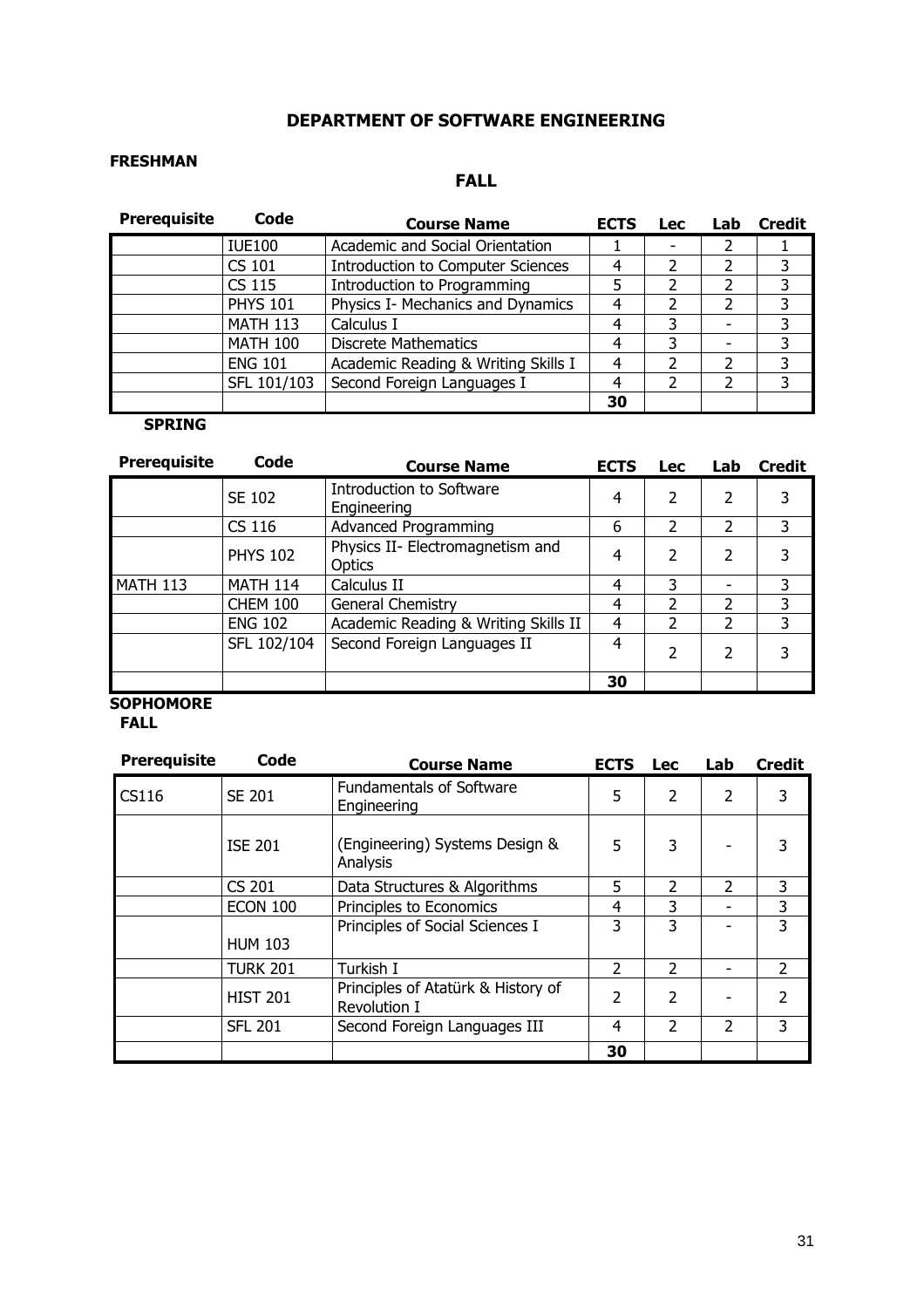#### SPRING

| <b>Prerequisite</b>   | Code            | <b>Course Name</b>                                  | <b>ECTS</b> | <b>Lec</b>    |                | Lab Credit    |
|-----------------------|-----------------|-----------------------------------------------------|-------------|---------------|----------------|---------------|
| <b>CS115 or CS116</b> | SE 204          | Human Computer Interaction                          | 5           | 2             | 2              | 3             |
|                       | IS 202          | Database Systems                                    | 5           | 2             | 2              | 3             |
| <b>CS115 or CS116</b> | <b>CS 208</b>   | Computing Theory                                    | 4           | 3             |                | 3             |
| MATH114               | <b>MATH 218</b> | Probability & Random Processes                      | 5           | 3             |                | 3             |
|                       | <b>HUM 104</b>  | Principles to Social Sciences II                    | 3           | 3             |                | 3             |
|                       | <b>TURK 202</b> | Turkish II                                          | 2           | $\mathcal{P}$ |                | $\mathcal{P}$ |
|                       | <b>HIST 202</b> | Principles of Atatürk & History of<br>Revolution II | 2           | 2             |                | 2             |
|                       | <b>SFL 202</b>  | Second Foreign Languages IV                         | 4           | C             | $\overline{2}$ | 3             |
|                       |                 |                                                     | 30          |               |                |               |

# **JUNIOR**

FALL

| Code            | <b>Course Name</b>           | <b>ECTS</b> |  | Lec Lab Credit |
|-----------------|------------------------------|-------------|--|----------------|
| SE 301          | Software Analysis and Design | 6           |  |                |
| CE 301          | Logic Design                 |             |  |                |
| CS303           | <b>Operating Systems</b>     |             |  |                |
|                 | Elective I                   |             |  |                |
| <b>ECON 320</b> | <b>Engineering Economics</b> |             |  |                |
| <b>SFL 301</b>  | Second Foreign Languages V   |             |  |                |
|                 |                              | 30          |  |                |

#### SPRING

| <b>Prerequisite</b>      | Code           | <b>Course Name</b>                        | <b>ECTS</b> | <b>Lec</b>               |   | Lab Credit |
|--------------------------|----------------|-------------------------------------------|-------------|--------------------------|---|------------|
|                          | <b>ISE 318</b> | Quality Assurance and Reliability         | 6           | 3                        |   |            |
| CS115 or<br><b>CS116</b> | CA 302         | Computer Graphics & Visual<br>Programming | 6           | $\overline{\mathcal{L}}$ | 2 |            |
|                          |                | Elective II                               | 4           | 3                        |   |            |
| CS115 or<br><b>CS116</b> | IS 302         | Computer Networks &<br>Communication      | 6           | 2                        | 2 |            |
|                          | SE 304         | Software Project Management               | 4           | $\overline{\mathcal{L}}$ | 2 | 3          |
|                          | <b>SFL 302</b> | Second Foreign Languages VI               | 4           | $\mathcal{P}$            | 2 | 3          |
|                          |                |                                           | 30          |                          |   |            |

#### SENIOR FALL

| Code           | <b>Course Name</b>                                    | <b>ECTS</b>   | <b>Lec</b> | Lab                      | <b>Credit</b> |
|----------------|-------------------------------------------------------|---------------|------------|--------------------------|---------------|
| <b>SE 497</b>  | Project I (Software Engineering)                      | 12            |            | 4                        | 3             |
| <b>ISE 403</b> | Ethics in Engineering and<br><b>Computer Sciences</b> | 2             |            |                          | 2             |
|                | Elective III                                          | 5             | 3          |                          | 3             |
|                | Elective IV                                           | 5             | 3          |                          | 3             |
| CS 451         | Applied Workshop in Computer<br>Sciences I            | $\mathcal{P}$ |            | 2                        | $\mathcal{P}$ |
| <b>SFL 401</b> | Second Foreign Languages VII                          |               | 2          | $\overline{\phantom{a}}$ | 3             |
|                |                                                       | 30            |            |                          |               |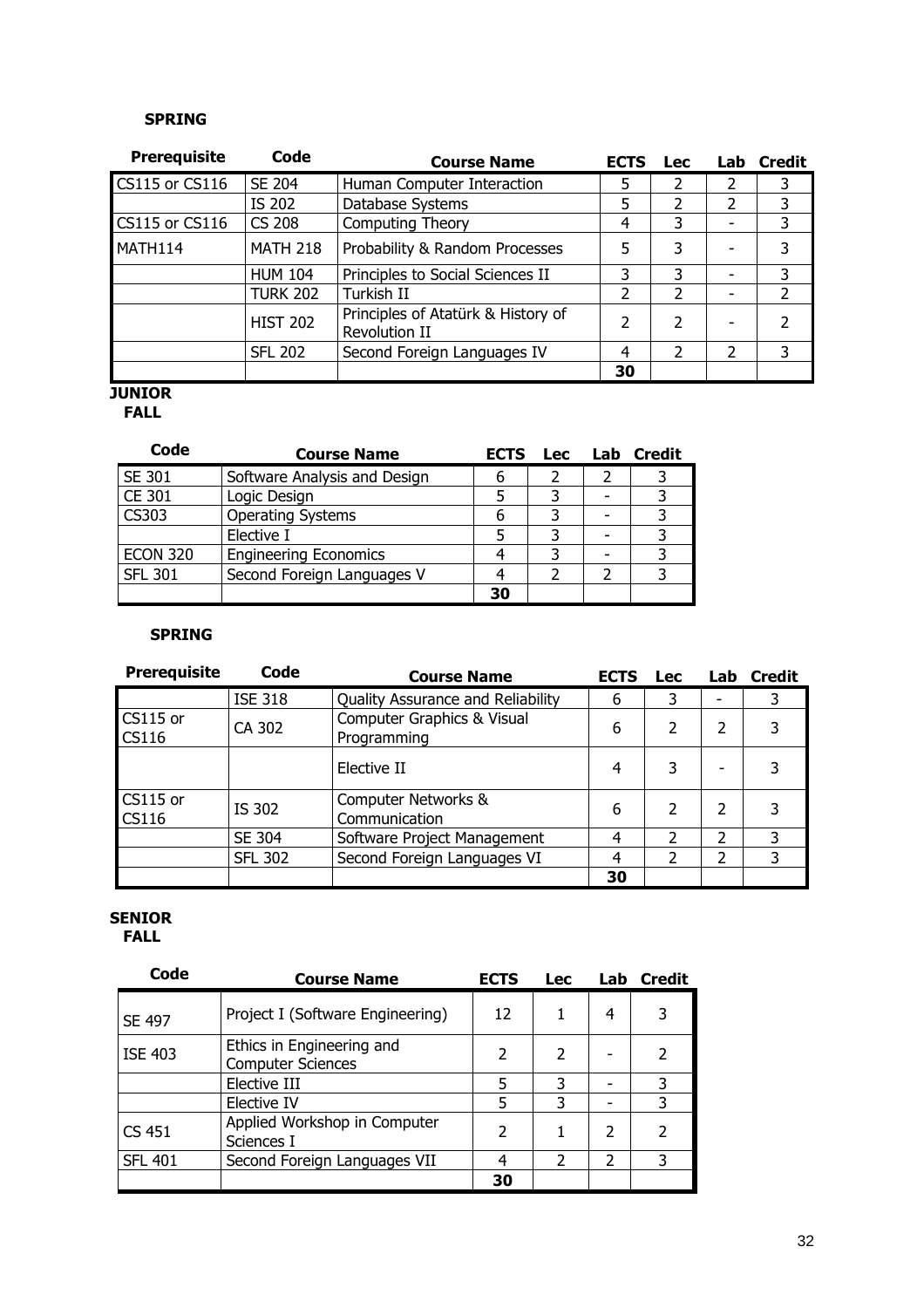# SPRING

| Code           | <b>Course Name</b>                          | <b>ECTS</b> | <b>Lec</b> | Lab | Credit |
|----------------|---------------------------------------------|-------------|------------|-----|--------|
| <b>SE 498</b>  | Project II (Software Engineering)           | 12          |            | 4   |        |
|                | Elective V                                  |             |            |     |        |
|                | Elective VI                                 |             |            |     |        |
| l CS 452       | Applied Workshop in Computer<br>Sciences II |             |            |     |        |
| <b>SFL 402</b> | Second Foreign Languages VIII               |             |            |     |        |
|                |                                             | 30          |            |     |        |

# TECHNICAL ELECTIVES

| Code           |                                                              |                  | Lec.           | Lab                      | <b>Credit</b> |
|----------------|--------------------------------------------------------------|------------------|----------------|--------------------------|---------------|
|                | <b>Course Name</b><br>Modeling and Analysis of Supply Chains | <b>ECTS</b><br>4 |                |                          |               |
| <b>ISE 320</b> |                                                              |                  | 3              |                          | 3             |
| <b>ISE 360</b> | Production and Service Systems Management                    | 4                | 3              | ۰                        | 3             |
| <b>ISE 380</b> | Project Management                                           | $\overline{4}$   | 3              |                          | 3             |
| <b>ISE 411</b> | Process Engineering                                          | 5                | 3              |                          | 3             |
| <b>ISE 420</b> | Algorithmic Operations Research                              | 5                | $\overline{3}$ |                          | 3             |
| <b>ISE 430</b> | Decision Theory                                              | 5                | 3              |                          | 3             |
| <b>ISE 440</b> | Human Factors Engineering                                    | $\overline{4}$   | 3              |                          | 3             |
| <b>ISE 450</b> | Simulation                                                   | 5                | 3              |                          | 3             |
| <b>ISE 460</b> | <b>Investment Decisions</b>                                  | 5                | 3              |                          | 3             |
| <b>ISE 470</b> | Facility Layout and Materials Handling                       | 5                | 3              |                          | 3             |
| <b>ISE 490</b> | <b>Financial Engineering</b>                                 | 5                | 3              |                          | 3             |
| <b>BA 360</b>  | Human Resources Management                                   | $\overline{4}$   | 3              | ۰                        | 3             |
|                |                                                              |                  |                |                          |               |
| CA 320         | Introduction to Computer Games                               | $\overline{4}$   | 3              |                          | 3             |
| CA 330         | <b>Mathematics for Games</b>                                 | $\overline{4}$   | $\overline{3}$ |                          | 3             |
| CA 340         | <b>Programming Games</b>                                     | $\overline{4}$   | 3              |                          | 3             |
| CA 431         | Computer Game Design                                         | 5                | 3              |                          | 3             |
| CA 432         | Advances in Computer Games                                   | 6                | 3              | $\overline{a}$           | 3             |
|                |                                                              |                  |                |                          |               |
| CE 330         | Microprocessors and Embedded Systems                         | 4                | $\overline{2}$ | $\overline{2}$           | 3             |
| <b>CE 340</b>  | Cryptography & Network Security                              | 5                | 3              |                          | 3             |
| <b>CE 400</b>  | Signals and Systems                                          | 5                | 3              |                          | 3             |
| <b>CE 410</b>  | Nonlinear Systems and Control                                | 6                | 3              |                          | 3             |
| <b>CE 420</b>  | Digital Control                                              | 6                | 3              | $\overline{\phantom{0}}$ | 3             |
| <b>CE 430</b>  | Advanced Digital Signal Processing                           | 6                | 3              |                          | 3             |
| <b>CE 440</b>  | Dynamic Systems and Control                                  | 5                | 3              | -                        | 3             |
| <b>CE 450</b>  | <b>Distributed Computing</b>                                 | 5                | 3              | ۳                        | 3             |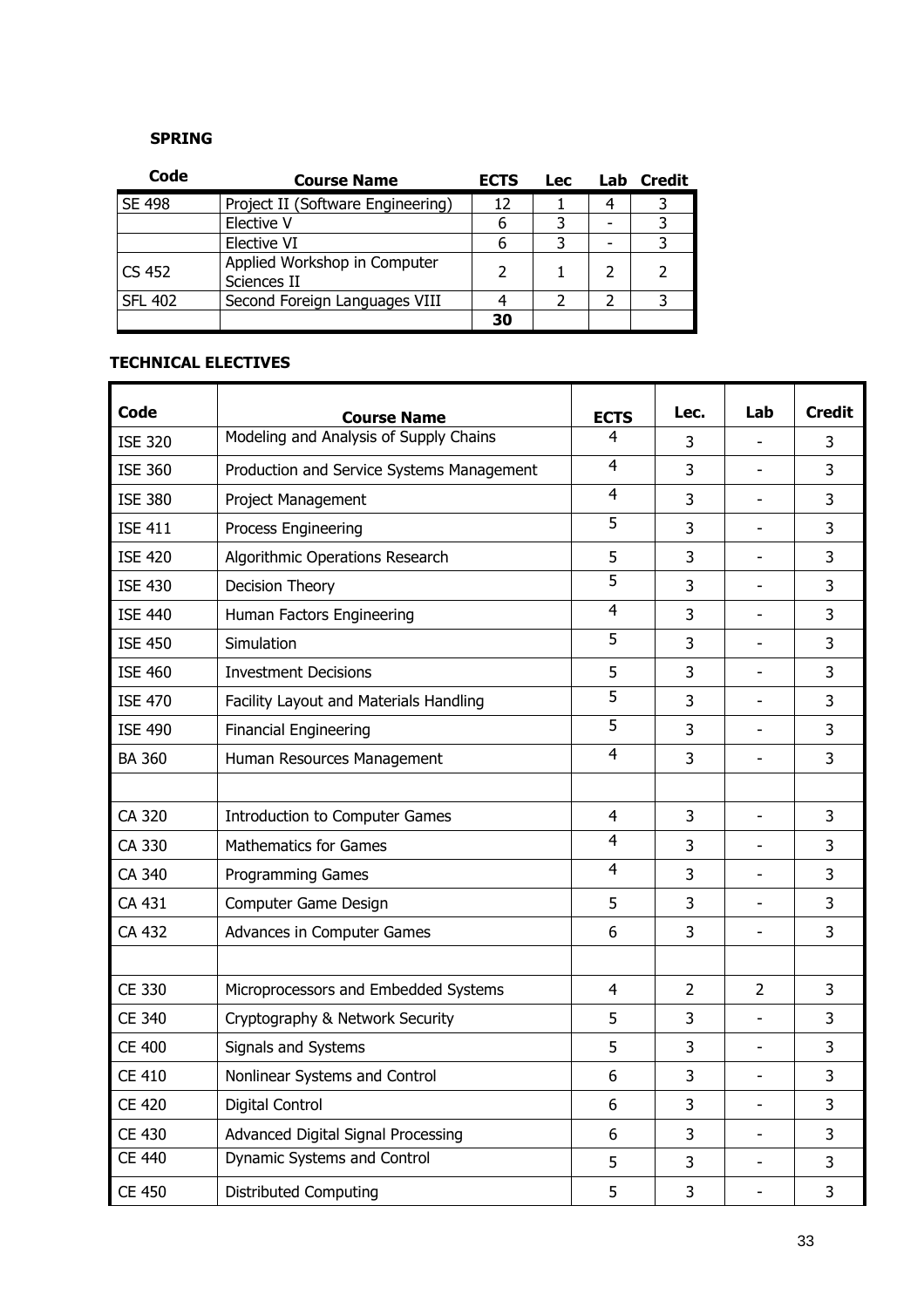| <b>CE 460</b> | Introduction to Communication, Control and<br>Signal Processing      | 6              | 3              |                          | 3              |
|---------------|----------------------------------------------------------------------|----------------|----------------|--------------------------|----------------|
| <b>CE 470</b> | <b>Introduction to Neural Networks</b>                               | 6              | 3              |                          | $\overline{3}$ |
| <b>CE 480</b> | <b>Error Control Coding</b><br>(Prerequisite: MATH 218)              | 6              | 3              |                          | 3              |
| <b>CE 490</b> | Introduction to Digital Image Processing                             | 6              | 3              | $\overline{\phantom{0}}$ | 3              |
|               |                                                                      |                |                |                          |                |
| CS 301        | Automata Theory & Formal Languages                                   | 5              | 3              |                          | 3              |
| <b>CS 340</b> | Advances in Software Development                                     | 5              | $\overline{3}$ |                          | 3              |
| <b>CS 350</b> | <b>UNIX Scripts and Utilities</b><br>(Prerequisite: CS 303)          | 5              | 3              |                          | 3              |
| <b>CS 420</b> | Stochastic Modeling in Computer Sciences<br>(Prerequisite: MATH 218) | 6              | 3              |                          | 3              |
| <b>CS 450</b> | Markup Languages & Web Based Programming                             | 6              | 3              | $\overline{\phantom{a}}$ | 3              |
| <b>CS 460</b> | Complexity Theory                                                    | 5              | 3              | $\overline{\phantom{a}}$ | 3              |
|               |                                                                      |                |                |                          |                |
| IS 310        | MIS & Decision Support Systems                                       | $\overline{4}$ | 3              |                          | 3              |
| <b>IS 320</b> | Geographic Information Systems                                       | 4              | 3              |                          | 3              |
| IS 460        | <b>Information Systems Security</b>                                  | 5              | 3              |                          | 3              |
|               |                                                                      |                |                |                          |                |
| <b>SE 440</b> | Introduction to Simulation & Parallel Computing                      | 6              | 3              | $\overline{\phantom{a}}$ | 3              |
| <b>SE 420</b> | Artificial Intelligence & Expert Systems                             | 5              | 3              |                          | 3              |
| <b>SE 430</b> | <b>Neural Networks</b>                                               | 5              | 3              |                          | 3              |
| <b>SE 450</b> | Distributed Information Systems & Enterprise<br>Resource Planning    | 6              | 3              |                          | 3              |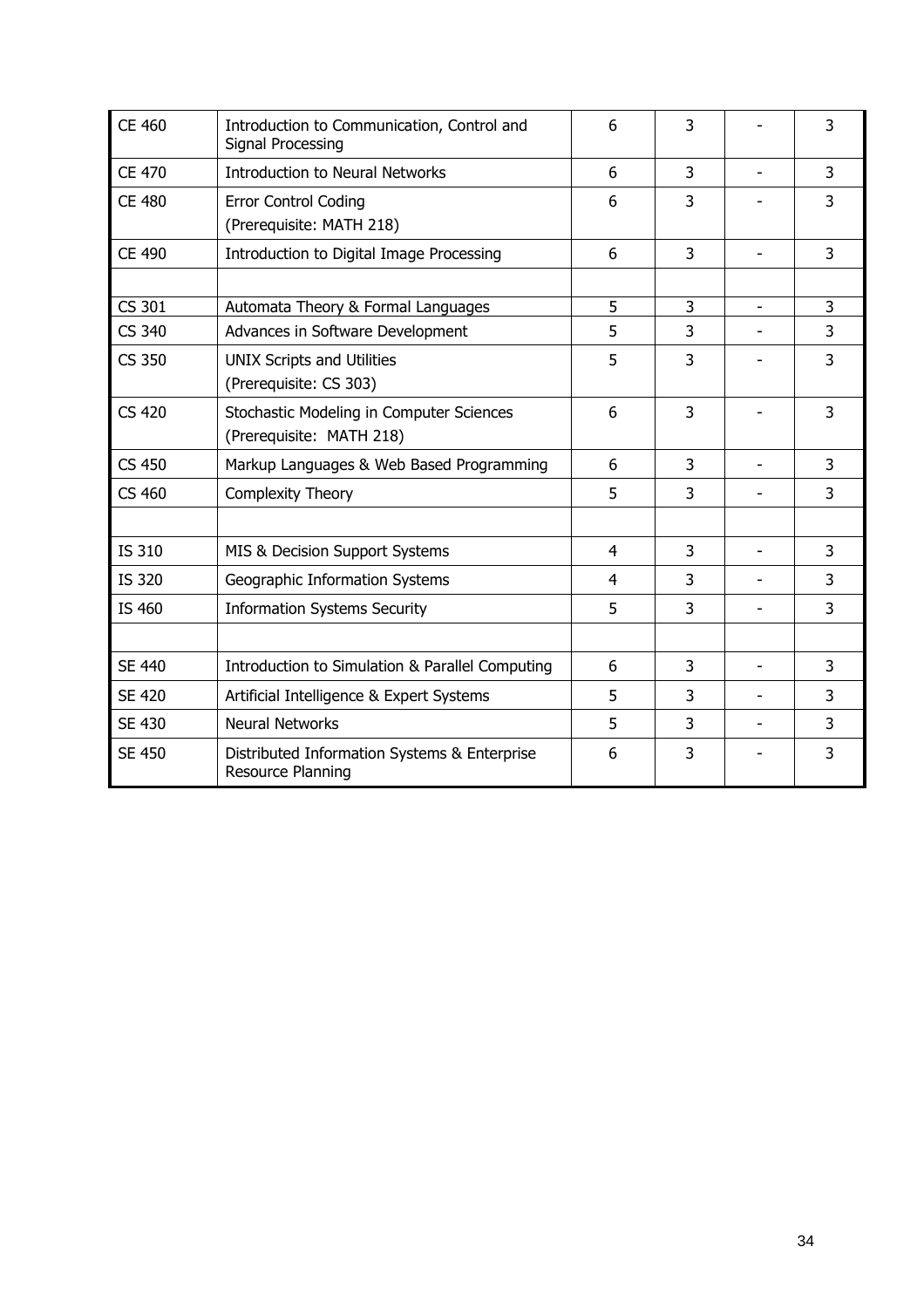# FACULTY OF ECONOMICS AND ADMINISTRATIVE SCIENCES

# DEPARTMENT OF BUSINESS ADMINISTRATION

#### FRESHMAN FALL

| Code           | <b>Course Name</b>                                         | <b>ECTS</b> |               | Lec Lab Credit |  |  |
|----------------|------------------------------------------------------------|-------------|---------------|----------------|--|--|
| <b>IUE100</b>  | Academic and Social Orientation                            |             |               | 2              |  |  |
| <b>BA 101</b>  | <b>Introduction to Business</b>                            |             | 3             |                |  |  |
|                | Principles of Social Sciences I                            | 3           | 3             |                |  |  |
| <b>HUM 103</b> |                                                            |             |               |                |  |  |
| MATH 101       | Calculus I                                                 |             | 3             |                |  |  |
| ECON 101       | Principles of Microeconomics                               |             | 4             |                |  |  |
| CS 100         | Introduction to Computer and Information<br><b>Systems</b> | 4           | $\mathcal{P}$ | $\mathcal{P}$  |  |  |
| <b>ENG 101</b> | Academic Reading and Writing Skills I                      | 4           | 2             |                |  |  |
| SFL 101/103    | Second Foreign Languages I                                 | 4           | $\mathcal{P}$ | $\mathcal{P}$  |  |  |
|                |                                                            | 30          |               |                |  |  |

| <b>SPRING</b>       |                 |                                         |             |                |  |   |
|---------------------|-----------------|-----------------------------------------|-------------|----------------|--|---|
| <b>Prerequisite</b> | Code            | <b>Course Name</b>                      | <b>ECTS</b> | Lec Lab Credit |  |   |
|                     | <b>BA 102</b>   | <b>Introduction to Management</b>       | 5           | 3              |  |   |
|                     | <b>HUM 104</b>  | Principles of Social Sciences II        | 3           | 3              |  | 3 |
| MATH 101            | <b>MATH 102</b> | Calculus II                             | 5           | 3              |  | 3 |
|                     | <b>ECON 102</b> | Principles of Macroeconomics            | 5           | 4              |  | 4 |
|                     | <b>BA100</b>    | <b>Fundamentals of Law</b>              | 4           | 3              |  | 3 |
|                     |                 |                                         |             |                |  |   |
|                     | <b>ENG 102</b>  | Academic Reading and Writing Skills II  | 4           |                |  | 3 |
|                     |                 | SFL 102/104 Second Foreign Languages II | 4           | $\mathcal{P}$  |  | 3 |
|                     |                 |                                         | 30          |                |  |   |

#### **SOPHOMORE** FALL

| Code            | <b>Course Name</b>                                           | <b>Lec Lab Credit</b><br><b>ECTS</b> |  |  |  |
|-----------------|--------------------------------------------------------------|--------------------------------------|--|--|--|
| <b>BA 205</b>   | Principles of Accounting I                                   |                                      |  |  |  |
| <b>BA 207</b>   | <b>Organizational Theory</b>                                 |                                      |  |  |  |
| <b>BA 201</b>   | Principles of Marketing                                      |                                      |  |  |  |
| <b>MATH 211</b> | Introduction to Probability and Statistics I                 |                                      |  |  |  |
| <b>TURK 201</b> | Turkish I                                                    |                                      |  |  |  |
| <b>HIST 201</b> | Principles of Atatürk and History of Turkish<br>Revolution I |                                      |  |  |  |
| <b>SFL 201</b>  | Second Foreign Languages III                                 |                                      |  |  |  |
|                 |                                                              | 30                                   |  |  |  |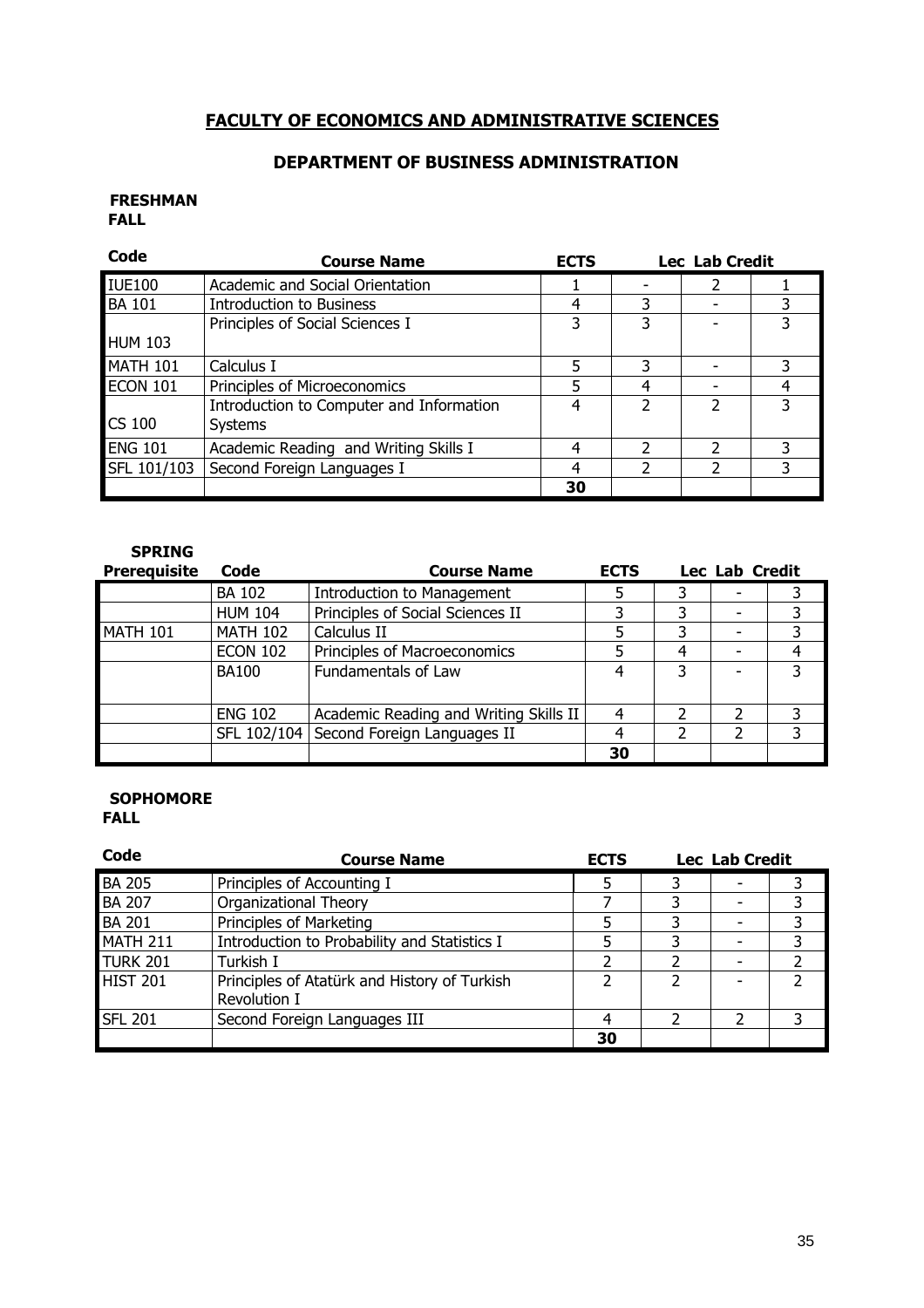| <b>SPRING</b>            |                 |                                                          |             |   |                |   |
|--------------------------|-----------------|----------------------------------------------------------|-------------|---|----------------|---|
| <b>Prerequisite Code</b> |                 | <b>Course Name</b>                                       | <b>ECTS</b> |   | Lec Lab Credit |   |
|                          | <b>BA 228</b>   | <b>Management Science</b>                                | 6           | 3 |                |   |
|                          | <b>BA 242</b>   | Principles of Accounting II                              | 5           |   |                |   |
|                          | <b>BA 216</b>   | <b>Marketing Management</b>                              | 5           | 3 |                | 3 |
| <b>MATH 211</b>          |                 | MATH 212   Introduction to Probability and Statistics II | 5           |   |                | 3 |
|                          | <b>TURK 202</b> | Turkish II                                               |             |   |                |   |
|                          | <b>HIST 202</b> | Principles of Atatürk and History of                     |             |   |                |   |
|                          |                 | <b>Turkish Revolution II</b>                             |             |   |                |   |
|                          | <b>SFL 202</b>  | Second Foreign Languages IV                              | 4           |   |                | 3 |
|                          |                 |                                                          | 29          |   |                |   |

### JUNIOR

## FALL

| Code           | <b>Course Name</b>                  | <b>ECTS</b> | <b>Lec</b> | Lab | <b>Credit</b> |
|----------------|-------------------------------------|-------------|------------|-----|---------------|
| <b>BA 350</b>  | Managerial and Cost Accounting      |             |            |     |               |
| <b>BA 330</b>  | Organizational Behavior             |             |            |     |               |
| <b>BA130</b>   | Research Methods in Social Sciences |             |            |     | 3             |
| <b>BA311</b>   | Management Information Systems      |             |            |     |               |
| <b>ITF 311</b> | Business Finance I                  | 6           | 3          |     | 3             |
| <b>SFL 301</b> | Second Foreign Languages V          |             |            |     |               |
|                |                                     | 30          |            |     |               |

## SPRING

| Code           | <b>Course Name</b>            | <b>ECTS</b> | <b>Lec</b> | Lab | <b>Credit</b> |
|----------------|-------------------------------|-------------|------------|-----|---------------|
| <b>BA300</b>   | <b>Business Law</b>           |             |            |     |               |
| <b>BA 360</b>  | Human Resources Management    |             |            |     |               |
| <b>BA 302</b>  | <b>Operations Management</b>  |             |            |     |               |
| <b>BA 340</b>  | <b>Entrepreneurial Skills</b> |             |            |     |               |
| <b>ITF 312</b> | <b>Business Finance II</b>    | 6           |            |     |               |
| <b>SFL 302</b> | Second Foreign Languages VI   |             |            |     |               |
|                |                               | 29          |            |     |               |

#### SENIOR FALL

| Code           | <b>Course Name</b>             | <b>ECTS</b> |   | <b>Lec Lab Credit</b> |  |  |
|----------------|--------------------------------|-------------|---|-----------------------|--|--|
|                | Elective I                     | 4           | 3 |                       |  |  |
|                | Elective II                    |             | 3 |                       |  |  |
|                | Elective III                   |             | 3 |                       |  |  |
|                | Elective IV                    |             |   |                       |  |  |
| ECON 403       | <b>Managerial Economics</b>    |             | 3 |                       |  |  |
| <b>BA 451</b>  | Applied Workshop in Business I |             |   | 2                     |  |  |
| <b>SFL 401</b> | Second Foreign Languages VII   |             |   | າ                     |  |  |
|                |                                | 30          |   |                       |  |  |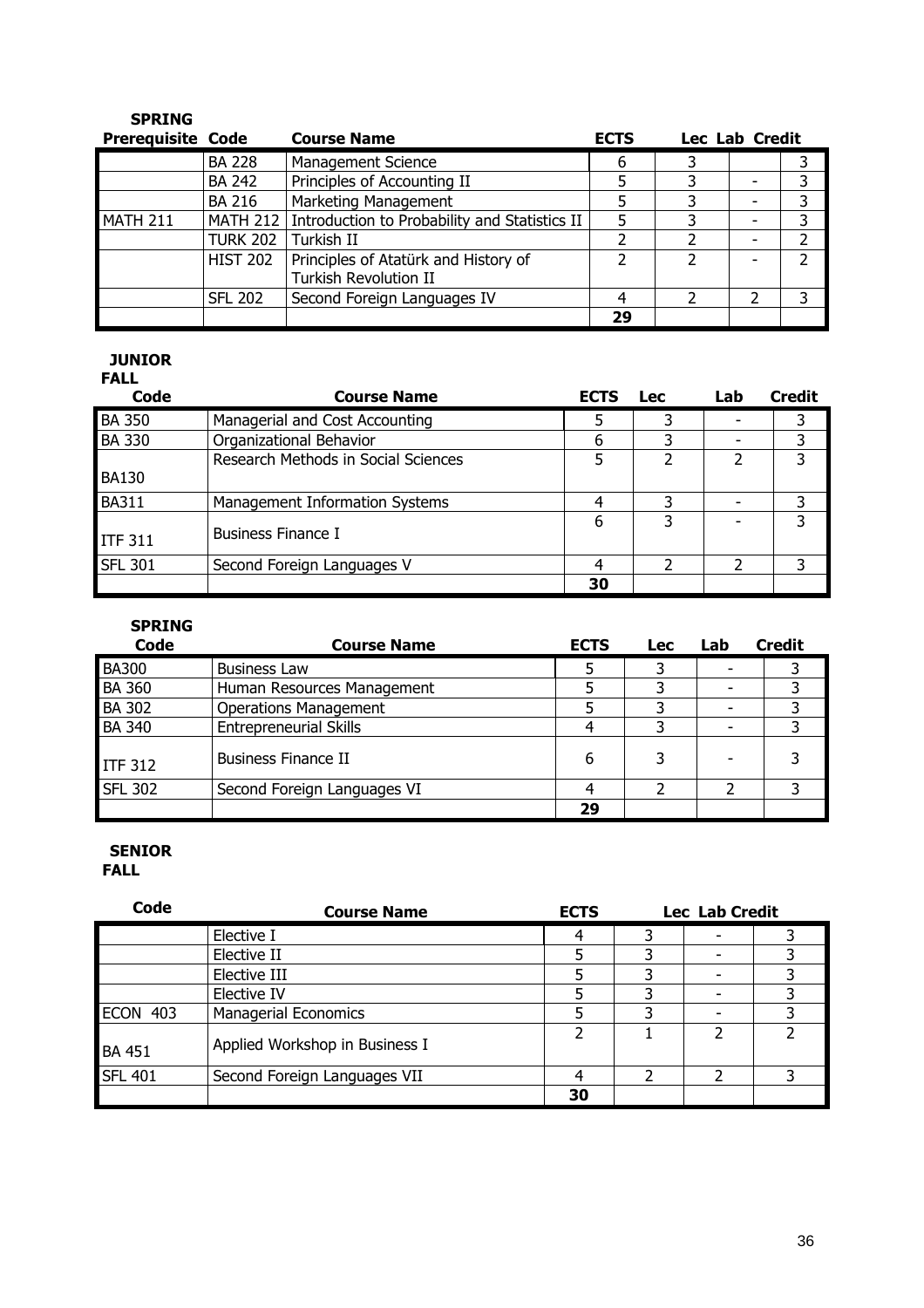| RIN<br>ш<br>. . |
|-----------------|
|-----------------|

| Code           | <b>Course Name</b>                                     | <b>ECTS</b> |   | Lec Lab Credit |  |  |
|----------------|--------------------------------------------------------|-------------|---|----------------|--|--|
| <b>BA 402</b>  | <b>Business Policy</b>                                 | 5           | 3 |                |  |  |
|                | Elective V                                             |             |   |                |  |  |
|                | Elective VI                                            |             |   |                |  |  |
|                | Elective VII                                           |             |   |                |  |  |
| <b>ITF 404</b> | <b>Investment Analysis and Portfolio</b><br>Management |             |   |                |  |  |
| <b>BA 452</b>  | Applied Workshop in Business II                        |             |   |                |  |  |
| <b>SFL 402</b> | Second Foreign Languages VIII                          |             |   |                |  |  |
|                |                                                        | 30          |   |                |  |  |

### ELECTIVES

## FALL

| Code          | <b>Course Name</b>                                  | <b>ECTS</b> Lec |   | Lab | <b>Credit</b> |
|---------------|-----------------------------------------------------|-----------------|---|-----|---------------|
| <b>BA 320</b> | <b>Consumer Behavior</b>                            |                 |   |     |               |
| <b>BA 405</b> | Computer-aided Accounting                           |                 |   |     |               |
| <b>BA 409</b> | Managerial and Organizational<br>Development        |                 |   |     |               |
| <b>BA 410</b> | <b>Total Quality Management</b>                     |                 | っ |     |               |
| <b>BA 411</b> | Production Planning and<br><b>Inventory Control</b> | 5               | 3 |     |               |

| Code          | <b>Course Name</b>              | <b>ECTS</b> | <b>Lec</b> | Lab | <b>Credit</b> |
|---------------|---------------------------------|-------------|------------|-----|---------------|
| <b>BA 406</b> | International Marketing         |             |            |     |               |
| <b>BA 404</b> | Auditing                        |             |            |     |               |
| <b>BA 408</b> | Current Issues in Management    |             |            |     |               |
| <b>BA 410</b> | <b>Total Quality Management</b> |             |            |     |               |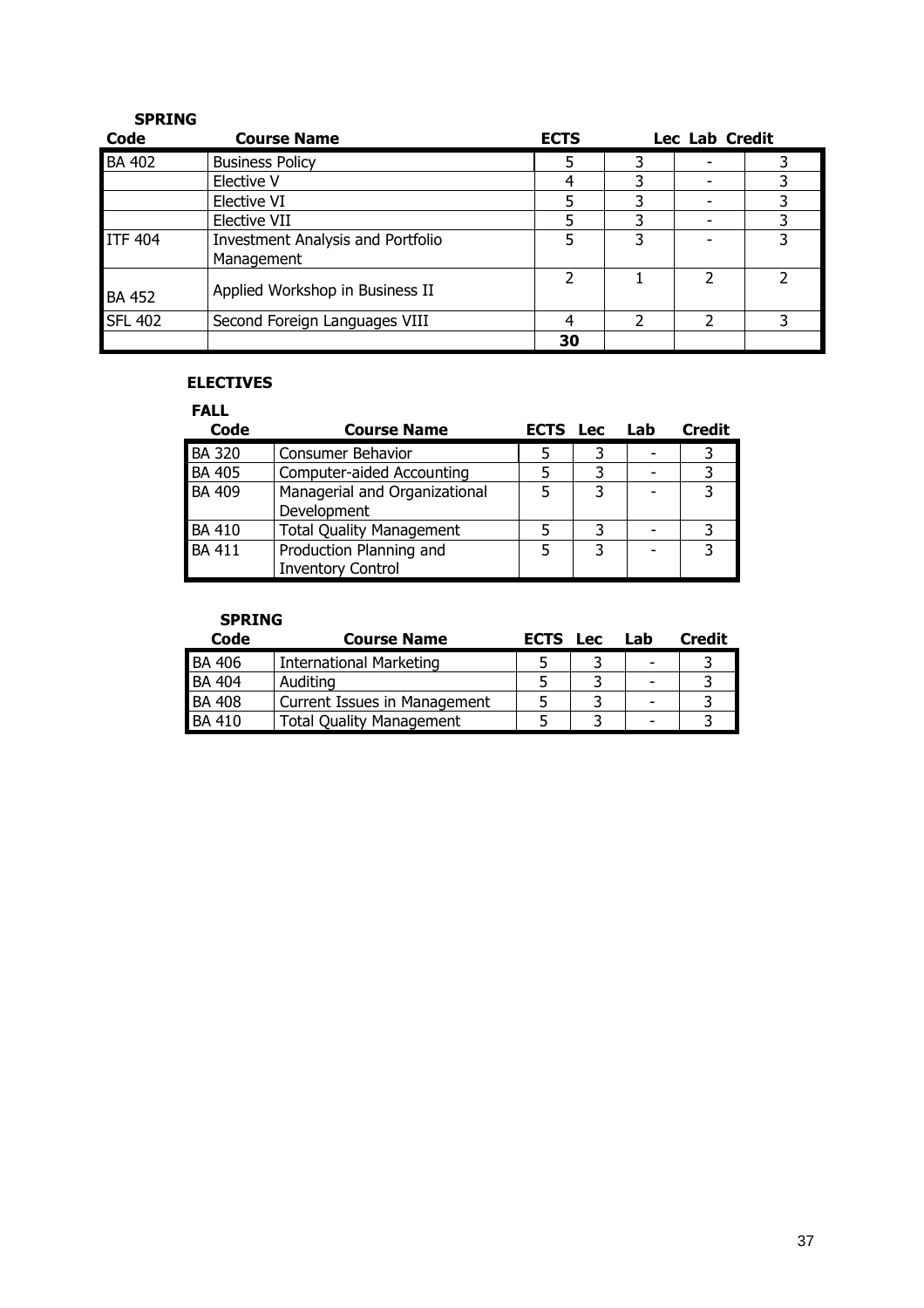### DEPARTMENT OF ECONOMICS

#### FRESHMAN

| <b>FALL</b>     |                                       |                 |               |                          |               |
|-----------------|---------------------------------------|-----------------|---------------|--------------------------|---------------|
| Code            | <b>Course Name</b>                    | <b>ECTS</b> Lec |               | Lab                      | <b>Credit</b> |
| <b>IUE100</b>   | Academic and Social Orientation       |                 |               | $\mathcal{P}$            |               |
| <b>ECON 101</b> | Principles of Microeconomics          | 5               | 4             |                          | 4             |
|                 | History of Civilization I             | 3               | 3             |                          |               |
| <b>HUM101</b>   |                                       |                 |               |                          |               |
| <b>MATH 101</b> | Calculus I                            | 5               | 3             |                          | 3             |
|                 | Principles of Social Sciences I       | 3               | 3             |                          | 3             |
| <b>HUM 103</b>  |                                       |                 |               |                          |               |
|                 | Introduction to Computer and          | 4               | $\mathcal{P}$ | $\overline{\phantom{a}}$ |               |
| <b>CS 100</b>   | <b>Information Systems</b>            |                 |               |                          |               |
| <b>ENG 101</b>  | Academic Reading and Writing Skills I | 4               | 2             | $\mathcal{P}$            | 3             |
| <b>SFL</b>      | Second Foreign Languages I            | 4               | $\mathcal{P}$ | $\overline{\phantom{a}}$ |               |
| 101/SFL103      |                                       |                 |               |                          |               |
|                 |                                       | 29              |               |                          |               |

## SPRING

| <b>Prerequisite</b> | Code            | <b>Course Name</b>                  | <b>ECTS</b> | <b>Lec</b> | Lab            | <b>Credit</b> |
|---------------------|-----------------|-------------------------------------|-------------|------------|----------------|---------------|
|                     | <b>ECON 102</b> | Principles of Macroeconomics        | 5           | 4          |                | 4             |
|                     |                 | History of Civilization II          | 4           | 3          |                | 3             |
|                     | <b>HUM102</b>   |                                     |             |            |                |               |
| <b>MATH 101</b>     | <b>MATH 102</b> | Calculus II                         | 5           | 3          |                | 3             |
|                     |                 | Principles of Social Sciences II    | 3           | 3          |                | 3             |
|                     | <b>HUM 104</b>  |                                     |             |            |                |               |
|                     |                 | <b>Fundamentals of Law</b>          | 4           | 3          |                | 3             |
|                     | <b>BA100</b>    |                                     |             |            |                |               |
|                     | <b>ENG 102</b>  | Academic Reading and Writing Skills | 4           | 2          | $\mathfrak{p}$ | 3             |
|                     |                 | Н                                   |             |            |                |               |
|                     | <b>SFL</b>      | Second Foreign Languages II         | 4           | C.         | $\mathcal{P}$  | 3             |
|                     | 102/SFL104      |                                     |             |            |                |               |
|                     |                 |                                     | 29          |            |                |               |

#### **SOPHOMORE**

FALL Prerequisite Code Course Name ECTS Lec Lab Credit ECON 101 ECON 201 Microeconomic Theory 6 3 - 3<br>ECON 203 Economic History 6 3 - 3 Economic History 6 3 -MATH 211 | Introduction to Probability and Statistics I 5 3 - 3 BA 205 Principles of Accounting I 5 3 - 3<br>
TURK 201 Turkish I 2 2 - 2 TURK 201 Turkish I 2 2 - 2 HIST 201 Principles of Atatürk & History of Revolution I 2 2 - 2 SFL 201 Second Foreign Languages III 4 2 2 3 <u>2010 | Samuel Barbara | Samuel Barbara | Samuel Barbara | Samuel Barbara | Samuel Barbara | Samuel Barbara | S</u>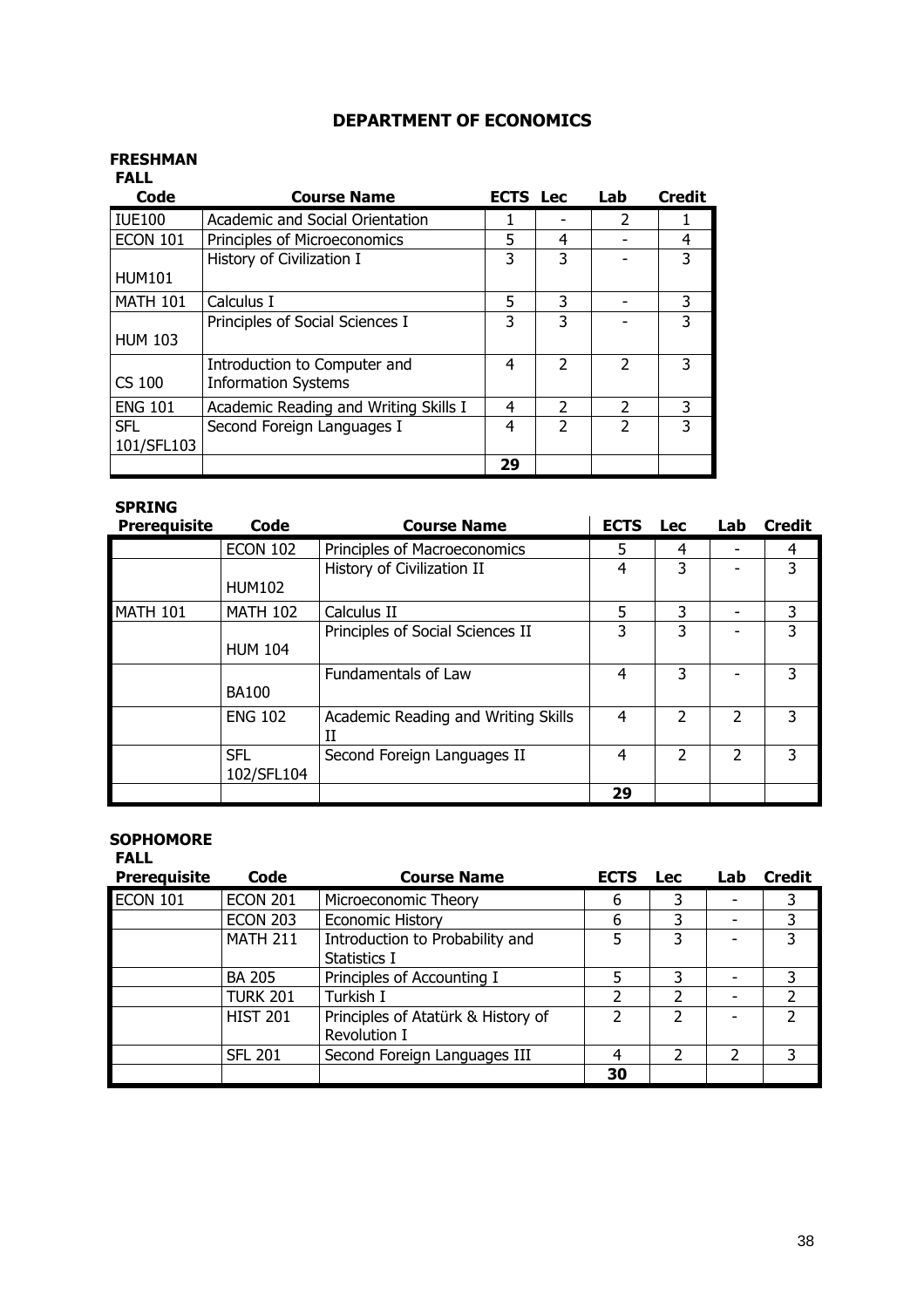| <b>Prerequisite</b>                 | Code            | <b>Course Name</b>                                  | <b>ECTS</b> | <b>Lec</b>     | Lab | <b>Credit</b> |
|-------------------------------------|-----------------|-----------------------------------------------------|-------------|----------------|-----|---------------|
| <b>ECON 102</b>                     | <b>ECON 202</b> | Macroeconomic Theory                                | 6           | 3              |     | 3             |
| <b>ECON 101</b>                     | <b>ECON 204</b> | Applied Microeconomic Analysis                      | 6           | 3              |     | 3             |
| <b>MATH 211</b>                     | <b>MATH 212</b> | Introduction to Probability and<br>Statistics II    | 5           | 3              |     | 3             |
| <b>ECON 101,</b><br><b>ECON 102</b> | <b>ECON 208</b> | <b>Public Finance</b>                               | 5           | 3              |     | 3             |
|                                     | <b>TURK 202</b> | Turkish II                                          | 2           | 2              |     | $\mathcal{P}$ |
|                                     | <b>HIST 202</b> | Principles of Atatürk & History of<br>Revolution II | 2           | 2              |     | $\mathcal{P}$ |
|                                     | <b>SFL 202</b>  | Second Foreign Languages IV                         | 4           | $\overline{2}$ | 2   |               |
|                                     |                 |                                                     | 30          |                |     |               |

## JUNIOR

### FALL

| <b>Prerequisite</b>                                          | Code            | <b>Course Name</b>                            | <b>ECTS</b> | <b>Lec</b> | Lab | <b>Credit</b> |
|--------------------------------------------------------------|-----------------|-----------------------------------------------|-------------|------------|-----|---------------|
| ECON 101, ECON ECON 301<br>102, MATH 101,<br><b>MATH 102</b> |                 | I Econometrics                                | 6           | 3          |     | 3             |
| 102                                                          |                 | ECON 101, ECON   ECON 303   Money and Banking | 5           | 3          |     | 3             |
| ECON 101, ECON<br>102                                        | <b>ECON 305</b> | International Economics I                     | 5           | 3          |     | 3             |
|                                                              | <b>SFL 301</b>  | Second Foreign Languages V                    | 4           | 2          | 2   | 3             |
|                                                              |                 | Elective I                                    | 5           | 3          | -   | 3             |
|                                                              |                 | Elective II                                   | 5           | 3          | ٠   | 3             |
|                                                              |                 |                                               | 30          |            |     |               |

| <b>Prerequisite</b>   | Code           | <b>Course Name</b>           | <b>ECTS</b> | <b>Lec</b> | Lab | <b>Credit</b> |
|-----------------------|----------------|------------------------------|-------------|------------|-----|---------------|
|                       | <b>BA 300</b>  | <b>Business Law</b>          | 5           | 3          |     | 3             |
| ECON 101, ECON<br>102 | ECON 314       | History of Economic Analysis | 5           | 3          |     | 3             |
| ECON 101, ECON<br>102 | ECON 306       | International Economics II   | 5           | 3          |     | 3             |
|                       | <b>SFL 302</b> | Second Foreign Languages VI  | 4           | 2          | 2   | 3             |
|                       |                | Elective III                 | 5           | 3          |     | 3             |
|                       |                | Elective IV                  | 6           | 3          |     | 3             |
|                       |                |                              | 30          |            |     |               |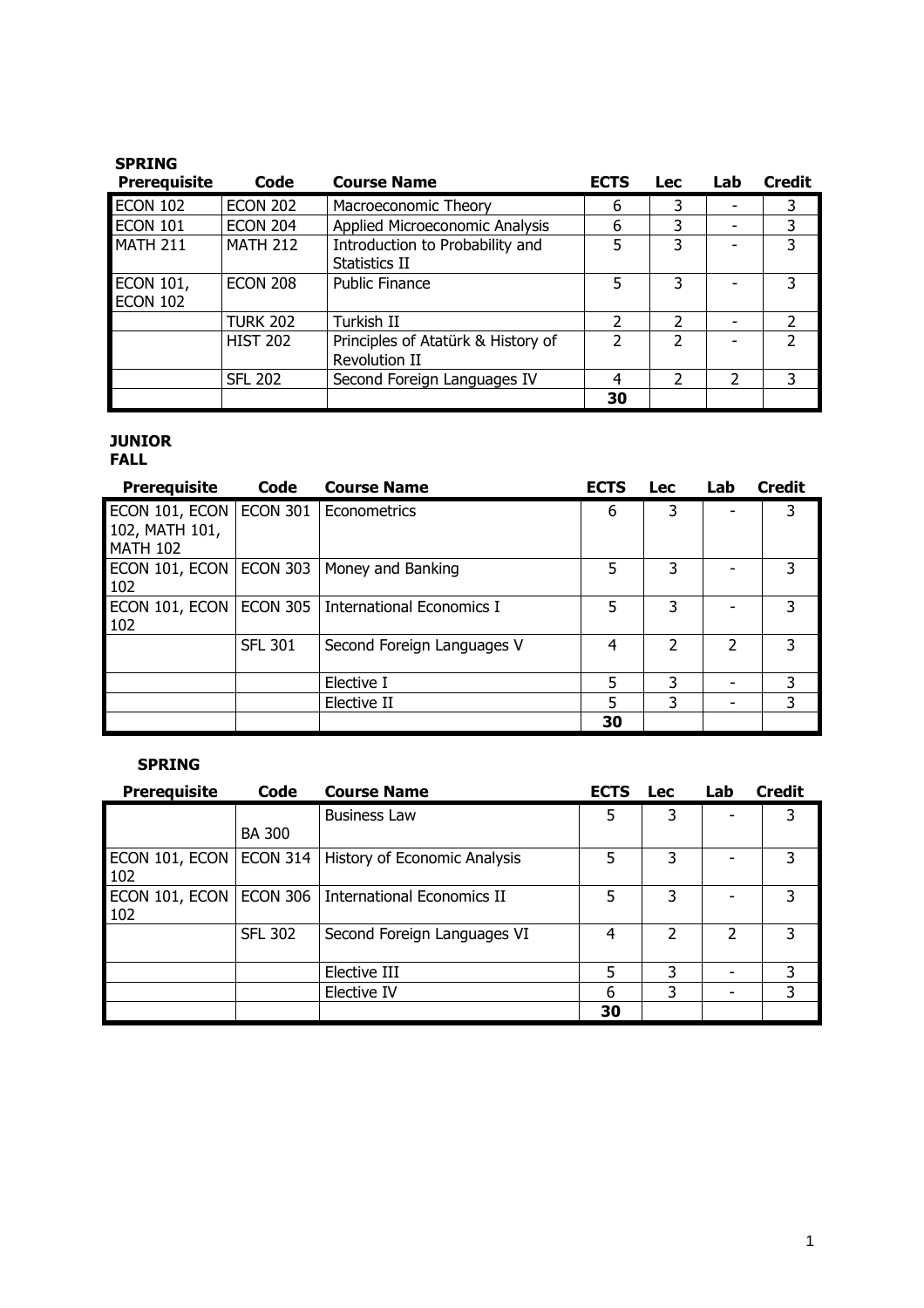#### SENIOR FALL

| <b>Prerequisite</b>                 | Code            | <b>Course Name</b>              | <b>ECTS</b> | <b>Lec</b> | Lab                      | <b>Credit</b> |
|-------------------------------------|-----------------|---------------------------------|-------------|------------|--------------------------|---------------|
| <b>ECON 101,</b><br><b>ECON 102</b> | <b>ECON 401</b> | Structure of Turkish Economy    | 6           | 3          |                          | 3             |
|                                     | <b>ECON 451</b> | Applied Workshop in Economics I |             |            | 2                        |               |
|                                     | <b>SFL 401</b>  | Second Foreign Languages VII    | 4           | 2          | 2                        | 3             |
|                                     |                 | Elective V                      | 5           | 3          |                          | 3             |
|                                     |                 | Elective VI                     | 6           | 3          | $\overline{\phantom{0}}$ | 3             |
|                                     |                 | <b>Elective VII</b>             | 6           | 3          |                          | 3             |
|                                     |                 |                                 | 30          |            |                          |               |

| <b>SPRING</b><br><b>Prerequisite</b> | Code            | <b>Course Name</b>                 | <b>ECTS</b> | <b>Lec</b> | Lab | <b>Credit</b> |
|--------------------------------------|-----------------|------------------------------------|-------------|------------|-----|---------------|
| <b>ECON 101,</b><br><b>ECON 102</b>  | <b>ECON 496</b> | Seminar in Economics               | 6           | 3          |     | 3             |
|                                      | <b>ECON 452</b> | Applied Workshop in Economics<br>П | 3           |            | 2   |               |
|                                      | <b>SFL 402</b>  | Second Foreign Languages VIII      | 4           | 2          |     | 3             |
|                                      |                 | <b>Elective VIII</b>               | 5           | 3          |     | 3             |
|                                      |                 | Elective IX                        | 6           | 3          |     | 3             |
|                                      |                 | Elective X                         | 6           | 3          |     |               |
|                                      |                 |                                    | 30          |            |     |               |

## ELECTIVES

| <b>Prerequisite</b>                                                         | <b>Code</b>     | <b>Course Name</b>                         | <b>ECTS</b> | Lec | Lab Credit |   |
|-----------------------------------------------------------------------------|-----------------|--------------------------------------------|-------------|-----|------------|---|
| <b>ECON 101,</b><br><b>ECON 102</b>                                         | <b>ECON 311</b> | <b>International Economic Institutions</b> | 5           | 3   |            | 3 |
| <b>ECON 101,</b><br><b>ECON 102,</b><br><b>MATH 101,</b><br><b>MATH 102</b> | <b>ECON 313</b> | <b>Mathematics for Economists</b>          | 6           | 3   |            | 3 |
| <b>ECON 101,</b><br><b>ECON 102</b>                                         | <b>ECON 315</b> | Regional Economics                         | 5           | 3   |            | 3 |
|                                                                             | <b>ECON 317</b> | Economics of EU                            | 5           | 3   |            | 3 |
|                                                                             | <b>ECON 319</b> | <b>New Economics</b>                       | 5           | 3   |            | 3 |
|                                                                             | <b>ECON 324</b> | <b>Applied Econometrics</b>                | 6           | 3   |            | 3 |
|                                                                             | <b>ECON 304</b> | Monetary Theory and Policy                 | 5           | 3   |            | 3 |
|                                                                             | <b>ECON 330</b> | <b>Environmental Economics</b>             | 5           | 3   |            | 3 |
|                                                                             | <b>ECON 318</b> | Topics in Macroeconomics                   | 5           | 3   |            | 3 |
|                                                                             | <b>ECON 322</b> | <b>Economics of Technology</b>             | 5           | 3   |            | 3 |
| <b>ECON 101,</b><br><b>ECON 102</b>                                         | <b>ECON 405</b> | Economic Growth                            | 6           | 3   |            | 3 |
| <b>ECON 301</b>                                                             | <b>ECON 407</b> | <b>Applied Economic Topics</b>             | 6           | 3   |            | 3 |
|                                                                             | <b>ECON 408</b> | Advanced Economic Growth Theory            | 6           | 3   |            | 3 |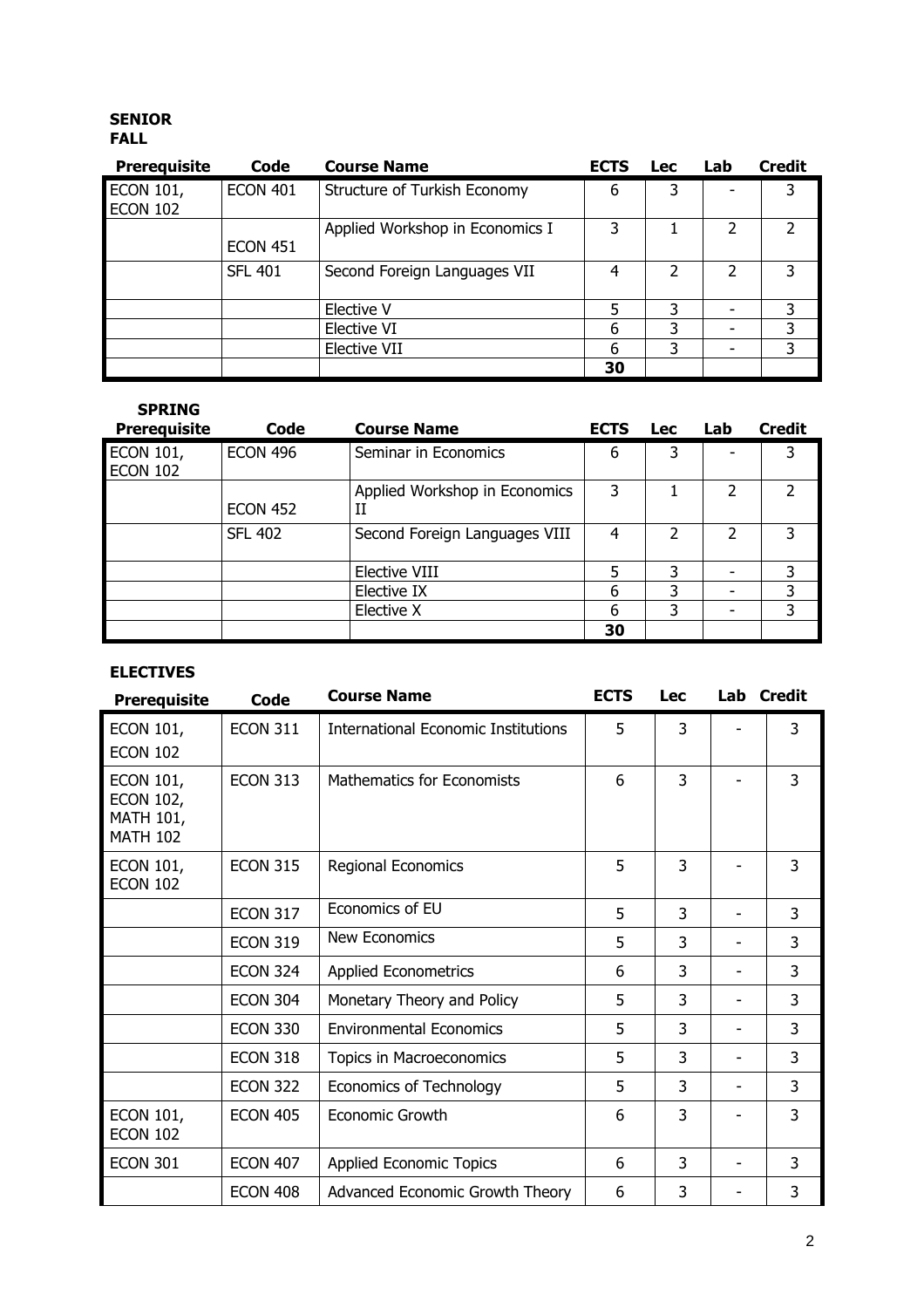| <b>ECON 101,</b><br><b>ECON 102</b> | <b>ECON 409</b> | Political Economy                  | 6 | 3 | 3 |
|-------------------------------------|-----------------|------------------------------------|---|---|---|
|                                     | <b>ECON 411</b> | <b>Public Economics</b>            | 6 | 3 | 3 |
|                                     | <b>ECON 406</b> | <b>Financial Markets</b>           | 6 | 3 | 3 |
|                                     | <b>ECON 412</b> | <b>Industrial Organization</b>     | 6 | 3 | 3 |
|                                     | <b>ECON 416</b> | <b>Time Series Analysis</b>        | 6 | 3 | 3 |
|                                     | <b>ECON 418</b> | Game Theory                        | 6 | 3 | 3 |
|                                     | <b>ECON 424</b> | Selected Topics in Turkish Economy | 6 | 3 | 3 |
|                                     | ECON426         | Development Economics              | 6 | 3 | 3 |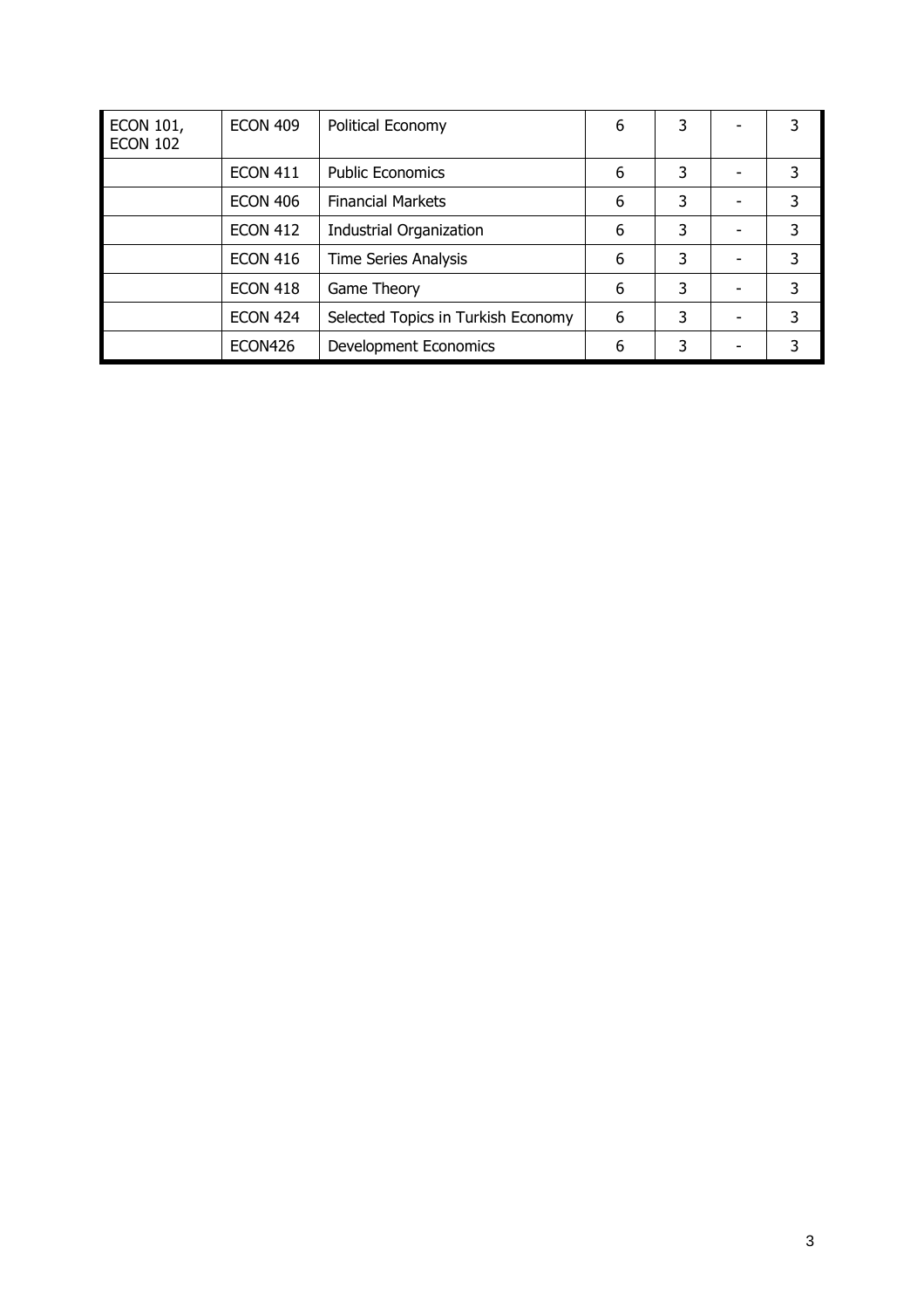## DEPARTMENT OF INTERNATIONAL RELATIONS AND EUROPEAN UNION

#### FRESHMAN

### FALL

| Code            | <b>Course Name</b>                                         | <b>ECTS</b> | <b>Lec</b>    | Lab                      | <b>Credit</b> |
|-----------------|------------------------------------------------------------|-------------|---------------|--------------------------|---------------|
| <b>IUE100</b>   | Academic and Social Orientation                            |             |               | $\overline{2}$           |               |
| <b>INT 101</b>  | International Relations I                                  | 5           | 3             |                          | 3             |
| EU 101          | European Integration and the European<br>Union             | 5           | 3             |                          | 3             |
| CS 100          | Introduction to Computer and<br><b>Information Systems</b> | 3           | $\mathfrak z$ | $\mathcal{P}$            | 3             |
| <b>ECON 101</b> | Principles of Microeconomics                               | 5           | 4             |                          | 4             |
| <b>HUM 103</b>  | Principles of Social Sciences I                            | 3           | 3             |                          | 3             |
| <b>ENG 101</b>  | Academic Reading and Writing Skills I                      | 4           | 2             | $\mathcal{P}$            | 3             |
| FR 103          | French Language I                                          | 4           | $\mathcal{P}$ | $\overline{\phantom{a}}$ | 3             |
|                 |                                                            | 30          |               |                          |               |

#### SPRING

| Code            | <b>Course Name</b>                                   | <b>ECTS</b> | <b>Lec</b>               | Lab           | <b>Credit</b> |
|-----------------|------------------------------------------------------|-------------|--------------------------|---------------|---------------|
| <b>INT 102</b>  | <b>International Relations II</b>                    | 5           | 3                        |               | 3             |
| <b>EU 104</b>   | The Institutional Structure of the<br>European Union | 5           | 3                        |               | 3             |
|                 | Fundamentals of Law                                  | 4           | 3                        |               | 3             |
| <b>BA100</b>    |                                                      |             |                          |               |               |
| <b>ECON 102</b> | Principles of Macroeconomics                         | 5           | 4                        |               | 4             |
|                 | Principles of Social Sciences II                     | 3           | 3                        |               | 3             |
| <b>HUM 104</b>  |                                                      |             |                          |               |               |
| <b>ENG 102</b>  | Academic Reading and Writing Skills<br>IΙ            | 4           | $\overline{\phantom{a}}$ | 2             | 3             |
| <b>FR 104</b>   | French Language II                                   | 4           | $\mathcal{P}$            | $\mathcal{P}$ | 3             |
|                 |                                                      | 30          |                          |               |               |

#### SOPHOMORE FALL

| . . |                |                                        |
|-----|----------------|----------------------------------------|
|     | Code           | <b>Course Name</b>                     |
|     | <b>INT 201</b> | Diplomatic History I                   |
|     | <b>INT 203</b> | International Law I                    |
|     | <b>INT 230</b> | <b>International Political Economy</b> |
|     | <b>INT 220</b> | <b>Political Science</b>               |
|     | <b>INT 207</b> | History of Political Thought           |
|     |                |                                        |

| <b>INT 201</b>  | Diplomatic History I                   |    |  |  |
|-----------------|----------------------------------------|----|--|--|
| <b>INT 203</b>  | <b>International Law I</b>             |    |  |  |
| <b>INT 230</b>  | <b>International Political Economy</b> |    |  |  |
| <b>INT 220</b>  | <b>Political Science</b>               |    |  |  |
| <b>INT 207</b>  | History of Political Thought           |    |  |  |
| <b>TURK 201</b> | Turkish I                              |    |  |  |
| <b>HIST 201</b> | Principles of Atatürk and History of   |    |  |  |
|                 | <b>Turkish Revolution I</b>            |    |  |  |
| FR 201          | French Language III                    |    |  |  |
|                 |                                        | 30 |  |  |

ECTS Lec Lab Credit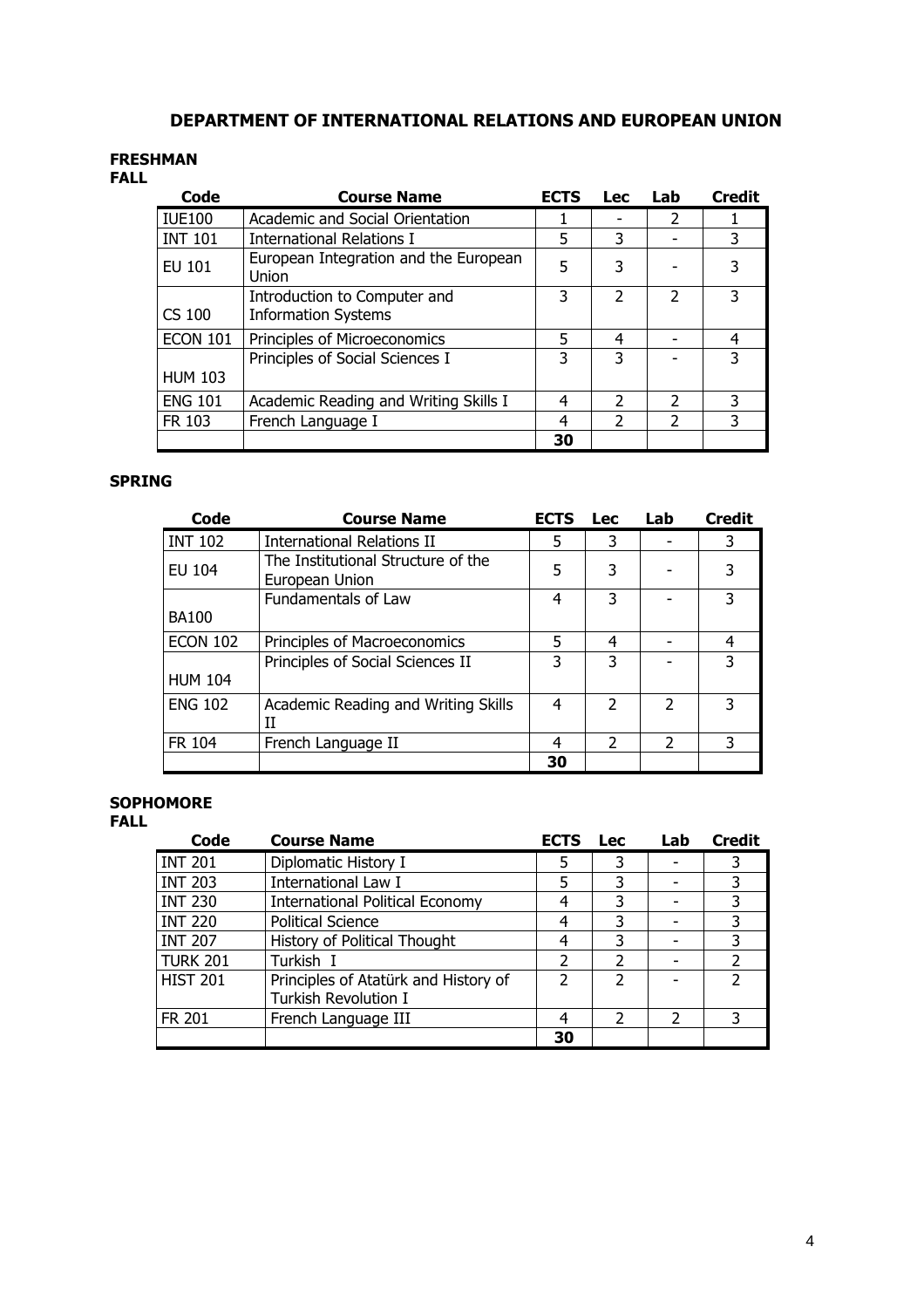| Code            | <b>Course Name</b>                   | <b>ECTS</b> | <b>Lec</b>               | Lab           | <b>Credit</b> |
|-----------------|--------------------------------------|-------------|--------------------------|---------------|---------------|
| <b>INT 202</b>  | Diplomatic History II                | 5           | 3                        |               |               |
| <b>INT 204</b>  | <b>International Law II</b>          | 5           | 3                        |               |               |
| <b>BA 236</b>   | <b>Research Methods</b>              | 3           | 3                        |               |               |
| <b>INT 212</b>  | Theories of International Relations  | 5           | 3                        |               |               |
| <b>INT 214</b>  | <b>Turkish Politics</b>              | 4           | 3                        |               |               |
| <b>TURK 202</b> | Turkish II                           | 2           | 2                        |               |               |
| <b>HIST 202</b> | Principles of Atatürk and History of |             | $\overline{\phantom{a}}$ |               |               |
|                 | <b>Turkish Revolution II</b>         |             |                          |               |               |
| <b>FR 202</b>   | French Language IV                   | 4           | $\mathcal{P}$            | $\mathcal{P}$ |               |
|                 |                                      | 30          |                          |               |               |

## JUNIOR

FALL

| <b>Prerequisite</b> | Code            | <b>Course Name</b>                 | <b>ECTS</b> | <b>Lec</b> | Lab | <b>Credit</b> |
|---------------------|-----------------|------------------------------------|-------------|------------|-----|---------------|
|                     | <b>INT 301</b>  | Turkish Foreign Policy I           | 6           |            |     |               |
|                     | <b>INT 303</b>  | <b>International Organizations</b> |             |            |     |               |
|                     |                 | Constitutional Law                 |             | ₹          |     |               |
|                     | <b>INT 305</b>  |                                    |             |            |     |               |
| <b>ECON 101</b>     | <b>ECON 305</b> | <b>International Economics</b>     |             |            |     |               |
|                     | INT             | Elective I - INT                   | 6           | っ          |     |               |
|                     | <b>FR 301</b>   | French Language V                  |             |            |     |               |
|                     |                 |                                    | 31          |            |     |               |

### SPRING

| Code           | <b>Course Name</b>                            | <b>ECTS</b> | <b>Lec</b> | Lab | <b>Credit</b> |
|----------------|-----------------------------------------------|-------------|------------|-----|---------------|
| <b>INT 302</b> | Turkish Foreign Policy II                     | 6           |            |     |               |
| <b>EU 306</b>  | European Economic and Monetary<br>Integration | 4           |            |     |               |
| <b>EU 308</b>  | Turkey-European Union Relations               |             |            |     |               |
| <b>INT</b>     | Elective II - INT                             | 6           | ิว         |     |               |
| <b>EU 304</b>  | European Community Law                        |             |            |     |               |
| FR 302         | French Language VI                            | 4           |            |     |               |
|                |                                               | 30          |            |     |               |

#### SENIOR FALL

| Code            | <b>Course Name</b>                             | <b>ECTS</b>   | <b>Lec</b> | Lab | <b>Credit</b> |
|-----------------|------------------------------------------------|---------------|------------|-----|---------------|
| <b>INT 451</b>  | Applied Workshop on International<br>Relations | $\mathcal{P}$ |            |     |               |
| <b>ECON 401</b> | Structure of the Turkish Economy               |               |            |     |               |
|                 | Elective III - INT                             | 6             |            |     |               |
|                 | Elective IV - EU                               |               |            |     |               |
|                 | Elective V - Non-Area                          | 6             | 3          |     |               |
| FR 401          | French Language VII                            |               |            |     |               |
|                 |                                                | 30            |            |     |               |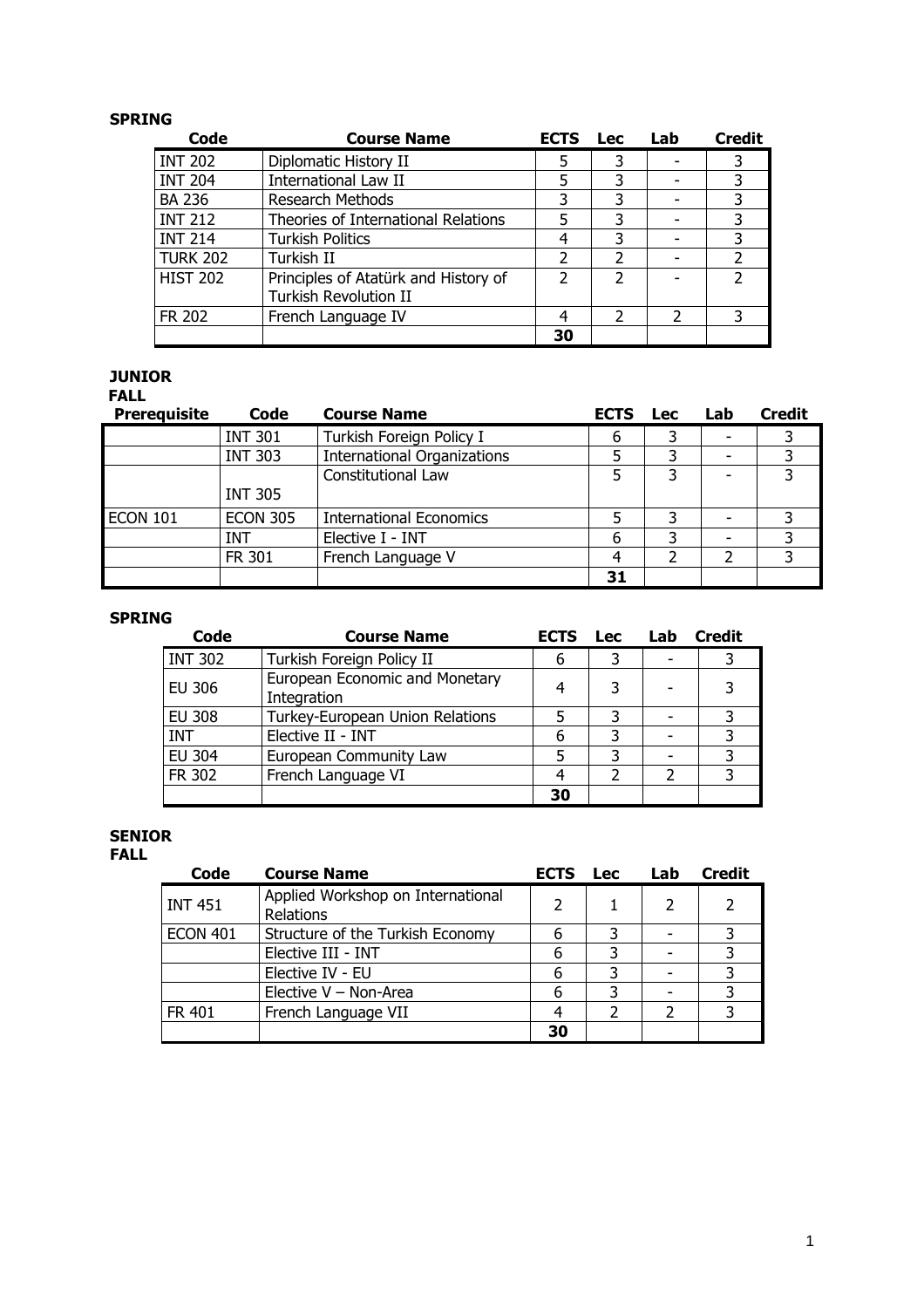| Code          | <b>Course Name</b>                 | <b>ECTS</b> | <b>Lec</b> | Lab | <b>Credit</b> |
|---------------|------------------------------------|-------------|------------|-----|---------------|
| <b>EU 452</b> | Applied Workshop on European       |             |            |     |               |
|               | <b>Studies</b>                     |             |            |     |               |
| <b>EU 406</b> | Government and Politics of Western |             | 5          |     |               |
|               | Europe                             |             |            |     |               |
|               | Elective VI - INT                  | 6           | 3          |     |               |
|               | Elective VII - EU                  | 6           | 3          |     |               |
|               | Elective VIII - Non-Area           | 6           | 3          |     |               |
| FR 402        | French Language VIII               |             |            |     |               |
|               |                                    | 29          |            |     |               |

## ELECTIVES

|                | <b>Course Name</b>                                        | <b>ECTS</b> Lec |                | Lab                          | <b>Credit</b>             |
|----------------|-----------------------------------------------------------|-----------------|----------------|------------------------------|---------------------------|
| <b>Code</b>    |                                                           |                 |                |                              |                           |
| Fall           |                                                           |                 |                |                              |                           |
| <b>INT 409</b> | <b>Ottoman Diplomatic History</b>                         | 6               | 3              | $\overline{\phantom{0}}$     | 3                         |
| <b>INT 411</b> | <b>American Politics</b>                                  | $\overline{6}$  | $\overline{3}$ |                              | $\overline{\overline{3}}$ |
| <b>INT 413</b> | Politics of Developing Nations                            | 6               | 3              | -                            | $\overline{3}$            |
| <b>INT 415</b> | Diplomatic Correspondence                                 | 6               | $\overline{3}$ |                              | $\overline{3}$            |
| <b>INT 407</b> | Political and Economic Dynamics of East<br>Asia           | 6               | 3              |                              | 3                         |
| <b>INT 417</b> | Middle East in International Politics                     | 6               | 3              | $\overline{\phantom{0}}$     | 3                         |
| <b>INT 419</b> | <b>Turco-Russian Relations</b>                            | 6               | 3              | -                            | $\overline{3}$            |
| <b>INT 421</b> | <b>Politics of Natural Resources</b>                      | 6               | 3              |                              | $\overline{3}$            |
| <b>INT 403</b> | Nationalism and Ethnic Conflict                           | 6               | $\overline{3}$ |                              | $\overline{3}$            |
| <b>EU 401</b>  | <b>Balkan Politics</b>                                    | $\overline{6}$  | $\overline{3}$ |                              | $\overline{3}$            |
| <b>EU 405</b>  | <b>European Security Issues</b>                           | $\overline{6}$  | $\overline{3}$ | -                            | $\overline{3}$            |
| <b>EU 407</b>  | Europe in International Politics                          | 6               | 3              |                              | $\overline{3}$            |
| EU 403         | Current Issues in European Politics                       | $\overline{6}$  | $\overline{3}$ | $\overline{\phantom{0}}$     | $\overline{3}$            |
| <b>EU 409</b>  | Europe in World Affairs                                   | 6               | $\overline{3}$ | $\overline{\phantom{0}}$     | $\overline{3}$            |
| <b>Spring</b>  |                                                           |                 |                |                              |                           |
| <b>INT 412</b> | <b>Post-Soviet Politics</b>                               | 6               | 3              | $\overline{\phantom{0}}$     | 3                         |
| <b>INT 404</b> | Foreign Policies of Great Powers                          | 6               | 3              |                              | $\overline{3}$            |
| <b>INT 406</b> | Globalization and the World System                        | $\overline{6}$  | $\overline{3}$ |                              | $\overline{3}$            |
| <b>INT 408</b> | <b>Caucasus in International Politics</b>                 | $\overline{6}$  | $\overline{3}$ | $\overline{\phantom{0}}$     | $\overline{3}$            |
| <b>INT 414</b> | Terrorism in World Politics                               | $\overline{6}$  | $\overline{3}$ |                              | $\overline{\overline{3}}$ |
| <b>INT 416</b> | Non-Governmental Organizations                            | $\overline{6}$  | $\overline{3}$ |                              | $\overline{3}$            |
| <b>INT 418</b> | <b>Gender Politics</b>                                    | $\overline{6}$  | $\overline{3}$ | $\overline{\phantom{0}}$     | $\overline{3}$            |
| <b>INT 422</b> | <b>Conflict Resolution and International</b><br>Mediation | 6               | 3              |                              | 3                         |
| <b>INT 424</b> | Law of Human Rights                                       | 6               | 3              | ÷                            | 3                         |
| <b>EU 408</b>  | Policymaking in the European Union                        | 6               | 3              | $\qquad \qquad \blacksquare$ | $\overline{3}$            |
| <b>EU 412</b>  | European Union's Mediterranean Policy                     | $\overline{6}$  | $\overline{3}$ |                              | $\overline{3}$            |
| <b>EU 414</b>  | Foreign Policies of Major European States                 | $\overline{6}$  | $\overline{3}$ | $\qquad \qquad \blacksquare$ | $\frac{3}{3}$             |
| <b>EU 416</b>  | European Political Thought                                | $\overline{6}$  | $\frac{1}{3}$  | $\overline{a}$               |                           |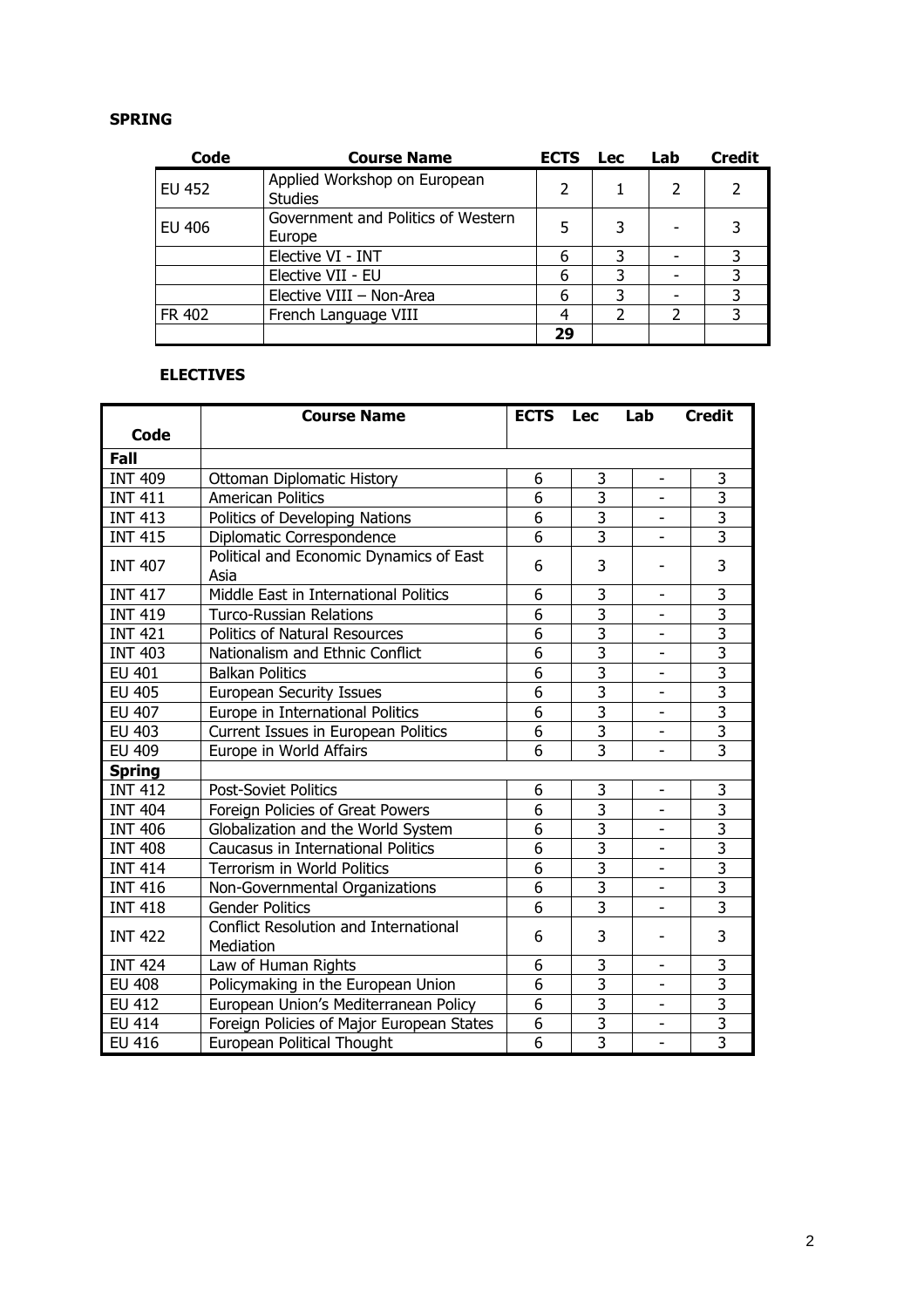## DEPARTMENT OF INTERNATIONAL TRADE AND FINANCE

#### FRESHMAN

| Code            | <b>Course Name</b>              | <b>ECTS</b> | <b>Lec</b>    | Lab           | <b>Credit</b> |
|-----------------|---------------------------------|-------------|---------------|---------------|---------------|
| <b>IUE100</b>   | Academic and Social             |             |               | 2             |               |
|                 | Orientation                     |             |               |               |               |
| <b>BA 101</b>   | <b>Introduction to Business</b> | 4           | 3             |               | 3             |
|                 | Principles of Social Sciences I | 3           | 3             |               |               |
| <b>HUM 103</b>  |                                 |             |               |               |               |
| <b>ECON 101</b> | Principles of Microeconomics    | 5           | 4             |               | 4             |
| <b>MATH 101</b> | Calculus I                      | 5           | 3             |               | 3             |
|                 | <b>Fundamentals of Law</b>      | 4           | 3             |               | 3             |
| <b>BA100</b>    |                                 |             |               |               |               |
| <b>ENG 101</b>  | Academic Reading and Writing    | 4           | $\mathcal{P}$ | C             | 3             |
|                 | Skills I                        |             |               |               |               |
| SFL 101/103     | Second Foreign Languages I      | 4           | 2             | $\mathcal{P}$ | 3             |
|                 |                                 | 30          |               |               |               |

### SPRING

FALL

| <b>Prerequisite</b> | Code            | <b>Course Name</b>                                         | <b>ECTS</b> | <b>Lec</b>    | Lab | <b>Credit</b> |
|---------------------|-----------------|------------------------------------------------------------|-------------|---------------|-----|---------------|
|                     | <b>BA 102</b>   | <b>Introduction to Management</b>                          | 5           | 3             |     |               |
|                     |                 | Principles of Social Sciences II                           | 3           | 3             |     | 3             |
|                     | <b>HUM 104</b>  |                                                            |             |               |     |               |
|                     | <b>ECON 102</b> | Principles of Macroeconomics                               | 5.          | 4             |     |               |
| <b>MATH 101</b>     | <b>MATH 102</b> | Calculus II                                                | 5           | 3             |     |               |
|                     | CS 100          | Introduction to Computer and<br><b>Information Systems</b> | 4           | 2             | 2   |               |
|                     | <b>ENG 102</b>  | Academic Reading and Writing<br>Skills II                  | 4           | $\mathcal{P}$ | 2   | 3             |
|                     | SFL 102/104     | Second Foreign Languages II                                | 4           | 2             | 2   |               |
|                     |                 |                                                            | 30          |               |     |               |

## **SOPHOMORE**

| Code            | <b>Course Name</b>                                         | <b>ECTS</b>    | <b>Lec</b>               | Lab            | <b>Credit</b>            |
|-----------------|------------------------------------------------------------|----------------|--------------------------|----------------|--------------------------|
| BA 201          | Principles of Marketing                                    | 5.             | 3                        |                | 3                        |
| <b>BA 205</b>   | Principles of Accounting I                                 | 5              | 3                        |                | 3                        |
| <b>ECON 201</b> | Microeconomic Theory                                       | 4              | 3                        |                | 3                        |
| <b>MATH 211</b> | Introduction to Probability and<br>Statistics I            | 5              | 3                        |                | 3                        |
| <b>BA220</b>    | <b>International Trade Law</b>                             | 5              | 3                        |                | 3                        |
| TURK 201        | Turkish I                                                  | $\mathcal{P}$  | 3                        |                | 3                        |
| <b>HIST201</b>  | Principles of Atatürk and<br>History of Turkish Republic I | $\overline{2}$ | $\overline{\phantom{a}}$ |                | $\overline{\phantom{a}}$ |
| <b>SFL 201</b>  | Second Foreign Languages III                               | 4              | $\mathfrak{p}$           | $\mathfrak{p}$ | 3                        |
|                 |                                                            | 32             |                          |                |                          |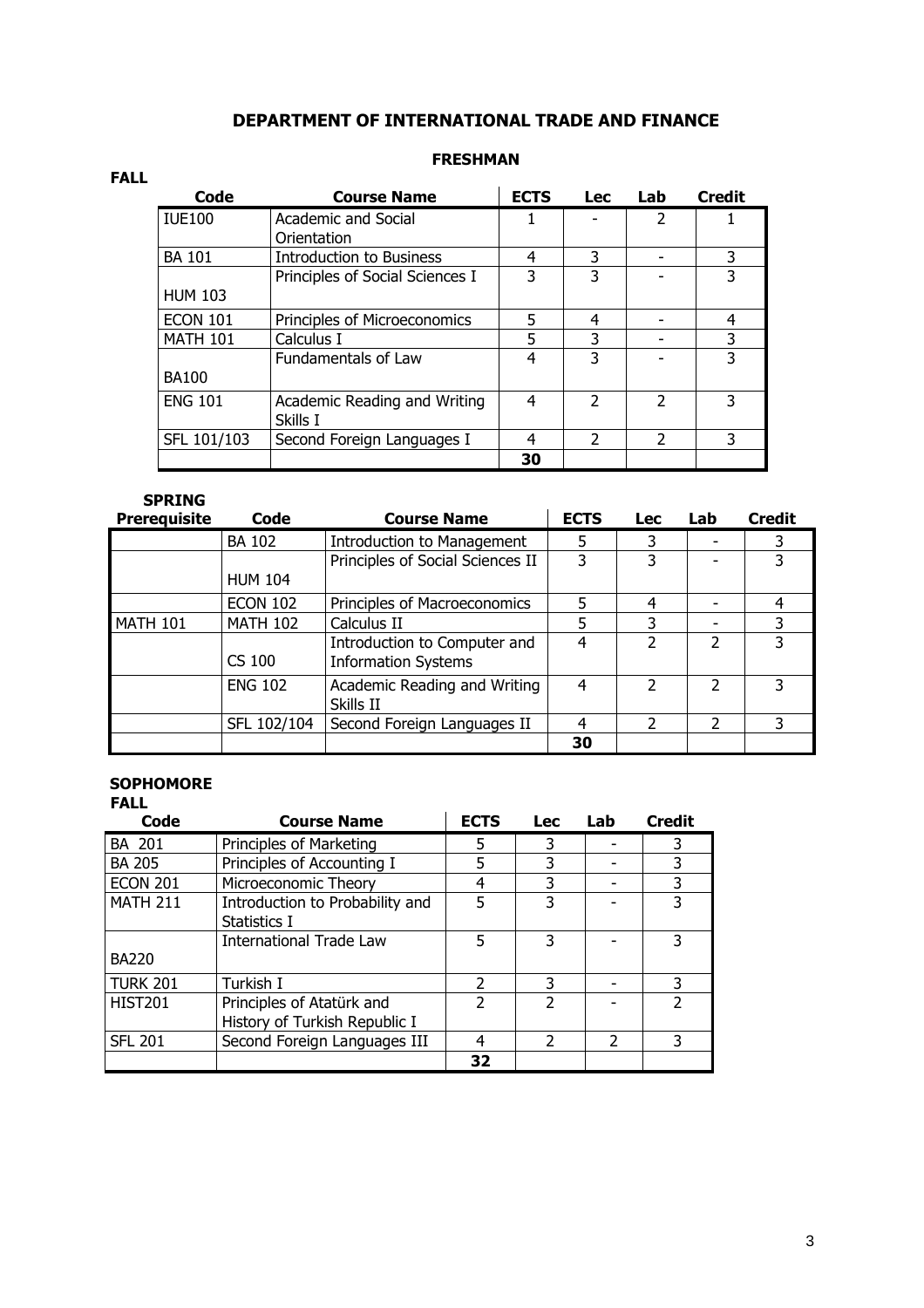| <b>SPRING</b>       |                 |                                                             |               |               |     |               |
|---------------------|-----------------|-------------------------------------------------------------|---------------|---------------|-----|---------------|
| <b>Prerequisite</b> | Code            | <b>Course Name</b>                                          | <b>ECTS</b>   | <b>Lec</b>    | Lab | <b>Credit</b> |
|                     | <b>ITF 206</b>  | World Trade Organization and<br><b>International Trade</b>  | 3             | 3             |     |               |
|                     | <b>BA 216</b>   | Marketing Management                                        | 5             | 3             |     |               |
|                     | <b>BA 242</b>   | Principles of Accounting II                                 | 5             | 3             |     | 3             |
|                     | <b>BA 314</b>   | <b>International Business</b>                               | 4             | 3             |     | 3             |
| <b>MATH 211</b>     | <b>MATH 212</b> | Introduction to Probability and<br>Statistics II            | 5             | 3             |     | 3             |
|                     | <b>TURK 202</b> | Turkish II                                                  | っ             | $\mathcal{P}$ |     |               |
|                     | <b>HIST 202</b> | Principles of Atatürk and History<br>of Turkish Republic II | $\mathcal{P}$ | C             |     | っ             |
|                     | <b>SFL 202</b>  | Second Foreign Languages IV                                 | 4             | $\mathcal{P}$ | 2   | 3             |
|                     |                 |                                                             | 30            |               |     |               |

#### JUNIOR

#### FALL<br>Code Course Name | ECTS Lec Lab Credit ITF 311 Business Finance I 6 3 - 3 BA350 Managerial and Cost Accounting 5 3 - 3<br>Research Method in Social 5 3 2 3 BA130 Research Method in Social Sciences 5 2 2 3 ECON 303 Money and Banking<br>
ECON 305 International Economy I 5 3 - 3 International Economy I 5 3 3 -<br>Second Foreign Languages V 4 2 2 SFL 301 Second Foreign Languages V 4 2 2 3  $\sim$  30

## SPRING

| Code            | <b>Course Name</b>              | <b>ECTS</b> | <b>Lec</b> | Lab | <b>Credit</b> |
|-----------------|---------------------------------|-------------|------------|-----|---------------|
| <b>ITF 312</b>  | <b>Business Finance II</b>      | 6           | 3          |     |               |
| ITF 302         | <b>International Financial</b>  |             | 3          |     |               |
|                 | Management                      |             |            |     |               |
| l ITF 304       | <b>Financial Mathematics</b>    |             | 3          |     |               |
|                 | Elective I                      | 5           | 3          |     |               |
|                 |                                 |             |            |     |               |
| <b>ECON 306</b> | <b>International Economy II</b> |             | 3          |     |               |
| <b>SFL 302</b>  | Second Foreign Languages VI     |             |            |     |               |
|                 |                                 | 30          |            |     |               |

## SENIOR

|--|

| <b>Code</b>     | <b>Course Name</b>                | <b>ECTS</b> | <b>Lec</b> | Lab | <b>Credit</b> |
|-----------------|-----------------------------------|-------------|------------|-----|---------------|
| <b>ITF 451</b>  | Applied Workshop In International | 3           |            | 2   |               |
|                 | Trade and Finance I               |             |            |     |               |
| <b>ECON 401</b> | Structure of Turkish Economy      | 6           |            |     |               |
|                 | <b>Managerial Economics</b>       |             | 3          |     |               |
| <b>ECON 403</b> |                                   |             |            |     |               |
|                 | Elective II                       | 6           | 3          |     |               |
|                 | Elective III                      | 6           | 3          |     |               |
| <b>SFL 401</b>  | Second Foreign Languages VII      |             |            | 2   |               |
|                 |                                   | 30          |            |     |               |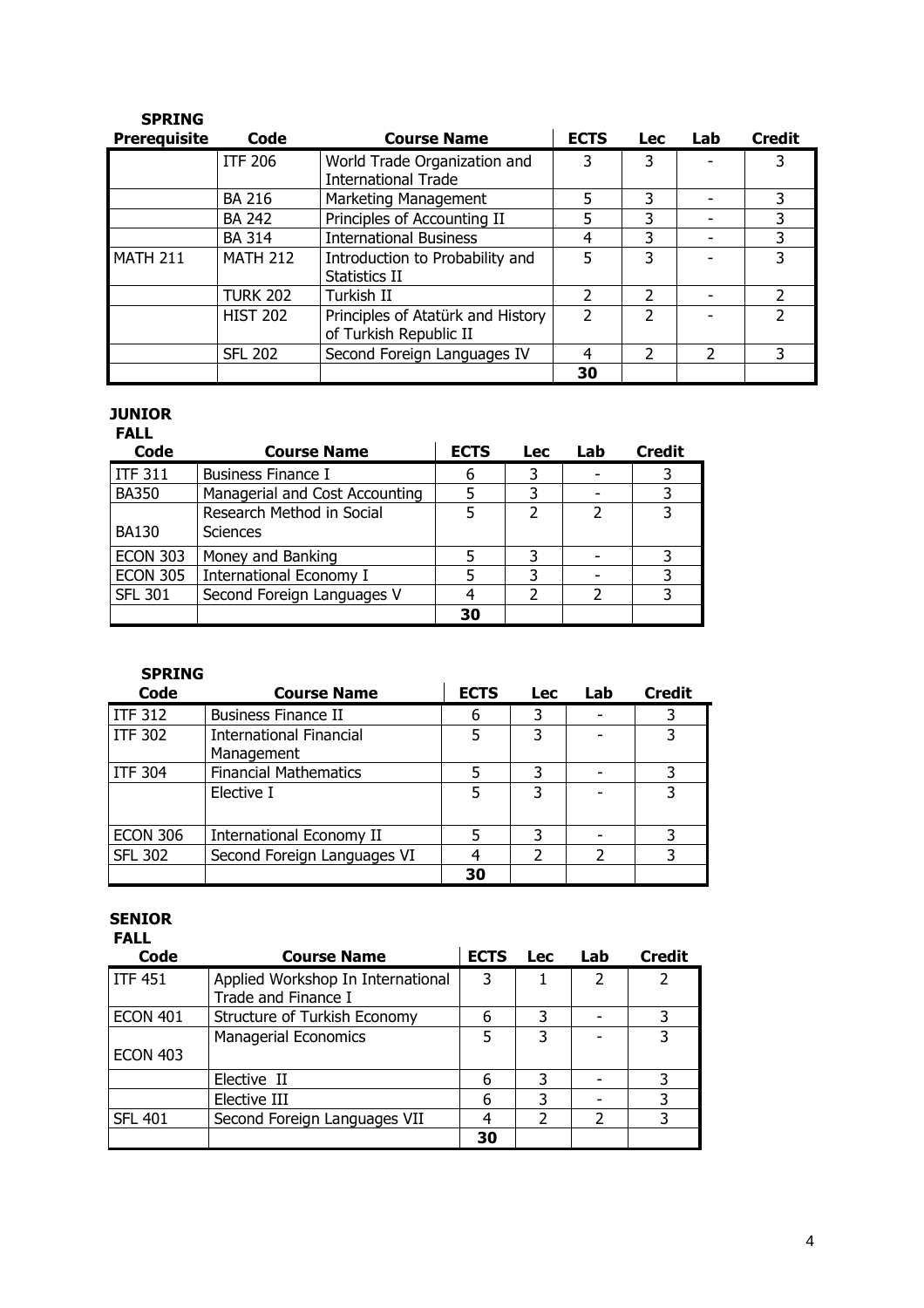| <b>SPRING</b>  |                                                           |             |            |               |               |
|----------------|-----------------------------------------------------------|-------------|------------|---------------|---------------|
| <b>Code</b>    | <b>Course Name</b>                                        | <b>ECTS</b> | <b>Lec</b> | Lab           | <b>Credit</b> |
| l ITF 452      | Applied Workshop In International<br>Trade and Finance II | 3           |            | $\mathcal{P}$ | $\mathcal{P}$ |
| l ITF 408      | Foreign Trade Management                                  | 6           |            |               |               |
|                | Elective IV                                               | 6           | २          |               |               |
|                | Elective V                                                | 6           | 3          |               |               |
| <b>BA 402</b>  | <b>Business Policy</b>                                    |             | 3          |               |               |
| <b>SFL 402</b> | Second Foreign Languages VIII                             |             |            | 2             |               |
|                |                                                           | 30          |            |               |               |

## ELECTIVES

| Code           | <b>Course Name</b>                       | <b>ECTS</b> | <b>Lec</b> | Lab | <b>Credit</b> |
|----------------|------------------------------------------|-------------|------------|-----|---------------|
| <b>ITF 402</b> | Trade and Finance in EU                  |             |            |     |               |
| <b>ITF 403</b> | <b>Financial Risk Management</b>         | 6           |            |     |               |
| <b>ITF 404</b> | <b>Investment Analysis and Portfolio</b> | 6           | 3          |     |               |
|                | Management                               |             |            |     |               |
| <b>ITF 405</b> | Financial Institutions and Markets       |             |            |     |               |
| <b>ITF 406</b> | Capital Budgeting                        | 6           |            |     |               |
| <b>ITF 407</b> | <b>Emerging Markets</b>                  | 6           |            |     |               |
| <b>ITF 409</b> | Multinational Corporations and Foreign   | 6           | 3          |     |               |
|                | Investments                              |             |            |     |               |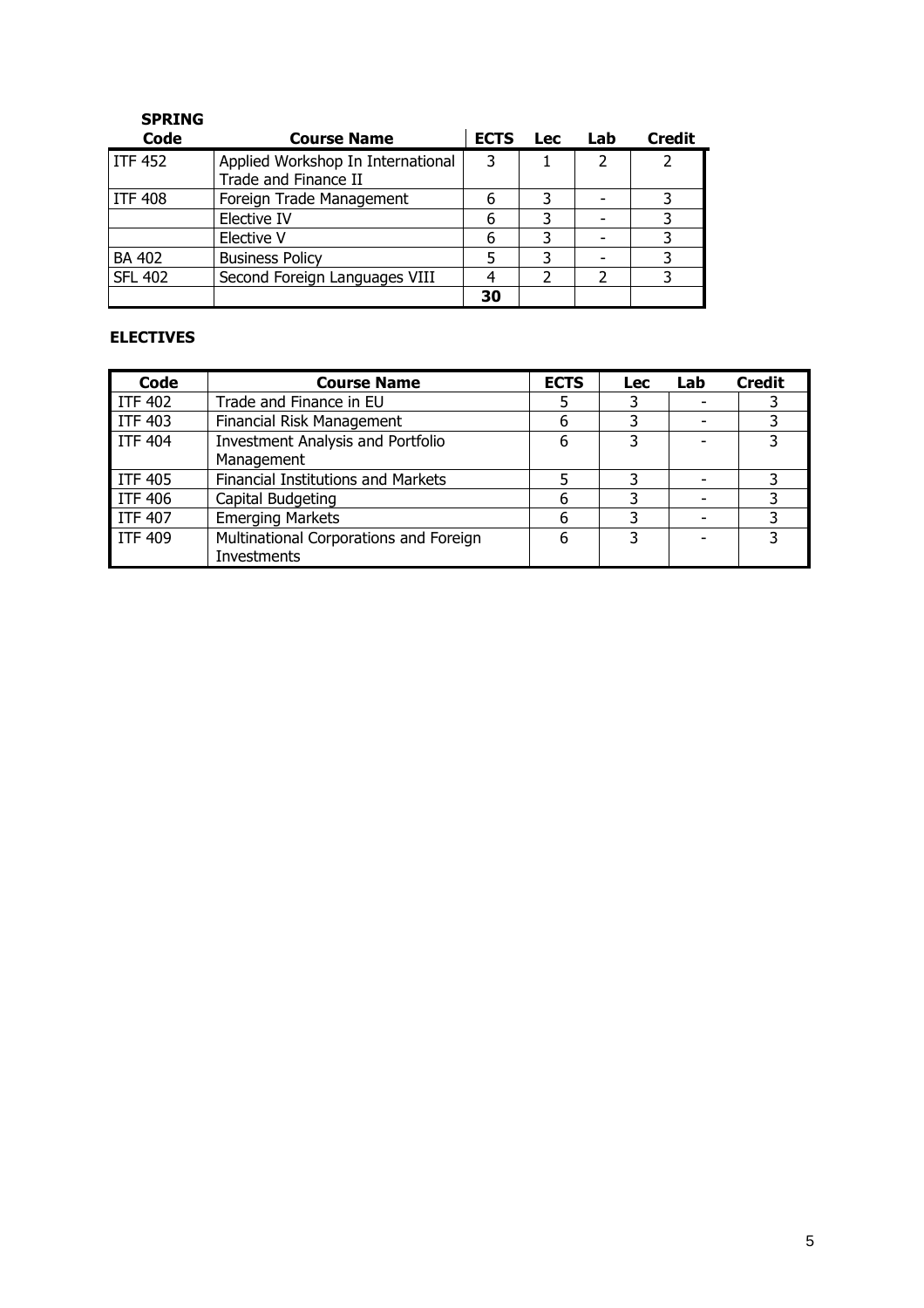## DEPARTMENT OF LOGISTICS MANAGEMENT

#### FRESHMAN FALL

| Code            | <b>Course Name</b>                    | <b>ECTS</b> | <b>Lec</b> | Lab | <b>Credit</b> |
|-----------------|---------------------------------------|-------------|------------|-----|---------------|
| <b>IUE100</b>   | Academic and Social Orientation       |             |            |     |               |
| LOG 101         | Principles of Logistics I             |             |            |     |               |
| <b>HUM 103</b>  | Principles of Social Sciences I       |             |            |     |               |
| <b>BA 101</b>   | <b>Introduction to Business</b>       | 4           |            |     |               |
| <b>ECON 101</b> | Principles of Microeconomics          |             |            |     | 4             |
| <b>MATH 101</b> | Calculus I                            |             |            |     |               |
| <b>ENG 101</b>  | Academic Reading and Writing Skills I |             |            |     |               |
| SFL 101/103     | Second Foreign Languages I            | 4           |            | 2   | 3             |
|                 |                                       | 30          |            |     |               |

# SPRING

| <b>Prerequisite</b> | Code            | <b>Course Name</b>                                         | <b>ECTS</b> | <b>Lec</b> | Lab |                          | <b>Credit</b> |
|---------------------|-----------------|------------------------------------------------------------|-------------|------------|-----|--------------------------|---------------|
|                     | LOG 102         | Principles of Logistics II                                 | 5           | 3          |     |                          | 3             |
|                     | <b>HUM 104</b>  | Principles of Social Sciences II                           | 3           | 3          |     |                          |               |
|                     | CS 100          | Introduction to Computer and<br><b>Information Systems</b> | 4           | 2          |     | 2                        |               |
|                     | <b>ECON 102</b> | Principles of Macroeconomics                               | 5           | 4          |     |                          | 4             |
| <b>MATH 101</b>     | <b>MATH 102</b> | Calculus II                                                | 5           | 3          |     |                          | 3             |
|                     | <b>ENG 102</b>  | Academic Reading and Writing Skills II                     | 4           | 2          |     | $\overline{\phantom{a}}$ | 3             |
|                     | SFL 102/104     | Second Foreign Languages II                                | 4           | 2          |     | 2                        | 3             |
|                     |                 |                                                            | 30          |            |     |                          |               |

#### **SOPHOMORE** FALL

| Code            | <b>Course Name</b>                                           | <b>ECTS</b> | <b>Lec</b> | Lab | Credit        |
|-----------------|--------------------------------------------------------------|-------------|------------|-----|---------------|
| <b>LOG 201</b>  | Supply Chain Management                                      | 3           | 3          |     |               |
| <b>BA 205</b>   | Principles of Accounting I                                   | 5           |            |     |               |
| <b>BA 201</b>   | Principles of Marketing                                      | 5           |            |     |               |
| <b>BA100</b>    | Fundamentals of Law                                          | 4           | 3          |     |               |
| MATH 211        | Introduction to Probability and Statistics I                 | 5           | 3          |     | 3             |
| TURK 201        | Turkish I                                                    | 2           |            |     | $\mathcal{P}$ |
| <b>HIST 201</b> | Principles of Atatürk and History of Turkish<br>Revolution I | 2           | 2          |     |               |
| <b>SFL 201</b>  | Second Foreign Languages III                                 | 4           |            | 2   |               |
|                 |                                                              | 30          |            |     |               |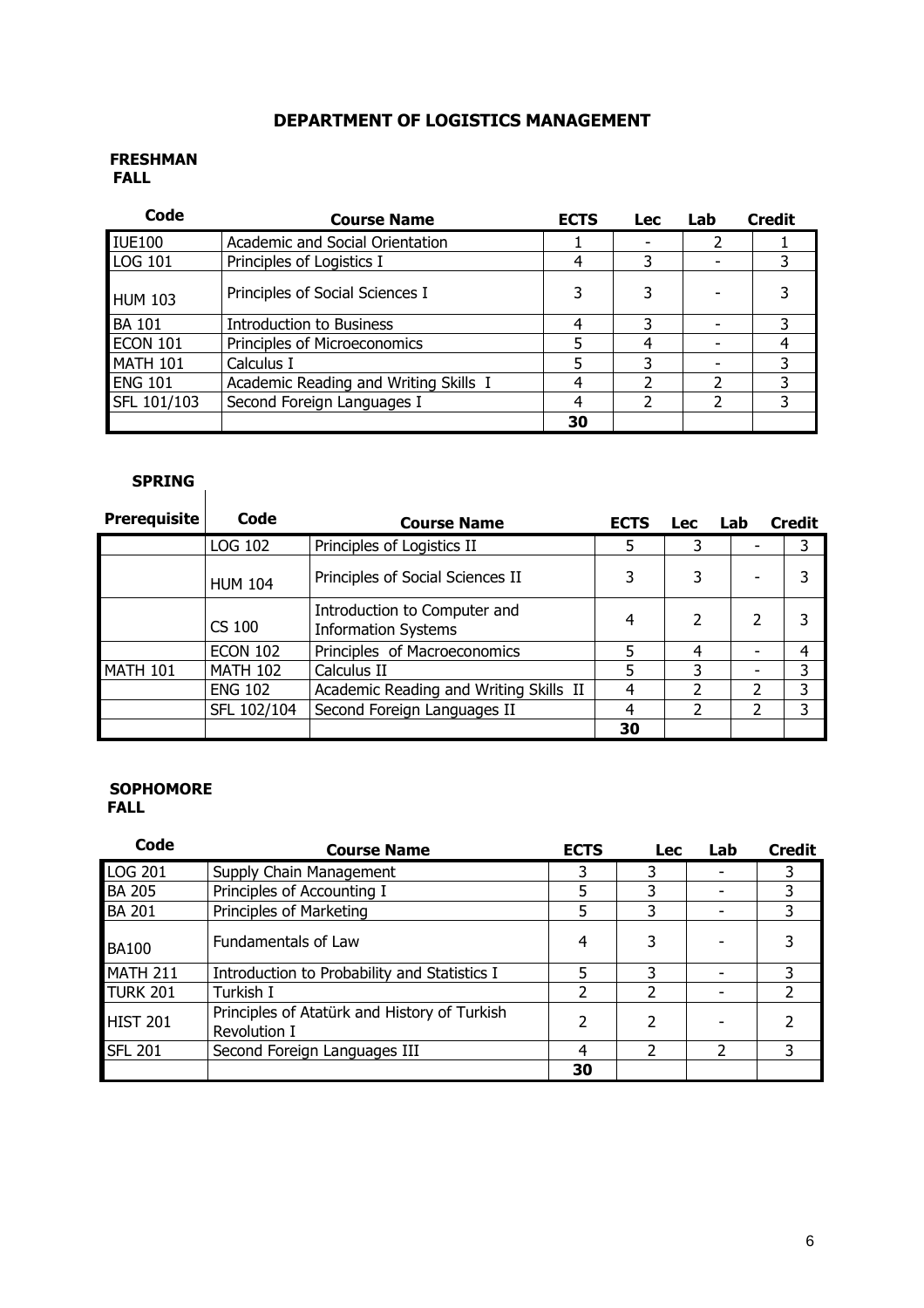| JE IVITIV           |                 |                                                               |               |                          |               |                |
|---------------------|-----------------|---------------------------------------------------------------|---------------|--------------------------|---------------|----------------|
| <b>Prerequisite</b> | Code            | <b>Course Name</b>                                            | <b>ECTS</b>   | <b>Lec</b>               | Lab           | <b>Credit</b>  |
|                     | <b>BA 242</b>   | Principles of Accounting II                                   | 5             | 3                        |               | 3              |
|                     | <b>BA 220</b>   | International Trade Law                                       | 5             | 3                        |               | 3              |
|                     | <b>BA 302</b>   | <b>Operations Management</b>                                  | 5             | 3                        |               | 3              |
| <b>MATH 211</b>     | <b>MATH 212</b> | Introduction to Probability and<br>Statistics II              | 5             | 3                        |               | 3              |
|                     | <b>TURK 202</b> | Turkish II                                                    | $\mathcal{P}$ | $\overline{\phantom{a}}$ |               | $\overline{2}$ |
|                     | <b>HIST 202</b> | Principles of Atatürk and History of<br>Turkish Revolution II | 2             | $\overline{\phantom{a}}$ |               | $\overline{2}$ |
|                     | <b>SFL 202</b>  | Second Foreign Languages IV                                   | 4             | 2                        | $\mathcal{P}$ | 3              |
|                     |                 |                                                               | 28            |                          |               |                |

#### JUNIOR

#### FALL

| Code           | <b>Course Name</b>                      | <b>ECTS</b> | <b>Lec</b> | Lab | <b>Credit</b> |
|----------------|-----------------------------------------|-------------|------------|-----|---------------|
| <b>LOG 301</b> | Logistics Planning and Modeling I       | n           |            |     |               |
| LOG 303        | Transport Freight Rules and Regulations |             |            |     |               |
| <b>BA 350</b>  | Managerial and Cost Accounting          |             |            |     |               |
| <b>BA 207</b>  | Organizational Theory                   |             |            |     |               |
| <b>ITF 311</b> | <b>Business Finance I</b>               |             |            |     |               |
| <b>SFL 301</b> | Second Foreign Languages V              |             |            |     |               |
|                |                                         | 33          |            |     |               |

#### SPRING

| Code           | <b>Course Name</b>                 | <b>ECTS</b> | <b>Lec Lab Credit</b> |  |
|----------------|------------------------------------|-------------|-----------------------|--|
| <b>LOG 302</b> | Logistics Planning and Modeling II |             |                       |  |
| LOG 304        | <b>Transport Economics</b>         |             |                       |  |
| LOG 306        | Documentations in Transportation   |             |                       |  |
| <b>LOG 308</b> | <b>Transportation Management</b>   |             |                       |  |
| <b>BA 314</b>  | <b>International Business</b>      |             |                       |  |
| <b>SFL 302</b> | Second Foreign Languages VI        |             |                       |  |
|                |                                    |             |                       |  |

#### SENIOR FALL

| Code           | <b>Course Name</b>                   | <b>ECTS</b> | <b>Lec</b> | Lab | <b>Credit</b> |
|----------------|--------------------------------------|-------------|------------|-----|---------------|
| <b>LOG 401</b> | Procurement and Inventory Management |             |            |     |               |
| <b>LOG 451</b> | Applied Workshop in Logistics I      |             |            |     |               |
|                | Elective I                           |             |            |     |               |
|                | Elective II                          |             |            |     |               |
|                | Elective III                         |             |            |     |               |
| <b>SFL 401</b> | Second Foreign Languages VII         |             |            |     |               |
|                |                                      | 30          |            |     |               |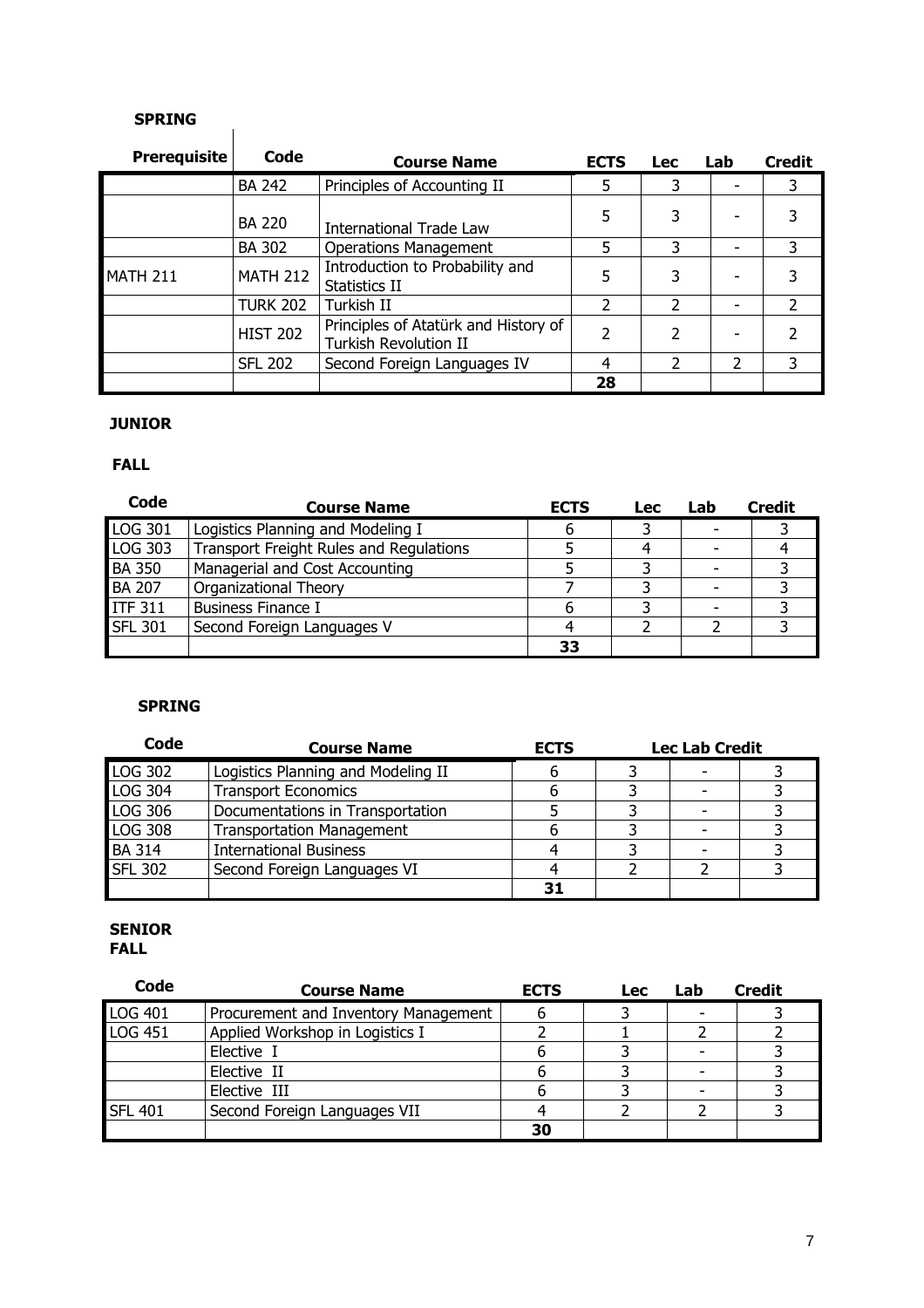| Code            | <b>Course Name</b>                    | <b>ECTS</b> | <b>Lec</b> | Lab | <b>Credit</b> |
|-----------------|---------------------------------------|-------------|------------|-----|---------------|
| <b>LOG 402</b>  | Logistics Information Systems         |             |            |     |               |
| <b>LOG452</b>   | Applied Workshop in Logistics I       |             |            |     |               |
| LOG 404         | <b>Strategic Logistics Management</b> |             |            |     |               |
|                 | Elective IV                           |             |            |     |               |
|                 | Elective V                            |             |            |     |               |
| <b>ISFL 402</b> | Second Foreign Languages VIII         |             |            |     |               |
|                 |                                       | 30          |            |     |               |

#### ELECTIVES

|                | <b>Course Name</b>                        | <b>ECTS</b> | <b>Lec</b> | Lab | <b>Credit</b> |
|----------------|-------------------------------------------|-------------|------------|-----|---------------|
| Code           |                                           |             |            |     |               |
| LOG XXX        | <b>Terminal Operations And Management</b> | 6           | 3          |     | 3             |
| LOG XXX        | Reverse Logistics                         | 6           | 3          | -   |               |
| LOG XXX        | Logistics In Retailing                    | 6           | 3          |     |               |
| <b>LOG 410</b> | <b>Export-Import Management</b>           | 6           | 3          |     | 3             |
| LOG XXX        | <b>Business Logistics Management</b>      | 6           | 3          |     |               |
| <b>LOG 420</b> | <b>Global Logistics</b>                   | 6           | 3          |     |               |
| LOG XXX        | Contemporary Issues In Logistics          | 6           | 3          | -   | 3             |
| LOG XXX        | <b>International Logistics Management</b> | 6           | 3          |     |               |
| LOG XXX        | Air Cargo Handling And Transportation     | 6           | 3          |     |               |
| LOG XXX        | Counter trade And Offset Management       | 6           | 3          |     | 3             |
| LOG XXX        | Insurance Law                             | 6           | 3          |     |               |
| LOG XXX        | <b>Transportation Systems And Modes</b>   | 6           | 3          |     |               |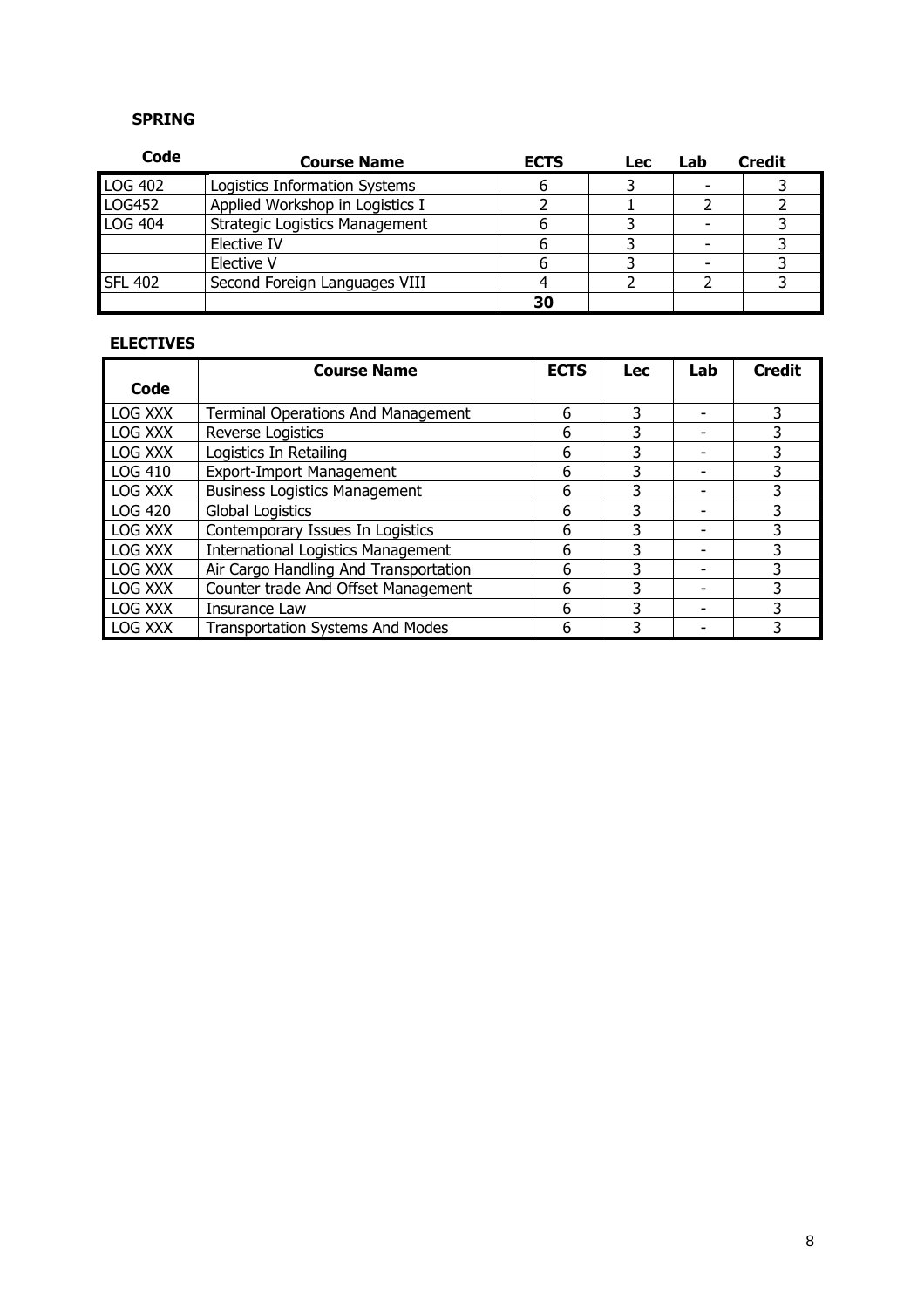## FACULTY OF SCIENCE AND LITERATURE

### DEPARTMENT OF MATHEMATICS

#### FRESHMAN FALL

| Code            | <b>Course Name</b>                                            | <b>ECTS</b> | <b>Lec Lab Credit</b> |               |   |  |
|-----------------|---------------------------------------------------------------|-------------|-----------------------|---------------|---|--|
| <b>IUE100</b>   | Academic and Social Orientation                               |             |                       | 2             |   |  |
| <b>MATH 103</b> | <b>Fundamentals of Mathematics</b>                            | 3           | 3                     |               | 3 |  |
| <b>MATH 105</b> | Linear Algebra I                                              | 5           | $\mathcal{P}$         | $\mathfrak z$ | 3 |  |
| <b>MATH 109</b> | Calculus I                                                    | 6           | 3                     | $\mathcal{P}$ | 4 |  |
| CS 113          | Introduction to Computer and<br><b>Information Sciences I</b> | 4           | $\mathcal{P}$         | $\mathcal{P}$ | 3 |  |
| <b>HUM 103</b>  | Principles of Social Sciences I                               | 3           | 3                     |               | 3 |  |
| <b>ENG 101</b>  | Academic Reading and Writing<br>Skills I                      | 4           | $\mathcal{P}$         | $\mathcal{P}$ | 3 |  |
| <b>GER 101</b>  | German Language I                                             | 4           | $\mathcal{P}$         | $\mathcal{P}$ | 3 |  |
|                 |                                                               | 30          |                       |               |   |  |

#### SPRING

| <b>Prerequisite</b> | Code            | <b>Course Name</b>                                             | <b>ECTS</b> |                          | <b>Lec Lab Credit</b> |   |
|---------------------|-----------------|----------------------------------------------------------------|-------------|--------------------------|-----------------------|---|
| <b>MATH 105</b>     | <b>MATH 106</b> | Linear Algebra II                                              | 5           | 2                        | 2                     |   |
| MATH 109            | <b>MATH 110</b> | Calculus II                                                    | 6           | 3                        | 2                     |   |
|                     | <b>ECON 100</b> | Principles of Economics                                        | 4           | 3                        |                       | 3 |
|                     | CS 114          | Introduction to Computer and<br><b>Information Sciences II</b> | 4           | 2                        | $\mathcal{P}$         | 3 |
|                     | <b>HUM 104</b>  | Principles of Social Sciences II                               | 3           | 3                        |                       | 3 |
|                     | <b>ENG 102</b>  | Academic Reading and Writing<br>Skills II                      | 4           | $\overline{\phantom{a}}$ | 2                     | 3 |
|                     | <b>GER 102</b>  | German Language II                                             | 4           | $\overline{\phantom{a}}$ | $\mathcal{L}$         | 3 |
|                     |                 |                                                                | 30          |                          |                       |   |

### SOPHOMORE

| <b>FALL</b>     |                                                   |               |                          |                       |   |  |
|-----------------|---------------------------------------------------|---------------|--------------------------|-----------------------|---|--|
| Code            | <b>Course Name</b>                                | <b>ECTS</b>   |                          | <b>Lec Lab Credit</b> |   |  |
| <b>MATH 201</b> | <b>Advanced Calculus I</b>                        | 5             | $\overline{2}$           |                       |   |  |
| <b>MATH 203</b> | Introduction to Probability Theory                | 6             | $\mathcal{P}$            | $\mathcal{P}$         | 3 |  |
| <b>MATH 205</b> | <b>Analytic Geometry</b>                          | 5             | 3                        |                       | 3 |  |
| <b>MATH 207</b> | Introduction to Differential<br>Equations I       | 6             | $\overline{\phantom{0}}$ | 2                     | 3 |  |
| <b>TURK 201</b> | Turkish I                                         | 2             | $\mathcal{P}$            |                       |   |  |
| <b>HIST 201</b> | Principles of Atatürk and Turkish<br>Revolution I | $\mathcal{P}$ | $\overline{\phantom{a}}$ |                       | っ |  |
| <b>GER 201</b>  | German Language III                               | 4             | $\mathcal{P}$            | っ                     | 3 |  |
|                 |                                                   | 30            |                          |                       |   |  |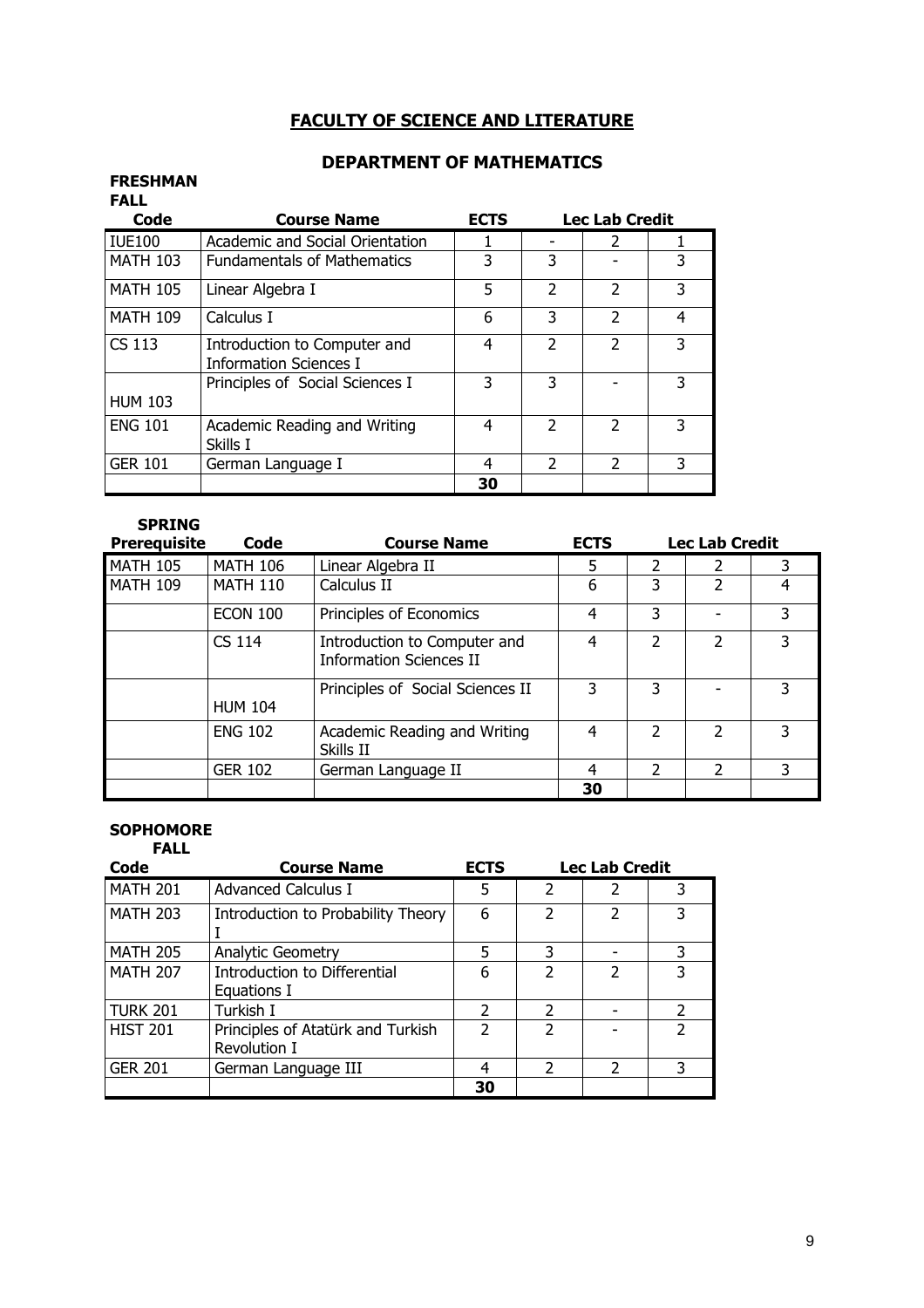| <b>SPRING</b>            |                 |                                                    |               |                |                          |   |
|--------------------------|-----------------|----------------------------------------------------|---------------|----------------|--------------------------|---|
| <b>Prerequisite Code</b> |                 | <b>Course Name</b>                                 | <b>ECTS</b>   |                | Lec Lab Credit           |   |
| <b>MATH 201</b>          | <b>MATH 202</b> | <b>Advanced Calculus II</b>                        | 5             | 2              |                          |   |
| <b>MATH 203</b>          | <b>MATH 204</b> | Introduction to Probability Theory II              | 6             | $\overline{2}$ | $\overline{\mathcal{L}}$ | 3 |
| <b>MATH 207</b>          | <b>MATH 208</b> | Introduction to Differential Equations<br>Н        | 6             | $\mathcal{P}$  | 2                        | 3 |
|                          | CS 206          | Computer Programming                               | 5             | 2              | 2                        | 3 |
|                          | <b>TURK 202</b> | Turkish II                                         | $\mathcal{P}$ | 2              |                          |   |
|                          | <b>HIST 202</b> | Principles of Atatürk and Turkish<br>Revolution II | 2             | 2              |                          |   |
|                          | <b>GER 202</b>  | German Language IV                                 | 4             | $\mathcal{P}$  | 2                        | 3 |
|                          |                 |                                                    | 30            |                |                          |   |

#### JUNIOR

| <b>FALL</b>     |                                          |             |   |                          |   |  |
|-----------------|------------------------------------------|-------------|---|--------------------------|---|--|
| Code            | <b>Course Name</b>                       | <b>ECTS</b> |   | <b>Lec Lab Credit</b>    |   |  |
| <b>MATH 301</b> | <b>Functional Analysis I</b>             | 4           | 3 |                          |   |  |
| <b>MATH 303</b> | <b>Complex Analysis</b>                  | 5           | 3 |                          | 3 |  |
| <b>MATH 305</b> | Optimization                             | 5           |   | $\overline{\phantom{a}}$ | 3 |  |
| <b>MATH 307</b> | Introduction to Stochastic Processes     | 6           | 3 |                          | 3 |  |
| <b>MATH 309</b> | <b>Equations of Mathematical Physics</b> | 3           | 3 |                          | 3 |  |
| <b>MATH 311</b> | <b>Discrete Mathematics</b>              | 3           | 3 |                          | 3 |  |
| <b>GER 301</b>  | German Language V                        | 4           |   | $\mathcal{P}$            | 3 |  |
|                 |                                          | 30          |   |                          |   |  |

## SPRING

| <b>Prerequisite</b> | Code            | <b>Course Name</b>                         | <b>ECTS</b> |               | Lec Lab Credit           |               |
|---------------------|-----------------|--------------------------------------------|-------------|---------------|--------------------------|---------------|
| <b>MATH 301</b>     | <b>MATH 302</b> | <b>Functional Analysis II</b>              | 4           | 3             |                          | 3             |
|                     | <b>MATH 304</b> | Theory of Statistics                       |             | 3             |                          | 3             |
|                     | <b>MATH 306</b> | Abstract Algebra                           | 5           | 3             |                          | 3             |
| <b>MATH 307</b>     | <b>MATH 308</b> | Introduction to Stochastic<br>Processes II | 6           | 3             |                          | 3             |
|                     | <b>MATH 398</b> | Research Project                           | 3           |               | 2                        | $\mathcal{L}$ |
|                     | <b>MATH 314</b> | Measure Theory                             | 3           | 3             | $\overline{\phantom{0}}$ | 3             |
|                     | <b>GER 302</b>  | German Language VI                         | 4           | $\mathcal{P}$ | 2                        | 3             |
|                     |                 |                                            | 30          |               |                          |               |

#### SENIOR

| Code            | <b>Course Name</b>              | <b>ECTS</b> | <b>Lec Lab Credit</b> |  |  |  |
|-----------------|---------------------------------|-------------|-----------------------|--|--|--|
| MATH 401        | Topology I                      | 5           |                       |  |  |  |
| <b>MATH 403</b> | Numerical Analysis I            | 6           |                       |  |  |  |
| <b>MATH 451</b> | Applied Workshop in Mathematics | 3           |                       |  |  |  |
|                 | Elective I                      | 6           |                       |  |  |  |
|                 | Elective II                     | 6           |                       |  |  |  |
| <b>GER 401</b>  | German Language VII             |             |                       |  |  |  |
|                 |                                 | 30          |                       |  |  |  |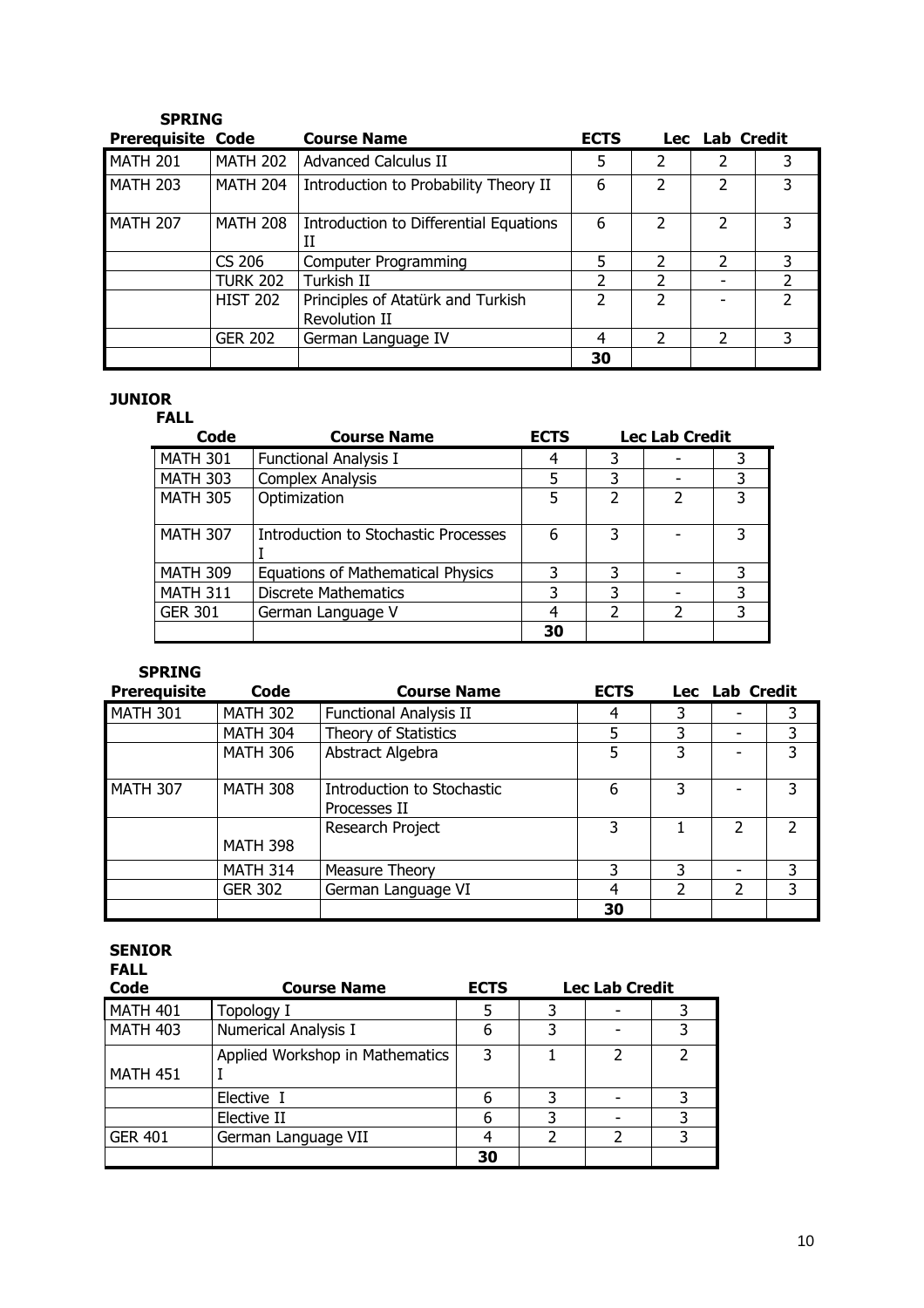| <b>SPRING</b><br><b>Prerequisite</b> | Code            | <b>Course Name</b>              | <b>ECTS</b> |   | <b>Lec Lab Credit</b> |   |
|--------------------------------------|-----------------|---------------------------------|-------------|---|-----------------------|---|
| <b>MATH 401</b>                      | <b>MATH 402</b> | <b>Topology II</b>              | 5           |   |                       |   |
| <b>MATH 403</b>                      | <b>MATH 404</b> | Numerical Analysis II           | 6           | 3 |                       | 3 |
|                                      | <b>MATH 452</b> | Applied Workshop in Mathematics | 3           |   | 2                     |   |
|                                      |                 | Elective III                    | 6           | 3 |                       | 3 |
|                                      |                 | Elective IV                     | 6           |   |                       |   |
|                                      | <b>GER 402</b>  | German Language VIII            |             |   |                       | 3 |
|                                      |                 |                                 | 30          |   |                       |   |

#### ELECTIVES

| Code            | <b>Course Name</b>                                                | <b>ECTS</b> |   | <b>Lec Lab Credit</b>    |                |
|-----------------|-------------------------------------------------------------------|-------------|---|--------------------------|----------------|
| <b>MATH 407</b> | Introduction to Spectral<br>Analysis I                            | 6           | 3 |                          | 3              |
| <b>MATH 410</b> | Linear Integral Equation                                          | 6           | 3 | $\overline{\phantom{0}}$ | 3              |
| <b>MATH 408</b> | Introduction to Spectral<br>Analysis II                           | 6           | 3 |                          | 3              |
| <b>MATH 420</b> | Seminar: Introduction to<br>Quaternionic and Clifford<br>Calculus | 6           | 3 |                          | 3              |
| <b>MATH 421</b> | Introduction to Hilbert<br>Space                                  | 6           | 3 |                          | 3              |
| <b>MATH 422</b> | <b>Introduction to Hilbert</b><br>Space                           | 6           | 3 |                          | 3              |
| <b>MATH 423</b> | Algebra and Geometry in<br>Several Complex Variables              | 6           | 3 |                          | 3              |
| <b>MATH 424</b> | Algebra and Geometry in<br>Several Complex Variables              | 6           | 3 |                          | 3              |
| <b>MATH 425</b> | <b>Mathematical Computing</b><br>and Simulation                   | 6           | 3 |                          | 3              |
| <b>MATH 426</b> | <b>Mathematical Computing</b><br>and Simulation                   | 6           | 3 |                          | $\overline{3}$ |
| <b>MATH 427</b> | Introduction to Operator<br>Theory                                | 6           | 3 |                          | $\overline{3}$ |
| <b>MATH 428</b> | Introduction to Operator<br>Theory                                | 6           | 3 |                          | 3              |
| <b>MATH 430</b> | Seminar: Topics in<br><b>Mathematical Physics</b>                 | 6           | 3 |                          | 3              |
| <b>MATH 440</b> | Numerical Solutions of<br>Partial Differential Equations          | 6           | 3 |                          | 3              |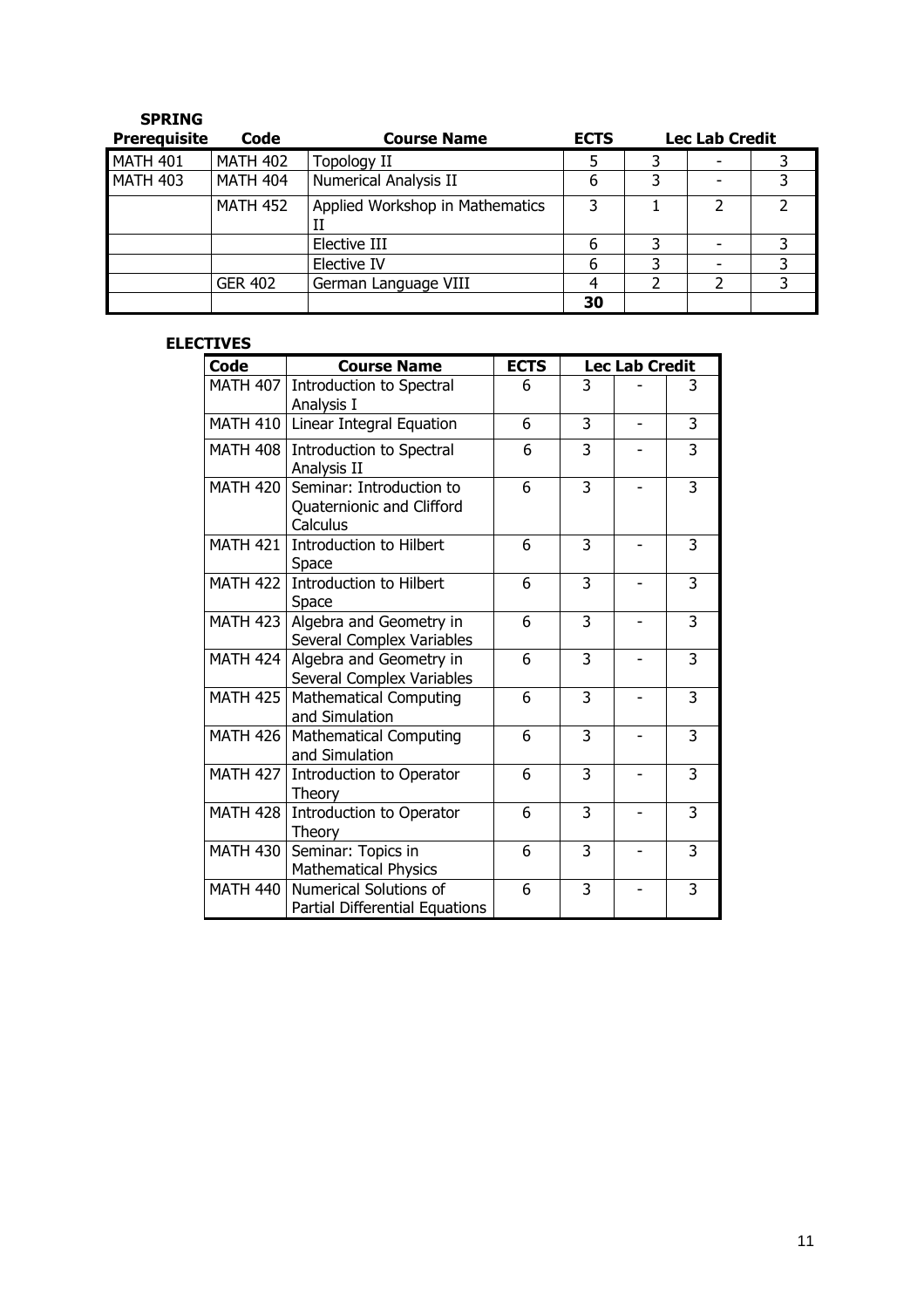## DEPARTMENT OF PSYCHOLOGY

#### FRESHMAN FALL

| Code                       | <b>Course Name</b>                                  | <b>ECTS</b> | <b>Lec</b>               | Lab                      | <b>Credit</b> |
|----------------------------|-----------------------------------------------------|-------------|--------------------------|--------------------------|---------------|
| <b>IUE 100</b>             | Academic and Social Orientation                     |             |                          | $\overline{2}$           |               |
| <b>PSY 101</b>             | Introduction to Psychology I                        | 5           | 3                        |                          | 3             |
| <b>HUM 103</b>             | Principles of Social Sciences I                     | 3           | 3                        |                          | 3.            |
| <b>PSY 103</b>             | <b>Statistics for Social Sciences I</b>             | 5           | $\overline{2}$           | $\overline{2}$           | 3             |
| CS 100                     | Introduction to Computer and Information<br>Systems | 4           | 2                        | 2                        | 3             |
| MATH 111                   | <b>Fundamentals of Mathematics</b>                  | 4           | 3                        |                          | 3             |
| <b>ENG 101</b>             | Academic Reading and Writing Skills I               | 4           | 2                        | $\mathcal{P}$            | 3             |
| SFL 101 /<br><b>SFL103</b> | Second Foreign Languages I                          | 4           | $\overline{\phantom{a}}$ | $\overline{\phantom{a}}$ | 3             |
|                            |                                                     | 30          |                          |                          |               |

### SPRING

| Code                      | <b>Course Name</b>                                 | <b>ECTS</b> | <b>Lec</b>     | Lab                      | <b>Credit</b> |
|---------------------------|----------------------------------------------------|-------------|----------------|--------------------------|---------------|
| <b>PSY 102</b>            | Introduction to Psychology II                      | 5           | 3              |                          | 3             |
| <b>HUM 104</b>            | Principles of Social Sciences II                   | 3           | 3              |                          | 3             |
| <b>PSY 104</b>            | Statistics for Social Sciences II                  | 5           | $\mathcal{P}$  | $\overline{\phantom{a}}$ | 3             |
| <b>PSY 106</b>            | Biophysiological Basis of Human<br><b>Behavior</b> | 5           | 3              |                          | 3             |
| <b>ECON 100</b>           | Principles of Economics                            | 4           | 3              |                          | 3             |
| <b>ENG 102</b>            | Academic Reading and Writing<br>Skills II          | 4           | $\mathcal{P}$  | $\mathcal{P}$            | 3             |
| SFL 102/<br><b>SFL104</b> | Second Foreign Languages II                        | 4           | $\overline{2}$ | $\mathcal{P}$            | 3             |
|                           |                                                    | 30          |                |                          |               |

#### **SOPHOMORE** FALL

| Code               | <b>Course Name</b>                                           | <b>ECTS</b> | <b>Lec</b>               | Lab                      | <b>Credit</b> |
|--------------------|--------------------------------------------------------------|-------------|--------------------------|--------------------------|---------------|
| <b>PSY 201</b>     | Introduction to Developmental Psychology I                   | 5           | 3                        |                          | 3             |
| <b>PSY 203</b>     | Social Psychology                                            | 6           | 3                        | -                        | 3             |
| <b>PSY 205</b>     | Research Methods in Psychology                               | 6           |                          | $\overline{\phantom{a}}$ | 3             |
| <b>BA 101</b>      | Introduction to Business                                     | 5           | 3                        |                          | 3             |
| <b>TURK</b><br>201 | Turkish I                                                    | 2           | $\overline{\phantom{a}}$ |                          |               |
| <b>HIST 201</b>    | Principles of Atatürk and History of Turkish<br>Revolution I | 2           | $\mathfrak{p}$           |                          |               |
| <b>SFL 201</b>     | Second Foreign Languages III                                 | 4           | $\mathcal{P}$            | $\overline{\phantom{a}}$ | 3             |
|                    |                                                              | 30          |                          |                          |               |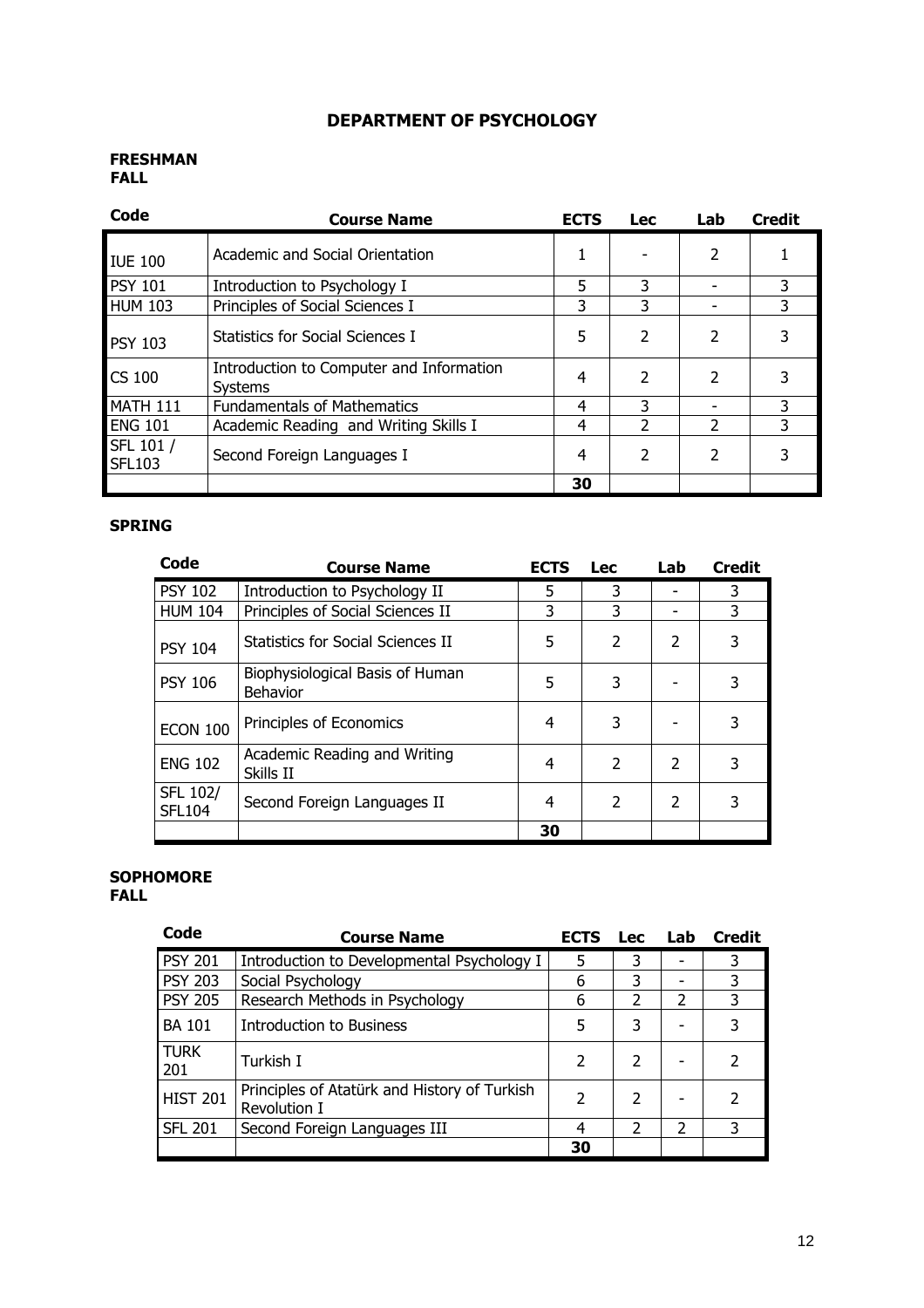| Code               | <b>Course Name</b>                                            | <b>ECTS</b> | <b>Lec</b> | Lab | Credit |
|--------------------|---------------------------------------------------------------|-------------|------------|-----|--------|
| <b>PSY 202</b>     | Introduction to Developmental Psychology II                   | 5           | 3          |     | 3      |
| <b>PSY 204</b>     | Introduction to Clinical Psychology                           | 6           | 3          |     | 3      |
| <b>PSY 206</b>     | Psychology of Learning                                        | 6           | 3          |     | 3      |
| <b>BA 102</b>      | Introduction to Management                                    | 5           | 3          |     | 3      |
| <b>TURK</b><br>202 | Turkish II                                                    | 2           | 2          |     |        |
| <b>HIST</b><br>202 | Principles of Atatürk and History of Turkish<br>Revolution II | 2           | 2          |     |        |
| <b>SFL 202</b>     | Second Foreign Languages IV                                   | 4           | 2          |     | 3      |
|                    |                                                               | 30          |            |     |        |

## JUNIOR

FALL

| Code           | <b>Course Name</b>                     | <b>ECTS Lec Lab</b> |               |                          | <b>Credit</b> |
|----------------|----------------------------------------|---------------------|---------------|--------------------------|---------------|
| <b>PSY 301</b> | Principles of Psychological Counseling | 4                   | 3             | $\overline{\phantom{0}}$ | 3             |
| <b>PSY 303</b> | Psychology of Perception               | 4                   | 3             |                          | 3             |
| <b>PSY 305</b> | Industrial Psychology                  | 5                   | 3             | $\overline{2}$           | 4             |
| <b>PSY 307</b> | Theories of Personality                | 4                   | 3             |                          | 3             |
|                | Elective I                             | 5                   | 3             | $\overline{2}$           | 4             |
|                | Elective II                            | 4                   | 3             |                          | 3             |
| <b>SFL 301</b> | Second Foreign Languages V             | 4                   | $\mathcal{P}$ | $\mathcal{P}$            | 3             |
|                |                                        | 30                  |               |                          |               |

| Code           | <b>Course Name</b>          | <b>ECTS</b> | <b>Lec</b> | Lab | <b>Credit</b> |
|----------------|-----------------------------|-------------|------------|-----|---------------|
| <b>PSY 302</b> | Psychological Measurement   |             | 3          |     |               |
| <b>PSY 304</b> | Psychopathology             |             | 3          |     |               |
| <b>PSY 306</b> | Experimental Psychology     |             |            |     |               |
| <b>BA 360</b>  | Human Resource Management   |             | 3          |     | 3             |
|                | Elective III                |             | 3          |     | っ             |
|                | Elective IV                 |             |            |     |               |
| <b>SFL 302</b> | Second Foreign Languages VI |             |            |     |               |
|                |                             | 33          |            |     |               |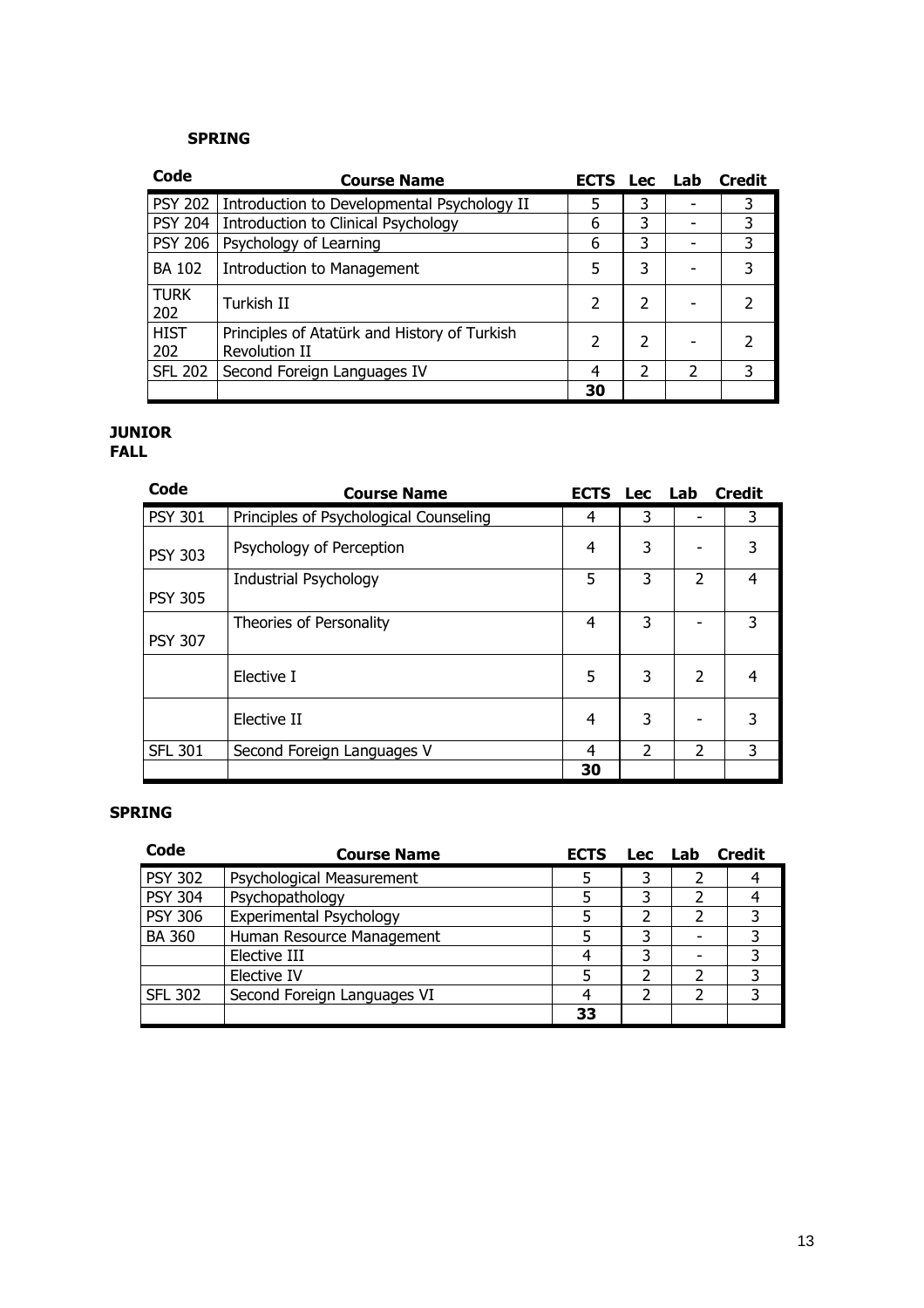#### SENIOR FALL

| Code           | <b>Course Name</b>                     | <b>ECTS</b> | <b>Lec</b> | Lab | <b>Credit</b> |
|----------------|----------------------------------------|-------------|------------|-----|---------------|
| <b>PSY 401</b> | <b>Test Construction in Psychology</b> |             |            |     |               |
|                | Elective V                             |             |            |     |               |
|                | Elective VI                            |             |            |     |               |
|                | <b>Elective VII</b>                    |             |            |     |               |
|                | <b>Elective VIII</b>                   |             |            |     |               |
|                | Elective IX                            |             |            |     |               |
| <b>SFL 401</b> | Second Foreign Languages VII           |             |            |     |               |
|                |                                        |             |            |     |               |

### SPRING

| Code           | <b>Course Name</b>            | <b>ECTS</b> | <b>Lec</b> | Lab | <b>Credit</b> |
|----------------|-------------------------------|-------------|------------|-----|---------------|
|                | Elective X                    |             |            |     |               |
|                | Elective XI                   |             |            |     |               |
|                | Elective XII                  |             |            |     |               |
|                | Elective XIII                 |             |            |     |               |
|                | Elective XIV                  |             |            |     |               |
|                | Elective XV                   |             |            |     |               |
| <b>SFL 402</b> | Second Foreign Languages VIII |             |            |     |               |
|                |                               | 32          |            |     |               |

### ELECTIVES

## JUNIOR

### FALL

| Code           | <b>Course Name</b>                                                        | <b>ECTS</b> Lec |   | Lab | <b>Credit</b> |
|----------------|---------------------------------------------------------------------------|-----------------|---|-----|---------------|
| <b>BA 207</b>  | Organizational Theory                                                     |                 |   |     |               |
| <b>PSY 309</b> | Enviromental Psychology                                                   |                 |   |     |               |
| <b>PSY 311</b> | Clinical Observation and Interview                                        |                 |   |     |               |
| <b>PSY 313</b> | Evolutionary Psychology                                                   |                 |   |     |               |
| <b>PSY 315</b> | Research Methods and Modern Points<br>of View in Developmental Psychology |                 | 3 |     |               |

| <b>Course Name</b>                 | <b>ECTS</b> | <b>Lec</b> | Lab | Credit |
|------------------------------------|-------------|------------|-----|--------|
| Personality and Social Development |             |            |     |        |
| Applied Psychological Counseling   |             |            |     |        |
| Contemporary Advances in Social    |             |            |     | ર      |
| Psychology                         |             |            |     |        |
| Advanced Physiological Psychology  |             |            |     |        |
| Consumer Behavior                  |             |            |     |        |
|                                    |             |            |     |        |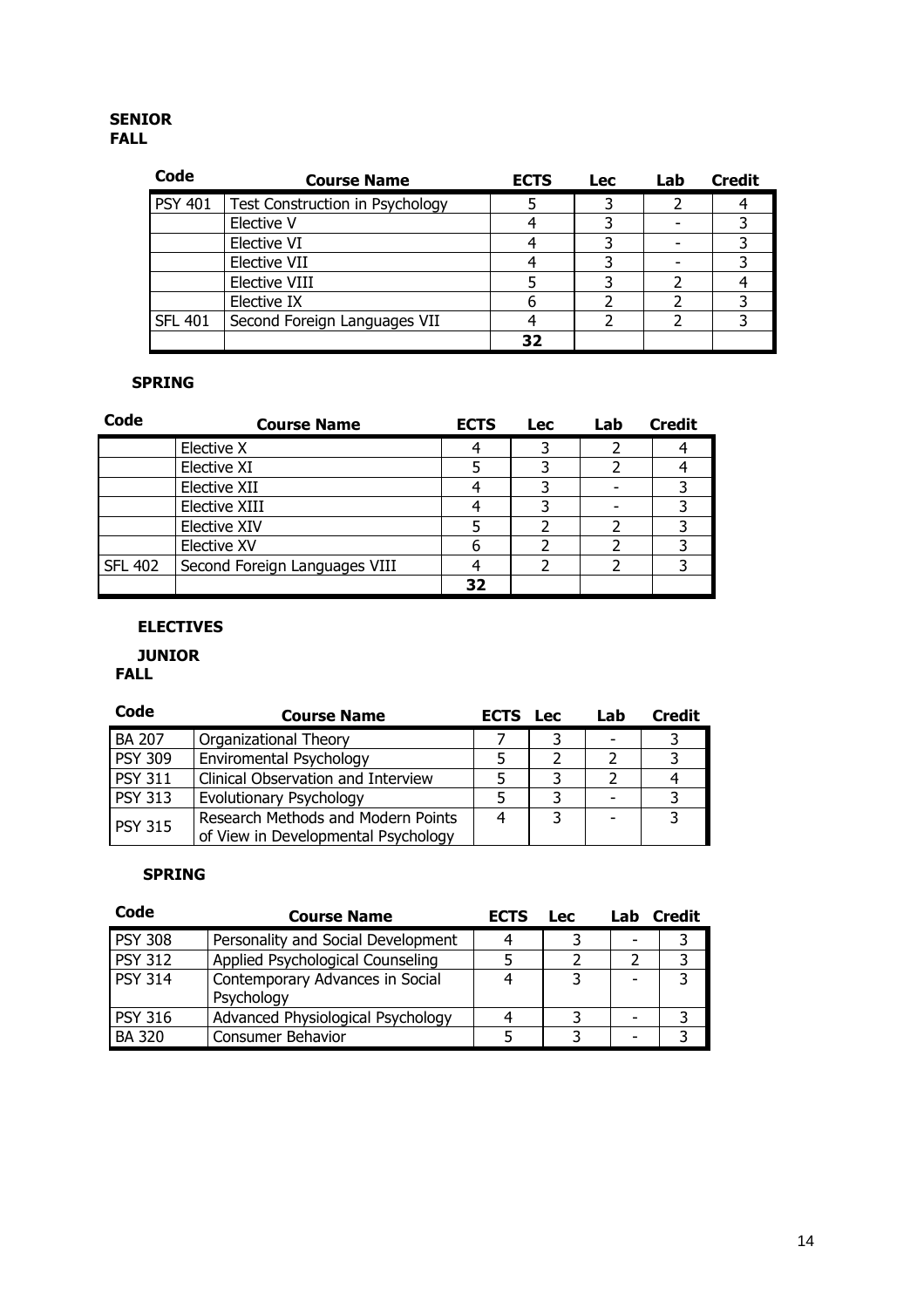#### SENIOR

## FALL

| Code           | <b>Course Name</b>                 | <b>ECTS</b> | <b>Lec</b> | Lab           | <b>Credit</b> |
|----------------|------------------------------------|-------------|------------|---------------|---------------|
| <b>BA 409</b>  | Managerial and Organizational      | 5           | 3          |               |               |
|                | Development                        |             |            |               |               |
| <b>PSY 403</b> | Family Psychology                  | 4           | 3          |               | 3             |
| <b>PSY 405</b> | Cognitive Psychology               | 4           | 3          |               | 3             |
| <b>PSY 407</b> | Cognitive Development              | 4           | 3          |               | 3             |
| <b>PSY 409</b> | Cross Cultural Psychology          | 4           | 3          |               | 3             |
| <b>PSY 411</b> | Philosophical Basis of Psychology  | 4           | 3          |               | 3             |
| <b>PSY 413</b> | Introduction to Psychotherapy      | 5           | 3          | 2             | 4             |
| <b>PSY 415</b> | <b>Human Sexuality</b>             | 4           | 3          |               | 3             |
| <b>PSY 497</b> | Preparing and Proposing a Research | 6           | フ          | $\mathcal{P}$ | 3             |
|                | Project in Psychology              |             |            |               |               |

| Code           | <b>Course Name</b>                  | <b>ECTS</b> | <b>Lec</b>     | Lab           | <b>Credit</b> |
|----------------|-------------------------------------|-------------|----------------|---------------|---------------|
| <b>PSY 402</b> | Applied Developmental Psychology    | 4           | 3              | 2             | 4             |
| <b>PSY 404</b> | Children and Adolescent             | 4           | 3              |               | 4             |
|                | Psychopathology                     |             |                |               |               |
| <b>PSY 406</b> | Group Psychotherapy                 | 5           | 2              | 2             | 3             |
| <b>PSY 408</b> | Health Psychology                   | 4           | 3              |               | 3             |
| <b>PSY 412</b> | <b>Economical Psychology</b>        | 4           | 3              |               | 3             |
| <b>PSY 414</b> | Psychological Testing in Practice   | 5           | 3              | 2             | 4             |
| <b>PSY 416</b> | History of Psychology: Systems and  | 4           | 3              |               | 3             |
|                | <b>Theories</b>                     |             |                |               |               |
| <b>PSY 418</b> | Language and Thought                | 4           | 3              |               | 3             |
| <b>PSY 422</b> | <b>Traffic Psychology</b>           | 4           | 3              | $\mathcal{P}$ | 4             |
| <b>PSY 498</b> | Conducting and Reporting a Research | 6           | $\mathfrak{p}$ | $\mathcal{P}$ | 3             |
|                | Project in Psychology               |             |                |               |               |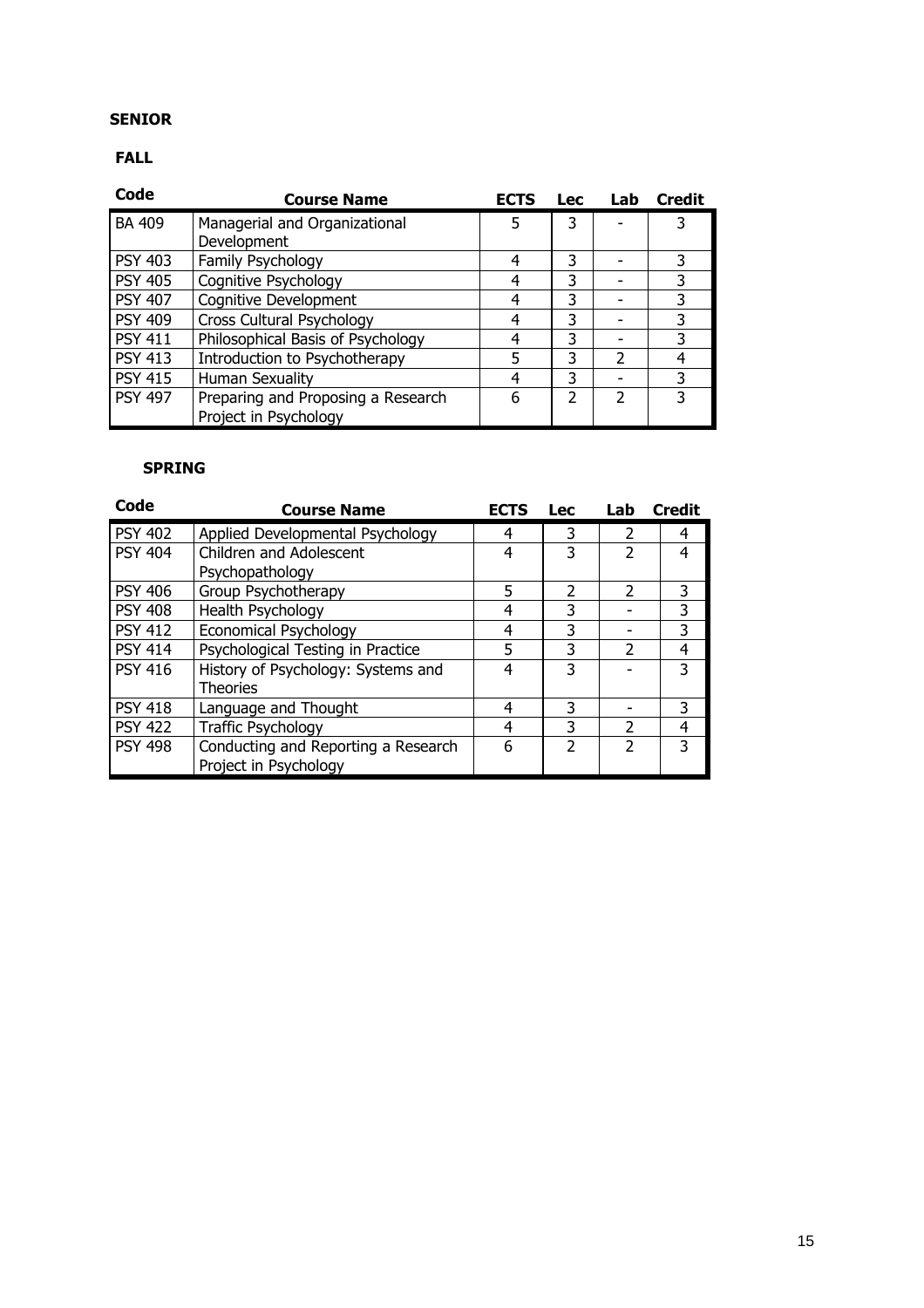## DEPARTMENT OF TRANSLATION AND INTERPRETATION

#### FRESHMAN

### FALL

| Code                      | <b>Course Name</b>                                         | <b>ECTS</b>   |               | <b>Lec Lab Credit</b>    |               |  |
|---------------------------|------------------------------------------------------------|---------------|---------------|--------------------------|---------------|--|
| <b>IUE100</b>             | Academic and Social Orientation                            |               |               | $\overline{\phantom{a}}$ |               |  |
| <b>ETI 101</b>            | Comparative Language and<br><b>Culture Studies</b>         | 6             | 3             |                          | 3             |  |
| <b>ETI 105</b>            | <b>Introduction to Linguistics</b>                         | 4             | $\mathcal{P}$ |                          | 2             |  |
| <b>ETI 107</b>            | <b>English Communication Skills</b>                        | 6             | 3             |                          | 3             |  |
| <b>HUM 103</b>            | Principles of Social Sciences I                            | 3             | 3             |                          | 3             |  |
| CS 100                    | Introduction to Computer and<br><b>Information Systems</b> | 4             | $\mathcal{P}$ | $\mathcal{P}$            | 3             |  |
| <b>TURK 101</b>           | Turkish I                                                  | $\mathcal{P}$ | $\mathcal{P}$ |                          | $\mathcal{P}$ |  |
| SFL101 /<br><b>SFL103</b> | Second Foreign Languages I                                 | 4             | $\mathcal{P}$ | $\mathcal{P}$            | 3             |  |
|                           |                                                            | 30            |               |                          |               |  |

#### SPRING

| Code                      | <b>Course Name</b>                        | <b>ECTS</b> | <b>Lec Lab Credit</b> |   |   |
|---------------------------|-------------------------------------------|-------------|-----------------------|---|---|
| ETI 102                   | Introduction to Translation               | 6           | 3                     |   |   |
| ETI 104                   | Subject Specific Translation I            | 6           | 3                     |   |   |
| <b>ETI 108</b>            | Discussion in Current Issues              | 5           | $\mathfrak z$         |   |   |
|                           | Principles of Social Sciences II          | 3           | 3                     |   |   |
| <b>HUM 104</b>            |                                           |             |                       |   |   |
| <b>TURK 102</b>           | Turkish II                                | 2           | $\mathcal{P}$         |   |   |
| <b>ENG 102</b>            | Academic Reading and Writing<br>Skills II | 4           | $\overline{2}$        | C | 3 |
| SFL102 /<br><b>SFL104</b> | Second Foreign Languages II               | 4           | $\mathcal{P}$         | C |   |
|                           |                                           | 30          |                       |   |   |

#### **SOPHOMORE** FALL

| Code            | <b>Course Name</b>                                                  | <b>ECTS</b> | <b>Lec Lab Credit</b> |  |   |
|-----------------|---------------------------------------------------------------------|-------------|-----------------------|--|---|
| <b>ETI 201</b>  | Translation I                                                       |             |                       |  |   |
| <b>ETI 203</b>  | Subject Specific Translation II                                     |             |                       |  |   |
| <b>ETI 205</b>  | Contrastive Vocabulary and Syntax                                   |             |                       |  |   |
| <b>ETI 207</b>  | English for Translation I                                           |             |                       |  |   |
| <b>ECON 100</b> | Principles of Economics                                             |             |                       |  | 3 |
| <b>HIST 201</b> | Principles of Atatürk and History of<br><b>Turkish Revolution I</b> |             | C                     |  |   |
| <b>SFL 201</b>  | Second Foreign Languages III                                        |             |                       |  |   |
|                 |                                                                     | 30          |                       |  |   |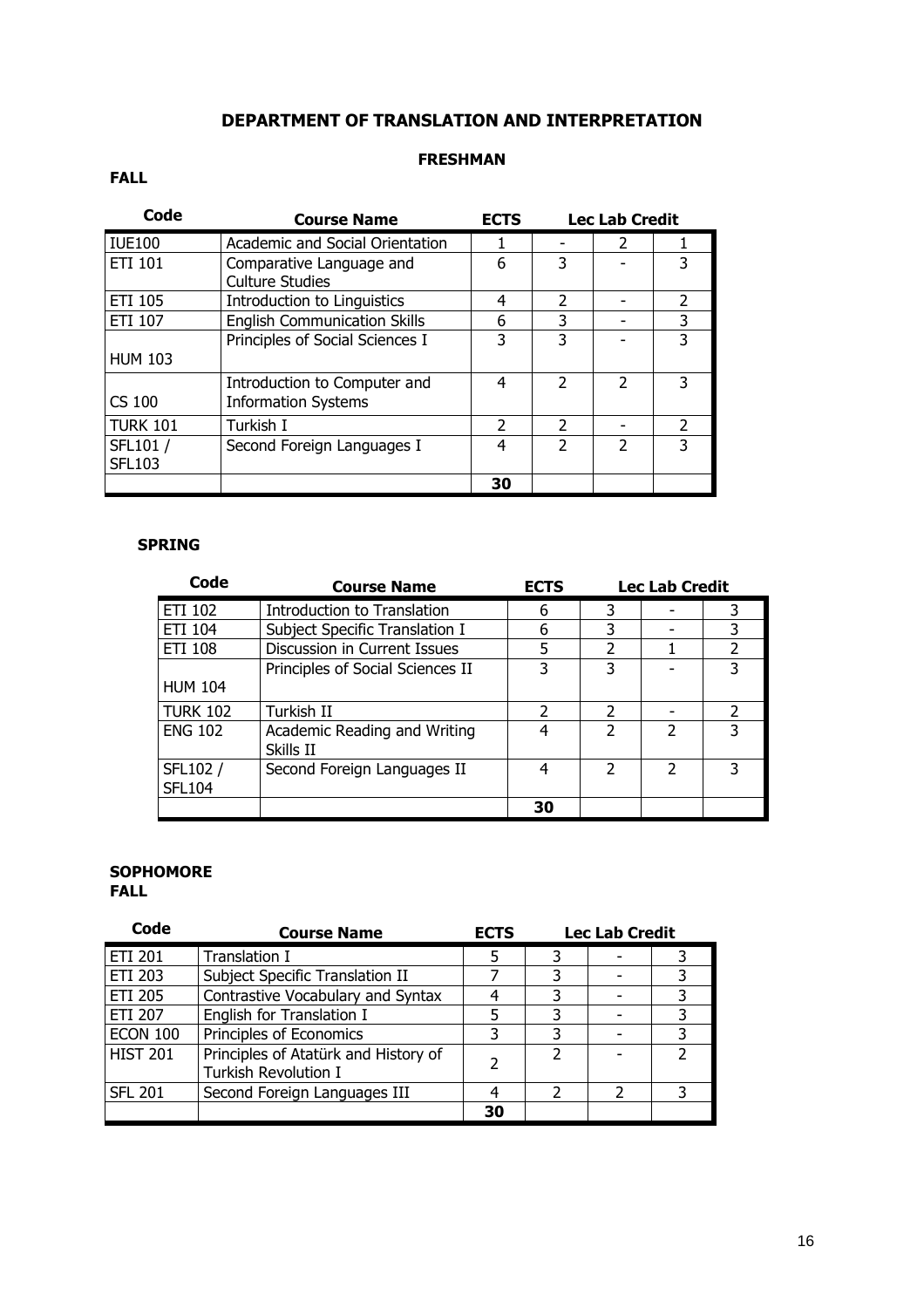| Code            | <b>Course Name</b>                   | <b>ECTS</b>   | <b>Lec Lab Credit</b> |               |   |
|-----------------|--------------------------------------|---------------|-----------------------|---------------|---|
| <b>ETI 202</b>  | <b>Translation II</b>                | 5             |                       |               |   |
| <b>ETI 204</b>  | Subject Specific Translation III     |               |                       |               | 3 |
| <b>ETI 208</b>  | Interpreting from Written Texts      |               |                       |               | 3 |
| <b>ETI 212</b>  | Listening and Note-taking Skills     |               | 3                     |               | 3 |
|                 | History of Civilization II           |               |                       |               |   |
| <b>HUM102</b>   |                                      |               |                       |               |   |
| <b>HIST 202</b> | Principles of Atatürk and History of | $\mathcal{P}$ | $\mathcal{P}$         |               |   |
|                 | <b>Turkish Revolution II</b>         |               |                       |               |   |
| <b>SFL 202</b>  | Second Foreign Languages IV          |               |                       | $\mathcal{P}$ | 3 |
|                 |                                      | 30            |                       |               |   |

## JUNIOR

#### FALL

| Code           | <b>Course Name</b>               | <b>ECTS</b> |  | <b>Lec Lab Credit</b> |  |
|----------------|----------------------------------|-------------|--|-----------------------|--|
| <b>ETI 301</b> | <b>Translation III</b>           |             |  |                       |  |
| ETI 303        | Subject Specific Translation IV  |             |  |                       |  |
| ETI 305        | Literary Translation I           |             |  |                       |  |
| <b>ETI 307</b> | Consecutive Interpreting I       |             |  |                       |  |
| <b>BA 101</b>  | <b>Introduction to Business</b>  |             |  |                       |  |
| <b>ENG 311</b> | <b>Effective Speaking Skills</b> |             |  |                       |  |
| <b>SFL 301</b> | Second Foreign Languages V       |             |  |                       |  |
|                |                                  | 31          |  |                       |  |

## SPRING

| Code           | <b>Course Name</b>             | <b>ECTS</b> |   | Lec Lab Credit |  |
|----------------|--------------------------------|-------------|---|----------------|--|
| ETI 302        | Simultaneous Interpreting I    |             |   |                |  |
| <b>ETI 304</b> | Subject Specific Translation V | 6           |   |                |  |
| <b>ETI 306</b> | Literary Translation II        |             | 3 |                |  |
| <b>ETI 308</b> | Consecutive Interpreting II    |             | 3 |                |  |
|                | Fundamentals of Law            | ς           | 3 |                |  |
| <b>BA100</b>   |                                |             |   |                |  |
| <b>PRA 202</b> | Interpersonal Communication    |             | 3 |                |  |
| <b>SFL 302</b> | Second Foreign Languages VI    |             | 2 |                |  |
|                |                                | 30          |   |                |  |

#### SENIOR FALL

| Code           | <b>Course Name</b>                                      | <b>ECTS</b>   |   | <b>Lec Lab Credit</b> |  |
|----------------|---------------------------------------------------------|---------------|---|-----------------------|--|
| <b>ETI 401</b> | <b>Analyzing Translated Texts</b>                       | 10            |   |                       |  |
| ETI 403        | Simultaneous Interpreting II                            |               |   |                       |  |
|                | Elective I                                              |               |   |                       |  |
| ETI 451        | Applied Workshop in Translation and<br>Interpretation I | $\mathcal{L}$ |   |                       |  |
| EU 403         | Current Issues in European Politics                     | 6             | 3 |                       |  |
| <b>SFL 401</b> | Second Foreign Languages VII                            |               |   |                       |  |
|                |                                                         | 30            |   |                       |  |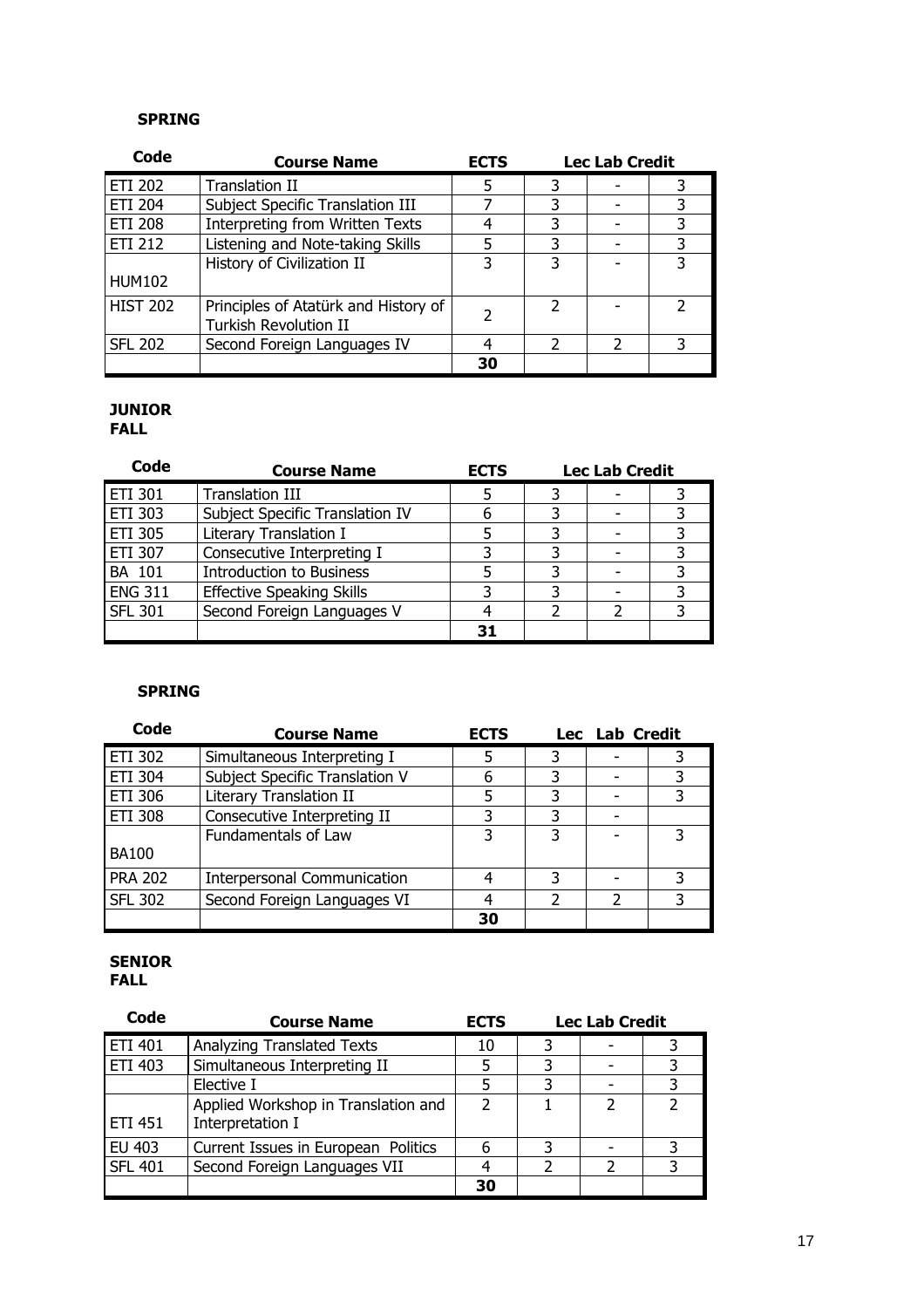| Code           | <b>Course Name</b>                                       | <b>ECTS</b>   |                          | Lec Lab Credit |                |
|----------------|----------------------------------------------------------|---------------|--------------------------|----------------|----------------|
|                | Project in Interpreting and Translation                  | 10            | $\overline{\phantom{a}}$ |                |                |
| <b>ETI 498</b> |                                                          |               |                          |                |                |
| <b>ETI 402</b> | <b>Computerized Translation Application</b>              |               |                          |                | 3              |
| ETI 404        | Liaison Interpretation                                   | 3             |                          |                | $\mathcal{P}$  |
|                | Elective II                                              | 5             | 3                        |                | 3              |
| ETI 452        | Applied Workshop in Translation and<br>Interpretation II | $\mathcal{P}$ |                          | $\mathcal{P}$  | $\mathfrak{p}$ |
| <b>SFL 402</b> | Second Foreign Languages VIII                            |               | 2                        | っ              | 3              |
|                |                                                          | 28            |                          |                |                |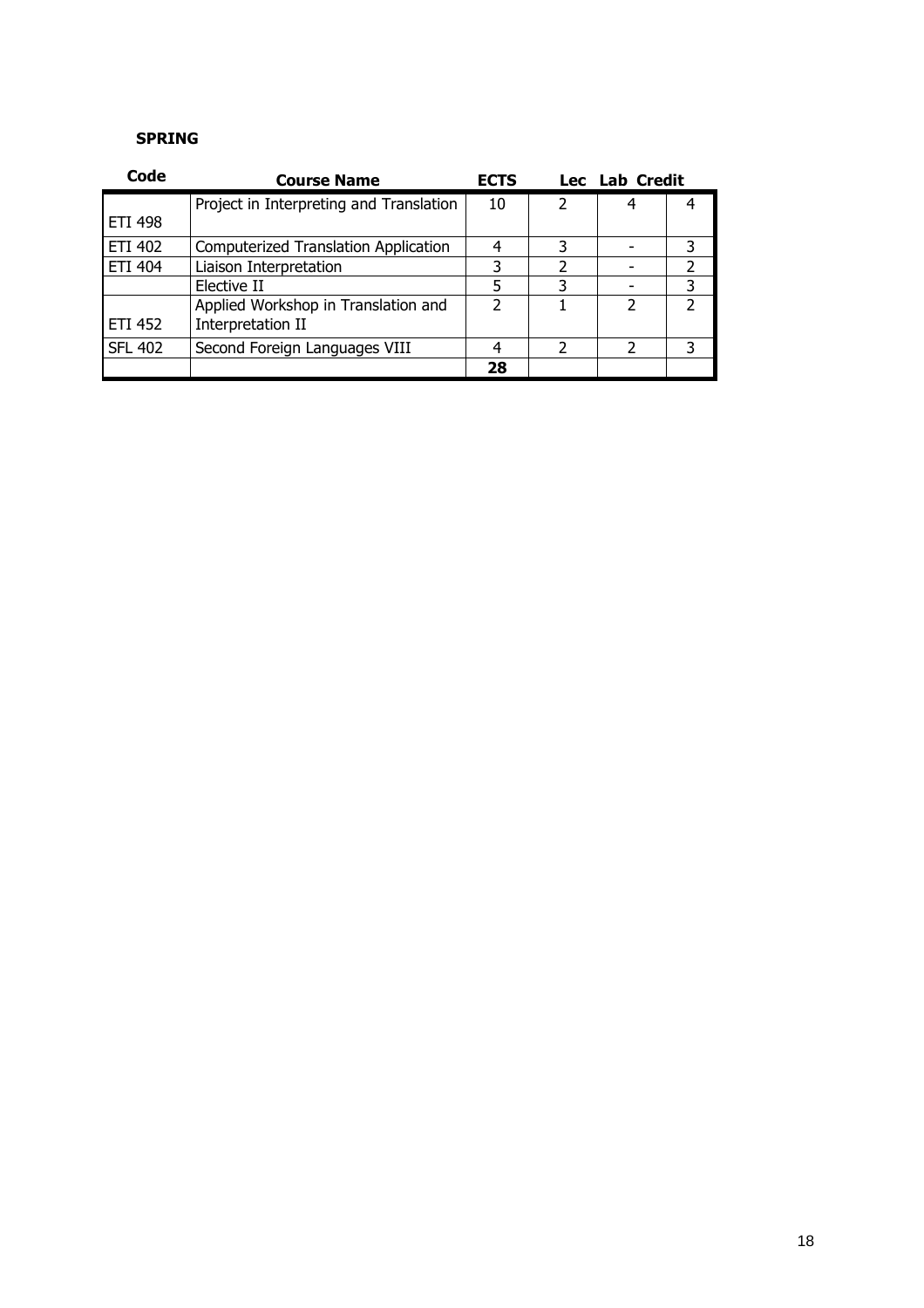### FACULTY OF FINE ARTS AND DESIGN

### DEPARTMENT of FASHION DESIGN FASHION DESIGN SPECIALIZATION AREA

#### FRESHMAN FALL

| Code           | <b>Course Name</b>                                    | <b>ECTS</b> | Lec Lab Credit |  |
|----------------|-------------------------------------------------------|-------------|----------------|--|
| <b>FFD 101</b> | Art and Design Studio I                               | 8           |                |  |
| <b>FA 111</b>  | Drawing & Representation for Fashion                  |             |                |  |
| <b>FFD 121</b> | History of Art and Design I                           |             |                |  |
| <b>HUM 103</b> | Principles of Social Sciences I                       |             |                |  |
| <b>CS 100</b>  | Introduction to Computer and Information<br>Systems I |             |                |  |
| <b>ENG 101</b> | Ac. Reading and Writing Skills I                      |             |                |  |
| SFL 101/103    | Second Foreign Languages I                            |             |                |  |
| <b>IUE 100</b> | Academic and Social Orientation                       |             |                |  |
|                |                                                       | 30          |                |  |

#### SPRING

| Code            | <b>Course Name</b>                     | <b>ECTS</b> | Lec Lab Credit |   |  |  |
|-----------------|----------------------------------------|-------------|----------------|---|--|--|
| <b>FA 102</b>   | Art and Design Studio for Fashion      | h           |                | 6 |  |  |
| FA 132          | <b>Technology of Materials</b>         |             |                |   |  |  |
| FA 142          | Pattern Making & Sewing Skills         |             |                |   |  |  |
| <b>FFD 122</b>  | History of Art and Design II           |             |                |   |  |  |
| <b>HUM 104</b>  | Principles of Social Sciences II       |             |                |   |  |  |
| <b>ECON 100</b> | Principles of Economics                |             |                |   |  |  |
| <b>ENG 102</b>  | Academic Reading and Writing Skills II |             |                |   |  |  |
| SFL 102/104     | Second Foreign Languages II            |             |                |   |  |  |
|                 |                                        | 30          |                |   |  |  |

#### **SOPHOMORE** FALL

| Code            | <b>Course Name</b>                 | <b>ECTS</b> | Lec Lab Credit |  |
|-----------------|------------------------------------|-------------|----------------|--|
| <b>FA 201</b>   | Fashion Studio: Introduction       | 6           |                |  |
| FA 203          | Fashion Graphics I                 |             |                |  |
| FA 205          | Costume History                    | 4           |                |  |
| FA 207          | Pattern Making and Tailoring       |             |                |  |
| <b>BA 101</b>   | <b>Introduction to Business</b>    |             |                |  |
| <b>HIST 201</b> | Principles of Atatürk & History of |             |                |  |
|                 | Revolution I                       |             |                |  |
| <b>TURK 201</b> | Turkish I                          |             |                |  |
| <b>SFL 201</b>  | Second Foreign Languages III       |             |                |  |
|                 |                                    | 30          |                |  |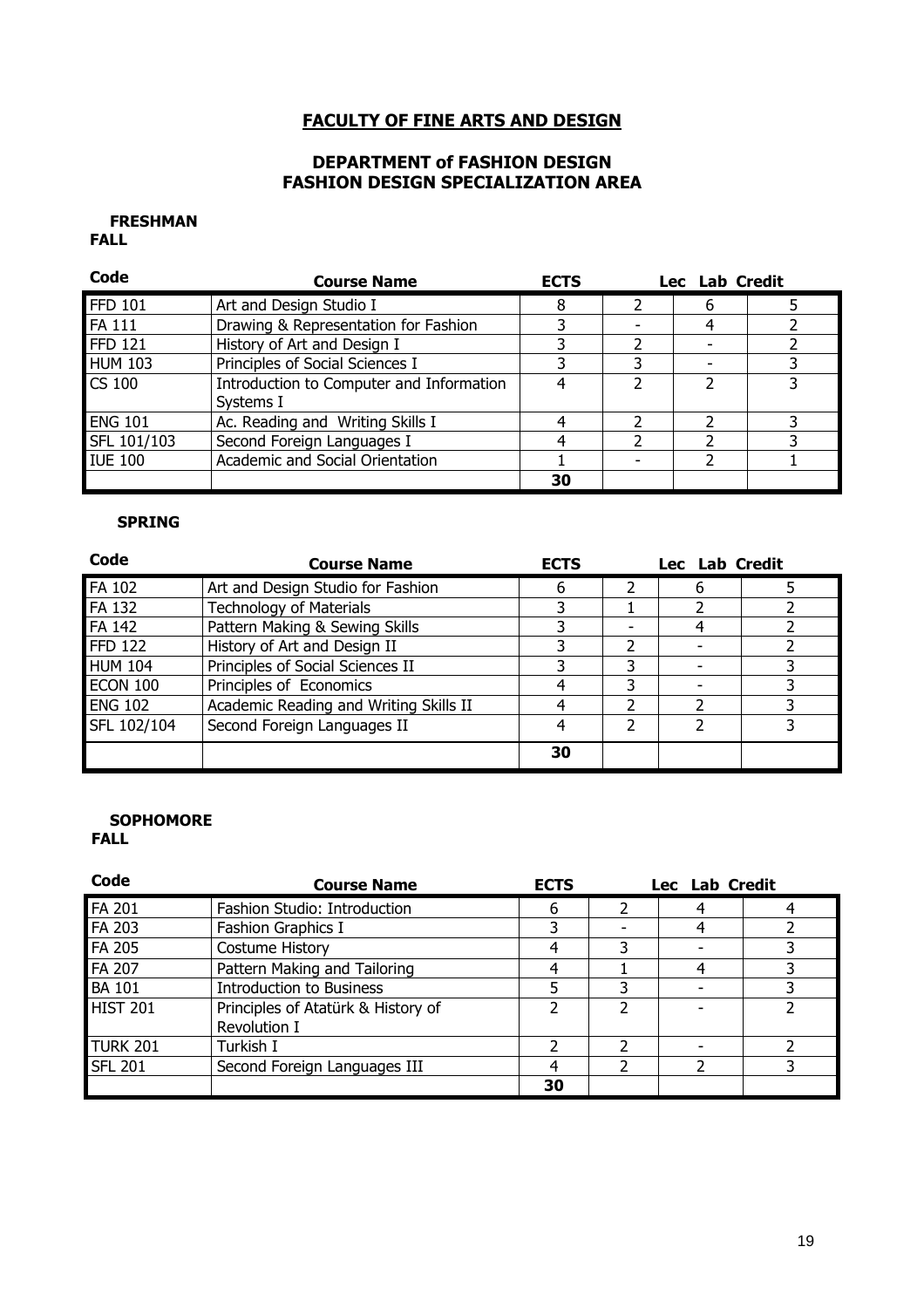| Code            | <b>Course Name</b>                                 | <b>ECTS</b> |   | Lec Lab Credit |  |
|-----------------|----------------------------------------------------|-------------|---|----------------|--|
| FA 202          | Fashion Studio: Collection I                       |             |   |                |  |
| FA 204          | Fashion Graphics II                                |             |   |                |  |
| <b>FA 206</b>   | <b>Fashion History</b>                             | 4           | 3 |                |  |
| FA 208          | Pattern Cutting and Dress Making                   |             |   |                |  |
| <b>FFD 204</b>  | Multimedia Applications in Design                  | 4           |   |                |  |
| <b>HIST 202</b> | Principles of Atatürk & History of Revolution<br>Н |             |   |                |  |
| <b>TURK 202</b> | Turkish II                                         | ว           |   |                |  |
| <b>SFL 202</b>  | Second Foreign Languages IV                        | 4           |   |                |  |
|                 |                                                    | 30          |   |                |  |

## JUNIOR

## FALL

| Code          | <b>Course Name</b>              | <b>ECTS</b> | Lec Lab Credit |  |
|---------------|---------------------------------|-------------|----------------|--|
| FD 301        | Fashion Studio: Collection II   | 12          |                |  |
| FA 301        | Fashion Theory I                |             |                |  |
| FD 303        | Textile Studio I                |             |                |  |
| FD 305        | Computer Aided Fashion Design I |             |                |  |
| <b>SFL301</b> | Second Foreign Languages V      |             |                |  |
|               | Elective I                      |             |                |  |
|               |                                 | 30          |                |  |

## SPRING

| Code          | <b>Course Name</b>               | <b>ECTS</b> | Lec Lab Credit |  |
|---------------|----------------------------------|-------------|----------------|--|
| FD 302        | Fashion Studio: Collection III   | 12          |                |  |
| FD 304        | Textile Studio II                |             |                |  |
| FD 306        | Computer Aided Fashion Design II |             |                |  |
| FA 302        | Fashion Theory II                |             |                |  |
| <b>SFL302</b> | Second Foreign Languages VI      |             |                |  |
|               | Elective II                      |             |                |  |
|               |                                  | 30          |                |  |

## SENIOR

| Code           | <b>Course Name</b>                    | <b>ECTS</b> | Lec Lab Credit |  |
|----------------|---------------------------------------|-------------|----------------|--|
| FD 401         | Fashion Studio: Collection IV         |             |                |  |
| FD 403         | Fashion Merchandising                 |             |                |  |
| FA 401         | <b>Fashion Trends and Predictions</b> |             |                |  |
| FA 451         | Applied Workshop in Fashion I         |             |                |  |
| <b>SFL 401</b> | Second Foreign Language VII           |             |                |  |
|                | Elective III                          |             |                |  |
|                |                                       | 30          |                |  |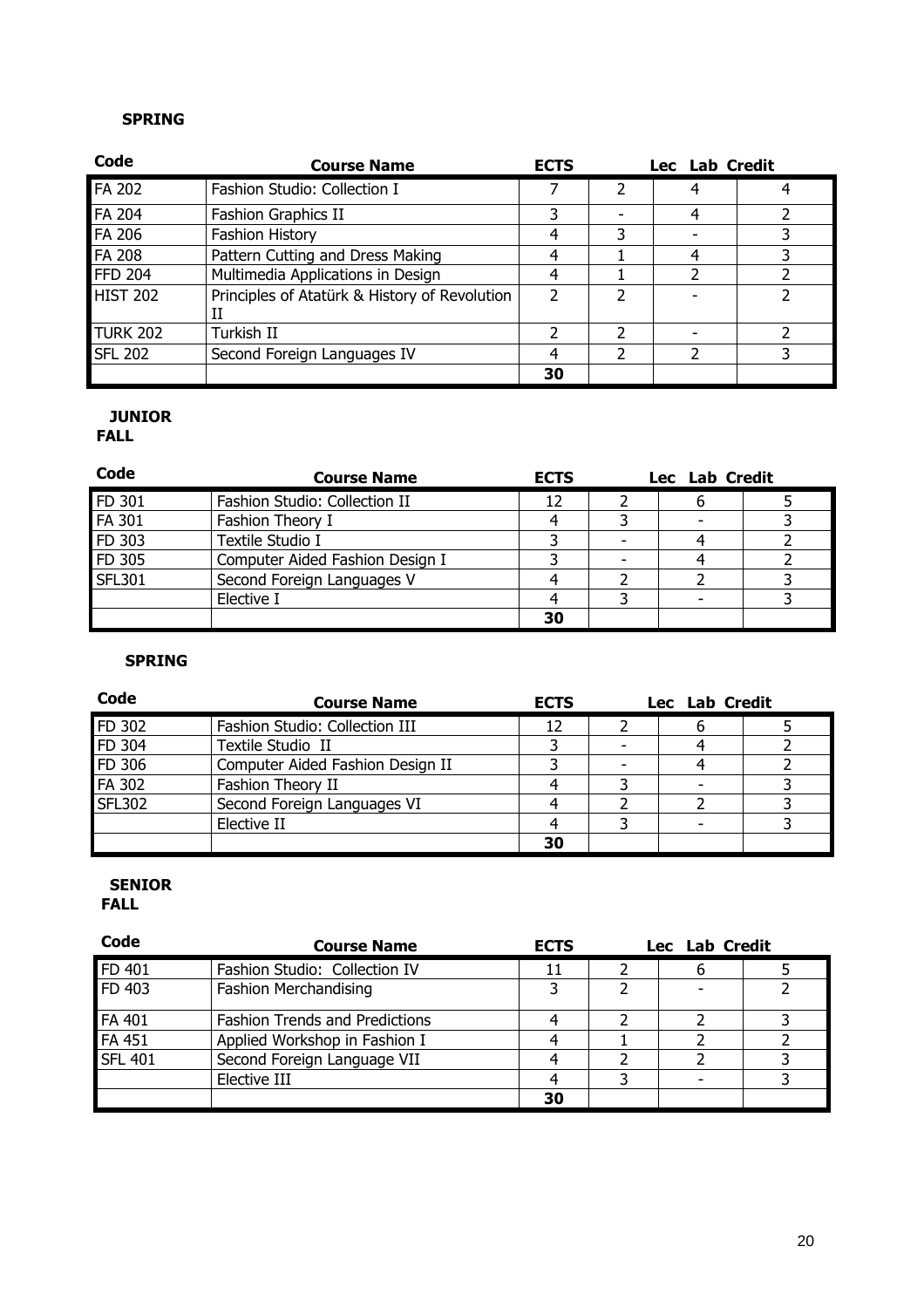| Code           | <b>Course Name</b>                        | <b>ECTS</b> | Lec Lab Credit |  |
|----------------|-------------------------------------------|-------------|----------------|--|
| FD 498         | <b>Graduation Project</b>                 | 12          |                |  |
| FD 494         | <b>Graduation Thesis</b>                  |             |                |  |
| FD 404         | Portfolio Design                          |             |                |  |
| FA 452         | Applied Workshop in Fashion II            |             |                |  |
| <b>BA 422</b>  | Intellectual & Industrial Property Rights |             |                |  |
| <b>SFL 402</b> | Second Foreign Languages VIII             |             |                |  |
|                |                                           | 30          |                |  |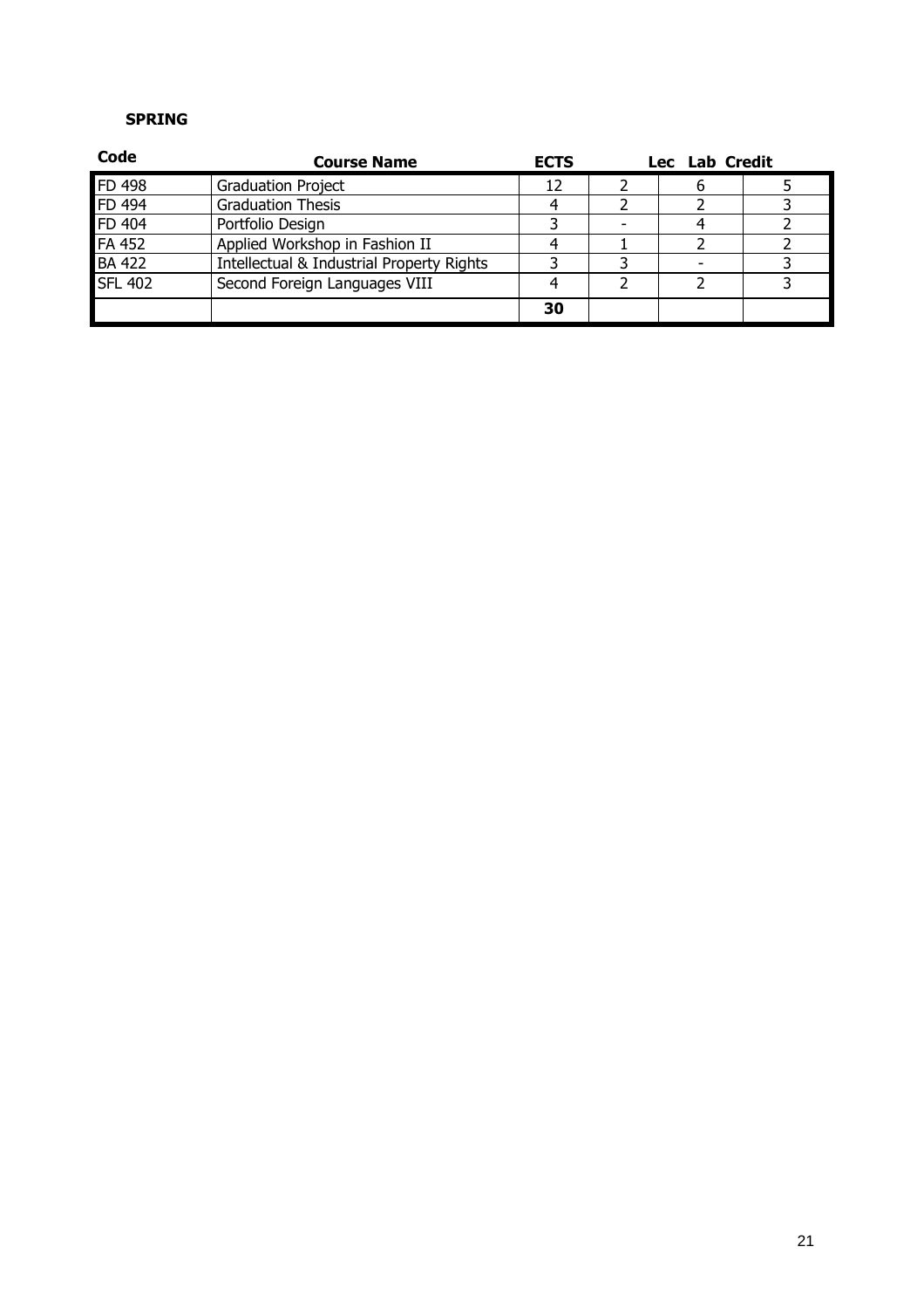### DEPARTMENT of FASHION DESIGN FASHION BUSINESS SPECIALIZATION AREA

#### FRESHMAN FALL

| Code           | <b>Course Name</b>                                    | <b>ECTS</b> | Lec Lab Credit |  |
|----------------|-------------------------------------------------------|-------------|----------------|--|
| <b>FFD 101</b> | Art and Design Studio I                               | 8           |                |  |
| <b>FA 111</b>  | Drawing & Representation                              |             |                |  |
| <b>FFD 121</b> | History of Art and Design I                           | 3           |                |  |
| <b>HUM 103</b> | Principles of Social Sciences                         |             |                |  |
| <b>CS 100</b>  | Introduction To Computer and Information<br>Systems I | 4           |                |  |
| <b>ENG 101</b> | Academic Reading and Writing Skills I                 |             |                |  |
| SFL 101/103    | Second Foreign Languages I                            |             |                |  |
| <b>IUE 100</b> | Academic and Social Orientation                       |             |                |  |
|                |                                                       | 30          |                |  |

### SPRING

| Code            | <b>Course Name</b>                | <b>ECTS</b> | Lec Lab Credit |  |
|-----------------|-----------------------------------|-------------|----------------|--|
| <b>FA 102</b>   | Art and Design Studio for Fashion | 6           |                |  |
| <b>FA 132</b>   | <b>Technology of Materials</b>    |             |                |  |
| <b>FA 142</b>   | Pattern Making & Sewing Skills    | 3           |                |  |
| <b>FFD 122</b>  | History of Art and Design II      | っ           |                |  |
| <b>HUM 104</b>  | Principles of Social Sciences II  |             |                |  |
| <b>ECON 100</b> | Principles of Economics           |             |                |  |
| <b>ENG 102</b>  | Ac. Reading and Writing Skills II |             |                |  |
| SFL 102/104     | Second Foreign Languages II       |             |                |  |
|                 |                                   | 30          |                |  |

#### **SOPHOMORE**

| Code            | <b>Course Name</b>                         | <b>ECTS</b> |   | Lec Lab Credit |  |
|-----------------|--------------------------------------------|-------------|---|----------------|--|
| <b>FA 201</b>   | Fashion Studio: Introduction               | 6           |   |                |  |
| FA 203          | Fashion Graphics I                         |             |   |                |  |
| <b>FA 205</b>   | Costume History                            |             | 3 |                |  |
| FA 207          | Pattern Making and Tailoring               |             |   |                |  |
| <b>BA 101</b>   | <b>Introduction to Business</b>            |             |   |                |  |
| <b>HIST 201</b> | Prin. Of Atatürk & History of Revolution I |             |   |                |  |
| <b>TURK 201</b> | Turkish I                                  |             |   |                |  |
| <b>SFL 201</b>  | Second Foreign Languages III               |             |   |                |  |
|                 |                                            | 30          |   |                |  |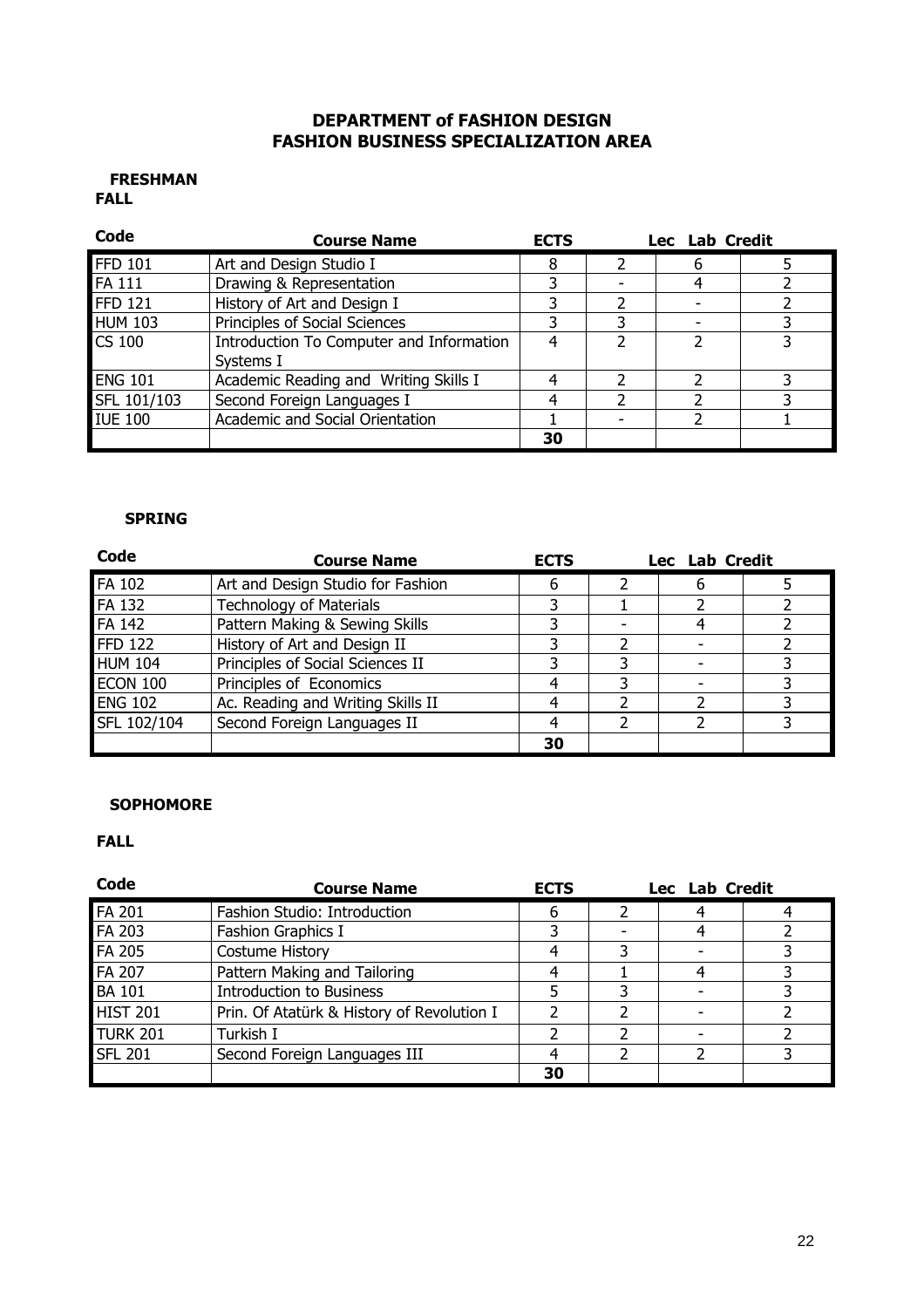| Code            | <b>Course Name</b>                                         | <b>ECTS</b> |   | Lec Lab Credit |  |
|-----------------|------------------------------------------------------------|-------------|---|----------------|--|
| <b>FA 202</b>   | Fashion Studio: Collection I                               |             |   |                |  |
| <b>FA 204</b>   | <b>Fashion Graphics II</b>                                 |             |   |                |  |
| FA 206          | <b>Fashion History</b>                                     |             | 3 |                |  |
| <b>FA 208</b>   | Pattern Cutting and Dress Making                           |             |   |                |  |
| <b>FFD 204</b>  | Multimedia Applications in Design                          |             |   |                |  |
| <b>HIST 202</b> | Principles Of Atatürk & History of<br><b>Revolution II</b> |             |   |                |  |
| <b>TURK 202</b> | Turkish II                                                 |             |   |                |  |
| <b>SFL 202</b>  | Second Foreign Languages IV                                |             |   |                |  |
|                 |                                                            | 30          |   |                |  |

#### JUNIOR FALL

| Code           | <b>Course Name</b>                       | <b>ECTS</b> | Lec Lab Credit |  |
|----------------|------------------------------------------|-------------|----------------|--|
| FB 301         | Production Processes in Fashion Industry |             |                |  |
| FA 301         | Fashion Theory I                         |             |                |  |
| <b>BA 201</b>  | Principles of Marketing                  |             |                |  |
| <b>BA 320</b>  | Consumer Behavior                        |             |                |  |
| <b>SFL 301</b> | Second Foreign Languages V               |             |                |  |
|                | Elective I                               |             |                |  |
|                |                                          | 30          |                |  |

## SPRING

| Code           | <b>Course Name</b>                    | <b>ECTS</b> | Lec Lab Credit |  |
|----------------|---------------------------------------|-------------|----------------|--|
| <b>BA 326</b>  | Retail Management in Fashion Business |             |                |  |
| <b>BA 334</b>  | Cost Analysis in Fashion Industry     |             |                |  |
| <b>BA 324</b>  | <b>Brand Management</b>               |             |                |  |
| FA 302         | Fashion Theory II                     |             |                |  |
| <b>MMC 220</b> | Theories of Communication             |             |                |  |
| <b>SFL 302</b> | Second Foreign Languages VI           |             |                |  |
|                | Elective II                           |             |                |  |
|                |                                       | 37          |                |  |

#### SENIOR FALL

| Code           | <b>Course Name</b>                      | <b>ECTS</b> | Lec Lab Credit |  |
|----------------|-----------------------------------------|-------------|----------------|--|
| FB 401         | <b>Fashion Merchandising Management</b> |             |                |  |
| <b>FA 451</b>  | Applied Workshop in Fashion I           |             |                |  |
| FA 401         | <b>Fashion Trends and Predictions</b>   |             |                |  |
| <b>BA 417</b>  | E-Business                              |             |                |  |
| <b>SFL 401</b> | Second Foreign Languages VII            |             |                |  |
|                | Elective III                            |             |                |  |
|                |                                         | 30          |                |  |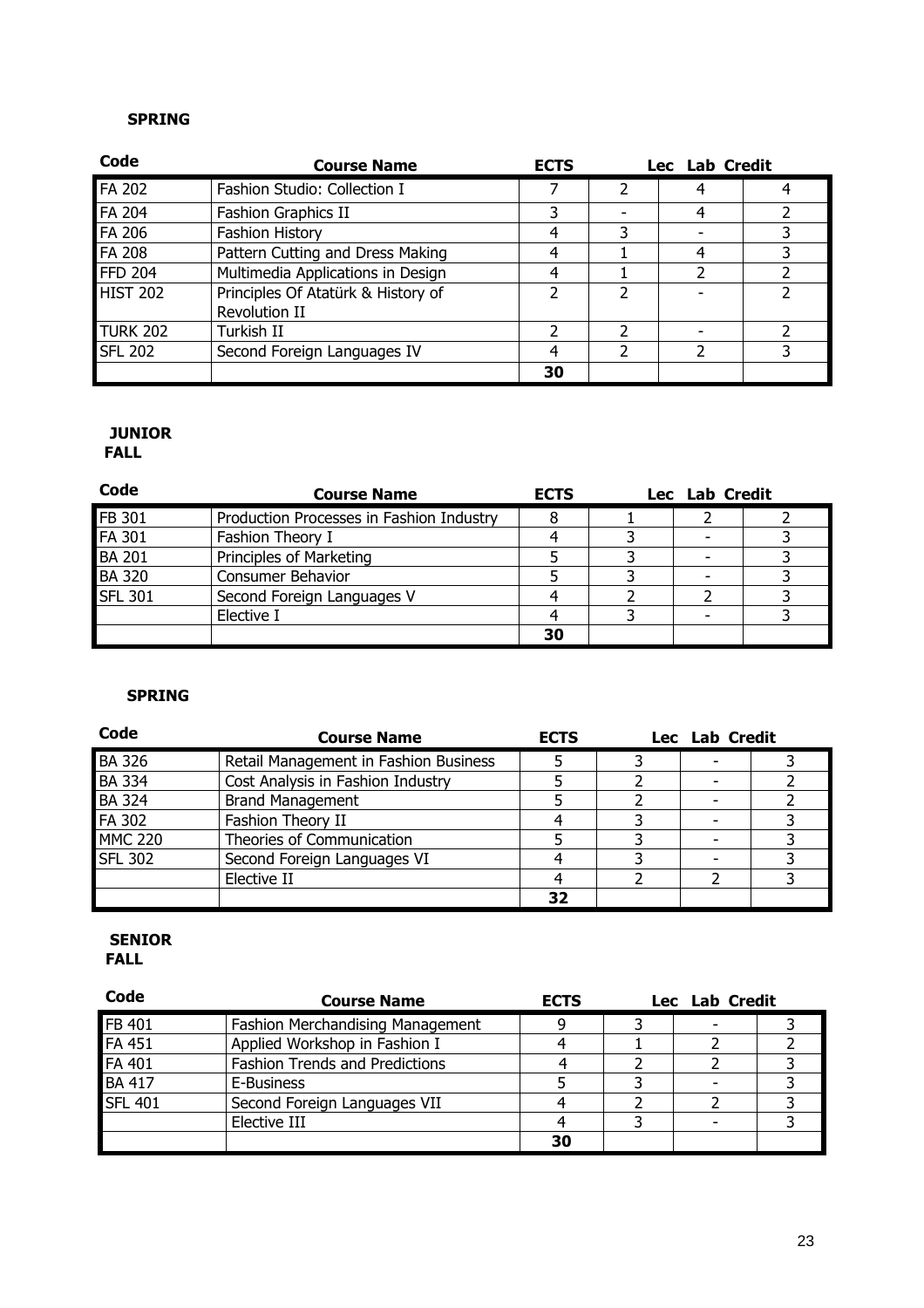| Code           | <b>Course Name</b>                        | <b>ECTS</b> |  | Lec Lab Credit |  |
|----------------|-------------------------------------------|-------------|--|----------------|--|
| FB 498         | <b>Graduation Project</b>                 | 10          |  |                |  |
| <b>FA 452</b>  | Applied Workshop in Fashion II            |             |  |                |  |
| FB 494         | <b>Graduation Thesis</b>                  |             |  |                |  |
| <b>BA 490</b>  | Marketing Research                        |             |  |                |  |
| <b>BA 422</b>  | Intellectual & Industrial Property Rights |             |  |                |  |
| <b>SFL 402</b> | Second Foreign Languages VIII             |             |  |                |  |
|                |                                           | 30          |  |                |  |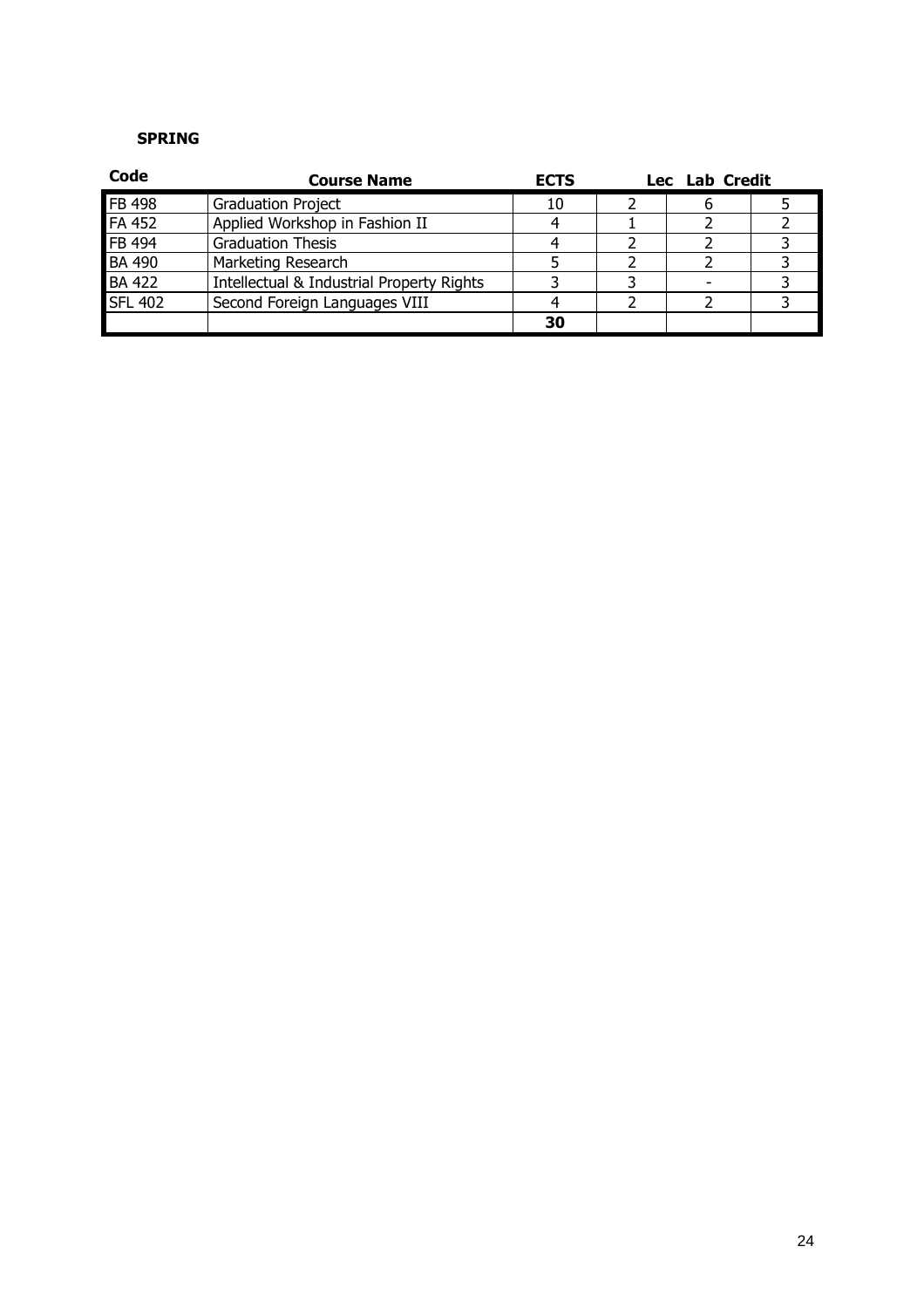### DEPARTMENT of COMMUNICATION DESIGN GRAPHIC DESIGN SPECIALIZATION AREA

#### FRESHMAN FALL

| Code           | <b>Course Name</b>                    | <b>ECTS</b> |   | Lec Lab Credit |  |
|----------------|---------------------------------------|-------------|---|----------------|--|
| FFD 101        | Art and Design Studio I               | 8           | っ | 6              |  |
| CD 111         | Drawing Studio                        |             |   | 4              |  |
| <b>FFD 121</b> | History of Art and Design I           |             |   |                |  |
| <b>CS 100</b>  | Introduction to Computer and          | 4           | 7 | າ              |  |
|                | Information Sys. I                    |             |   |                |  |
| <b>HUM 103</b> | Principles of Social Sciences I       |             |   |                |  |
| <b>ENG 101</b> | Academic Reading and Writing Skills I |             |   |                |  |
| SFL 101/103    | Second Foreign Languages I            |             |   |                |  |
| <b>IUE 100</b> | Academic and Social Orientation       |             |   |                |  |
|                |                                       | 30          |   |                |  |

#### SPRING

| Code           | <b>Course Name</b>                        | <b>ECTS</b> | Lec Lab Credit |  |
|----------------|-------------------------------------------|-------------|----------------|--|
| <b>FFD 102</b> | Art and Design Studio II                  |             | b              |  |
| CD 102         | Introduction to Visual Communication      |             |                |  |
| <b>FFD 122</b> | History of Art and Design II              |             |                |  |
| CD 132         | <b>Printing Techniques</b>                |             |                |  |
| <b>HUM 104</b> | Principles of Social Sciences II          |             |                |  |
| <b>ENG 102</b> | Academic Reading and Writing Skills II    |             |                |  |
|                | SFL 102/104   Second Foreign Languages II |             |                |  |
|                |                                           | 30          |                |  |

## **SOPHOMORE**

| Code            | <b>Course Name</b>                            | <b>ECTS</b>   |   | Lec Lab Credit |  |
|-----------------|-----------------------------------------------|---------------|---|----------------|--|
| CD 201          | Communication Design Studio I                 | 10            |   | 6              |  |
| CD 203          | Typographic Design I                          | 4             |   |                |  |
| CD 205          | Computer Graphics in Communication<br>Design  | 4             |   | 2              |  |
| CD 207          | <b>Basic Photography</b>                      | 4             |   | າ              |  |
| <b>HIST 201</b> | Principles of Atatürk & History of Revolution |               |   |                |  |
| <b>TURK 201</b> | Turkish I                                     | $\mathcal{P}$ | 2 |                |  |
| <b>SFL 201</b>  | Second Foreign Languages III                  | 4             | 2 | $\mathcal{P}$  |  |
|                 |                                               | 30            |   |                |  |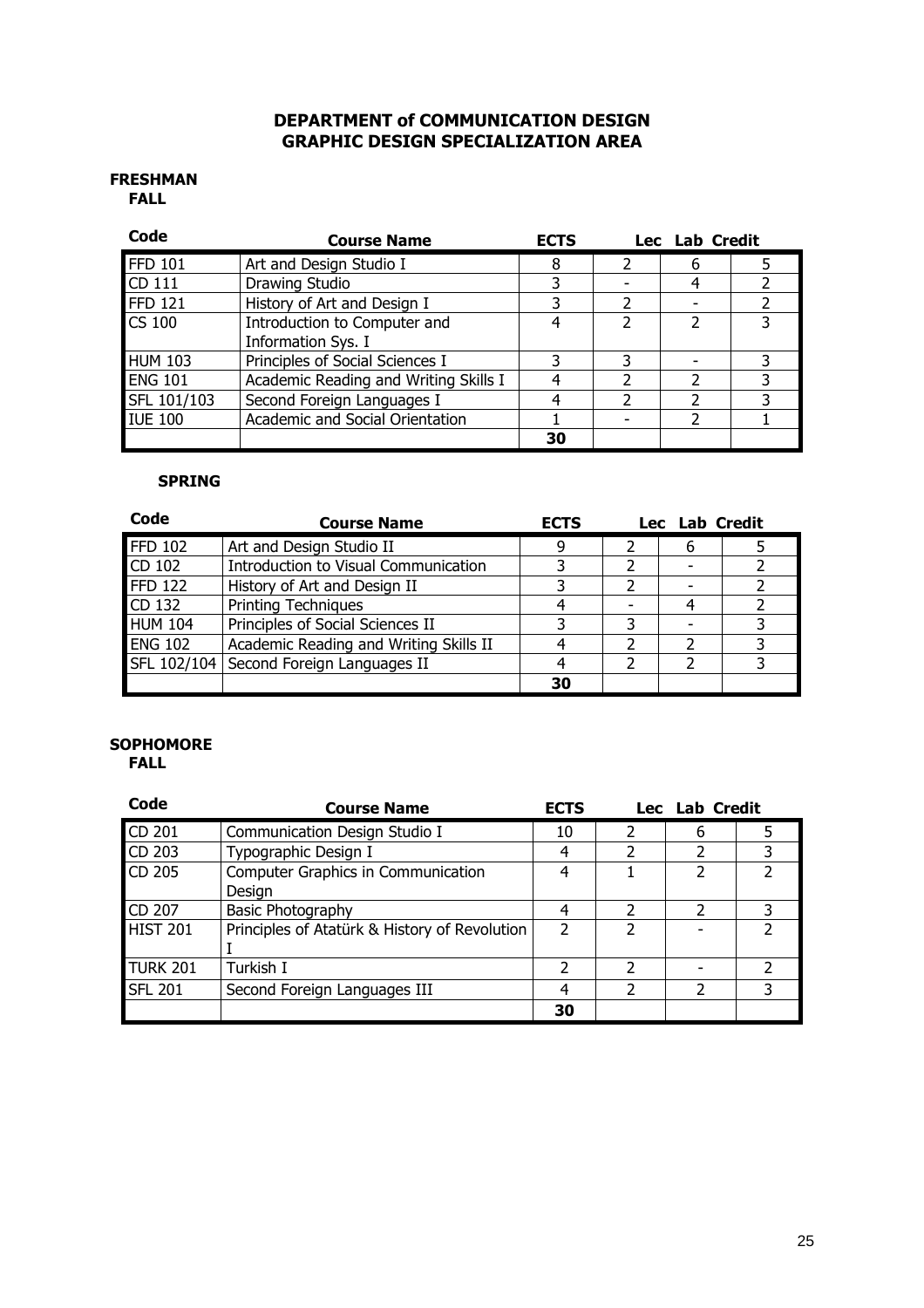| Code            | <b>Course Name</b>                                  | <b>ECTS</b> | Lec Lab Credit |  |
|-----------------|-----------------------------------------------------|-------------|----------------|--|
| CD 202          | Communication Design Studio II                      | 10          | 6              |  |
| CD 204          | Typographic Design II                               |             |                |  |
| <b>FFD 204</b>  | Multimedia Applications in Design                   | 4           |                |  |
| <b>ECON 100</b> | Principles of Economics                             |             |                |  |
| <b>HIST 202</b> | Principles of Atatürk & History of<br>Revolution II |             |                |  |
| <b>TURK 202</b> | Turkish II                                          |             |                |  |
| <b>SFL 202</b>  | Second Foreign Languages IV                         |             |                |  |
|                 |                                                     | 30          |                |  |

## JUNIOR

FALL

| Code           | <b>Course Name</b>              | <b>ECTS</b> | Lec Lab Credit |  |
|----------------|---------------------------------|-------------|----------------|--|
| GD 301         | Graphic Design Studio I         |             |                |  |
| GD 303         | Desktop Publishing              |             |                |  |
| CD 301         | History of Graphic Design       |             |                |  |
| <b>BA 101</b>  | <b>Introduction to Business</b> |             |                |  |
| <b>SFL 301</b> | Second Foreign Language V       |             |                |  |
|                | Elective I                      |             |                |  |
|                |                                 | 30          |                |  |

#### SPRING

| Code           | <b>Course Name</b>              | <b>ECTS</b> | Lec Lab Credit |  |  |
|----------------|---------------------------------|-------------|----------------|--|--|
| GD 302         | Graphic Design Studio II        | 10          |                |  |  |
| GD 304         | Packaging Design                |             |                |  |  |
| CD 302         | History of Graphic Design II    |             |                |  |  |
| <b>BA230</b>   | <b>Marketing Communications</b> |             |                |  |  |
| <b>SFL 302</b> | Second Foreign Languages VI     |             |                |  |  |
|                | Elective II                     |             |                |  |  |
|                |                                 | 30          |                |  |  |

#### SENIOR FALL

| Code           | <b>Course Name</b>                            | <b>ECTS</b> | Lec Lab Credit |  |
|----------------|-----------------------------------------------|-------------|----------------|--|
| GD 401         | Graphic Design Studio III                     | 10          |                |  |
| GD 403         | Advertising Design and Art Direction          |             |                |  |
| <b>FFD 401</b> | <b>Design Semiotics</b>                       |             |                |  |
| CD 451         | Applied Workshop in Communication<br>Design I |             |                |  |
| <b>SFL 401</b> | Second Foreign Languages VII                  |             |                |  |
|                | Elective III                                  |             |                |  |
|                |                                               | 30          |                |  |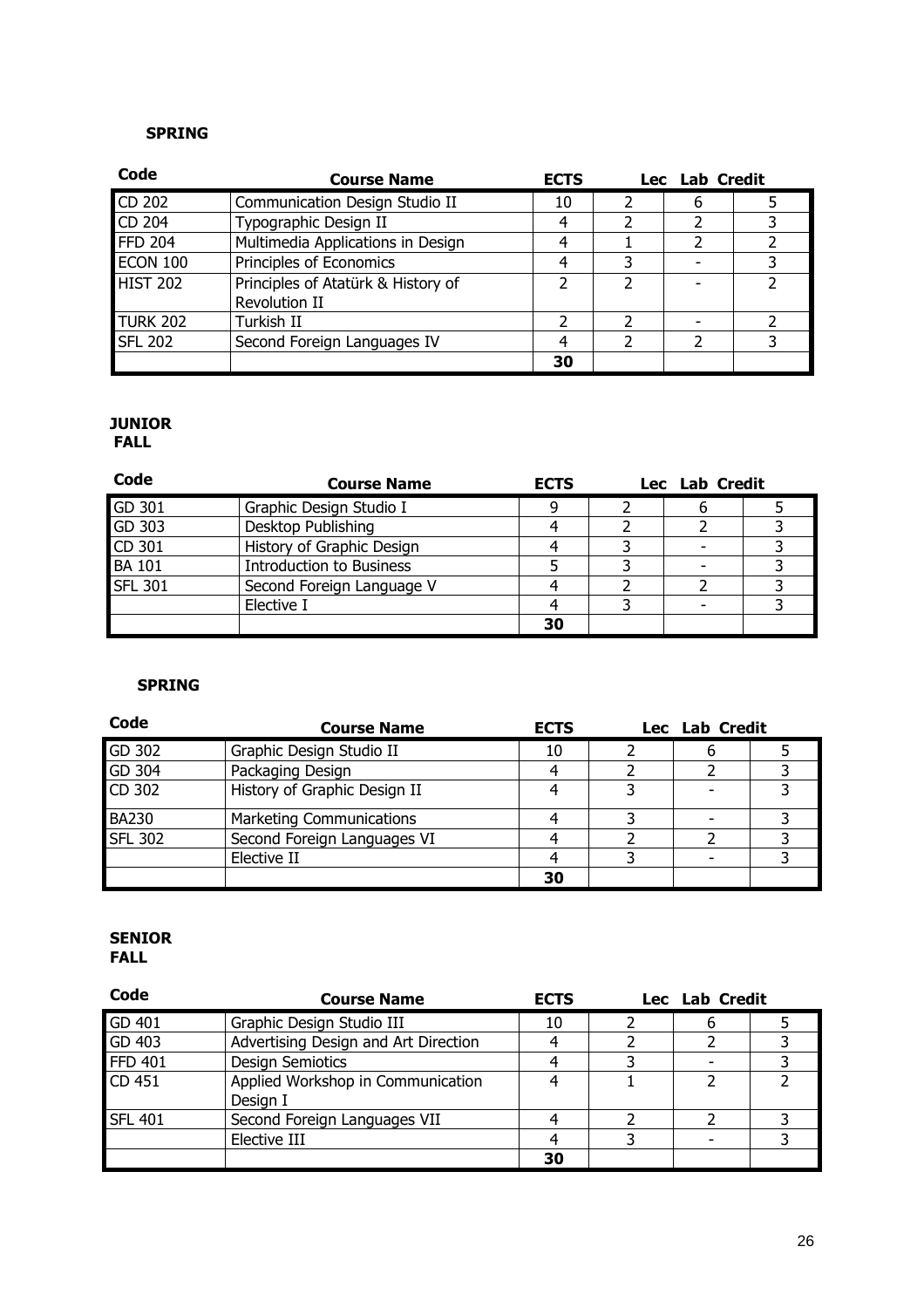| Code           | <b>Course Name</b>                             | <b>ECTS</b> | Lec Lab Credit |  |
|----------------|------------------------------------------------|-------------|----------------|--|
| GD 498         | <b>Graduation Project</b>                      |             |                |  |
| GD 494         | <b>Graduation Thesis</b>                       |             |                |  |
| GD 404         | Portfolio Design                               |             |                |  |
| CD 452         | Applied Workshop in Communication<br>Design II |             |                |  |
| <b>BA 422</b>  | Intellectual & Industrial Property Rights      |             |                |  |
| <b>SFL 402</b> | Second Foreign Languages VIII                  |             |                |  |
|                |                                                | 30          |                |  |

#### ELECTIVES

| <b>I</b> Code | <b>Course Name</b>                                                | <b>ECTS</b> | Lec | Lab Credit |  |
|---------------|-------------------------------------------------------------------|-------------|-----|------------|--|
| <b>CD 322</b> | Experimental Multimedia Production<br>Techniques in Advertisement |             |     |            |  |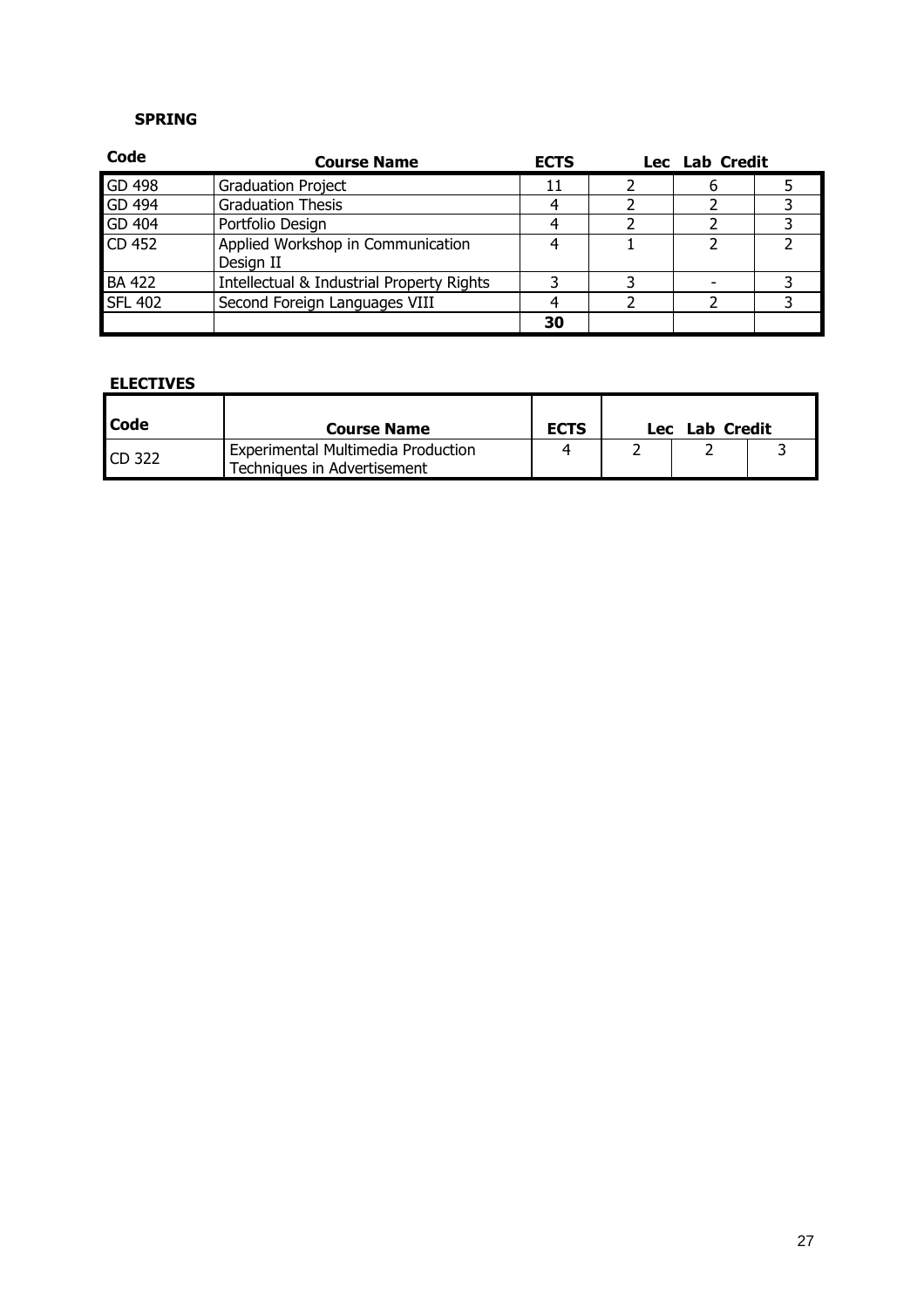## DEPARTMENT OF COMMUNICATION DESIGN MULTIMEDIA DESIGN SPECIALIZATION AREA

#### FRESHMAN FALL

| Code           | <b>Course Name</b>                                         | <b>ECTS</b> | Lec Lab Credit |  |
|----------------|------------------------------------------------------------|-------------|----------------|--|
| <b>FFD 101</b> | Art and Design Studio I                                    |             |                |  |
| CD 111         | Drawing Studio                                             |             |                |  |
| <b>FFD 121</b> | History of Art and Design I                                |             |                |  |
| <b>CS 100</b>  | Introduction to Computer and Information<br><b>Systems</b> |             |                |  |
| <b>HUM 103</b> | Principles of Social Sciences I                            |             |                |  |
| <b>ENG 101</b> | Academic Reading and Writing Skills I                      |             |                |  |
| SFL 101/103    | Second Foreign Languages I                                 |             |                |  |
| <b>IUE 100</b> | Academic and Social Orientation                            |             |                |  |
|                |                                                            | 30          |                |  |

#### SPRING

| Code           | <b>Course Name</b>                     | <b>ECTS</b> | Lec Lab Credit |  |
|----------------|----------------------------------------|-------------|----------------|--|
| <b>FFD 102</b> | Art and Design Studio II               |             |                |  |
| CD 102         | Introduction to Visual Communication   |             |                |  |
| <b>FFD 122</b> | History of Art and Design II           |             |                |  |
| CD 132         | <b>Printing Techniques</b>             |             |                |  |
| <b>HUM 104</b> | Principles of Social Sciences II       |             |                |  |
| <b>ENG 102</b> | Academic Reading and Writing Skills II |             |                |  |
| SFL 102/104    | Second Foreign Languages II            |             |                |  |
|                |                                        | 30          |                |  |

### **SOPHOMORE**

| Code            | <b>Course Name</b>                              | <b>ECTS</b> | Lec Lab Credit |  |
|-----------------|-------------------------------------------------|-------------|----------------|--|
| CD 201          | Communication Design Studio I                   | 10          |                |  |
| CD 203          | Typographic Design I                            |             |                |  |
| CD 205          | Computer Graphics in Communication Design       |             |                |  |
| CD 207          | <b>Basic Photography</b>                        |             |                |  |
| <b>HIST 201</b> | Principles of Atatürk & History of Revolution I |             |                |  |
| <b>TURK 201</b> | Turkish I                                       |             |                |  |
| <b>SFL 201</b>  | Second Foreign Languages III                    |             |                |  |
|                 |                                                 | 30          |                |  |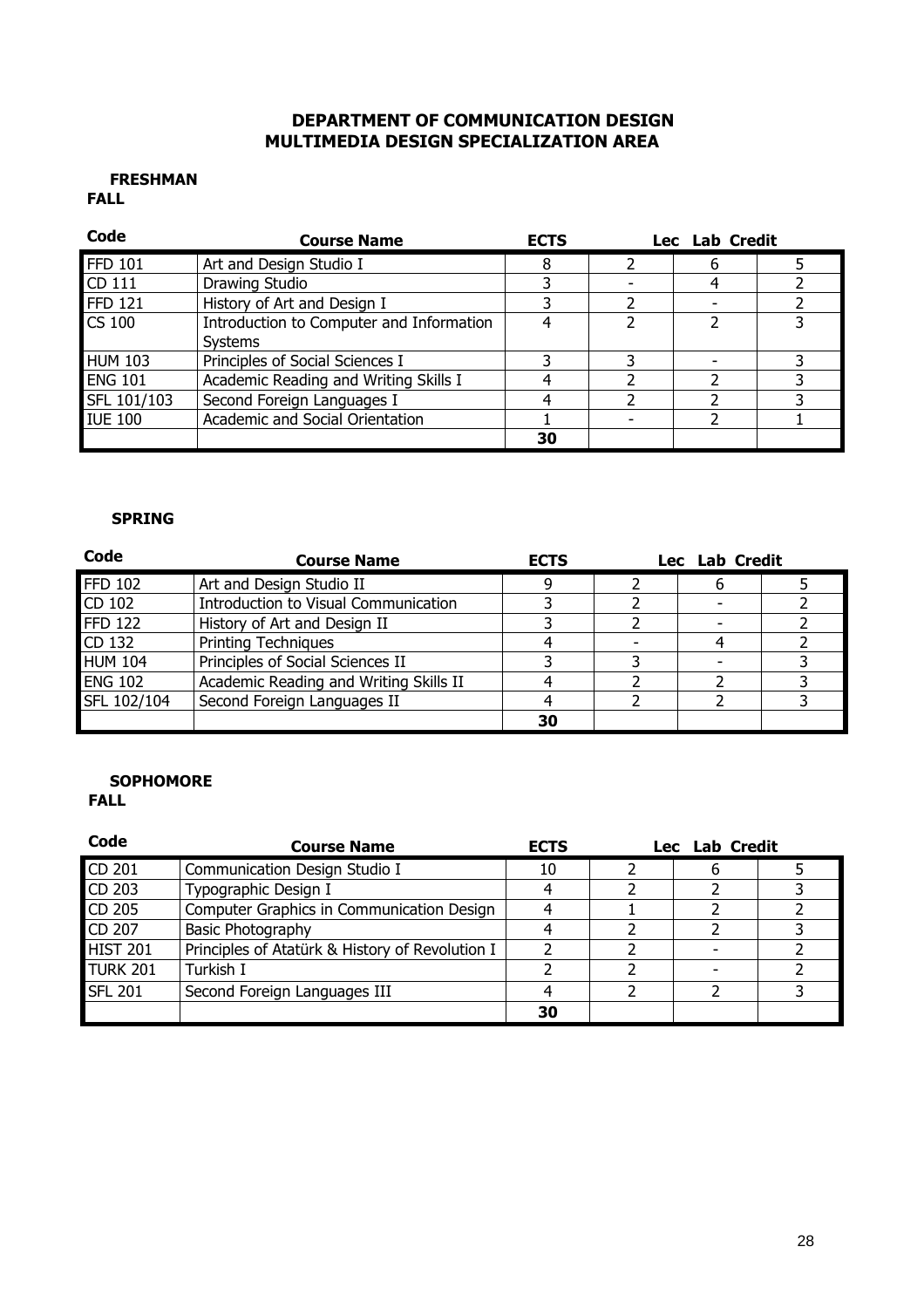| Code            | <b>Course Name</b>                               | <b>ECTS</b> | Lec Lab Credit |  |
|-----------------|--------------------------------------------------|-------------|----------------|--|
| CD 202          | Communication Design Studio II                   | 10          |                |  |
| CD 204          | Typographic Design II                            |             |                |  |
| <b>FFD 204</b>  | Multimedia Applications in Design                |             |                |  |
| <b>ECON 100</b> | Principles of Economics                          |             |                |  |
| <b>HIST 202</b> | Principles of Atatürk & History of Revolution II |             |                |  |
| TURK 202        | Turkish II                                       |             |                |  |
| <b>SFL 202</b>  | Second Foreign Languages IV                      |             |                |  |
|                 |                                                  | 30          |                |  |

## JUNIOR

## FALL

| Code           | <b>Course Name</b>              | <b>ECTS</b> | Lec Lab Credit |  |
|----------------|---------------------------------|-------------|----------------|--|
| <b>MMD 301</b> | Digital Design Studio I         |             |                |  |
| <b>MMD 303</b> | Advanced Photography            |             |                |  |
| CD 301         | History of Graphic Design       |             |                |  |
| <b>BA 101</b>  | <b>Introduction to Business</b> |             |                |  |
| <b>SFL 301</b> | Second Foreign Languages V      |             |                |  |
|                | Elective I                      |             |                |  |
|                |                                 | 30          |                |  |

## SPRING

| Code           | <b>Course Name</b>              | <b>ECTS</b> | Lec Lab Credit |  |
|----------------|---------------------------------|-------------|----------------|--|
| <b>MMD 302</b> | Digital Design Studio II        | 10          |                |  |
| <b>MMD 304</b> | Video Techniques and Production |             |                |  |
| <b>MMD 306</b> | Multimedia Design and Animation |             |                |  |
| CD302          | History of Graphic Design II    |             |                |  |
| <b>SFL 302</b> | Second Foreign Languages VI     |             |                |  |
|                | Elective II                     |             |                |  |
|                |                                 | 30          |                |  |

## SENIOR

| Code           | <b>Course Name</b>                | <b>ECTS</b> | Lec Lab Credit |  |
|----------------|-----------------------------------|-------------|----------------|--|
| <b>MMD 401</b> | Digital Design Studio III         | 10          |                |  |
| <b>MMD 403</b> | Video Post Production             |             |                |  |
| <b>FFD 401</b> | <b>Design Semiotics</b>           |             |                |  |
| CD 451         | Applied Workshop in Communication |             |                |  |
|                | Design I                          |             |                |  |
|                | Elective III                      |             |                |  |
| <b>SFL 401</b> | Second Foreign Languages VII      |             |                |  |
|                |                                   | 30          |                |  |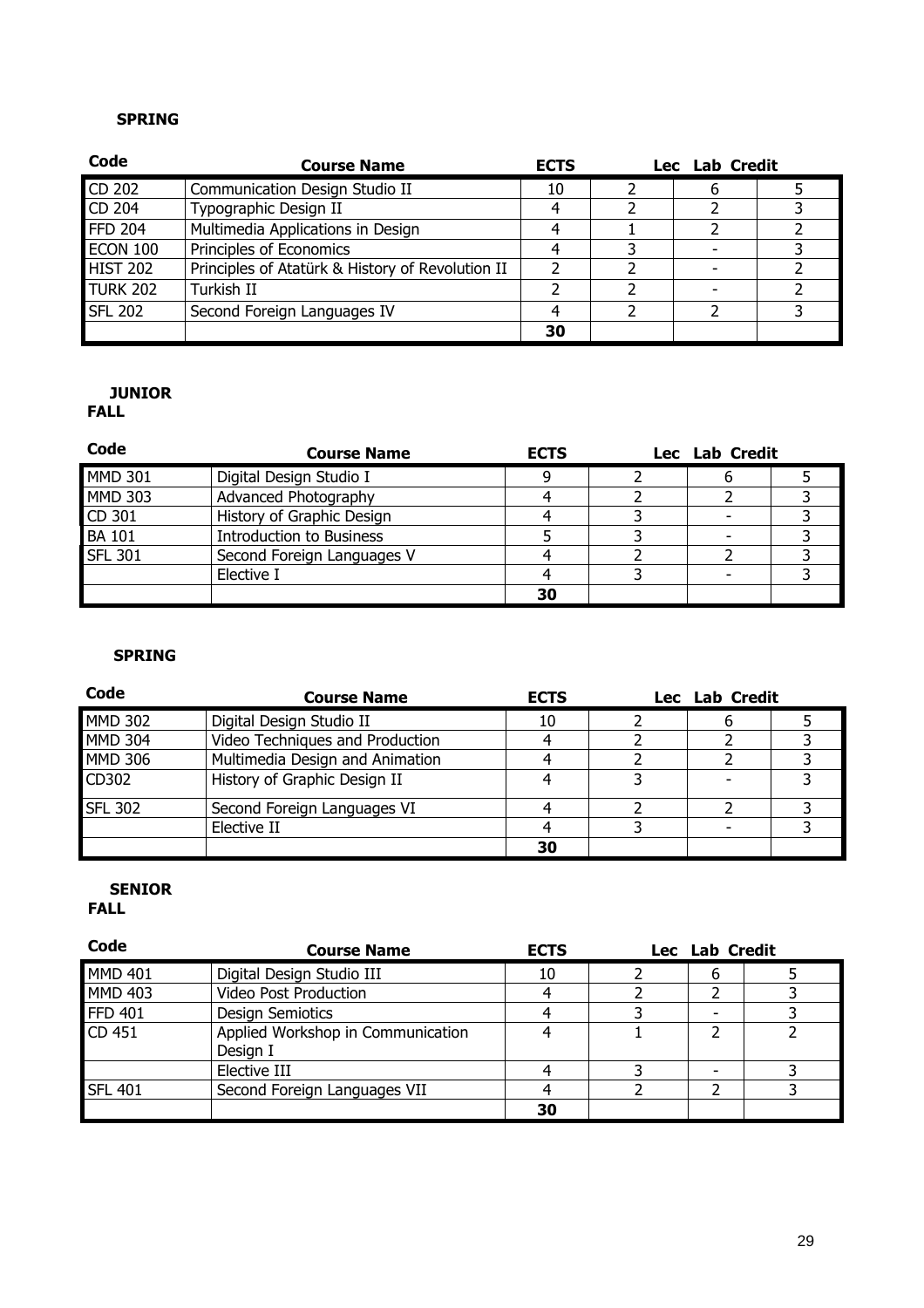| Code           | <b>Course Name</b>                             | <b>ECTS</b> | Lec Lab Credit |  |
|----------------|------------------------------------------------|-------------|----------------|--|
| <b>MMD 498</b> | <b>Graduation Project</b>                      |             |                |  |
| <b>MMD 494</b> | <b>Graduation Thesis</b>                       |             |                |  |
| <b>MMD 404</b> | Portfolio Design                               |             |                |  |
| CD 452         | Applied Workshop in Communication<br>Design II |             |                |  |
| <b>BA 422</b>  | Intellectual & Industrial Property Rights      |             |                |  |
| <b>SFL 402</b> | Second Foreign Languages VIII                  |             |                |  |
|                |                                                | 30          |                |  |

| <b>Code</b>   | <b>Course Name</b>                                                | <b>ECTS</b> | Lec | Lab Credit |  |
|---------------|-------------------------------------------------------------------|-------------|-----|------------|--|
| <b>CD 322</b> | Experimental Multimedia Production<br>Techniques in Advertisement |             |     |            |  |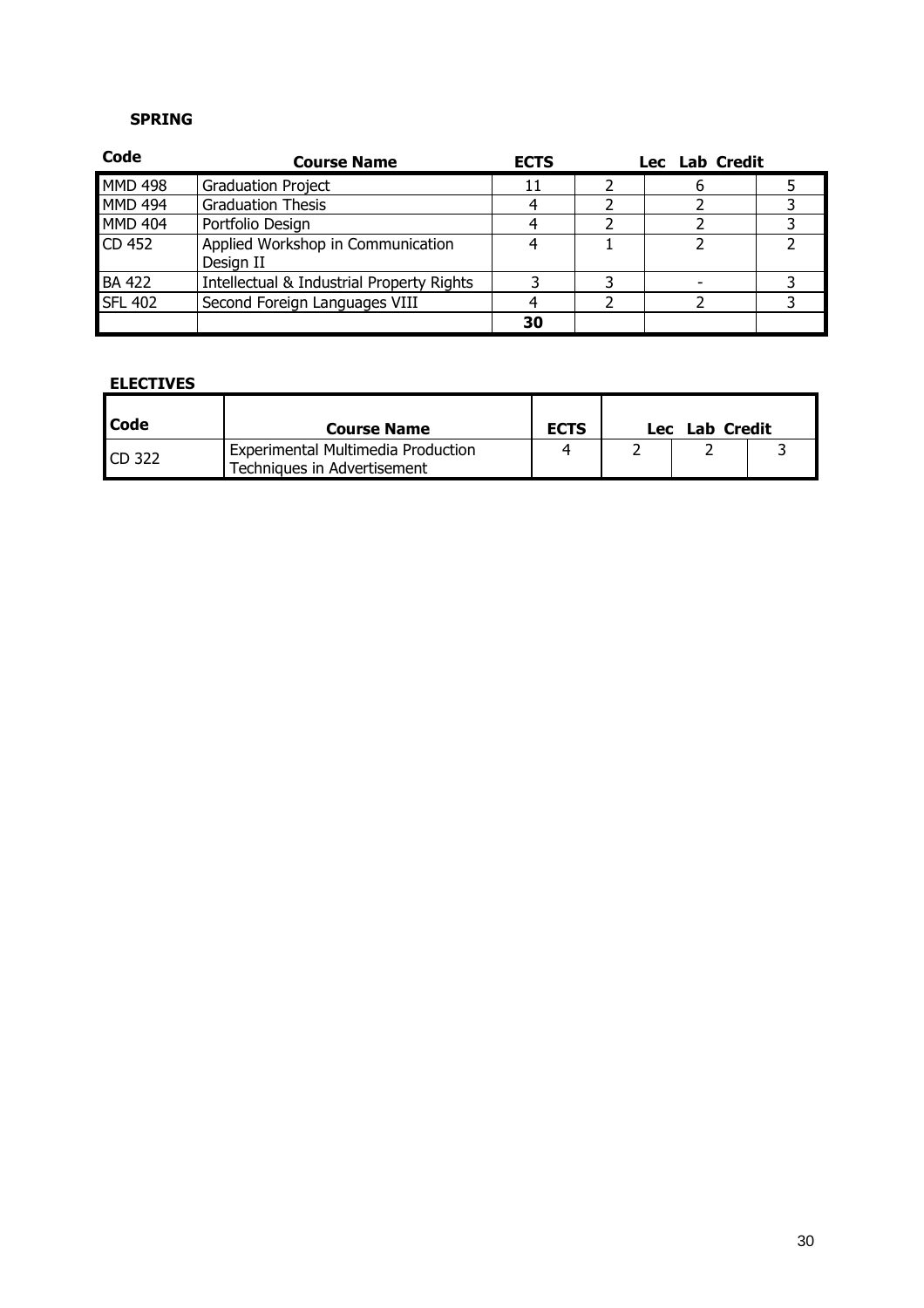## DEPARTMENT of INDUSTRIAL DESIGN PRODUCT DESIGN SPECIALIZATION AREA

#### FRESHMAN FALL

| Code           | <b>Course Name</b>               | <b>ECTS</b> | Lec Lab Credit |  |
|----------------|----------------------------------|-------------|----------------|--|
| <b>FFD 101</b> | Art and Design Studio I          |             |                |  |
| <b>FFD 111</b> | Drawing & Representation         |             |                |  |
| <b>FFD 121</b> | History of Art and Design I      |             |                |  |
| <b>HUM 103</b> | Principles of Social Sciences I  |             |                |  |
| <b>CS 100</b>  | Introduction to Computer and     |             |                |  |
|                | <b>Information Systems I</b>     |             |                |  |
| <b>ENG 101</b> | Ac. Reading and Writing Skills I |             |                |  |
| SFL101/103     | Second Foreign Languages I       |             |                |  |
| <b>IUE 100</b> | Academic and Social Orientation  |             |                |  |
|                |                                  | 30          |                |  |

#### SPRING

| Code           | <b>Course Name</b>                     | <b>ECTS</b> | Lec Lab Credit |  |  |  |
|----------------|----------------------------------------|-------------|----------------|--|--|--|
| <b>FFD 102</b> | Art and Design Studio II               |             |                |  |  |  |
| <b>FFD 122</b> | History of Art and Design II           |             |                |  |  |  |
| <b>FFD 142</b> | Model Making                           |             |                |  |  |  |
| <b>HUM 104</b> | Principles of Social Sciences II       |             |                |  |  |  |
| <b>FFD 104</b> | Computer Aided Technical Drawing       |             |                |  |  |  |
| <b>ENG 102</b> | Academic Reading and Writing Skills II |             |                |  |  |  |
| SFL102/104     | Second Foreign Languages II            |             |                |  |  |  |
|                |                                        | 30          |                |  |  |  |

#### SOPHOMORE FALL

| Code            | <b>Course Name</b>                                 | <b>ECTS</b> | Lec Lab Credit |  |
|-----------------|----------------------------------------------------|-------------|----------------|--|
| <b>ID 201</b>   | Product Design Studio I                            | 11          |                |  |
| <b>ID 203</b>   | Computer Aided Industrial Design                   |             |                |  |
| <b>ID 205</b>   | Human Factors                                      |             |                |  |
| ID 207          | Materials and Production Technologies I            |             |                |  |
| <b>HIST 201</b> | Principles of Atatürk & History of<br>Revolution I |             |                |  |
| TURK 201        | Turkish I                                          |             |                |  |
| <b>SFL 201</b>  | Second Foreign Languages III                       |             |                |  |
|                 |                                                    | 30          |                |  |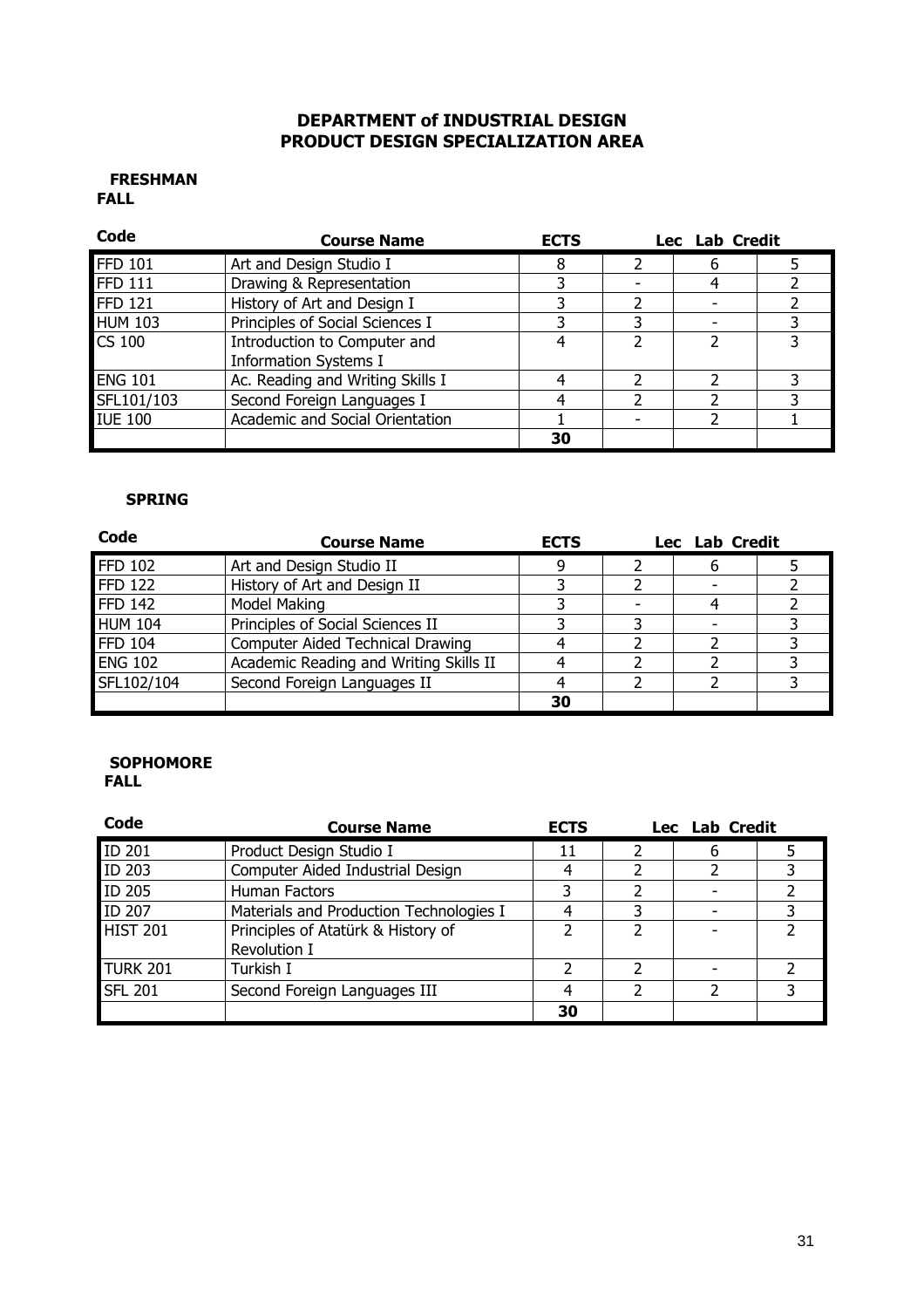| Code            | <b>Course Name</b>                                  | <b>ECTS</b> | Lec Lab Credit |  |
|-----------------|-----------------------------------------------------|-------------|----------------|--|
| <b>ID 202</b>   | Product Design Studio II                            | 10          |                |  |
| <b>FFD 202</b>  | <b>Advanced Design Presentation</b>                 | 4           |                |  |
| <b>ECON 100</b> | Principles of Economics                             |             |                |  |
| <b>ID 208</b>   | Materials and Production Technologies II            |             |                |  |
| <b>HIST 202</b> | Principles of Atatürk & History of<br>Revolution II |             |                |  |
| <b>TURK 202</b> | Turkish II                                          |             |                |  |
| <b>SFL 202</b>  | Second Foreign Languages IV                         |             |                |  |
|                 |                                                     | 30          |                |  |

# JUNIOR

FALL

| Code           | <b>Course Name</b>                      | <b>ECTS</b> | Lec Lab Credit |  |
|----------------|-----------------------------------------|-------------|----------------|--|
| PD 313         | Industrial Design Studio I              | 10          |                |  |
| <b>FFD 301</b> | Furniture Design                        |             |                |  |
| <b>BA 101</b>  | <b>Introduction to Business</b>         |             |                |  |
| ID 301         | History and Theory of Industrial Design |             |                |  |
| <b>SFL 301</b> | Second Foreign Languages V              |             |                |  |
|                | Elective I                              |             |                |  |
|                |                                         | 30          |                |  |

## SPRING

| Code           | <b>Course Name</b>                       | <b>ECTS</b> | Lec Lab Credit |  |
|----------------|------------------------------------------|-------------|----------------|--|
| PD 314         | Industrial Design Studio II              | 10          |                |  |
| PD 312         | <b>Industrial Design Engineering</b>     |             |                |  |
| PD 316         | Design for Sustainability                |             |                |  |
| ID 302         | Contemporary Issues in Industrial Design |             |                |  |
| <b>SFL 302</b> | Second Foreign Languages VI              |             |                |  |
|                | Elective II                              |             |                |  |
|                |                                          | 30          |                |  |

### SENIOR FALL

| Code           | <b>Course Name</b>                      | <b>ECTS</b> | Lec Lab Credit |  |
|----------------|-----------------------------------------|-------------|----------------|--|
| PD 409         | Industrial Design Studio III            | 10          | n              |  |
| PD 403         | Design Research                         |             |                |  |
| <b>FFD 401</b> | <b>Design Semiotics</b>                 |             |                |  |
| ID 451         | Applied Workshop in Industrial Design I |             |                |  |
| <b>SFL 401</b> | Second Foreign Languages VII            |             |                |  |
|                | Elective III                            |             |                |  |
|                |                                         | 30          |                |  |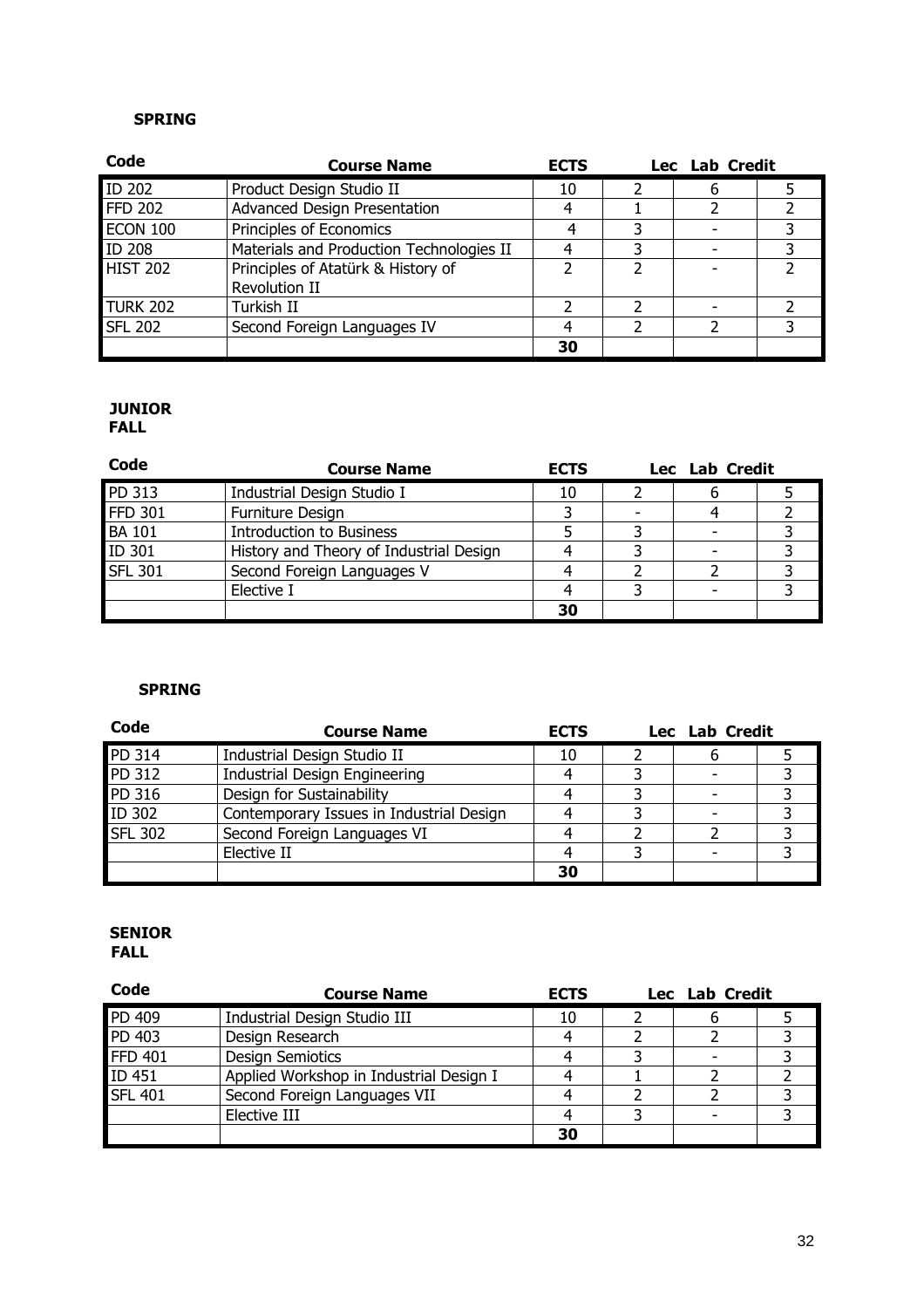| Code           | <b>Course Name</b>                          | <b>ECTS</b> | Lec Lab Credit |  |
|----------------|---------------------------------------------|-------------|----------------|--|
| <b>PD 498</b>  | <b>Graduation Project</b>                   | 11          |                |  |
| PD 404         | Portfolio Design                            |             |                |  |
| <b>PD 494</b>  | <b>Graduation Thesis</b>                    |             |                |  |
| <b>BA 422</b>  | Intellectual and Industrial Property Rights |             |                |  |
| <b>ID 452</b>  | Applied Workshop in Industrial Design II    |             |                |  |
| <b>SFL 402</b> | Second Foreign Languages VIII               |             |                |  |
|                |                                             | 30          |                |  |

| <b>Code</b> | <b>Course Name</b>         | <b>ECTS</b> | Lec | Lab Credit |  |
|-------------|----------------------------|-------------|-----|------------|--|
| FFD 311     | Design Competition Project |             |     |            |  |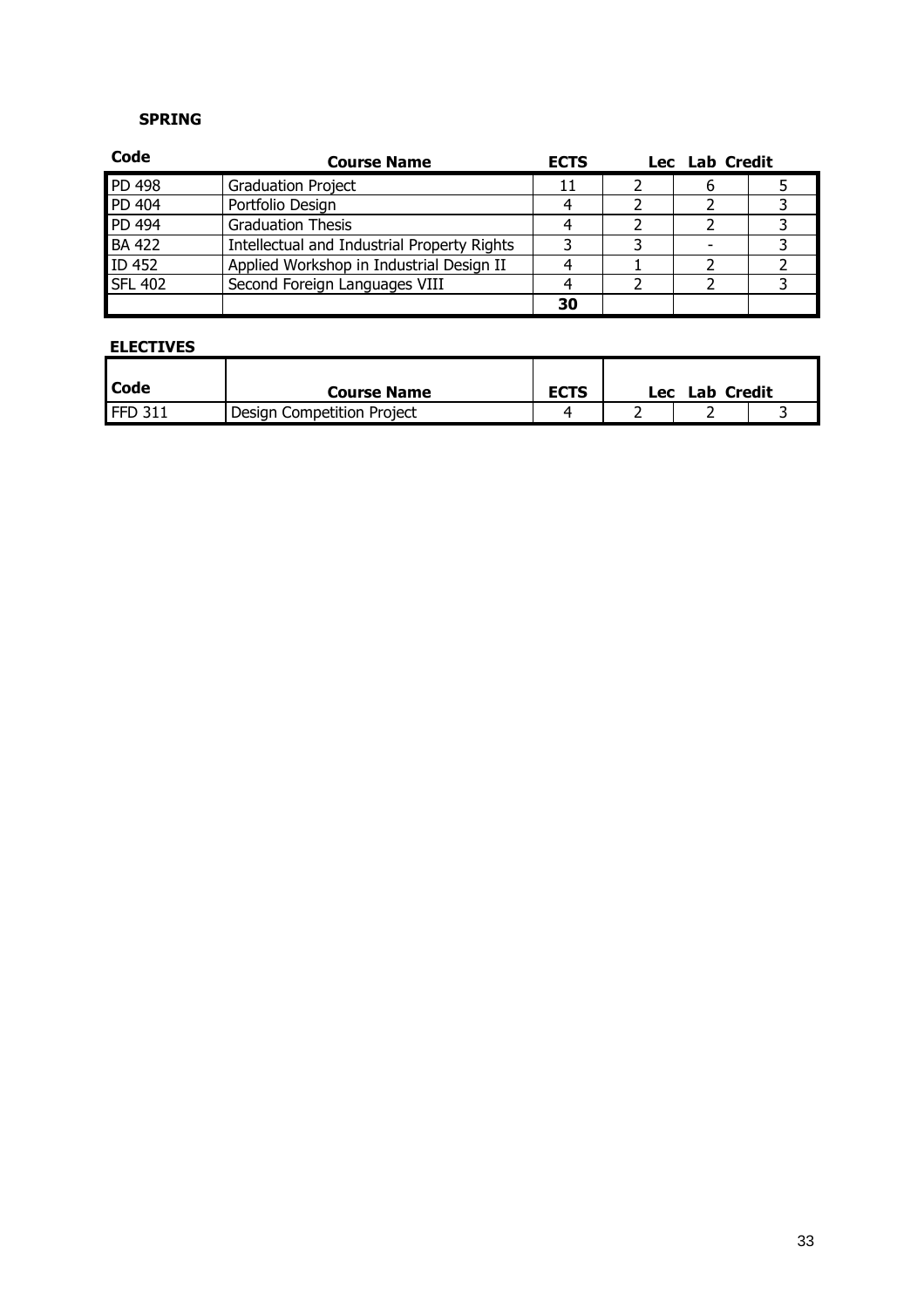## DEPARTMENT of INDUSTRIAL DESIGN DESIGN MANAGEMENT SPECIALIZATION AREA

#### FRESHMAN FALL

| <b>FALL</b><br>Code | <b>Course Name</b>                       | <b>ECTS</b> | <b>Lec</b> | Lab | <b>Credit</b> |
|---------------------|------------------------------------------|-------------|------------|-----|---------------|
| <b>FFD 101</b>      | Art and Design Studio I                  | 8           |            | 6   |               |
| <b>FFD 111</b>      | Drawing & Representation                 |             |            | 4   |               |
| <b>FFD 121</b>      | History of Art and Design I              | ว           |            |     |               |
| <b>HUM 103</b>      | Principles of Social Sciences I          | 3           |            |     |               |
| <b>CS 100</b>       | Introduction to Computer and Information | 4           |            |     |               |
|                     | Sys. I                                   |             |            |     |               |
| <b>ENG 101</b>      | Ac. Reading and Writing Skills I         | 4           |            |     |               |
| SFL101/103          | Second Foreign Languages I               |             |            |     |               |
| <b>IUE 100</b>      | Academic and Social Orientation          |             |            |     |               |
|                     |                                          | 30          |            |     |               |

#### SPRING

| Code           | <b>Course Name</b>                     | <b>ECTS</b> | <b>Lec</b> | Lab | <b>Credit</b> |
|----------------|----------------------------------------|-------------|------------|-----|---------------|
| <b>FFD 102</b> | Art and Design Studio II               | a           |            |     |               |
| <b>FFD 122</b> | History of Art and Design II           |             |            |     |               |
| <b>FFD 142</b> | Model Making                           |             |            |     |               |
| <b>HUM 104</b> | Principles of Social Sciences II       |             |            |     |               |
| <b>FFD 104</b> | Computer Aided Technical Drawing       |             |            |     |               |
| <b>ENG 102</b> | Academic Reading and Writing Skills II |             |            |     |               |
| SFL102/104     | Second Foreign Languages II            |             |            |     |               |
|                |                                        | 30          |            |     |               |

## **SOPHOMORE**

FALL

| Code            | <b>Course Name</b>                              | <b>ECTS</b> | <b>Lec</b> | Lab | <b>Credit</b> |
|-----------------|-------------------------------------------------|-------------|------------|-----|---------------|
| ID 201          | Product Design Studio I                         | 11          |            | 6   |               |
| ID 203          | Computer Aided Industrial Design                |             |            |     |               |
| <b>ID 205</b>   | Human Factors                                   |             |            |     |               |
| ID 207          | Materials and Production Technologies I         |             |            |     |               |
| <b>HIST 201</b> | Principles of Atatürk & History of Revolution I |             |            |     |               |
| <b>TURK 201</b> | Turkish I                                       |             |            |     |               |
| <b>SFL 201</b>  | Second Foreign Languages III                    |             |            |     |               |
|                 |                                                 | 30          |            |     |               |

| Code            | <b>Course Name</b>                               | <b>ECTS</b> | <b>Lec</b> | Lab | <b>Credit</b> |
|-----------------|--------------------------------------------------|-------------|------------|-----|---------------|
| <b>ID 202</b>   | Product Design Studio II                         | 10          |            | 6   |               |
| <b>FFD 202</b>  | Advanced Design Presentation                     | 4           |            |     |               |
| <b>ID 208</b>   | Materials and Production Technologies II         |             |            |     |               |
| <b>ECON 100</b> | Principles of Economics                          |             | 3          |     |               |
| <b>HIST 202</b> | Principles of Atatürk & History of Revolution II |             |            |     |               |
| <b>TURK 202</b> | Turkish II                                       |             |            |     |               |
| <b>SFL 202</b>  | Second Foreign Languages IV                      | 4           |            |     |               |
|                 |                                                  | 30          |            |     |               |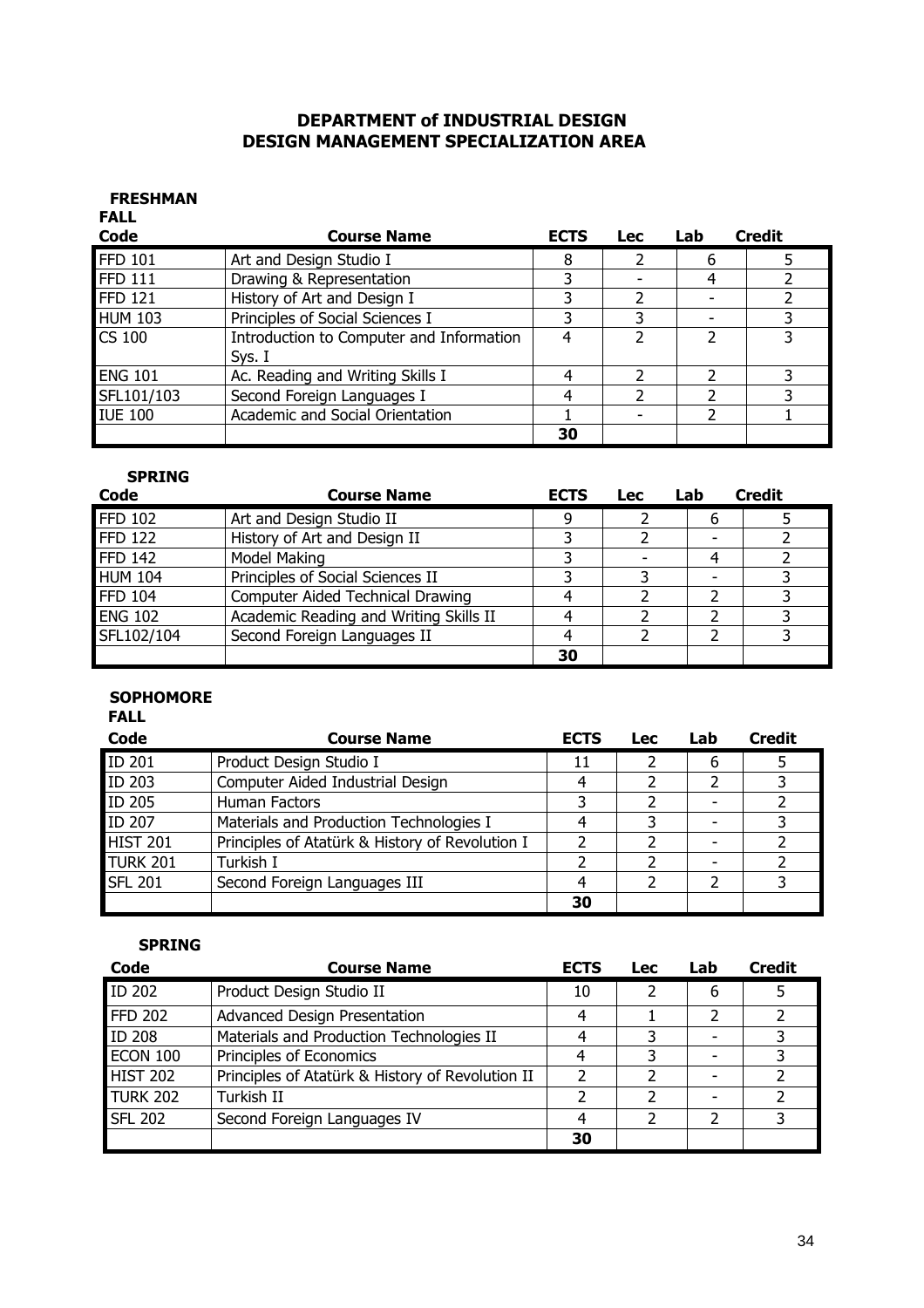| <b>JUNIOR</b><br><b>FALL</b> |                                         |             |            |     |               |
|------------------------------|-----------------------------------------|-------------|------------|-----|---------------|
| <b>Code</b>                  | <b>Course Name</b>                      | <b>ECTS</b> | <b>Lec</b> | Lab | <b>Credit</b> |
| DM 301                       | Design Project Management I             | 4           |            | 4   |               |
| <b>BA 101</b>                | <b>Introduction to Business</b>         |             |            |     |               |
| <b>BA 340</b>                | <b>Entrepreneurial Skills</b>           | 4           |            |     |               |
| <b>BA 320</b>                | <b>Consumer Behavior</b>                |             |            |     |               |
| ID 301                       | History and Theory of Industrial Design |             |            |     |               |
| <b>SFL 301</b>               | Second Foreign Languages V              | 4           |            |     |               |
|                              | Elective I                              | 4           | 3          |     |               |
|                              |                                         | 30          |            |     |               |

| Code           | <b>Course Name</b>                       | <b>ECTS</b> | <b>Lec</b> | Lab | <b>Credit</b> |
|----------------|------------------------------------------|-------------|------------|-----|---------------|
| <b>DM 302</b>  | Design Project Management II             |             |            | 4   |               |
| <b>MMC 220</b> | Theories of Communication                |             |            |     |               |
| <b>BA 324</b>  | <b>Brand Management</b>                  |             |            |     |               |
| <b>PRA 202</b> | <b>Interpersonal Communication</b>       |             |            |     |               |
| ID 302         | Contemporary Issues in Industrial Design |             |            |     |               |
| <b>SFL 302</b> | Second Foreign Languages VI              |             |            |     |               |
|                | Elective II                              |             |            |     |               |
|                |                                          | 30          |            |     |               |

#### SENIOR

| <b>FALL</b>    |                                         |             |            |     |               |
|----------------|-----------------------------------------|-------------|------------|-----|---------------|
| <b>Code</b>    | <b>Course Name</b>                      | <b>ECTS</b> | <b>Lec</b> | Lab | <b>Credit</b> |
| ID 451         | Applied Workshop in Industrial Design I |             |            |     |               |
| <b>DM 401</b>  | Design Project Management III           | q           |            |     |               |
| <b>DM 403</b>  | Strategic Design Planning               |             |            |     |               |
| <b>BA 490</b>  | Marketing Research                      |             |            |     |               |
| <b>SFL 401</b> | Second Foreign Languages VII            |             |            |     |               |
|                | Elective III                            |             |            |     |               |
|                |                                         | 30          |            |     |               |

#### SPRING

| Code           | <b>Course Name</b>                          | <b>ECTS</b> | <b>Lec</b> | Lab | <b>Credit</b> |
|----------------|---------------------------------------------|-------------|------------|-----|---------------|
| <b>DM 498</b>  | <b>Graduation Project</b>                   | 11          |            | n   |               |
| DM 404         | Portfolio Design                            |             |            |     |               |
| DM 494         | <b>Graduation Thesis</b>                    |             |            |     |               |
| <b>BA 422</b>  | Intellectual and Industrial Property Rights |             |            |     |               |
| <b>ID 452</b>  | Applied Workshop in Industrial Design II    |             |            |     |               |
| <b>SFL 402</b> | Second Foreign Languages VIII               |             |            |     |               |
|                |                                             | 30          |            |     |               |

| <b>Code</b> | Course Name                   | ЕГТС<br>-- - | -ec- | ∟ab | <b>Credit</b> |
|-------------|-------------------------------|--------------|------|-----|---------------|
| FFD         | Competition Project<br>Desiar |              |      |     |               |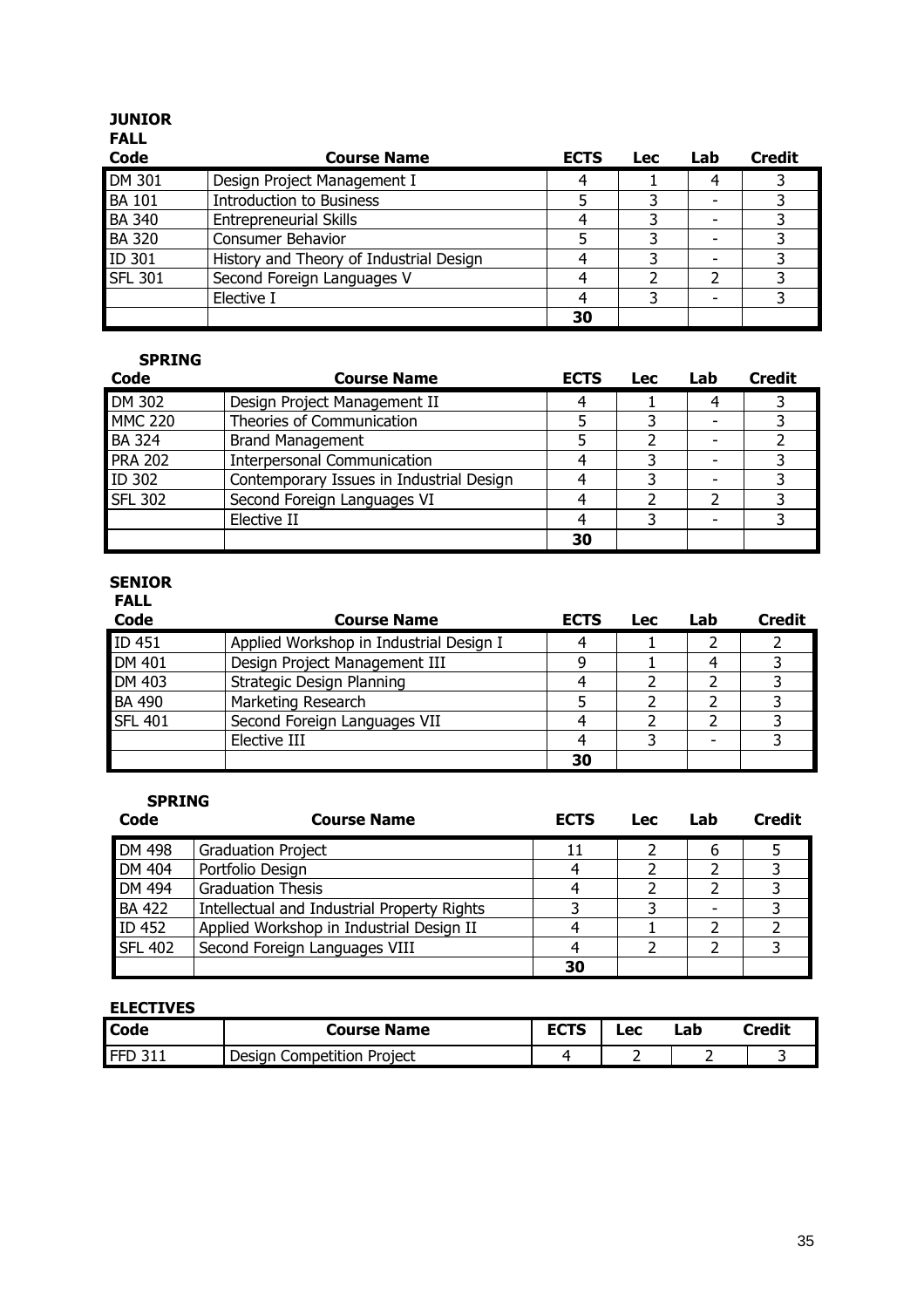## DEPARTMENT OF INTERIOR ARCHITECTURE AND ENVIRONMENTAL DESIGN INTERIOR ARCHITECTURE SPECIALIZATION AREA

#### FRESHMAN FALL

| Code                        | <b>Course Name</b>                                    | <b>ECTS</b> | <b>Lec</b> | Lab | <b>Credit</b> |
|-----------------------------|-------------------------------------------------------|-------------|------------|-----|---------------|
| $\overline{\text{FFD}}$ 101 | Art and Design Studio I                               | 8           |            | 6   |               |
| <b>FFD 111</b>              | Drawing and Representation                            | 3           |            | 4   |               |
| FFD <sub>121</sub>          | History of Art and Design I                           | 3           | っ          |     |               |
| <b>HUM 103</b>              | Principles of Social Science I                        | 3           |            |     |               |
| <b>CS 100</b>               | Introduction to Computer and Information<br>Systems I | 4           |            |     |               |
| <b>ENG 101</b>              | Academic Reading and Writing Skills I                 | 4           | າ          | 2   | ٦             |
| SFL 101/103                 | Second Foreign Languages I                            | 4           |            |     |               |
| <b>IUE 100</b>              | Academic and Social Orientation                       |             |            |     |               |
|                             |                                                       | 30          |            |     |               |

### SPRING

| Code           | <b>Course Name</b>                     | <b>ECTS</b> | <b>Lec</b> | Lab | <b>Credit</b> |
|----------------|----------------------------------------|-------------|------------|-----|---------------|
| <b>FFD 102</b> | Art and Design Studio II               | q           |            | 6   |               |
| <b>FFD 122</b> | History of Art and Design II           |             |            |     |               |
| <b>FFD 142</b> | Model Making                           |             |            | 4   |               |
| <b>FFD 104</b> | Computer Aided Technical Drawing       |             |            | っ   |               |
| <b>HUM 104</b> | Principles of Social Science II        |             |            |     |               |
| <b>ENG 102</b> | Academic Reading and Writing Skills II |             |            | າ   |               |
| SFL 102/104    | Second Foreign Languages II            |             |            | າ   |               |
|                |                                        | 30          |            |     |               |

## **SOPHOMORE**

FALL

| Code            | <b>Course Name</b>                              | <b>ECTS</b> | <b>Lec</b> | Lab | <b>Credit</b> |
|-----------------|-------------------------------------------------|-------------|------------|-----|---------------|
| <b>IAED 201</b> | Design Studio I                                 | q           |            | 6   |               |
| <b>FFD 201</b>  | Computer Aided Architectural Graphics           |             |            | 4   |               |
| <b>FFD 203</b>  | <b>Environmental Control Systems</b>            |             |            |     |               |
| <b>IAED 203</b> | <b>Construction and Materials I</b>             |             |            |     |               |
| <b>IAED 205</b> | <b>Design Semiotics</b>                         |             |            |     |               |
| HIST 201        | Principles of Atatürk & History of Revolution I |             |            |     |               |
| TURK 201        | Turkish I                                       |             |            |     |               |
| <b>SFL 201</b>  | Second Foreign Languages III                    | 4           |            |     |               |
|                 |                                                 | 30          |            |     |               |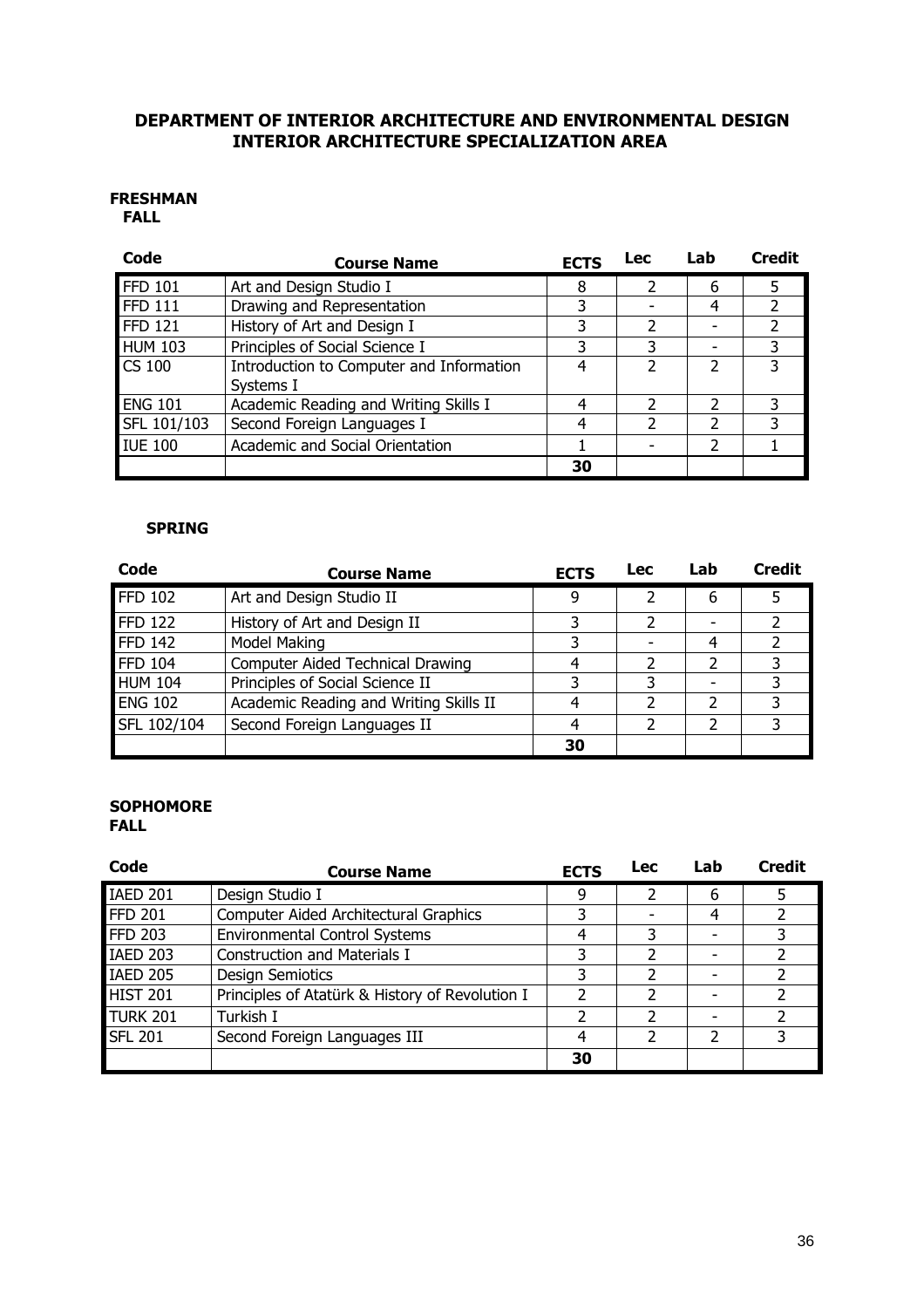| Code            | <b>Course Name</b>                           | <b>ECTS</b> | <b>Lec</b>    | Lab | <b>Credit</b> |
|-----------------|----------------------------------------------|-------------|---------------|-----|---------------|
| <b>IAED 202</b> | Design Studio II                             | 8           | $\mathcal{P}$ | 6   | 5             |
| IAED 204        | <b>Construction and Materials II</b>         | 3           |               |     |               |
| FFD 202         | <b>Advanced Design Presentation</b>          | 4           |               |     |               |
| IAED 206        | Contemporary Design Discourse                | 3           |               |     |               |
| ECON 100        | Principles of Economics                      | 4           | 3             |     |               |
| HIST 202        | Principles of Atatürk and Turkish Revolution |             | 2             |     | っ             |
| TURK 202        | Turkish II                                   |             | 2             |     |               |
| <b>SFL 202</b>  | Second Foreign Languages IV                  | 4           | 2             | っ   | 3             |
|                 |                                              | 30          |               |     |               |

#### JUNIOR FALL

| Code           | <b>Course Name</b>                    | <b>ECTS</b> | Lec | Lab | <b>Credit</b> |
|----------------|---------------------------------------|-------------|-----|-----|---------------|
| <b>IA 301</b>  | Interior Architecture Studio I        | 10          |     |     |               |
| IA 303         | History and Theory of Interior Design |             |     |     |               |
| FFD 301        | Furniture Design                      |             |     |     |               |
| <b>BA 101</b>  | <b>Introduction to Business</b>       |             |     |     |               |
| <b>SFL 301</b> | Second Foreign Languages V            |             |     |     |               |
|                | Elective I                            |             |     |     |               |
|                |                                       | 30          |     |     |               |

## SPRING

| Code            | <b>Course Name</b>                 | <b>ECTS</b> | Lec | Lab | <b>Credit</b> |
|-----------------|------------------------------------|-------------|-----|-----|---------------|
| IA 302          | Interior Architecture Studio II    | 11          |     |     |               |
| IA 304          | <b>Complex Interior Systems</b>    |             |     |     |               |
| IA 306          | Intelligent and Interactive Spaces |             |     |     |               |
| <b>IAED 306</b> | <b>Construction Management</b>     |             |     |     |               |
| <b>SFL 302</b>  | Second Foreign Languages VI        |             |     |     |               |
|                 | Elective II                        |             |     |     |               |
|                 |                                    | 30          |     |     |               |

# SENIOR

FALL

| Code            | <b>Course Name</b>                                           | <b>ECTS</b> | Lec | Lab                      | <b>Credit</b> |
|-----------------|--------------------------------------------------------------|-------------|-----|--------------------------|---------------|
| IA 401          | Visionary and Future Interior Architecture<br><b>Studies</b> | 11          |     | 6                        |               |
| <b>IAED 401</b> | Introduction to Restoration and Preservation                 |             |     | $\overline{\phantom{0}}$ |               |
| IA 403          | Ecological and Bioclimatic Design                            |             |     | -                        |               |
| <b>IAED 451</b> | Applied Workshop in IAED I                                   |             |     |                          |               |
| <b>SFL 401</b>  | Second Foreign Languages VII                                 |             |     | າ                        |               |
|                 | Elective III                                                 |             |     |                          |               |
|                 |                                                              | 30          |     |                          |               |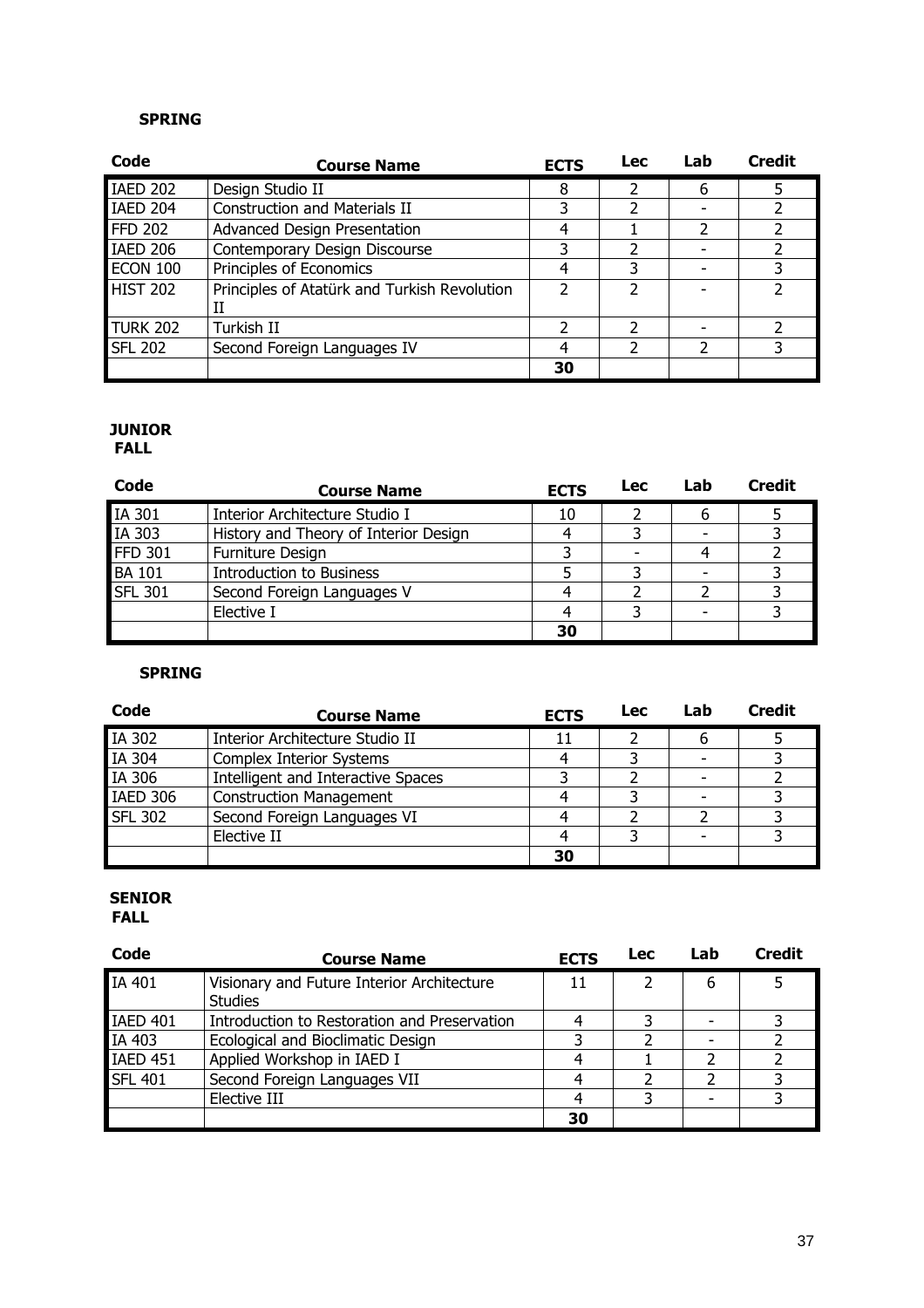| <b>Code</b>     | <b>Course Name</b>            | <b>ECTS</b> | <b>Lec</b> | Lab | <b>Credit</b> |
|-----------------|-------------------------------|-------------|------------|-----|---------------|
| IA 404          | Portfolio Design              |             |            |     |               |
| <b>IA 494</b>   | <b>Graduation Thesis</b>      |             |            |     |               |
| <b>IAED 452</b> | Applied Workshop in IAED II   |             |            |     |               |
| <b>IA 498</b>   | <b>Graduation Project</b>     | 10          |            |     |               |
| <b>SFL 402</b>  | Second Foreign Languages VIII |             |            |     |               |
|                 | Elective IV                   |             |            |     |               |
|                 |                               | 30          |            |     |               |

| Code            | <b>Course Name</b>                                                 | <b>ECTS</b> | <b>Lec</b> | Lab | <b>Credit</b> |
|-----------------|--------------------------------------------------------------------|-------------|------------|-----|---------------|
| <b>IAED 320</b> | Colors and Textures in Interiors                                   | 4           | ς          |     |               |
| <b>IAED 310</b> | Advanced 3-D Modeling and Rendering in<br>Computer Aided Design    |             |            |     |               |
| IAED 410        | Environmental Psychology                                           |             |            |     |               |
| IAED 420        | Philosophy of Life and the Evolution of<br>Abstraction (1890-1950) |             | 3          |     |               |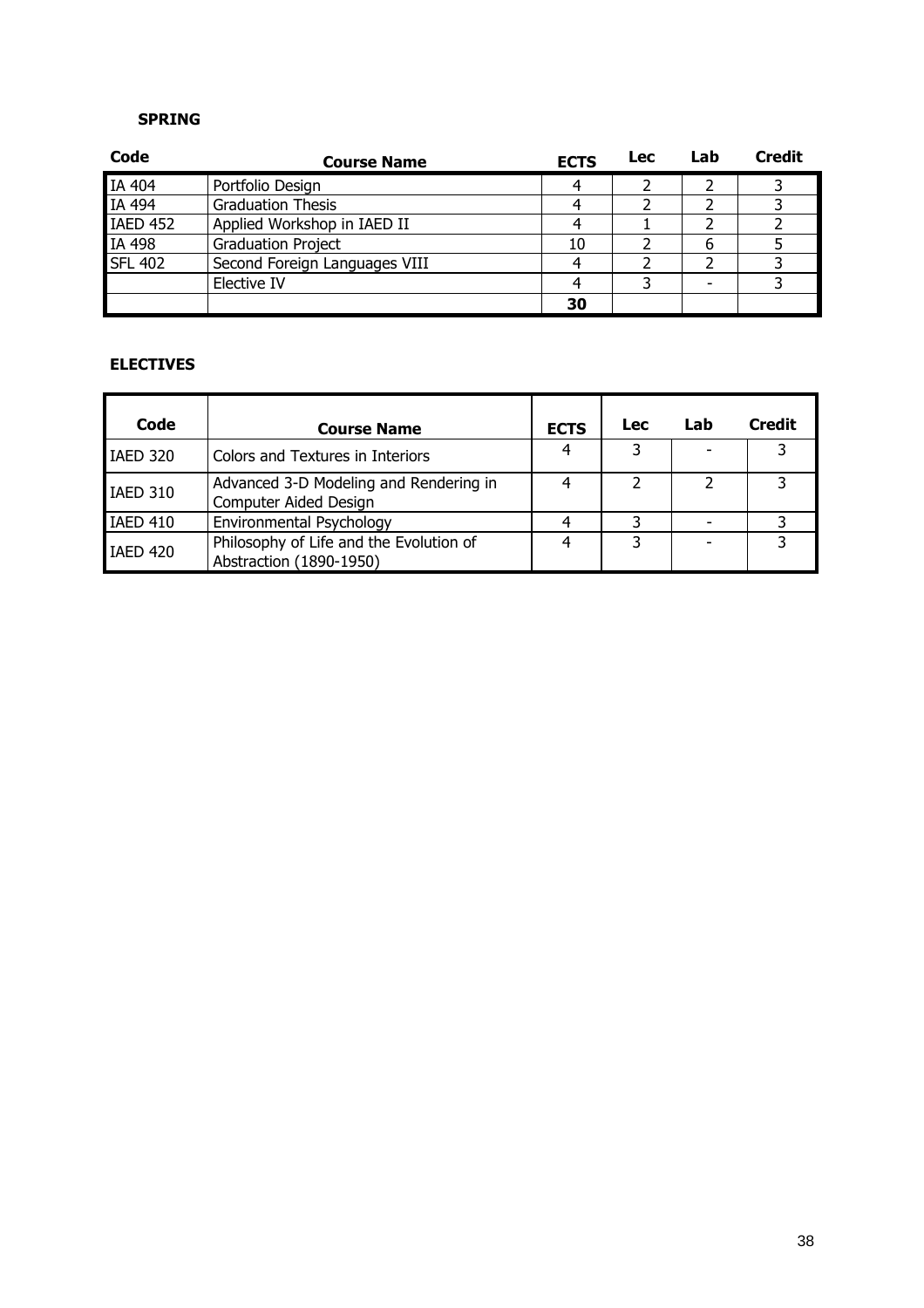## DEPARTMENT OF ARCHITECTURE

#### FRESHMAN FALL

|                | <b>Course Name</b>                       | <b>ECTS</b> | <b>Lec</b> | Lab | <b>Credit</b> |
|----------------|------------------------------------------|-------------|------------|-----|---------------|
| Code           |                                          |             |            |     |               |
| <b>IUE100</b>  | Academic and Social Orientation          |             |            |     |               |
| <b>FFD 101</b> | Art and Design Studio I                  | 8           | 2          | 6   | 5             |
| <b>FFD 111</b> | Drawing & Representation                 | 3           |            | 4   |               |
| <b>FFD 121</b> | History of Art and Design I              | 3           | 2          |     |               |
| <b>HUM 103</b> | Principles of Social Sciences I          | 3           | 3          |     |               |
| CS 100         | Introduction to Computer and Information | 4           |            |     |               |
|                | Systems                                  |             |            |     |               |
| <b>ENG 101</b> | Academic Reading and Writing Skills I    | 4           |            |     | 3             |
| SFL 101/103    | Second Foreign Languages I               | 4           |            |     |               |
|                |                                          | 30          |            |     |               |

| <b>SPRING</b>  | <b>Course Name</b>                     | <b>ECTS</b> | <b>Lec</b> | Lab | <b>Credit</b> |
|----------------|----------------------------------------|-------------|------------|-----|---------------|
| Code           |                                        |             |            |     |               |
| <b>FFD 102</b> | Art and Design Studio II               | 9           |            | 6   |               |
| <b>FFD 104</b> | Computer Aided Technical Drawing       | 4           |            |     |               |
| MATH 108       | <b>Basic Mathematics and Geometry</b>  | 4           | 3          |     |               |
| <b>FFD 122</b> | History of Art and Design II           | 3           |            |     |               |
| ARCH 102       | Introduction to Architecture           | 3           |            |     |               |
| HUM 104        | Principles of Social Sciences II       | 3           | 3          |     |               |
| <b>ENG 102</b> | Academic Reading and Writing Skills II | 4           |            |     |               |
| SFL 102/104    | Second Foreign Languages II            | 4           |            |     |               |
|                |                                        | 34          |            |     |               |

### SOPHOMORE FALL

|                 | <b>Course Name</b>                            | <b>ECTS</b> | <b>Lec</b> | Lab | <b>Credit</b> |
|-----------------|-----------------------------------------------|-------------|------------|-----|---------------|
| Code            |                                               |             |            |     |               |
| <b>ARCH 201</b> | Architectural Design I                        | 8           |            | 6   | 5.            |
| FFD201          | <b>Computer Aided Architectural Graphics</b>  | 3           |            | 4   |               |
| ARCH 203        | Histories and Theories of Architecture I      | 4           | 3          |     |               |
| <b>ARCH 205</b> | Statics and Strength of Materials             | 4           | 3          |     | 3             |
| ARCH 207        | Architectural Construction and Materials I    | 3           |            |     |               |
| TURK 201        | Turkish I                                     | 2           |            |     |               |
| HIST 201        | Principles of Atatürk & History of Revolution | 2           | 2          |     |               |
| <b>SFL 201</b>  | Second Foreign Languages III                  | 4           |            | 2   | 3             |
|                 |                                               | 30          |            |     |               |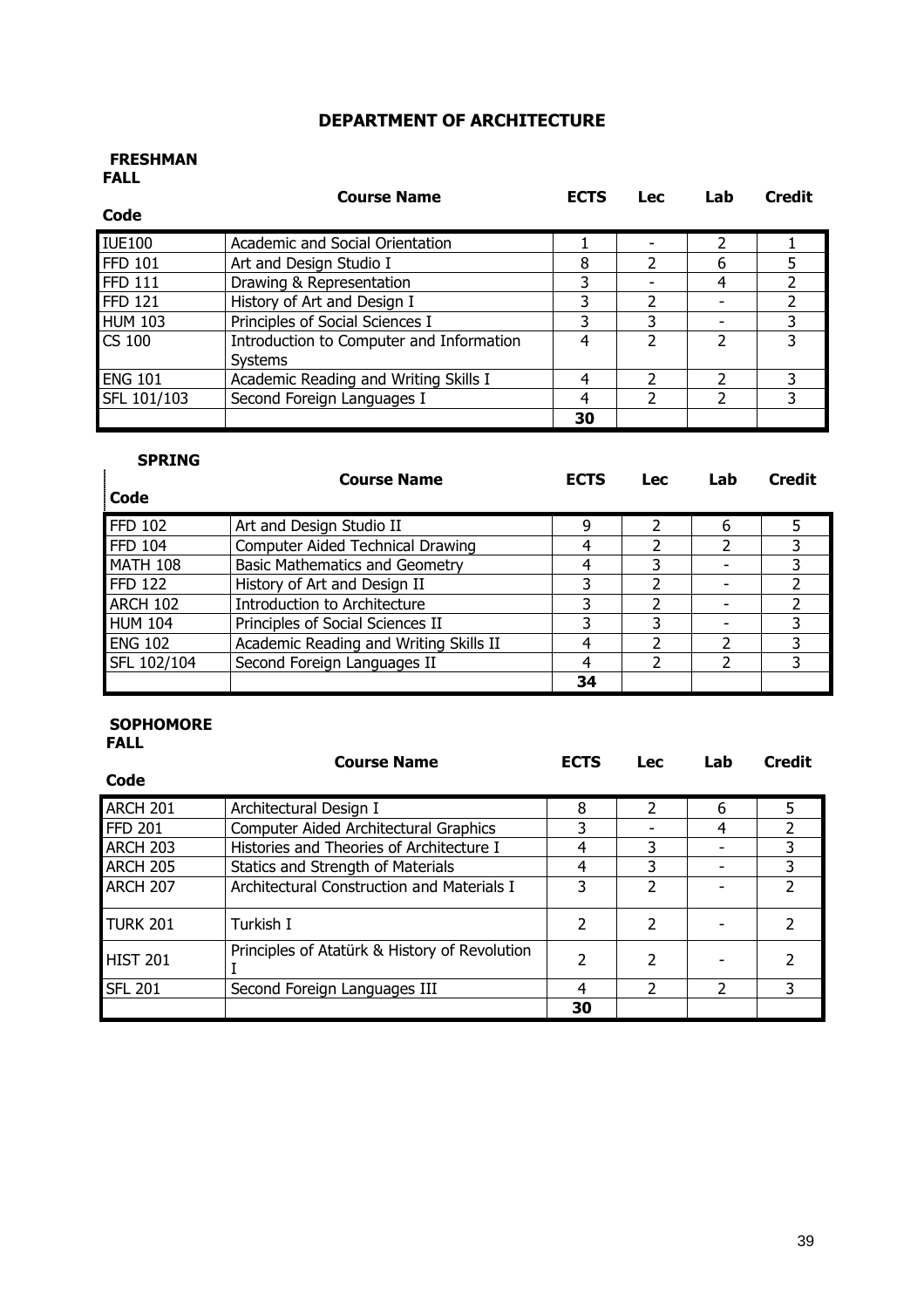| SPRING          |                                                    |                          |            |     |               |
|-----------------|----------------------------------------------------|--------------------------|------------|-----|---------------|
|                 | <b>Course Name</b>                                 | <b>ECTS</b>              | <b>Lec</b> | Lab | <b>Credit</b> |
| Code            |                                                    |                          |            |     |               |
| <b>ARCH 202</b> | Architectural Design II                            | 11                       |            | 6   |               |
| ARCH 204        | Histories and Theories of Architecture II          | 4                        | 3          |     |               |
| ARCH 206        | Dynamics and Structural Analyses                   |                          | 3          |     |               |
| ARCH 208        | Architectural Construction and Materials II        | 3                        |            |     |               |
| <b>TURK 202</b> | Turkish II                                         | 2                        |            |     |               |
| <b>HIST 202</b> | Principles of Atatürk & History of Revolution<br>Н | $\overline{\phantom{a}}$ | 2          |     |               |
| <b>SFL 202</b>  | Second Foreign Languages IV                        | 4                        |            | C   | 3             |
|                 |                                                    | 30                       |            |     |               |

## JUNIOR

| <b>FALL</b>     |                                      |             |            |     |               |
|-----------------|--------------------------------------|-------------|------------|-----|---------------|
| Code            | <b>Course Name</b>                   | <b>ECTS</b> | <b>Lec</b> | Lab | <b>Credit</b> |
| <b>ARCH 301</b> | Architectural Design III             | 14          |            | b   |               |
| <b>ARCH 303</b> | <b>Building Construction Project</b> |             |            |     |               |
| <b>FFD 203</b>  | <b>Environmental Control Systems</b> |             |            |     |               |
|                 | Elective I                           |             |            |     |               |
| <b>SFL 301</b>  | Second Foreign Languages V           |             |            |     |               |
|                 |                                      | 30          |            |     |               |

| <b>SPRING</b>  | <b>Course Name</b>             | <b>ECTS</b> | <b>Lec</b> | Lab | <b>Credit</b> |
|----------------|--------------------------------|-------------|------------|-----|---------------|
| Code           |                                |             |            |     |               |
| ARCH 302       | Architectural Design IV        | 11          |            |     |               |
| ARCH 304       | Structural Design              |             |            |     |               |
| ARCH 306       | <b>Construction Management</b> | 3           |            |     |               |
| ARCH 308       | Urban and Territorial Design   |             |            |     |               |
|                | Elective II                    |             | 3          |     |               |
| <b>SFL 302</b> | Second Foreign Languages VI    |             |            |     |               |
|                |                                | 30          |            |     |               |

#### SENIOR FALL

|                 | <b>Course Name</b>                   | <b>ECTS</b> | <b>Lec</b> | Lab | <b>Credit</b> |
|-----------------|--------------------------------------|-------------|------------|-----|---------------|
| Code            |                                      |             |            |     |               |
| ARCH 401        | Architectural Design V               | 11          |            | 6   |               |
| <b>ARCH 403</b> |                                      | 3           |            |     |               |
|                 | Contemporary Architectural Discourse |             |            |     |               |
| ARCH 451        | Applied Workshop in ARCH I           |             |            |     |               |
|                 | Elective III                         | 4           |            |     |               |
|                 | Elective IV                          | 4           | 3          |     |               |
| <b>SFL 401</b>  | Second Foreign Languages VII         | 4           |            | າ   |               |
|                 |                                      | 30          |            |     |               |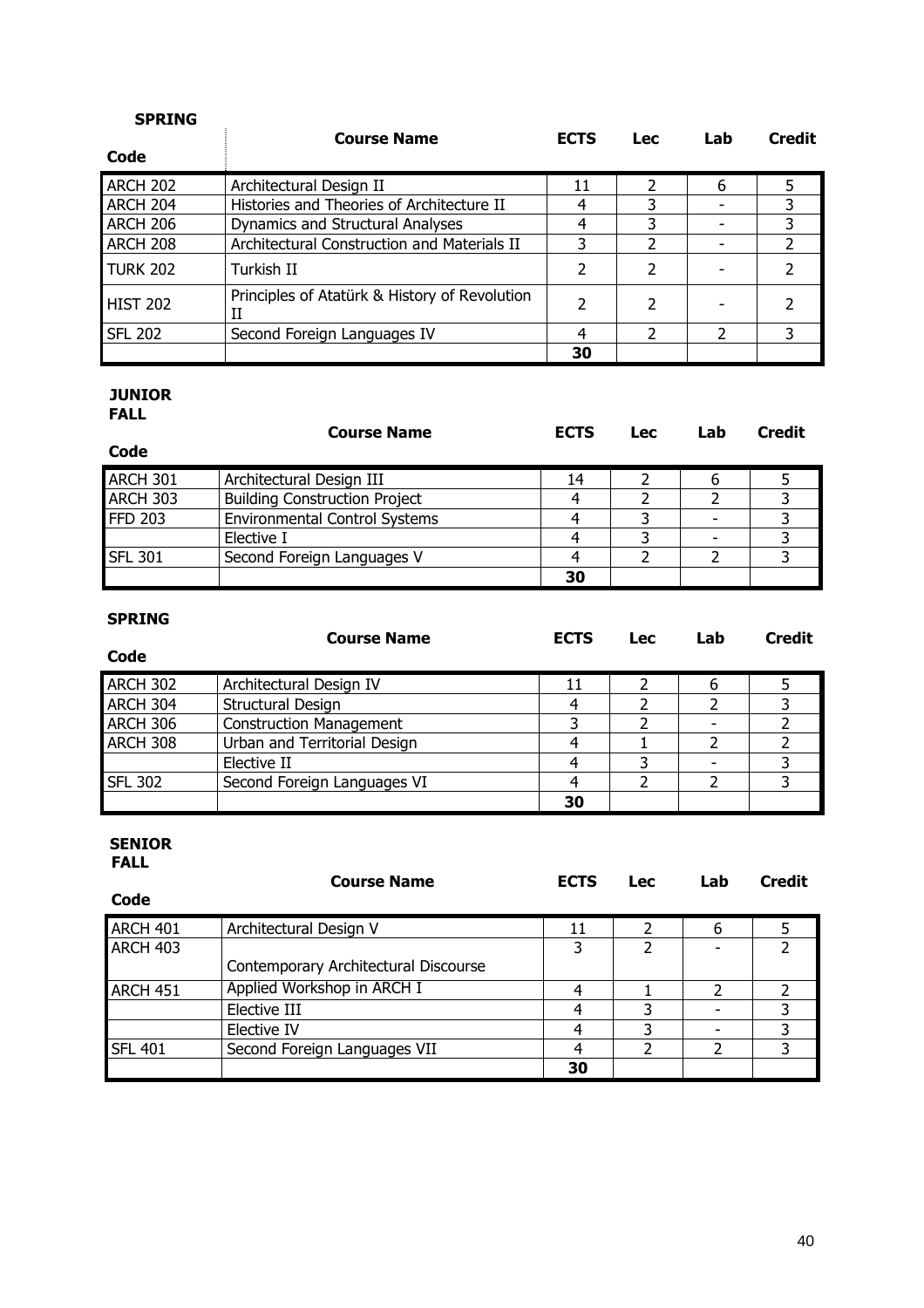| <b>SPRING</b>  | <b>Course Name</b>            | <b>ECTS</b> | <b>Lec</b> | Lab                      | <b>Credit</b> |
|----------------|-------------------------------|-------------|------------|--------------------------|---------------|
| Code           |                               |             |            |                          |               |
| ARCH 498       | <b>Graduation Project</b>     | 10          |            | 6                        |               |
| ARCH 494       | <b>Graduation Thesis</b>      | 4           |            | າ                        | 3             |
| ARCH 404       | Portfolio Design              | 4           |            |                          | 3             |
| ARCH 452       | Applied Workshop in ARCH II   | 4           |            | $\overline{\phantom{a}}$ |               |
|                | Elective V                    | 4           | 3          |                          |               |
| <b>SFL 402</b> | Second Foreign Languages VIII | 4           |            | າ                        |               |
|                |                               | 30          |            |                          |               |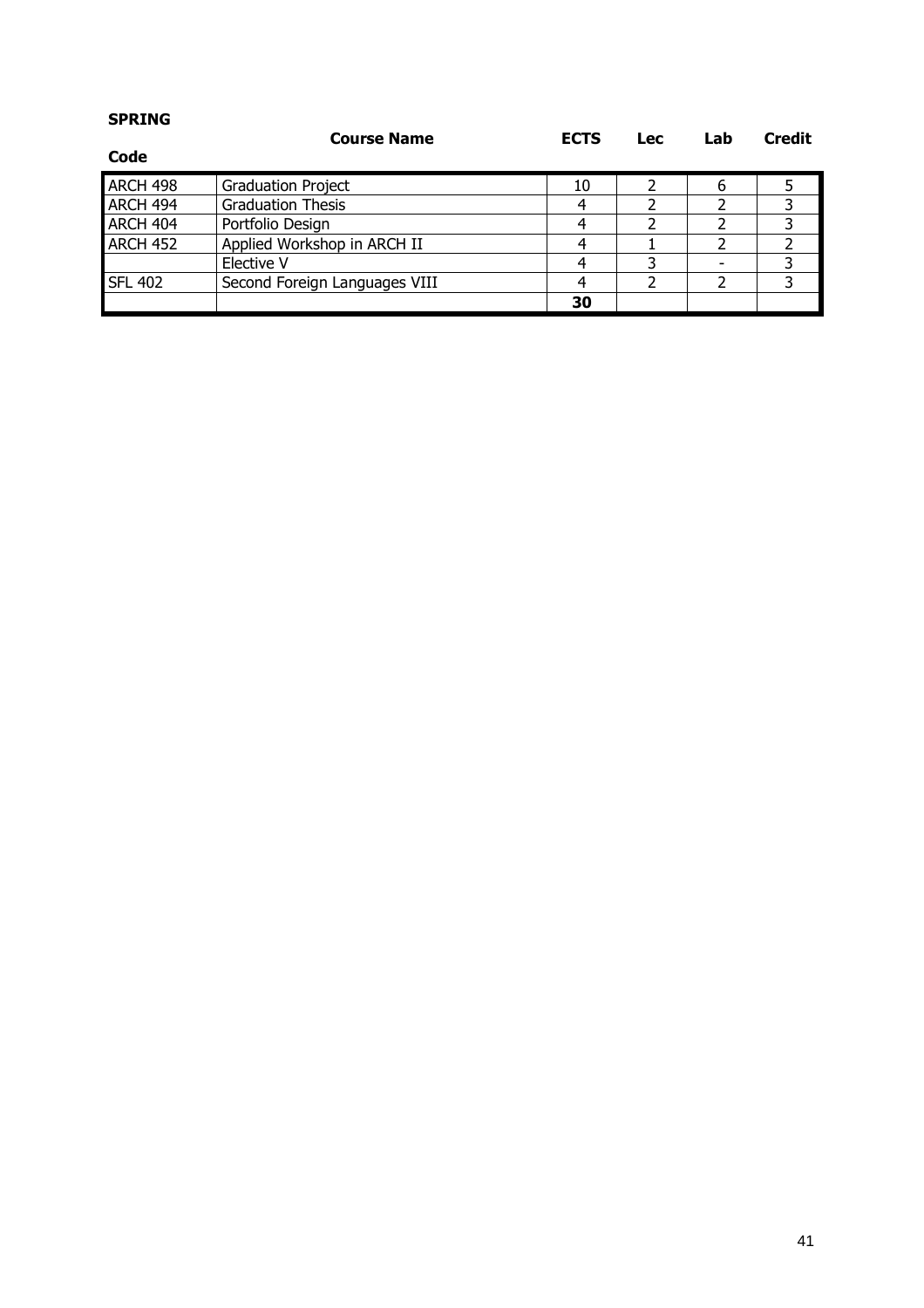## FACULTY OF COMMUNICATION

## DEPARTMENT OF PUBLIC RELATIONS AND ADVERTISING

#### FRESHMAN EALL<sup>1</sup>

| . ALL<br><b>Code</b> | <b>Course Name</b>                                         | <b>ECTS</b> | <b>Lec</b> | Lab | <b>Credit</b> |
|----------------------|------------------------------------------------------------|-------------|------------|-----|---------------|
| <b>IUE 100</b>       | Academic and Social Orientation                            |             |            |     |               |
| <b>MMC 101</b>       | Introduction to Communication                              |             |            |     |               |
| ECON 101             | Principles of Microeconomics                               |             | 4          |     |               |
| <b>HUM 103</b>       | Principles of Social Sciences I                            |             |            |     |               |
| <b>MATH 107</b>      | <b>Introduction to Mathematics and Statistics</b>          |             |            |     |               |
| <b>CS 100</b>        | Introduction to Computer and Information<br><b>Systems</b> |             |            |     |               |
| <b>ENG 101</b>       | Academic Reading and Writing Skills I                      |             |            |     |               |
| SFL 101/103          | Second Foreign Languages I                                 |             |            |     |               |
|                      |                                                            | 30          |            |     |               |

### SPRING

| Code            | <b>Course Name</b>                     | <b>ECTS</b> | <b>Lec</b> | Lab | <b>Credit</b> |
|-----------------|----------------------------------------|-------------|------------|-----|---------------|
| <b>MMC 102</b>  | <b>History of Communication</b>        |             |            |     |               |
| <b>ECON 102</b> | Principles of Macroeconomics           |             |            |     |               |
| <b>HUM 104</b>  | Principles of Social Sciences II       |             |            |     |               |
| <b>BA 130</b>   | Research Methods in Social Sciences    |             |            |     |               |
| <b>BA 102</b>   | <b>Introduction to Management</b>      |             |            |     |               |
| <b>ENG 102</b>  | Academic Reading and Writing Skills II |             |            |     |               |
| SFL 102/104     | Second Foreign Languages II            |             |            |     |               |
|                 |                                        | 30          |            |     |               |

### SOPHOMORE

| <b>FALL</b>     |                                                              |             |            |     |               |
|-----------------|--------------------------------------------------------------|-------------|------------|-----|---------------|
| Code            | <b>Course Name</b>                                           | <b>ECTS</b> | <b>Lec</b> | Lab | <b>Credit</b> |
| <b>MMC 201</b>  | Theories of Communication                                    |             |            |     |               |
| HUM 101         | History of Civilization I                                    |             |            |     |               |
| <b>BA 100</b>   | Fundamentals of Law                                          | 4           |            |     |               |
| <b>BA 201</b>   | Principles of Marketing                                      |             |            |     |               |
| <b>BA 230</b>   | <b>Marketing Communications</b>                              |             | ว          |     |               |
| TURK 201        | Turkish I                                                    |             |            |     |               |
| <b>HIST 201</b> | Principles of Atatürk and History of Turkish<br>Revolution I |             |            |     |               |
| <b>SFL 201</b>  | Second Foreign Languages III                                 | 4           | 2          |     | 3             |
|                 |                                                              | 29          |            |     |               |

| Code            | <b>Course Name</b>                                            | <b>ECTS</b> | Lab<br><b>Lec</b> |   | <b>Credit</b> |
|-----------------|---------------------------------------------------------------|-------------|-------------------|---|---------------|
| <b>PRA 202</b>  | <b>Interpersonal Communication</b>                            |             |                   |   |               |
| <b>PRA 204</b>  | Principles of Advertising                                     |             |                   |   |               |
| <b>BA 330</b>   | Organizational Behavior                                       |             |                   |   |               |
| <b>PRA 206</b>  | Principles of Public Relations                                |             |                   |   |               |
| CD 212          | <b>Visual Communication</b>                                   |             |                   |   |               |
| <b>TURK 202</b> | Turkish II                                                    |             |                   |   |               |
| <b>HIST 202</b> | Principles of Atatürk and History of Turkish<br>Revolution II |             |                   |   |               |
| <b>SFL 202</b>  | Second Foreign Languages IV                                   |             |                   | 2 |               |
|                 |                                                               | 30          |                   |   |               |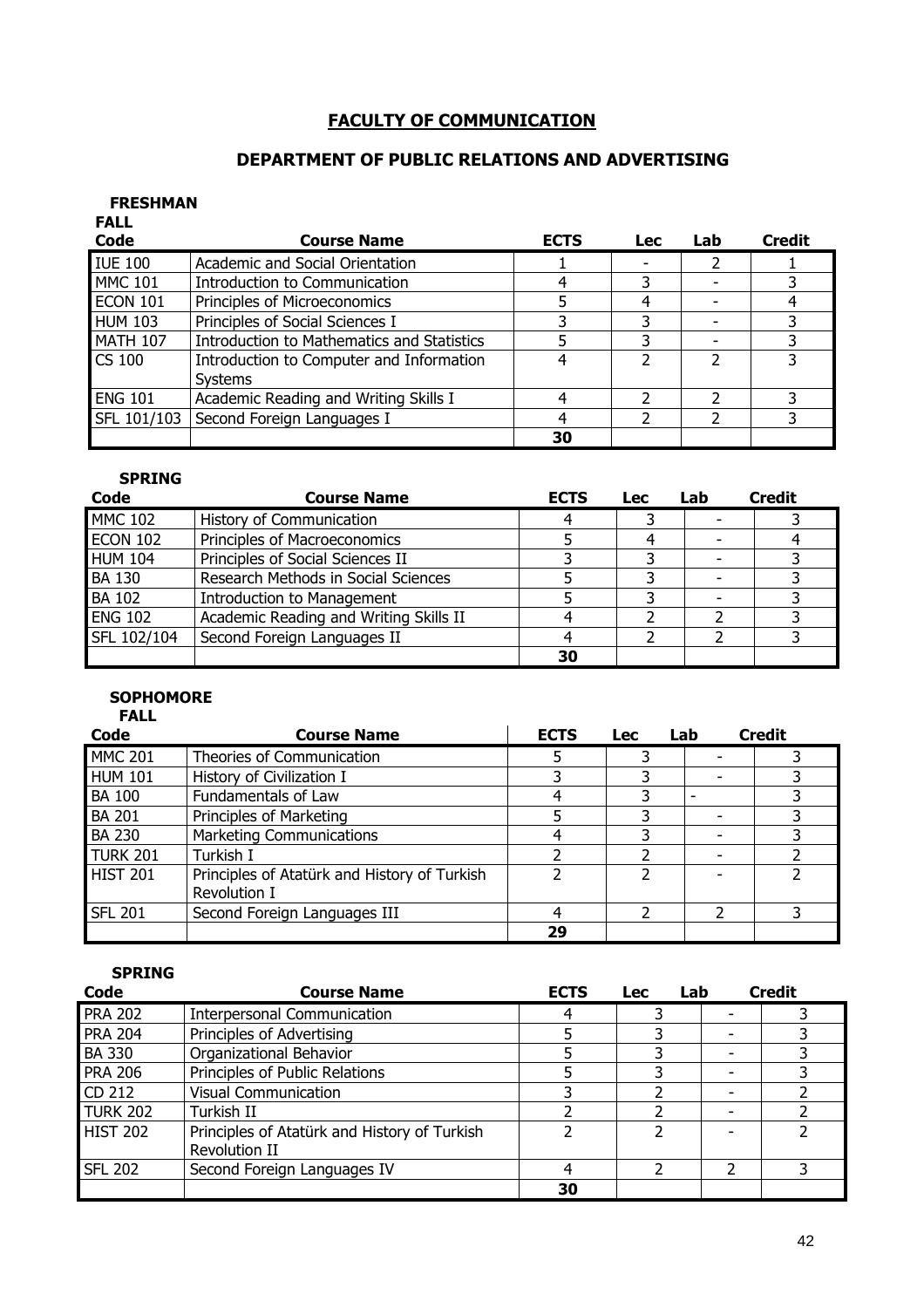#### JUNIOR FALL

| .              |                                                |             |     |     |               |
|----------------|------------------------------------------------|-------------|-----|-----|---------------|
| Code           | <b>Course Name</b>                             | <b>ECTS</b> | Lec | Lab | <b>Credit</b> |
| <b>PRA 301</b> | Media Planning                                 |             |     |     |               |
| <b>PRA 305</b> | News Production and Media Relations            |             |     |     |               |
| <b>PRA 307</b> | Creativity in Advertising and Public Relations |             |     |     |               |
| <b>BA 320</b>  | Consumer Behavior                              |             |     |     |               |
| <b>MMC 309</b> | Media Law                                      |             |     |     |               |
| <b>SFL 301</b> | Second Foreign Languages V                     |             |     |     |               |
|                |                                                | 29          |     |     |               |

#### SPRING

| Code           | <b>Course Name</b>                        | <b>ECTS</b> | Lec | Lab | <b>Credit</b> |
|----------------|-------------------------------------------|-------------|-----|-----|---------------|
| <b>BA 324</b>  | <b>Brand Management</b>                   |             |     |     |               |
| <b>BA 328</b>  | Marketing Research                        |             |     |     |               |
| <b>PRA 304</b> |                                           |             |     |     |               |
|                | Copywriting                               | 5           |     |     |               |
| <b>MMC 302</b> | Legal and Ethical Issues in Communication |             |     |     |               |
| <b>MMC 304</b> | Sociology of Communication                |             |     |     |               |
| <b>SFL 302</b> | Second Foreign Languages VI               |             |     |     |               |
|                |                                           | 28          |     |     |               |

#### SENIOR FALL

| .              |                              |             |            |     |               |
|----------------|------------------------------|-------------|------------|-----|---------------|
| Code           | <b>Course Name</b>           | <b>ECTS</b> | <b>Lec</b> | Lab | <b>Credit</b> |
| <b>PRA 403</b> | Campaign Design in PR        |             |            |     |               |
| <b>PRA 405</b> | Campaign Design in IMC       |             |            |     |               |
| <b>PRA 451</b> | Applied Workshop in PRA I    |             |            |     |               |
|                | Elective I                   |             |            |     |               |
| <b>MMC 401</b> | Popular Culture              |             |            |     |               |
| <b>SFL 401</b> | Second Foreign Languages VII |             |            |     |               |
|                |                              | 28          |            |     |               |

| <b>Prerequisite</b> | Code           | <b>Course Name</b>               | <b>ECTS</b> | Lec | Lab | <b>Credit</b> |
|---------------------|----------------|----------------------------------|-------------|-----|-----|---------------|
| <b>PRA 403</b>      | <b>PRA 496</b> | Senior Project in PR             | 8           |     |     |               |
| <b>PRA 405</b>      | <b>PRA 498</b> | Senior Project in IMC            |             |     |     |               |
|                     |                | Elective II                      |             |     |     |               |
|                     | <b>PRA 452</b> | Applied Workshop in PRA II       |             |     |     |               |
|                     | <b>PRA 402</b> | <b>Political Communication</b>   |             |     |     |               |
|                     | <b>SFL 402</b> | Second Foreign Languages<br>VIII |             |     |     |               |
|                     |                |                                  | 31          |     |     |               |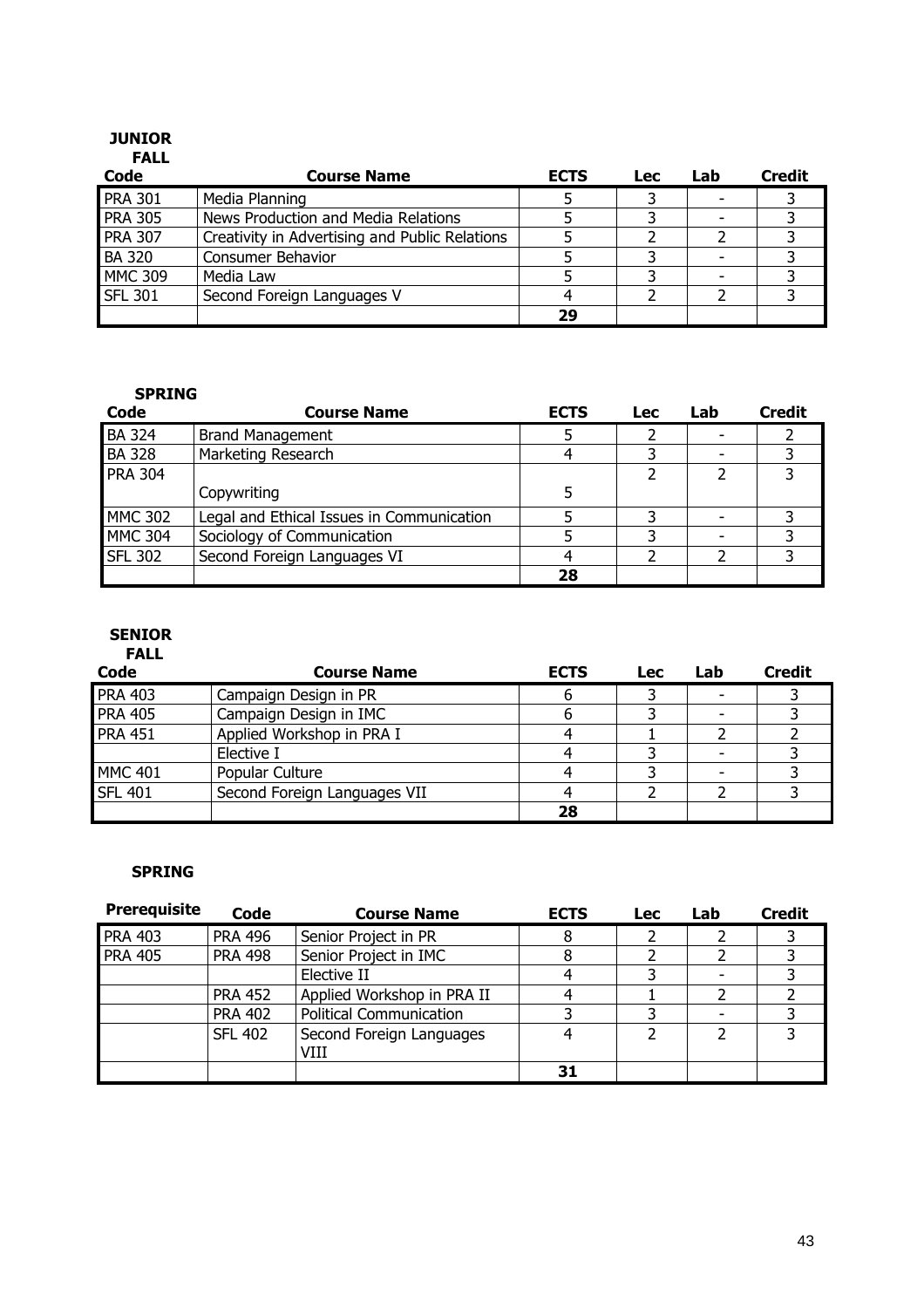## DEPARTMENT OF MEDIA AND COMMUNICATION

#### FRESHMAN

| <b>FALL</b>     |                                                  |             |         |        |
|-----------------|--------------------------------------------------|-------------|---------|--------|
| Code            | <b>Course Name</b>                               | <b>ECTS</b> | Lec Lab | Credit |
| <b>IUE 100</b>  | Academic and Social Orientation                  |             |         |        |
| <b>MMC 101</b>  | Introduction to Communication                    |             |         |        |
| <b>ECON 101</b> | Principles of Microeconomics                     |             | 4       |        |
| <b>HUM 103</b>  | Principles of Social Sciences I                  | 3           | 3       | 3      |
| <b>MATH 107</b> | Introduction to Mathematics and Statistics       |             |         |        |
| <b>CS 100</b>   | Introduction to Computer and Information Systems |             |         |        |
| <b>ENG 101</b>  | Academic Reading and Writing Skills I            |             |         |        |
|                 | SFL 101/103 Second Foreign Languages I           |             |         | 3      |
|                 |                                                  | 30          |         |        |

#### SPRING

| Code            | <b>Course Name</b>                     | <b>ECTS</b> | <b>Lec</b> | Lab | <b>Credit</b> |
|-----------------|----------------------------------------|-------------|------------|-----|---------------|
| <b>MMC 102</b>  | <b>History of Communication</b>        |             |            |     |               |
| <b>BA 130</b>   | Research Methods in Social Sciences    |             |            |     |               |
| <b>HUM 104</b>  | Principles of Social Sciences II       |             |            |     | 3             |
| <b>ECON 102</b> | Principles of Macroeconomics           |             |            |     |               |
| <b>MCS 102</b>  | Graphic and Design in Communication    |             |            |     |               |
| <b>ENG 102</b>  | Academic Reading and Writing Skills II |             |            |     | 3             |
| SFL 102/104     | Second Foreign Languages II            |             |            |     |               |
|                 |                                        | 30          |            |     |               |

## **SOPHOMORE**

FALL

| Code           | <b>Course Name</b>                                        | <b>ECTS</b> | <b>Lec</b> | <b>Lab</b> Credit |   |
|----------------|-----------------------------------------------------------|-------------|------------|-------------------|---|
| <b>MMC 220</b> | Theories of Communication                                 | 4           |            | ۰                 |   |
| <b>MCS 201</b> | Principles of Journalism                                  | 5           |            |                   | 3 |
| <b>MCS 205</b> | Principles of Broadcasting                                | 5           |            |                   | 3 |
| <b>MCS 207</b> | History of Turkish Media                                  |             | 3          |                   | 3 |
|                |                                                           | 4           |            |                   |   |
| <b>HUM 101</b> | History of Civilization I                                 |             | 3          |                   | 3 |
| TURK 201       | Turkish I                                                 | 2           |            |                   |   |
| HIST 201       | Principles of Atatürk and History of Turkish Revolution I | 2           |            |                   |   |
| <b>SFL 201</b> | Second Foreign Languages III                              | 4           |            |                   | 3 |
|                |                                                           | 29          |            |                   |   |

| Code            | <b>Course Name</b>                                         | <b>ECTS</b> | <b>Lec</b> | Lab Credit |  |
|-----------------|------------------------------------------------------------|-------------|------------|------------|--|
| <b>MCS 202</b>  | News writing                                               | 5           |            |            |  |
| <b>INT 220</b>  | <b>Political Science</b>                                   | 4           |            |            |  |
| <b>BA 100</b>   | Fundamentals of Law                                        |             |            |            |  |
| <b>HUM 102</b>  | History of Civilization II                                 |             |            |            |  |
| <b>MCS 206</b>  | <b>Film Studies</b>                                        |             |            |            |  |
| <b>TURK 202</b> | Turkish II                                                 |             |            |            |  |
| <b>HIST 202</b> | Principles of Atatürk and History of Turkish Revolution II |             |            |            |  |
| <b>SFL 202</b>  | Second Foreign Languages IV                                | 4           |            |            |  |
|                 |                                                            | 29          |            |            |  |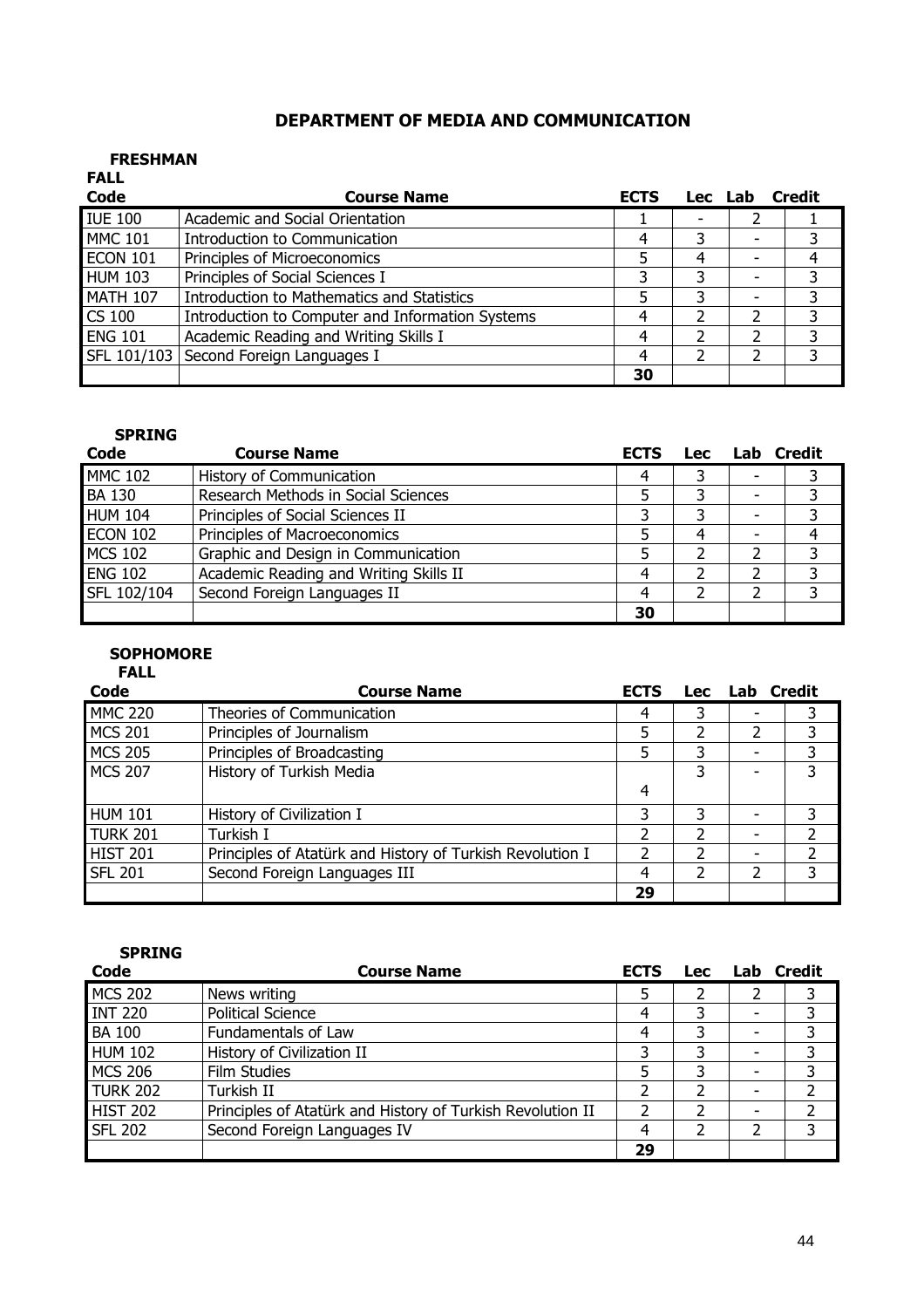### JUNIOR

### FALL

| Code           | <b>Course Name</b>          | <b>ECTS</b> | Lec Lab | Credit |
|----------------|-----------------------------|-------------|---------|--------|
| <b>MCS 301</b> | Production and Film Editing | 6           |         |        |
| <b>MCS 303</b> | Scriptwriting               | b           |         |        |
| <b>MCS 305</b> | Turkish Cinema              |             |         |        |
| GD 303         | Desktop Publishing          |             |         |        |
| <b>MMC 309</b> | Media and Law               |             |         |        |
| <b>SFL 301</b> | Second Foreign Languages V  |             |         |        |
|                |                             | 30          |         |        |

### SPRING

| <b>Code</b>    | <b>Course Name</b>                        | <b>ECTS</b> | <b>Lec</b> | Lab Credit |   |
|----------------|-------------------------------------------|-------------|------------|------------|---|
| <b>MMC 302</b> | Legal and Ethical Issues in Communication |             |            | ۰          |   |
| <b>INT 230</b> | <b>International Political Economy</b>    |             |            |            |   |
| <b>MMC 304</b> | Sociology of Communication                |             |            | -          |   |
| <b>MCS 302</b> | <b>Cultural Studies</b>                   |             |            |            |   |
| <b>MCS 304</b> | Research Methods in Media                 |             |            | ۰          |   |
| <b>SFL 302</b> | Second Foreign Languages VI               |             |            |            | っ |
|                |                                           | 29          |            |            |   |

## SENIOR

| ٦<br>۱ı<br>٠<br>U. |  |
|--------------------|--|
|                    |  |

| Code           | <b>Course Name</b>               | <b>ECTS</b> | Lec | Lab Credit |  |
|----------------|----------------------------------|-------------|-----|------------|--|
| <b>MCS 401</b> | Communication and Public Opinion |             |     |            |  |
| <b>MCS 497</b> | Senior Project I                 |             |     |            |  |
| <b>MCS 451</b> | Applied Workshop in MCS I        |             |     |            |  |
|                | Elective I                       |             |     |            |  |
| <b>MMC 401</b> | Popular Culture                  |             |     |            |  |
| <b>SFL 401</b> | Second Foreign Languages VII     |             |     |            |  |
|                |                                  | 28          |     |            |  |

| <b>SPRING</b>       |                |                                             |             |                |  |
|---------------------|----------------|---------------------------------------------|-------------|----------------|--|
| <b>Prerequisite</b> | Code           | <b>Course Name</b>                          | <b>ECTS</b> | Lec Lab Credit |  |
| <b>MCS 497</b>      | <b>MCS 498</b> | Senior Project II                           | 8           |                |  |
|                     | <b>MCS 402</b> | Language and Pronunciation in Communication |             |                |  |
|                     | <b>MCS 404</b> | Media Studies and Local Media in Turkey     |             |                |  |
|                     | <b>MCS 452</b> | Applied Workshop in MCS II                  | 4           |                |  |
|                     |                | Elective II                                 | 4           |                |  |
|                     | <b>SFL 402</b> | Second Foreign Languages VIII               | 4           |                |  |
|                     |                |                                             | 30          |                |  |

45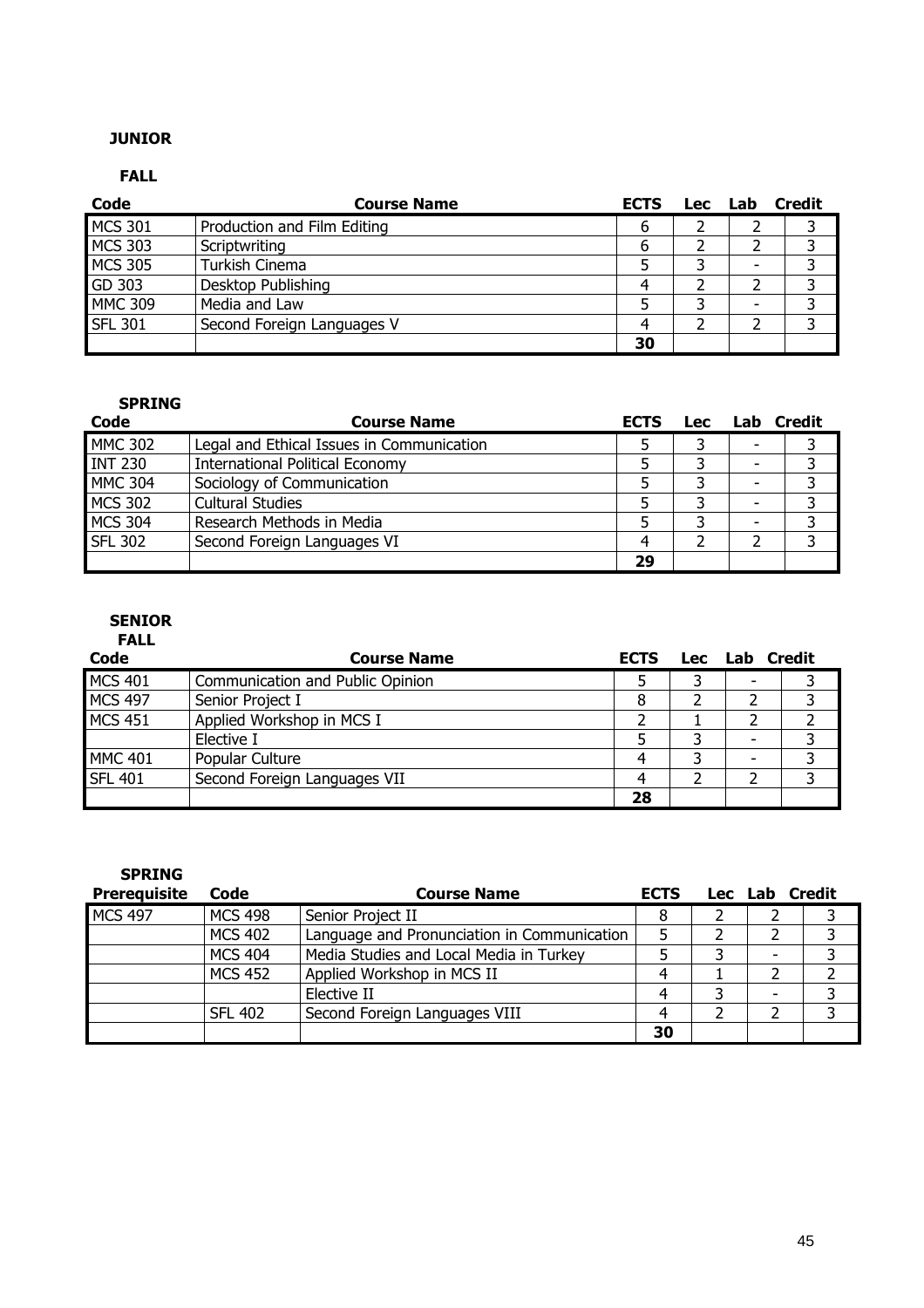## 8.2 Graduate School of Social Sciences

## MASTER OF BUSINESS ADMINISTRATION (MBA)

### FIRST TERM

| Code            | <b>Course Name</b>          | <b>Credit</b> | <b>ECTS</b> |
|-----------------|-----------------------------|---------------|-------------|
| <b>ECON 528</b> | <b>Managerial Economics</b> |               | 10          |
| <b>BA 503</b>   | <b>Ouantitative Methods</b> |               | 10          |
| <b>BA 561</b>   | Organization and Management |               | 10          |
| GSS 501         | <b>Business Workshop</b>    |               |             |

#### SECOND TERM

| <b>Code</b>     | <b>Course Name</b>                    | <b>Credit</b> | <b>ECTS</b> |
|-----------------|---------------------------------------|---------------|-------------|
| <b>BA 560</b>   | <b>Financial Accounting</b>           |               | 10          |
| <b>BA 504</b>   | Production and Operations Management  |               | 10          |
| <b>ECON 529</b> | Macroeconomic Analysis for Management |               | 10          |
| <b>GSS 500</b>  | Seminar                               |               |             |

#### THIRD TERM

| Code           | <b>Course Name</b>                        | <b>Credit</b> | <b>ECTS</b> |
|----------------|-------------------------------------------|---------------|-------------|
| <b>ITF 507</b> | <b>Financial Management</b>               |               | 10          |
| <b>BA 505</b>  | Marketing Management                      |               | 10          |
| <b>BA 562</b>  | Managerial Accounting and Cost Management |               | 10          |
| <b>BA 508</b>  | <b>Strategic Management</b>               |               | 10          |

#### FOURTH TERM

| <b>Code</b>   | <b>Course Name</b>  | <b>Credit</b> | <b>ECTS</b> |
|---------------|---------------------|---------------|-------------|
| <b>BA 597</b> | <b>Term Project</b> | -             | 4           |
|               | Elective            |               | 10          |
|               | Elective            |               | 10          |

### **ELECTIVES**

#### ACCOUNTING

| Code          | <b>Course Name</b>                               | <b>Credit</b> | <b>ECTS</b> |
|---------------|--------------------------------------------------|---------------|-------------|
| <b>BA 531</b> | International Accounting                         |               | 10          |
| <b>BA 566</b> | Auditing                                         |               | 10          |
| <b>BA 569</b> | Advance Accounting and CPA Preparation in Turkey |               | 10          |

#### FINANCE

| Code           | <b>Course Name</b>                                  | <b>Credit</b> | <b>ECTS</b> |
|----------------|-----------------------------------------------------|---------------|-------------|
| <b>ITF 510</b> | <b>Investment Analysis and Portfolio Management</b> |               | 10          |
| <b>ITF 511</b> | Corporate Finance                                   |               | 10          |
| ITF 501        | International Financial Markets                     |               | 10          |

### MARKETING

| Code          | <b>Course Name</b>       | <b>Credit</b> | <b>ECTS</b> |
|---------------|--------------------------|---------------|-------------|
| <b>BA 523</b> | International Marketing  |               | 10          |
| <b>BA 564</b> | Marketing Research       |               | 10          |
| <b>BA 537</b> | <b>Consumer Behavior</b> |               | 10          |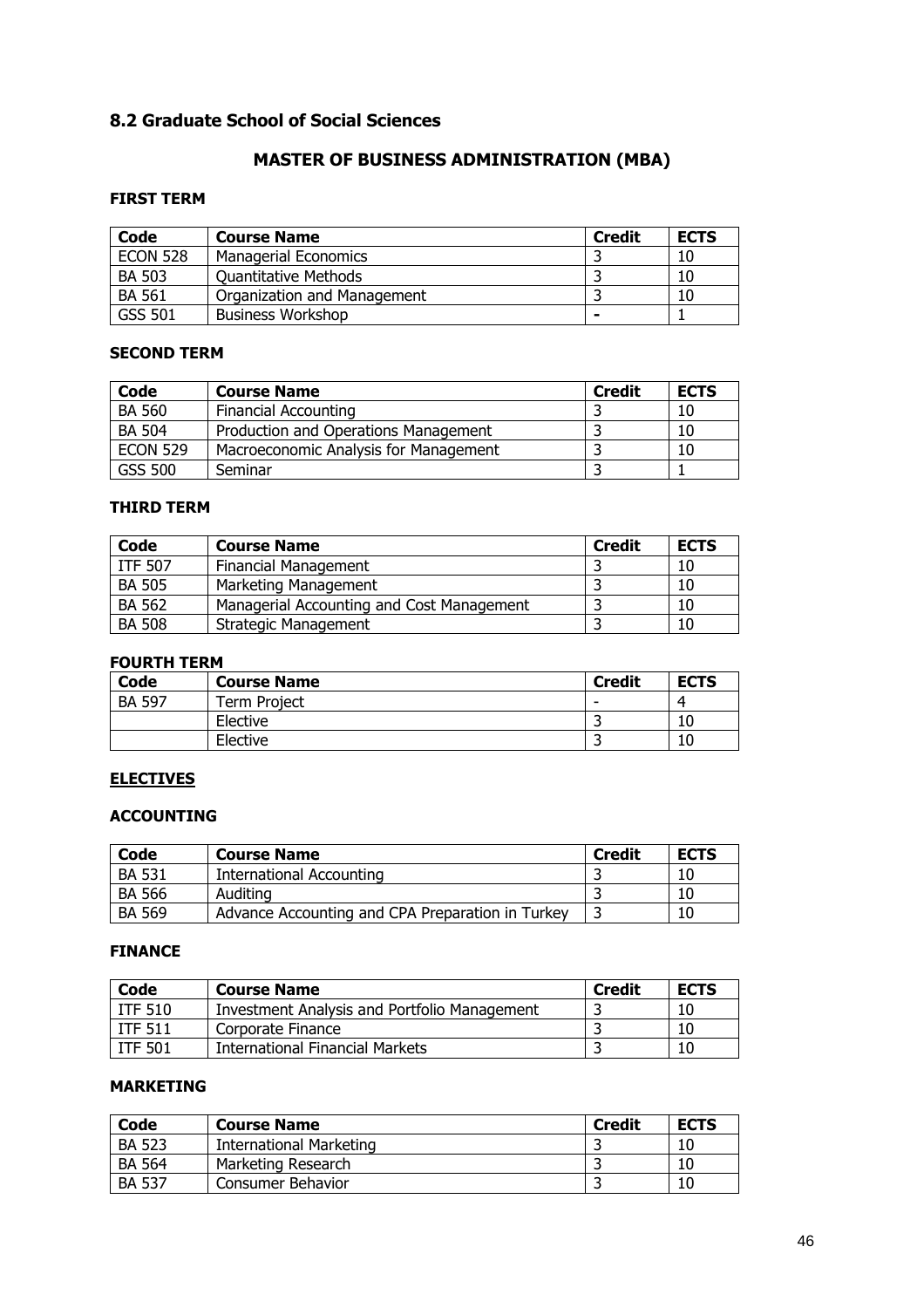### OPERATIONS MANAGEMENT

| Code          | <b>Course Name</b>                           | <b>Credit</b> | <b>ECTS</b> |
|---------------|----------------------------------------------|---------------|-------------|
| <b>BA 581</b> | Manufacturing and Service Operation Strategy |               | 10          |
| <b>BA 582</b> | <b>Management Science</b>                    |               | 10          |
| <b>BA 592</b> | Management Information Systems               |               | 10          |

#### MANAGEMENT

| Code          | <b>Course Name</b>                  | Credit | <b>ECTS</b> |
|---------------|-------------------------------------|--------|-------------|
| <b>BA 509</b> | Human Resources Management          |        | 10          |
| <b>BA 570</b> | Organizational Behavior             |        | 10          |
| <b>BA 574</b> | Organizational Structure and Design |        | 10          |

#### SPORTS MANAGEMENT

| Code          | <b>Course Name</b>               | <b>Credit</b> | <b>ECTS</b> |
|---------------|----------------------------------|---------------|-------------|
| <b>BA 587</b> | <b>Sports Management</b>         |               | 10          |
| <b>BA 589</b> | Sport Industry and Organizations |               | 10          |
| <b>BA 590</b> | Sport Business and Finance       |               | 10          |

#### TOURISM

| Code          | <b>Course Name</b>               | <b>Credit</b> | <b>ECTS</b> |
|---------------|----------------------------------|---------------|-------------|
| <b>BA 575</b> | <b>Tourism Economics</b>         |               | 10          |
| <b>BA 577</b> | Travel and International Tourism |               | 10          |
| <b>BA 579</b> | Events and Festival Management   |               | 10          |

### GENERAL ELECTIVES

| Code          | <b>Course Name</b>                    | <b>Credit</b> | <b>ECTS</b> |
|---------------|---------------------------------------|---------------|-------------|
| <b>BA 583</b> | Simulation in Business and Management |               | 10          |
| ID 501        | Creativity and Design Management      |               | 10          |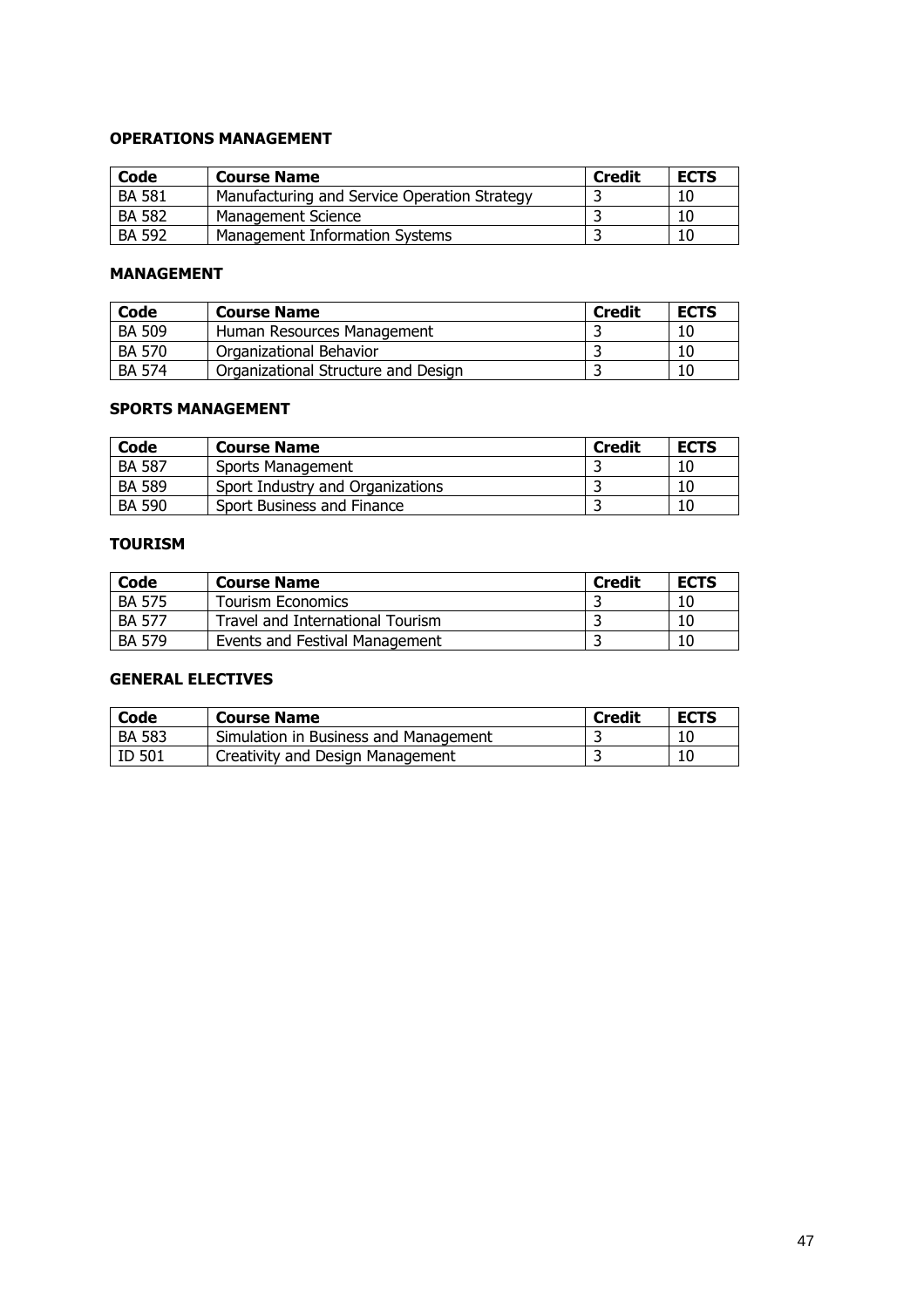## FINANCIAL ECONOMICS

#### FIRST TERM

| Code            | <b>Course Name</b>                        | <b>Credit</b> | <b>ECTS</b> |
|-----------------|-------------------------------------------|---------------|-------------|
| <b>ECON 527</b> | <b>Financial Economics</b>                |               |             |
| BA 503          | Theory and Structure of Financial Markets |               | 10          |
| <b>GSS 50</b>   | <b>Business Workshop</b>                  |               |             |

#### SECOND TERM

| Code            | <b>Course Name</b>                   | <b>Credit</b> | <b>ECTS</b> |
|-----------------|--------------------------------------|---------------|-------------|
| <b>ITF 501</b>  | International Financial Markets      |               | 10          |
| <b>ECON 514</b> | Speculative Markets                  |               | 10          |
| <b>ECON 516</b> | <b>Institutional Risk Management</b> |               | 10          |
| GSS 500         | Seminar                              |               |             |

#### THIRD TERM

| <b>Code</b>     | <b>Course Name</b>                    | <b>Credit</b> | <b>ECTS</b> |
|-----------------|---------------------------------------|---------------|-------------|
| l ITF 507       | Corporate Financial Management        |               | 10          |
| $\mid$ ECON 511 | Funds Management in Commercial Banks  |               | 10          |
| <b>ECON 515</b> | <b>Financial Quantitative Methods</b> |               | 10          |

## FOURTH TERM (FOR THESIS OPTION)

| Code          | <b>Course Name</b> | <b>Credit</b> | $-$<br>ECTS |
|---------------|--------------------|---------------|-------------|
| 599<br>i econ | --<br>hesis        |               | 30          |

## FOURTH TERM (FOR NON-THESIS OPTION)

| <b>Code</b>     | <b>Course Name</b> | <b>Credit</b> | <b>ECTS</b> |
|-----------------|--------------------|---------------|-------------|
| <b>ECON 597</b> | Term Project       |               | ⊿           |
|                 | Elective           |               | 10          |
|                 | Elective           |               | 10          |

| Code            | <b>Course Name</b>                    | <b>Credit</b> | <b>ECTS</b> |
|-----------------|---------------------------------------|---------------|-------------|
| <b>ECON 517</b> | <b>Financial Econometrics</b>         |               | 10          |
| <b>ITF 507</b>  | Corporate Financial Management        |               | 10          |
| <b>ITF 503</b>  | <b>Advanced Corporate Finance</b>     |               | 10          |
| <b>ITF 510</b>  | <b>Investment Theory and Practice</b> |               | 10          |
| <b>ECON 518</b> | Portfolio Theory                      |               | 10          |
| <b>ECON 520</b> | <b>International Macroeconomics</b>   |               | 10          |
| <b>ECON 522</b> | Topics in Turkish Economy             |               | 10          |
| <b>ECON 525</b> | <b>Investment Banking</b>             | 3             | 10          |
| <b>BA 560</b>   | <b>Financial Accounting</b>           |               | 10          |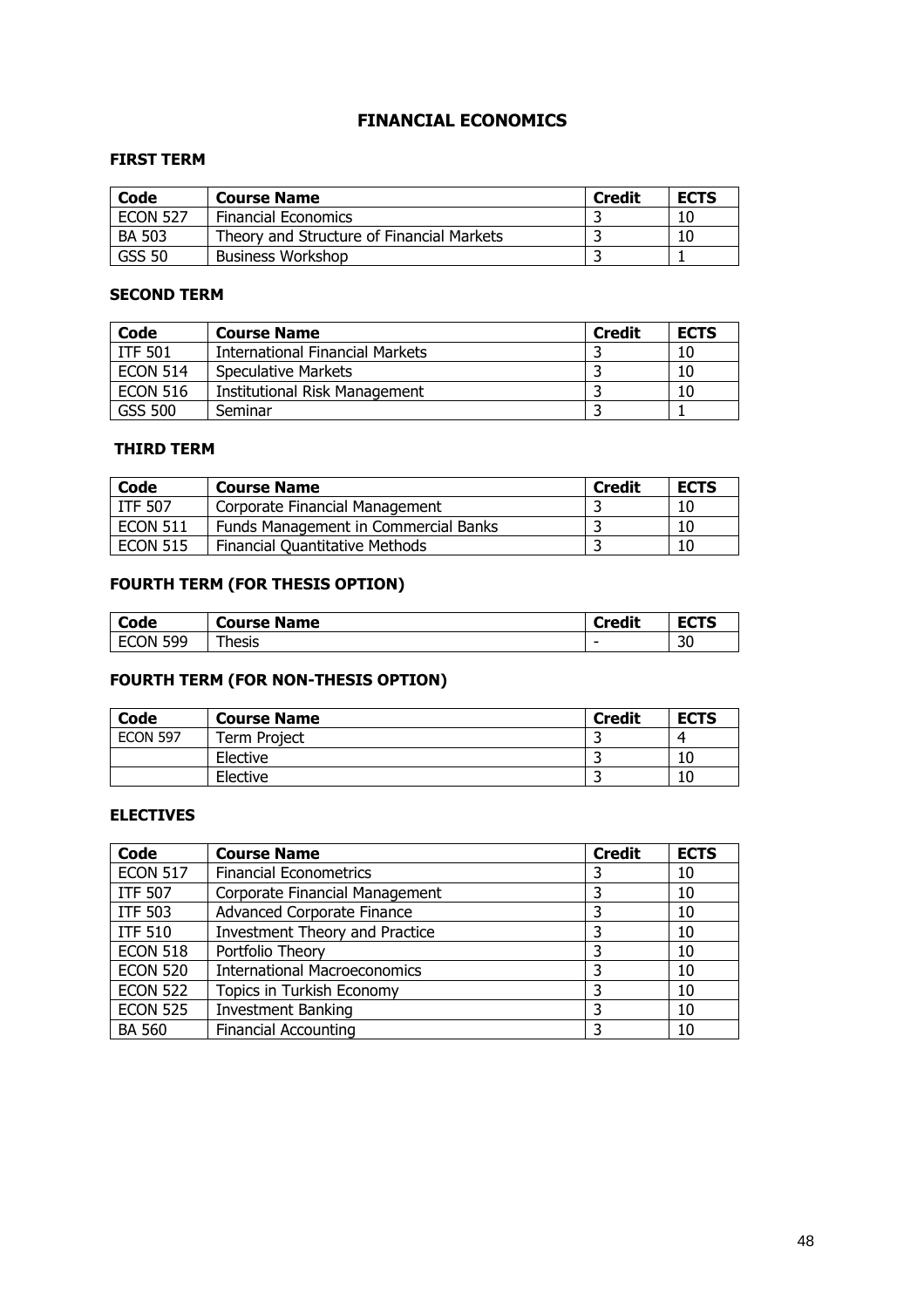## EUROPEAN STUDIES

### FIRST TERM<br>Code C **Code Course Name**<br>
EU 511 European Diplomatic History **Credit ECTS**<br>
EU 511 European Diplomatic History **Credit Credit ECTS** European Diplomatic History 1988 10 10 INT 507 Research Method and Techniques 3 10<br>
INT 505 International Integration Theories 3 10 International Integration Theories 3 10 GSS 501 Workshop 0 1 SECOND TERM Code Course Name Contract Credit ECTS EU 502 European Integration and the state of the state of the state of the state of the state of the state of the state of the state of the state of the state of the state of the state of the state of the state of the stat EU 506 Turkey - EU Relations<br>
INT 506 Comparative Politics 3 10 INT 506 Comparative Politics<br>
GSS 500 Seminar 0 1 GSS 500 Seminar  $\begin{array}{|c|c|c|c|c|}\n\hline\n & 0 & 1\n\end{array}$ THIRD TERM<br>Code Co **Course Name** Course Name Course Name Course Name Course Name Course Name Course Name Course Name Course Name Course Name Course Name Course Name Course Name Course Name Course Name Course Name Course Name On the Name On t

| <b>ECON 502</b>                     | Economics and Policies of the European Union |  |  |
|-------------------------------------|----------------------------------------------|--|--|
| EU 504                              | EU Institutions and EU Law                   |  |  |
| EU 509                              | Foreign Relations of EU                      |  |  |
| <b>FOURTH TERM</b> (without thesis) |                                              |  |  |

| I OOKTII TEKPI (WILHOUL LIICSIS) |                      |               |             |
|----------------------------------|----------------------|---------------|-------------|
| Code                             | <b>Course Name</b>   | <b>Credit</b> | <b>ECTS</b> |
|                                  | Elective             |               | 10          |
|                                  | Elective             |               | 10          |
|                                  | Elective             |               | 10          |
| <b>EU 597</b>                    | Term Project         |               |             |
| <b>FOURTH TERM (with thesis)</b> |                      |               |             |
| Code                             | <b>Course Name</b>   | <b>Credit</b> | <b>ECTS</b> |
| <b>EU 599</b>                    | <b>Master Thesis</b> |               | 30          |

| Code           | <b>Course Name</b>                                  | <b>Credit</b> | <b>ECTS</b> |
|----------------|-----------------------------------------------------|---------------|-------------|
| <b>BA523</b>   | International Marketing                             | 3             | 10          |
| BA533          | <b>International Business</b>                       | 3             | 10          |
| ECON521        | Globalization, Regionalization and EU               | 3             | 10          |
| <b>ECON523</b> | World Trade System and EU                           | 3             | 10          |
| EU501          | <b>Custom Union</b>                                 | 3             | 10          |
| <b>EU518</b>   | Russia-EU Relations in the Post-Cold War Era        | 3             | 10          |
| <b>EU520</b>   | Project Development Methods for EU Funds            | 3             | 10          |
| INT501         | Democracy and Human Rights in Europe                | 3             | 10          |
| <b>INT503</b>  | <b>European Security</b>                            | 3             | 10          |
| <b>INT508</b>  | Competition Policy of the EU                        | 3             | 10          |
| <b>EU523</b>   | Enlargement of the EU                               | 3             | 10          |
| <b>EU524</b>   | Regional Policy and Local Administrations in the EU | 3             | 10          |
| <b>EU525</b>   | European Political Parties and European Parliament  | 3             | 10          |
| <b>EU526</b>   | Identity Politics in the EU                         | 3             | 10          |
| <b>EU527</b>   | Social Policy of the EU                             | 3             | 10          |
| <b>EU510</b>   | History of European Political Thought               | 3             | 10          |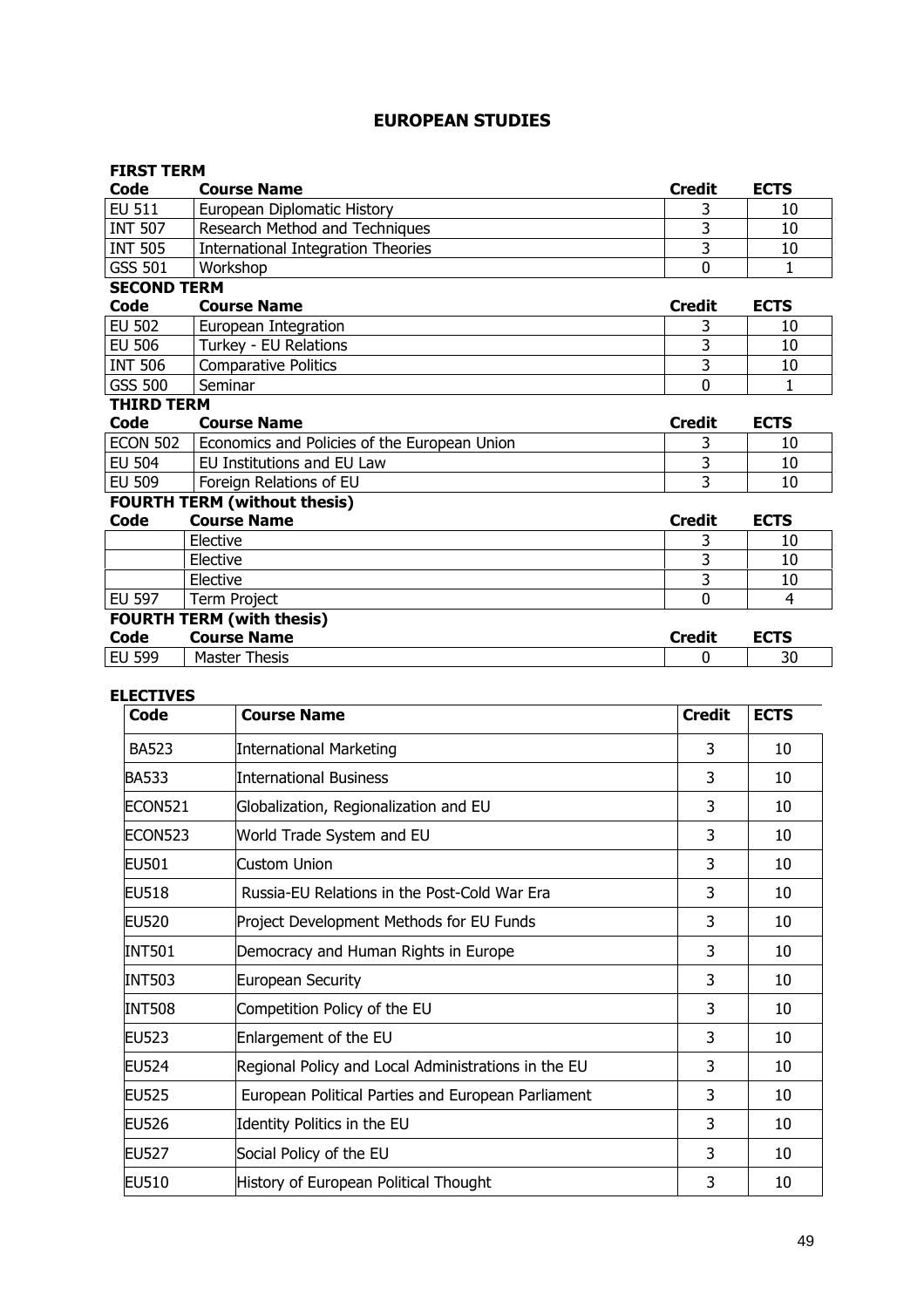## LOGISTICS MANAGEMENT

### FIRST TERM

| Code            | <b>Course Name</b>          | <b>Credit</b> | <b>ECTS</b> |
|-----------------|-----------------------------|---------------|-------------|
| <b>ECON 528</b> | <b>Managerial Economics</b> |               | 10          |
| <b>BA 503</b>   | <b>Quantitative Methods</b> |               | 10          |
| <b>BA 561</b>   | Organization and Management |               | 10          |
| <b>GSS 501</b>  | <b>Business Workshop</b>    |               |             |

#### SECOND TERM

| Code           | <b>Course Name</b>                    | <b>Credit</b> | <b>ECTS</b> |
|----------------|---------------------------------------|---------------|-------------|
| <b>BA 560</b>  | <b>Financial Accounting</b>           |               | 10          |
| <b>BA 504</b>  | Production and Operations Management  |               | 10          |
| <b>LOG 518</b> | Logistics and Supply Chain Management |               | 10          |
| GSS 500        | Seminar                               | -             |             |

### THIRD TERM

| Code           | <b>Course Name</b>                              | <b>Credit</b> | <b>ECTS</b> |
|----------------|-------------------------------------------------|---------------|-------------|
| <b>BA 505</b>  | Marketing Management                            |               | 10          |
| <b>BA 562</b>  | Managerial Accounting and Cost Management       |               | 10          |
| LOG 519        | Procurement and Sourcing Management             |               | 10          |
| <b>LOG 521</b> | Supply Chain Logistics-Strategy and Application |               | 10          |

### FOURTH TERM

| <b>Code</b>   | <b>Course Name</b> | <b>Credit</b> | <b>ECTS</b> |
|---------------|--------------------|---------------|-------------|
| <b>BA 597</b> | Term Project       |               |             |
|               | Elective           |               | 10          |
|               | Elective           |               |             |
|               |                    |               |             |

| Code           | <b>Course Name</b>                     | <b>Credit</b> | <b>ECTS</b> |
|----------------|----------------------------------------|---------------|-------------|
| LOG 511        | Transportation Management and Modeling |               | 10          |
| <b>LOG 506</b> | Warehouse Management and Modeling      |               | 10          |
| ID 501         | Creativity and Design Management       |               | 10          |
| <b>LOG 507</b> | Legal Environment of Logistics         |               | 10          |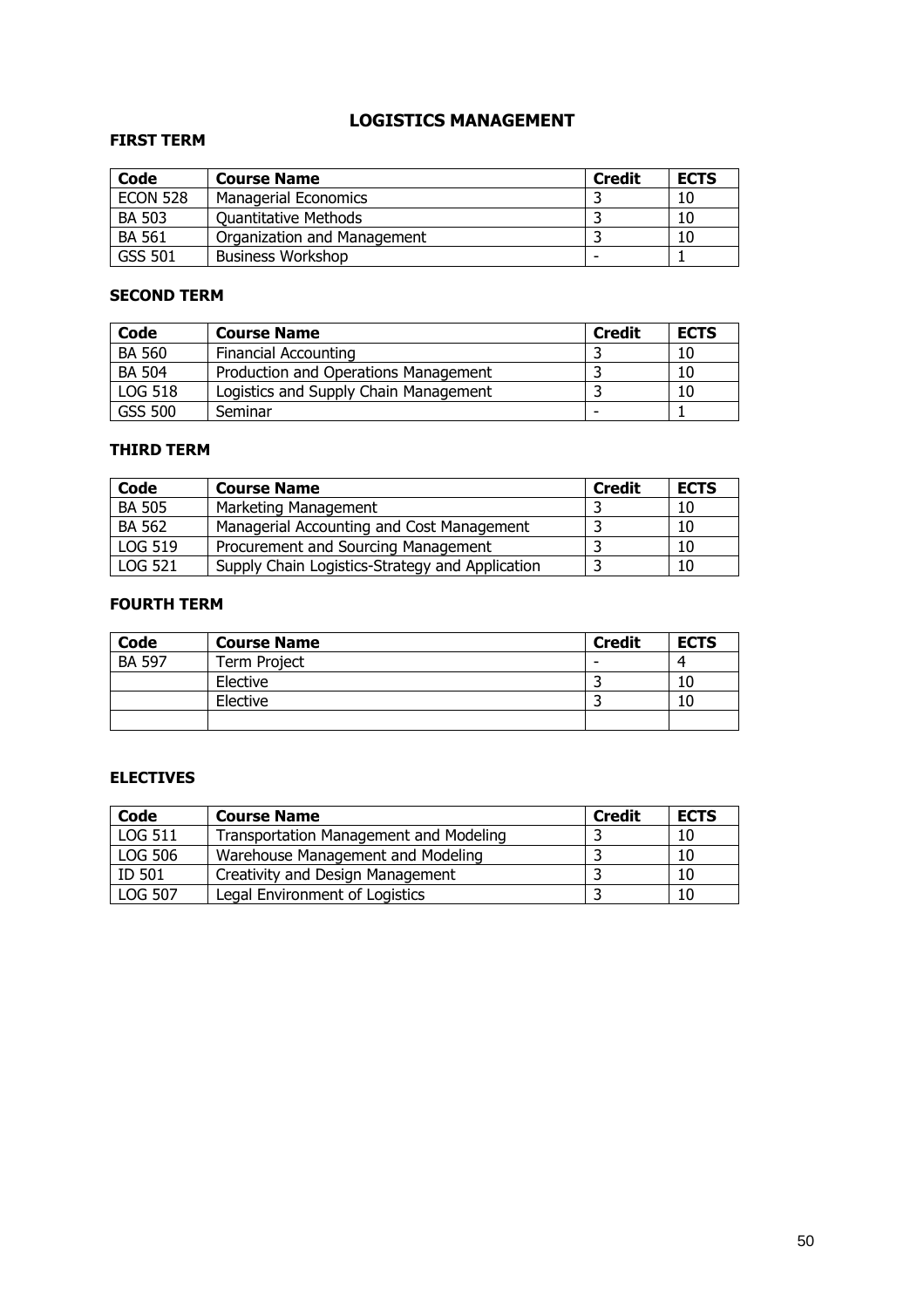### DESIGN STUDIES

#### FIRST TERM

| Code           | <b>Course Name</b>             | <b>Credit</b> | <b>ECTS</b> |
|----------------|--------------------------------|---------------|-------------|
| <b>FFD 503</b> | Design Research Methodology    |               | 10          |
| <b>FFD 503</b> | Design Representation Theories |               | 10          |
| <b>FFD 505</b> | Design Seminar I               |               | 10          |
| GSS 501        | Workshop                       | -             |             |

### SECOND TERM

| Code           | <b>Course Name</b>               | <b>Credit</b> | <b>ECTS</b> |
|----------------|----------------------------------|---------------|-------------|
| <b>FFD 502</b> | Current Topics in Art and Design |               | 10          |
| <b>FFD 504</b> | Design Seminar II                |               | 10          |
|                | Elective                         |               | 10          |

#### THIRD TERM

| Code           | <b>Course Name</b>      | <b>Credit</b> | <b>ECTS</b> |
|----------------|-------------------------|---------------|-------------|
|                | Design Project Research |               | 10          |
|                | Elective                |               | 10          |
|                | Elective                |               | 10          |
| <b>GSS 500</b> | Seminar                 | -             |             |

### FOURTH TERM

| Code           | <b>Course Name</b> | <b>Credit</b> | <b>ECTS</b> |
|----------------|--------------------|---------------|-------------|
| <b>FFD 599</b> | Graduate<br>Thesis | -             | 30          |

| Code           | <b>Course Name</b>                                   | <b>Credit</b> | <b>ECTS</b> |
|----------------|------------------------------------------------------|---------------|-------------|
| <b>FFD 551</b> | <b>Spatial Practices</b>                             | 3             | 10          |
| <b>FFD 552</b> | Evolution of Design                                  | 3             | 10          |
| <b>FFD 553</b> | Semiotics of Design                                  | 3             | 10          |
| <b>FFD554</b>  | Survey of Conceptual Discourses                      | 3             | 10          |
| <b>FFD 555</b> | Imaginary and Futuristic Design Studies              | 3             | 10          |
| <b>FFD 556</b> | Design Education Planning and Contemporary Education | 3             | 10          |
| <b>FFD 557</b> | Problems in Design                                   | 3             | 10          |
| <b>FFD 558</b> | Ecological and Environmental Design                  | 3             | 10          |
| <b>FFD 559</b> | Graphic Design Studio                                | 3             | 10          |
| <b>FFD 560</b> | Typographic Design Studio                            | 3             | 10          |
| <b>FFD 561</b> | Commercial Design Studio                             | 3             | 10          |
| <b>FFD 562</b> | Portfolio Design                                     | 3             | 10          |
| <b>FFD 563</b> | Art, Design and the City                             | 3             | 10          |
| <b>FFD 564</b> | <b>Fashion Project</b>                               | 3             | 10          |
| <b>FFD 565</b> | <b>Fashion Prevision</b>                             | 3             | 10          |
| <b>FFD 566</b> | <b>Trend Catalogue Project</b>                       | 3             | 10          |
| <b>FFD 567</b> | <b>Fashion Studies</b>                               | 3             | 10          |
| <b>FFD 568</b> | <b>Modern Fashion Review</b>                         | 3             | 10          |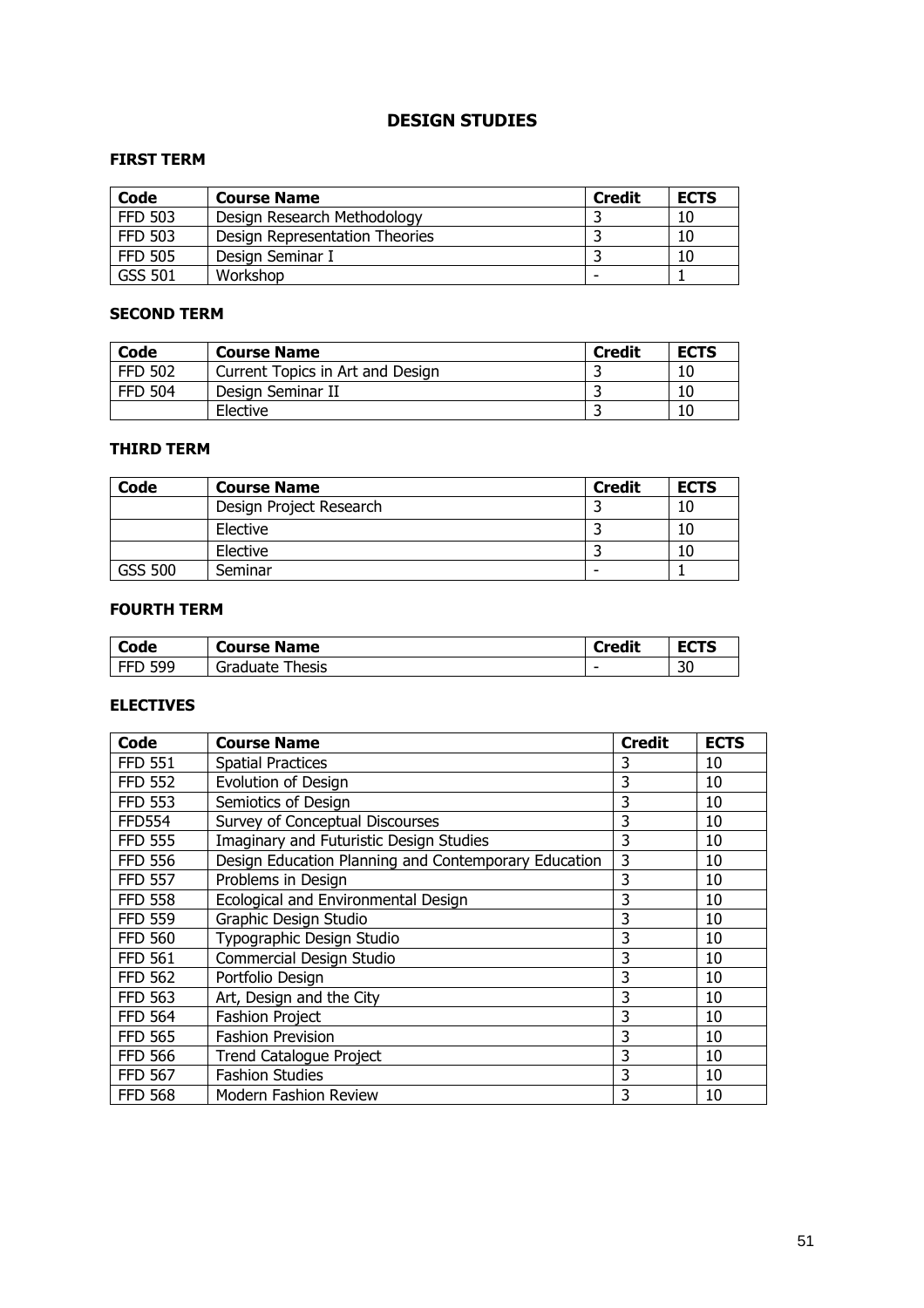## BUSINESS ADMINISTRATION Ph.D. PROGRAM

#### FIRST TERM

| Code          | <b>Course Name</b> | <b>Credit</b> | <b>ECTS</b> |
|---------------|--------------------|---------------|-------------|
| <b>BA 691</b> | Research Methods   |               |             |
|               | Major Field Course |               |             |
|               | Major Field Course |               |             |
|               | Major Field Course |               |             |

#### SECOND TERM

| Code          | <b>Course Name</b>                | <b>Credit</b> | <b>ECTS</b> |
|---------------|-----------------------------------|---------------|-------------|
| BA 692        | Empirical Research in Major Field |               |             |
| <b>BA 694</b> | Directed Research                 |               | 12          |
|               | Major Field Course                |               | 12          |
|               | Major Field Course                |               |             |
|               | Minor Field Course                |               |             |

### SUMMER TERM

| Code      | <b>Course Name</b> | `redit                   |   |
|-----------|--------------------|--------------------------|---|
| 614<br>BA | Literature Review  | $\overline{\phantom{0}}$ | v |

#### THIRD TERM

| Code          | <b>Course Name</b> | <b>Credit</b> | <b>ECTS</b> |
|---------------|--------------------|---------------|-------------|
| <b>BA 693</b> | Research Paper     |               |             |
| <b>BA 615</b> | Corporate Strategy |               |             |
|               | Major Field Course |               |             |
|               | Minor Field Course |               |             |

#### FOURTH TERM

| Code      | <b>Name</b>     | <b>Credit</b> | ----   |
|-----------|-----------------|---------------|--------|
|           | Course <b>F</b> | ∼             | 56 I J |
| 600<br>BA | $-$<br>hesis    | -             | 90     |

#### MAJOR FIELD COURSES

#### MANAGEMENT

| Code          | <b>Course Name</b>                   | <b>Credit</b> | <b>ECTS</b> |
|---------------|--------------------------------------|---------------|-------------|
| <b>BA 601</b> | Organization and Management Theory   |               | 12          |
| BA 602        | Advanced Readings in Management      |               | 12          |
| BA 603        | Advanced Organizational Behavior     |               | 12          |
| <b>BA 604</b> | Strategic Human Resources Management |               | 12          |
| <b>BA 605</b> | <b>International Management</b>      |               |             |

### MARKETING

| Code          | <b>Course Name</b>                            | <b>Credit</b> | <b>ECTS</b> |
|---------------|-----------------------------------------------|---------------|-------------|
| <b>BA 606</b> | Marketing Communications                      |               | 12          |
| BA 607        | Product/Service Strategy and Brand Management |               |             |
| <b>BA 608</b> | Marketing Theory                              |               |             |
| BA 609        | Theory of Consumer Behavior                   |               |             |
| LM 601        | Supply Chain Management                       |               | 12          |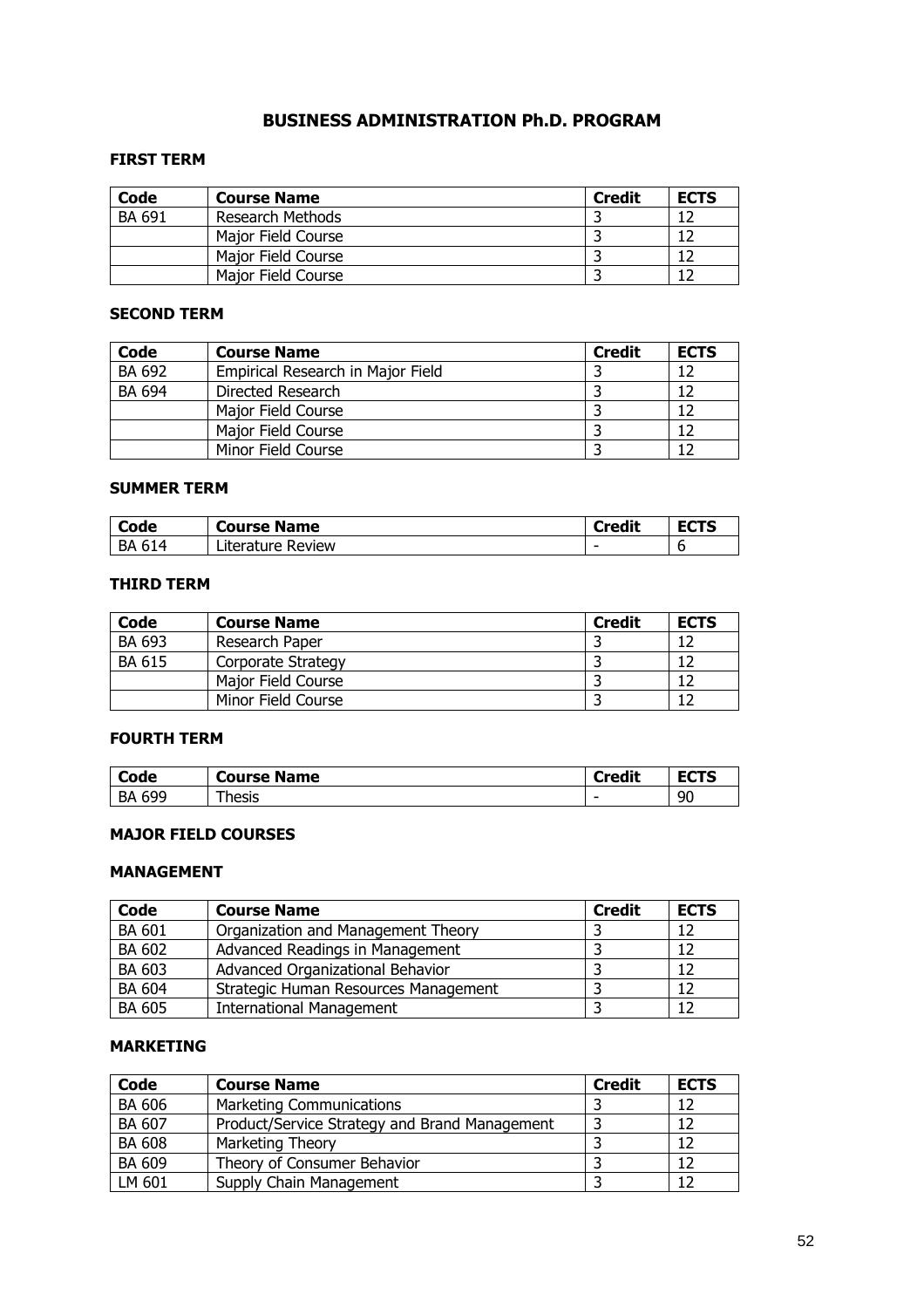### ACCOUNTING

| Code           | <b>Course Name</b>                        | <b>Credit</b> | <b>ECTS</b> |
|----------------|-------------------------------------------|---------------|-------------|
| <b>BA 610</b>  | Analytical Models in Financial Accounting |               | 12          |
| <b>BA 611</b>  | Managerial Accounting and Control         |               | 12          |
| BA 612         | Seminar in Accounting Research            |               | 12          |
| <b>ITF 601</b> | Tax and Finance Seminar                   |               | 12          |
| <b>BA 613</b>  | <b>International Accounting Standards</b> |               |             |

#### FINANCE

| Code           | <b>Course Name</b>                           | <b>Credit</b> | <b>ECTS</b> |
|----------------|----------------------------------------------|---------------|-------------|
| <b>ITF 602</b> | Investment Analysis and Portfolio Management |               | 12          |
| ITF 603        | Research Seminar in Finance                  |               | 12          |
| <b>ITF 604</b> | Corporate Finance Theory                     |               | 12          |
| <b>ITF 605</b> | <b>Financial Economics</b>                   |               | 12          |
| <b>ITF 606</b> | Derivatives                                  |               | 12          |

## OPERATIONS AND TECHNOLOGY MANAGEMENT

| Code          | <b>Course Name</b>                      | <b>Credit</b> | <b>ECTS</b> |
|---------------|-----------------------------------------|---------------|-------------|
| <b>BA 616</b> | Special Topics in Operations Management |               | 12          |
| <b>BA 617</b> | Applied Management Science              |               | 12          |
| <b>BA 618</b> | Global Sourcing and Procurement         |               | 12          |
| BA 619        | Simulation of Operational Systems       |               | 12          |
| <b>BA 620</b> | <b>Strategic Quality Management</b>     |               | 12          |

### LOGISTICS MANAGEMENT

| Code          | <b>Course Name</b>                          | <b>Credit</b> | <b>ECTS</b> |
|---------------|---------------------------------------------|---------------|-------------|
| LOG 601       | Supply Chain Strategy and Management        |               | 12          |
| LOG 602       | Integrated Supply Chain Modeling and Design |               | 12          |
| LOG 603       | Simulation in Logistics                     |               | 12          |
| <b>BA 617</b> | <b>Applied Management Science</b>           |               | 12          |
| <b>BA 618</b> | Global Sourcing and Procurement             |               | 12          |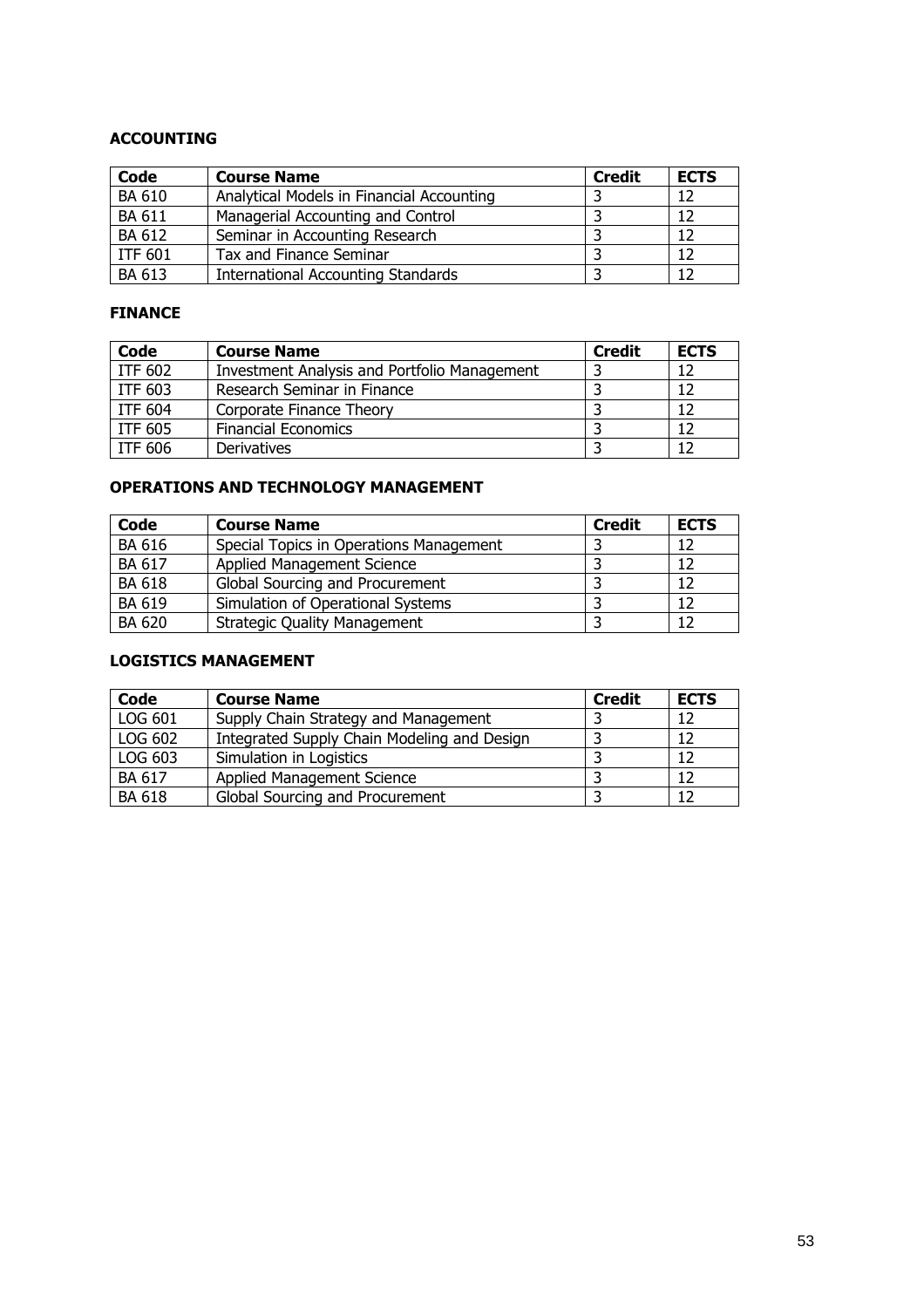## 8.3 Graduate School of Natural and Applied Sciences

## FINANCIAL MATHEMATICS

### FIRST TERM

| Code            | <b>Course Name</b>             | <b>Credit</b> | <b>ECTS</b> |
|-----------------|--------------------------------|---------------|-------------|
| <b>ECON 527</b> | <b>Financial Economics</b>     |               | 10          |
| <b>STAT 503</b> | Probability Theory             |               | 10          |
| <b>MATH 505</b> | Advanced Mathematical Analysis |               | 10          |
|                 | Elective                       |               | 10          |

### SECOND TERM

| Code            | <b>Course Name</b>              | <b>Credit</b> | <b>ECTS</b> |
|-----------------|---------------------------------|---------------|-------------|
| <b>ITF 507</b>  | <b>Financial Management</b>     |               | 10          |
| <b>MATH 504</b> | <b>Statistics</b>               |               | 10          |
| <b>FM 506</b>   | Stochastic Processes in Finance |               | 10          |
| <b>MATH 508</b> | Partial Differential Equations  |               | 10          |
| <b>GSNS 595</b> | Seminar                         |               |             |

#### THIRD TERM

| Code            | <b>Course Name</b>          | <b>Credit</b> | <b>ECTS</b> |
|-----------------|-----------------------------|---------------|-------------|
| <b>ECON 516</b> | Corporate Risk Management   |               | 10          |
| <b>STAT 519</b> | <b>Time Series Analysis</b> |               | 10          |
|                 | Elective                    |               | 10          |
| FM 597          | Term Project                |               |             |

| <b>Code</b>     | <b>Course Name</b>                             | <b>Credit</b> | <b>ECTS</b> |
|-----------------|------------------------------------------------|---------------|-------------|
| <b>FM 551</b>   | Scientific Computing and Simulation in Finance |               | 10          |
| <b>MATH 552</b> | Copula Theory and its applications in Finance  |               | 10          |
| <b>MATH 553</b> | Optimization                                   |               | 10          |
| <b>ECON 517</b> | <b>Financial Econometrics</b>                  |               | 10          |
| <b>ECON 525</b> | <b>Investment Banking</b>                      |               | 10          |
| <b>STAT 563</b> | <b>Statistical Decision Theory</b>             |               | 10          |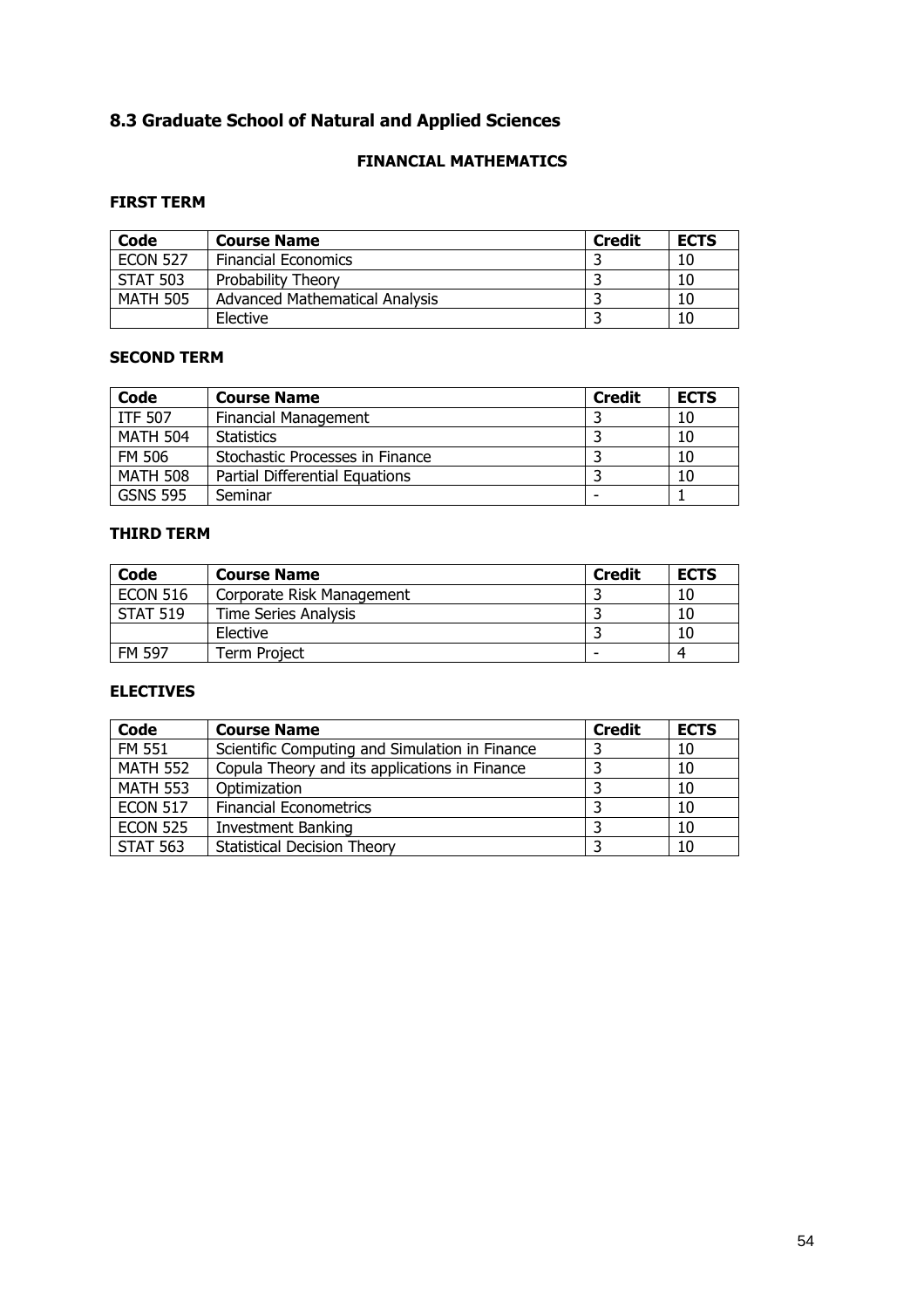## APPLIED STATISTICS

#### FIRST TERM

| Code            | <b>Course Name</b>                  | <b>Credit</b> | <b>ECTS</b> |
|-----------------|-------------------------------------|---------------|-------------|
| <b>STAT 501</b> | Theory of Statistics                |               | 10          |
| <b>STAT 503</b> | Probability Theory                  |               | 10          |
| <b>STAT 505</b> | <b>Applied Statistical Analysis</b> |               | 10          |
|                 | Elective                            |               | 10          |

### SECOND TERM

| Code            | <b>Course Name</b>                           | <b>Credit</b> | <b>ECTS</b> |
|-----------------|----------------------------------------------|---------------|-------------|
| <b>STAT 502</b> | <b>Stochastic Processes</b>                  |               | 10          |
| <b>STAT 504</b> | Nonparametric Statistics                     |               | 10          |
| <b>STAT 506</b> | Multivariate Statistics and Theory of Copula |               | 10          |
|                 | Elective                                     |               | 10          |
| <b>GSNS 595</b> | Seminar                                      |               |             |

#### THIRD TERM

| Code                           | <b>Name</b><br>Course | <b>Credit</b> | ----<br>---         |
|--------------------------------|-----------------------|---------------|---------------------|
| 500<br>$\sqrt{ }$<br><b>JJ</b> | hacic<br>כוכסו ,      | -             | $\mathcal{D}$<br>3U |

#### FOURTH TERM

| Code       | <b>Course Name</b> | <b>Credit</b> | - ^-^<br> |
|------------|--------------------|---------------|-----------|
| 599<br>- 4 | hesis              | -             | הר<br>υc  |

| Code            | <b>Course Name</b>                                 | <b>Credit</b> | <b>ECTS</b> |
|-----------------|----------------------------------------------------|---------------|-------------|
| <b>STAT 551</b> | Actuarial                                          | 3             | 10          |
| <b>STAT 552</b> | <b>Ordered Random Varieties</b>                    | 3             | 10          |
| <b>STAT 553</b> | Reliability                                        | 3             | 10          |
| <b>STAT 554</b> | <b>Statistical Process Control</b>                 | 3             | 10          |
| <b>STAT 555</b> | <b>Risk Analysis</b>                               | 3             | 10          |
| <b>STAT 556</b> | Linear Statistical Models                          | 3             | 10          |
| <b>STAT 557</b> | <b>Time Series Analysis</b>                        | 3             | 10          |
| <b>STAT 558</b> | Design of Experiment                               | 3             | 10          |
| <b>STAT 559</b> | Advanced Probability Theory                        | 3             | 10          |
| <b>STAT 560</b> | <b>Advanced Mathematical Analysis</b>              | 3             | 10          |
| <b>STAT 561</b> | <b>Statistical Softwares and Simulation</b>        | 3             | 10          |
| <b>STAT 562</b> | Combinatorical Analysis and Discrete Distributions | 3             | 10          |
| <b>STAT 563</b> | <b>Statistical Decision Theory</b>                 | 3             | 10          |